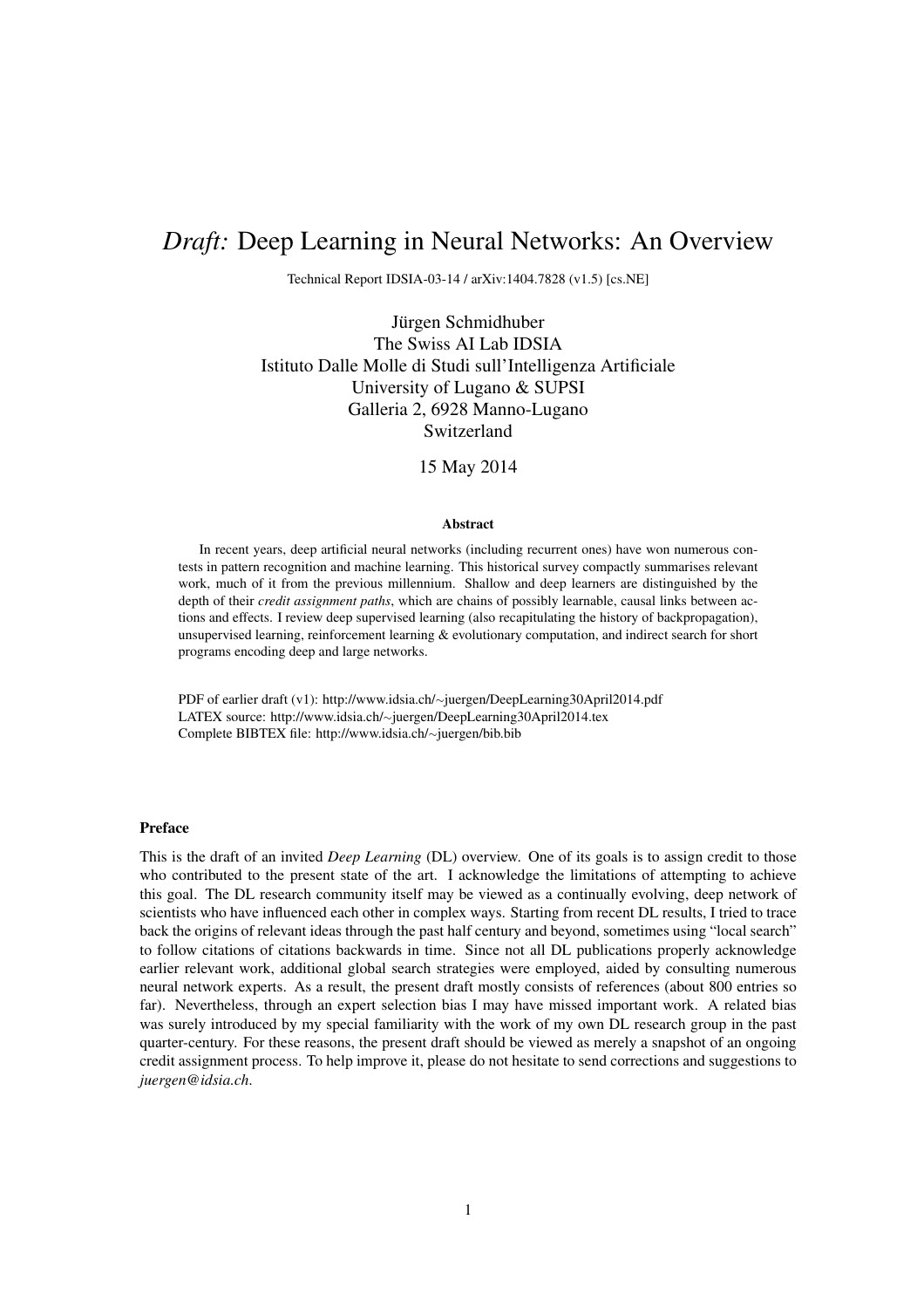# **Contents**

| 1 | <b>Introduction to Deep Learning (DL) in Neural Networks (NNs)</b>                                                                                                                                                                                                                                                                                                                                                                                                                                                                                                                                                                                                                                                                                                                                                                                                                                                                                                                                                                                                                                                                                                                                                                                                                                                                                                                                                                                                                                                  | $\mathbf{3}$                                                                                                                                                                                               |
|---|---------------------------------------------------------------------------------------------------------------------------------------------------------------------------------------------------------------------------------------------------------------------------------------------------------------------------------------------------------------------------------------------------------------------------------------------------------------------------------------------------------------------------------------------------------------------------------------------------------------------------------------------------------------------------------------------------------------------------------------------------------------------------------------------------------------------------------------------------------------------------------------------------------------------------------------------------------------------------------------------------------------------------------------------------------------------------------------------------------------------------------------------------------------------------------------------------------------------------------------------------------------------------------------------------------------------------------------------------------------------------------------------------------------------------------------------------------------------------------------------------------------------|------------------------------------------------------------------------------------------------------------------------------------------------------------------------------------------------------------|
| 2 | <b>Event-Oriented Notation for Activation Spreading in FNNs/RNNs</b>                                                                                                                                                                                                                                                                                                                                                                                                                                                                                                                                                                                                                                                                                                                                                                                                                                                                                                                                                                                                                                                                                                                                                                                                                                                                                                                                                                                                                                                | $\mathbf{3}$                                                                                                                                                                                               |
| 3 | Depth of Credit Assignment Paths (CAPs) and of Problems                                                                                                                                                                                                                                                                                                                                                                                                                                                                                                                                                                                                                                                                                                                                                                                                                                                                                                                                                                                                                                                                                                                                                                                                                                                                                                                                                                                                                                                             | 4                                                                                                                                                                                                          |
| 4 | <b>Recurring Themes of Deep Learning</b><br>4.1<br>Unsupervised Learning (UL) Facilitating Supervised Learning (SL) and RL<br>4.2<br>Occam's Razor: Compression and Minimum Description Length (MDL)<br>4.3<br>Learning Hierarchical Representations Through Deep SL, UL, RL<br>4.4<br>4.5                                                                                                                                                                                                                                                                                                                                                                                                                                                                                                                                                                                                                                                                                                                                                                                                                                                                                                                                                                                                                                                                                                                                                                                                                          | 5<br>5<br>$\sqrt{6}$<br>6<br>6<br>6                                                                                                                                                                        |
| 5 | Supervised NNs, Some Helped by Unsupervised NNs<br>5.1<br>5.2<br>5.3<br>1965: Deep Networks Based on the Group Method of Data Handling (GMDH)<br>1979: Convolution + Weight Replication + Winner-Take-All (WTA) $\dots \dots \dots$<br>5.4<br>5.5<br>1960-1981 and Beyond: Development of Backpropagation (BP) for NNs<br>BP for Weight-Sharing Feedforward NNs (FNNs) and Recurrent NNs (RNNs)<br>5.5.1<br>5.6<br>5.6.1<br>Ideas for Dealing with Long Time Lags and Deep CAPs<br>5.6.2<br>Discovering Low-Complexity, Problem-Solving NNs<br>5.6.3<br>5.6.4<br>5.7<br>1989: BP for Convolutional NNs (CNNs)<br>5.8<br>1991: Fundamental Deep Learning Problem of Gradient Descent<br>5.9<br>5.10 1991: UL-Based History Compression Through a Deep Hierarchy of RNNs<br>5.13 1995: Supervised Recurrent Very Deep Learner (LSTM RNN)<br>5.14 2003: More Contest-Winning/Record-Setting, Often Not So Deep NNs<br>5.15 2006/7: Deep Belief Networks (DBNs) & AE Stacks Fine-Tuned by BP<br>5.16 2006/7: Improved CNNs / GPU-CNNs / BP-Trained MPCNNs<br>5.17 2009: First Official Competitions Won by RNNs, and with MPCNNs<br>5.18 2010: Plain Backprop (+ Distortions) on GPU Yields Excellent Results<br>5.19 2011: MPCNNs on GPU Achieve Superhuman Vision Performance<br>5.21 2012: First Contests Won on ImageNet & Object Detection & Segmentation<br>5.22.1 Currently Successful Supervised Techniques: LSTM RNNs / GPU-MPCNNs<br>5.23 Recent Tricks for Improving SL Deep NNs (Compare Sec. 5.6.2, 5.6.3) | 7<br>$\tau$<br>$\tau$<br>$\,8\,$<br>$\,8\,$<br>$\,8\,$<br>9<br>9<br>10<br>10<br>11<br>11<br>12<br>13<br>13<br>14<br>14<br>15<br>15<br>16<br>17<br>17<br>18<br>18<br>18<br>19<br>19<br>20<br>21<br>21<br>22 |
| 6 | DL in FNNs and RNNs for Reinforcement Learning (RL)<br>RL Through NN World Models Yields RNNs With Deep CAPs<br>6.1<br>Deep FNNs for Traditional RL and Markov Decision Processes (MDPs)<br>6.2<br>Deep RL RNNs for Partially Observable MDPs (POMDPs)<br>6.3<br>6.4<br>Deep Hierarchical RL (HRL) and Subgoal Learning with FNNs and RNNs<br>6.5<br>Deep RL by Direct NN Search / Policy Gradients / Evolution<br>6.6<br>Deep RL by Indirect Policy Search / Compressed NN Search<br>6.7<br>6.8<br>Universal RL $\dots \dots \dots \dots \dots \dots \dots \dots \dots \dots \dots \dots \dots \dots \dots \dots$                                                                                                                                                                                                                                                                                                                                                                                                                                                                                                                                                                                                                                                                                                                                                                                                                                                                                                  | 22<br>23<br>23<br>24<br>24<br>25<br>25<br>25<br>26<br>27                                                                                                                                                   |
| 7 | Conclusion                                                                                                                                                                                                                                                                                                                                                                                                                                                                                                                                                                                                                                                                                                                                                                                                                                                                                                                                                                                                                                                                                                                                                                                                                                                                                                                                                                                                                                                                                                          | 27                                                                                                                                                                                                         |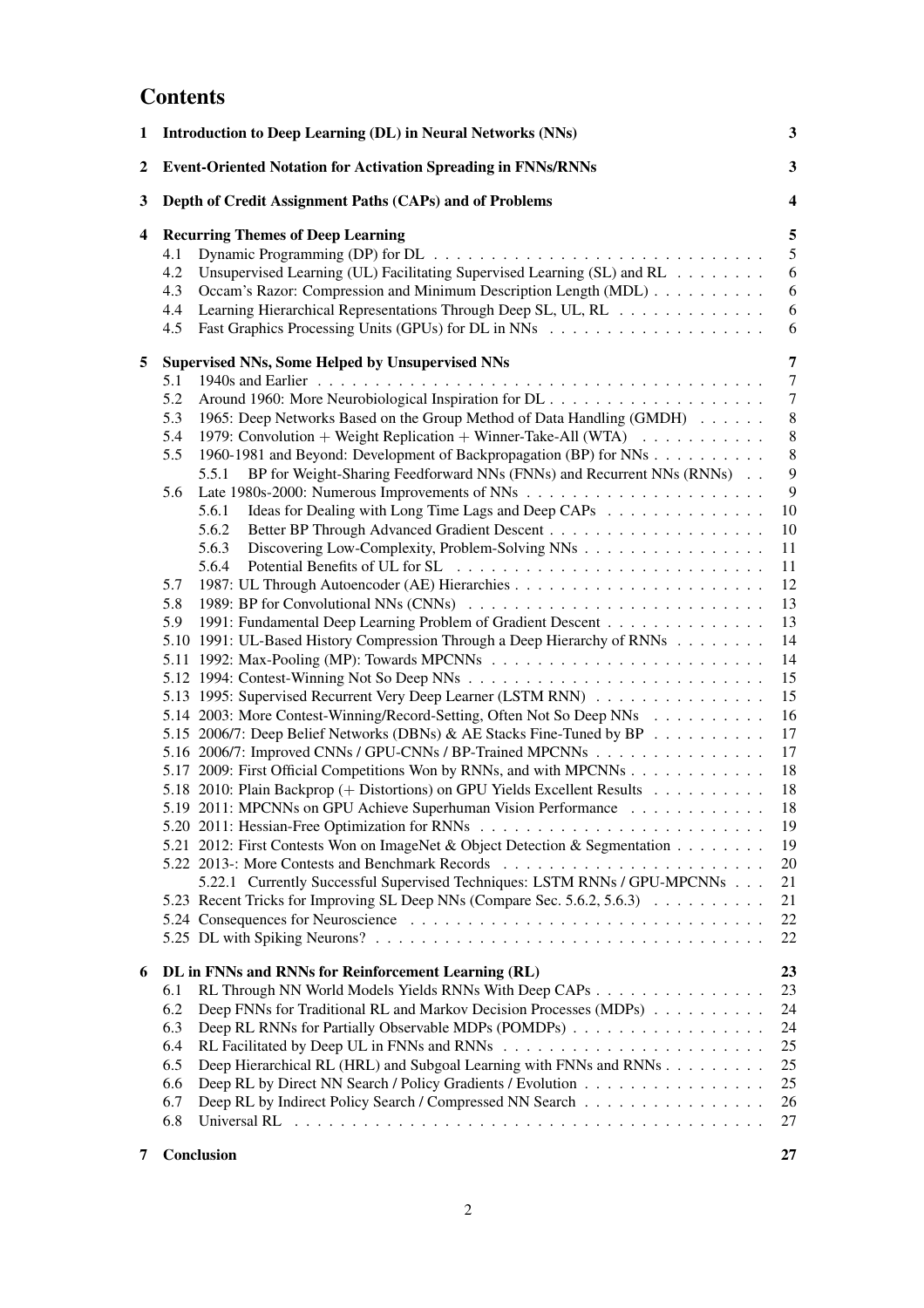## 1 Introduction to Deep Learning (DL) in Neural Networks (NNs)

Which modifiable components of a learning system are responsible for its success or failure? What changes to them improve performance? This has been called the *fundamental credit assignment problem* (Minsky, 1963). There are general credit assignment methods for *universal problem solvers* that are time-optimal in various theoretical senses (Sec. 6.8). The present survey, however, will focus on the narrower, but now commercially important, subfield of *Deep Learning* (DL) in *Artificial Neural Networks* (NNs). We are interested in accurate credit assignment across possibly *many*, often nonlinear, computational stages of NNs.

Shallow NN-like models have been around for many decades if not centuries (Sec. 5.1). Models with several successive nonlinear layers of neurons date back at least to the 1960s (Sec. 5.3) and 1970s (Sec. 5.5). An efficient gradient descent method for teacher-based *Supervised Learning* (SL) in discrete, differentiable networks of arbitrary depth called *backpropagation* (BP) was developed in the 1960s and 1970s, and applied to NNs in 1981 (Sec. 5.5). BP-based training of *deep* NNs with *many* layers, however, had been found to be difficult in practice by the late 1980s (Sec. 5.6), and had become an explicit research subject by the early 1990s (Sec. 5.9). DL became practically feasible to some extent through the help of *Unsupervised Learning* (UL) (e.g., Sec. 5.10, 5.15). The 1990s and 2000s also saw many improvements of purely supervised DL (Sec. 5). In the new millennium, deep NNs have finally attracted wide-spread attention, mainly by outperforming alternative machine learning methods such as kernel machines (Vapnik, 1995; Schölkopf et al., 1998) in numerous important applications. In fact, supervised deep NNs have won numerous official international pattern recognition competitions (e.g., Sec. 5.17, 5.19, 5.21, 5.22), achieving the first superhuman visual pattern recognition results in limited domains (Sec. 5.19). Deep NNs also have become relevant for the more general field of *Reinforcement Learning* (RL) where there is no supervising teacher (Sec. 6).

Both *feedforward* (acyclic) NNs (FNNs) and *recurrent* (cyclic) NNs (RNNs) have won contests (Sec. 5.12, 5.14, 5.17, 5.19, 5.21, 5.22). In a sense, RNNs are the deepest of all NNs (Sec. 3)—they are general computers more powerful than FNNs, and can in principle create and process memories of arbitrary sequences of input patterns (e.g., Siegelmann and Sontag, 1991; Schmidhuber, 1990a). Unlike traditional methods for automatic sequential program synthesis (e.g., Waldinger and Lee, 1969; Balzer, 1985; Soloway, 1986; Deville and Lau, 1994), RNNs can learn programs that mix sequential and parallel information processing in a natural and efficient way, exploiting the massive parallelism viewed as crucial for sustaining the rapid decline of computation cost observed over the past 75 years.

The rest of this paper is structured as follows. Sec. 2 introduces a compact, event-oriented notation that is simple yet general enough to accommodate both FNNs and RNNs. Sec. 3 introduces the concept of *Credit Assignment Paths* (CAPs) to measure whether learning in a given NN application is of the *deep* or *shallow* type. Sec. 4 lists recurring themes of DL in SL, UL, and RL. Sec. 5 focuses on SL and UL, and on how UL can facilitate SL, although pure SL has become dominant in recent competitions (Sec. 5.17-5.22). Sec. 5 is arranged in a historical timeline format with subsections on important inspirations and technical contributions. Sec. 6 on deep RL discusses traditional *Dynamic Programming* (DP)-based RL combined with gradient-based search techniques for SL or UL in deep NNs, as well as general methods for direct and indirect search in the weight space of deep FNNs and RNNs, including successful policy gradient and evolutionary methods.

## 2 Event-Oriented Notation for Activation Spreading in FNNs/RNNs

Throughout this paper, let i, j, k, t, p, q, r denote positive integer variables assuming ranges implicit in the given contexts. Let  $n, m, T$  denote positive integer constants.

An NN's topology may change over time (e.g., Fahlman, 1991; Ring, 1991; Weng et al., 1992; Fritzke, 1994). At any given moment, it can be described as a finite subset of units (or nodes or neurons)  $N =$  $\{u_1, u_2, \ldots\}$  and a finite set  $H \subseteq N \times N$  of directed edges or connections between nodes. FNNs are acyclic graphs, RNNs cyclic. The first (input) layer is the set of input units, a subset of  $N$ . In FNNs, the k-th layer (k > 1) is the set of all nodes  $u \in N$  such that there is an edge path of length  $k - 1$  (but no longer path) between some input unit and u. There may be shortcut connections between distant layers.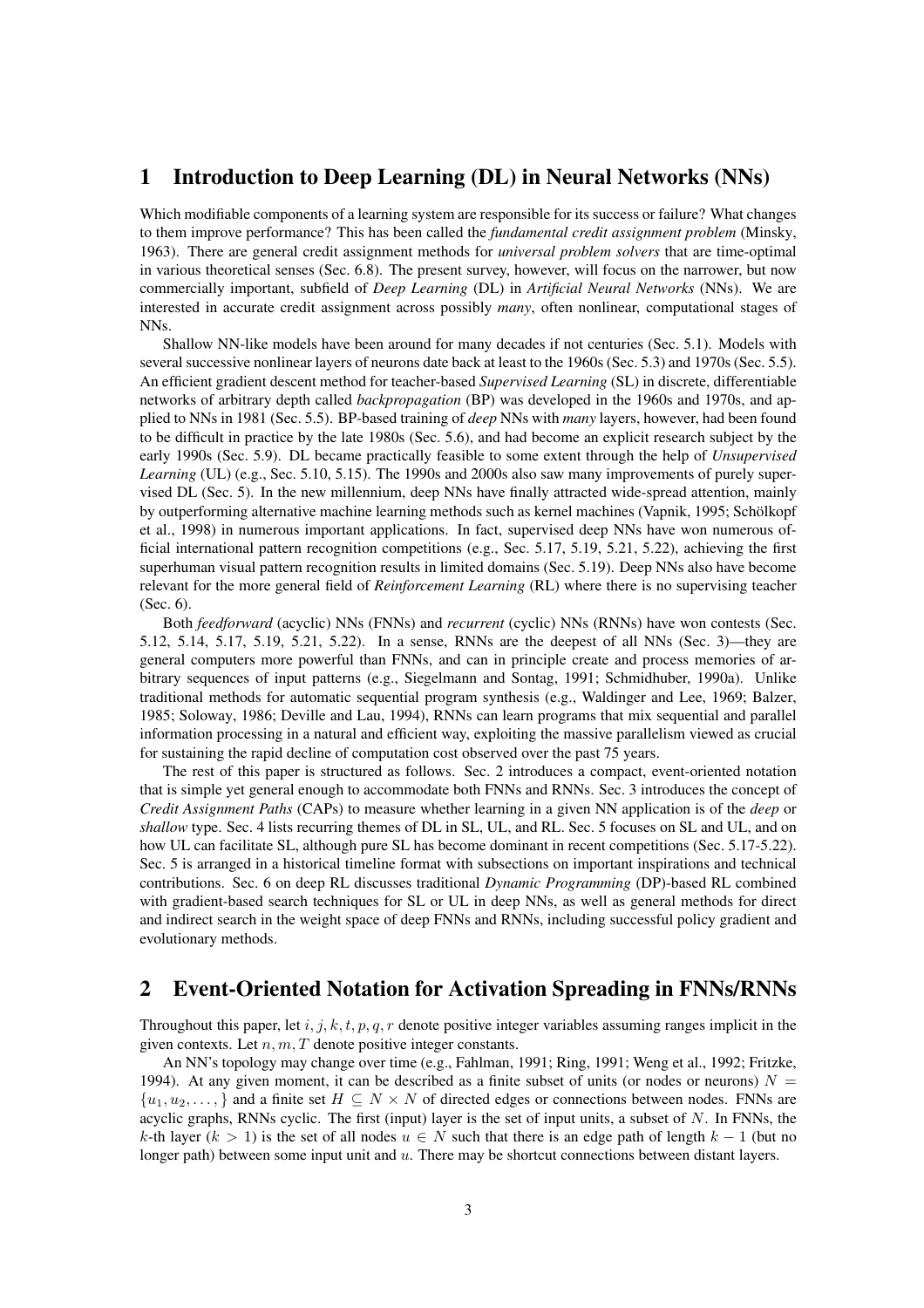The NN's behavior or program is determined by a set of real-valued, possibly modifiable, parameters or weights  $w_i$  ( $i = 1, \ldots, n$ ). We now focus on a single finite *episode* or *epoch* of information processing and activation spreading, without learning through weight changes. The following slightly unconventional notation is designed to compactly describe what is happening *during the runtime* of the system.

During an episode, there is a *partially causal sequence*  $x_t(t = 1, \ldots, T)$  of real values that I call events. Each  $x_t$  is either an input set by the environment, or the activation of a unit that may directly depend on other  $x_k(k < t)$  through a current NN topology-dependent set  $in_t$  of indices k representing incoming causal connections or links. Let the function  $v$  encode topology information and map such event index pairs  $(k, t)$  to weight indices. For example, in the non-input case we may have  $x_t = f_t(net_t)$  with real-valued  $net_t = \sum_{k \in in_t} x_k w_{v(k,t)}$  (additive case) or  $net_t = \prod_{k \in in_t} x_k w_{v(k,t)}$  (multiplicative case), where  $f_t$  is a typically nonlinear real-valued *activation function* such as  $tanh$ . In many recent competitionwinning NNs (Sec. 5.19, 5.21, 5.22) there also are events of the type  $x_t = max_{k \in in_t}(x_k)$ ; some network types may also use complex polynomial activation functions (Sec. 5.3).  $x_t$  may directly affect certain  $x_k(k > t)$  through outgoing connections or links represented through a current set *out<sub>t</sub>* of indices k with  $t \in in_k$ . Some non-input events are called *output events*.

Note that many of the  $x_t$  may refer to different, time-varying activations of the *same* unit in sequenceprocessing RNNs (e.g., Williams, 1989, *"unfolding in time")*, or also in FNNs sequentially exposed to time-varying input patterns of a large training set encoded as input events. During an episode, the same weight may get reused over and over again in topology-dependent ways, e.g., in RNNs, or in convolutional NNs (Sec. 5.4, 5.8). I call this weight sharing *across space and/or time*. Weight sharing may greatly reduce the NN's descriptive complexity, which is the number of bits of information required to describe the NN (Sec. 4.3).

In *Supervised Learning* (SL), certain NN output events  $x_t$  may be associated with teacher-given, realvalued labels or targets  $d_t$  yielding errors  $e_t$ , e.g.,  $e_t = 1/2(x_t - d_t)^2$ . A typical goal of supervised NN training is to find weights that yield episodes with small total error  $E$ , the sum of all such  $e_t$ . The hope is that the NN will generalize well in later episodes, causing only small errors on previously unseen sequences of input events. Many alternative error functions for SL and UL are possible.

SL assumes that input events are independent of earlier output events (which may affect the environment through actions causing subsequent perceptions). This assumption does not hold in the broader fields of *Sequential Decision Making* and *Reinforcement Learning* (RL) (Kaelbling et al., 1996; Sutton and Barto, 1998; Hutter, 2005) (Sec. 6). In RL, some of the input events may encode real-valued reward signals given by the environment, and a typical goal is to find weights that yield episodes with a high sum of reward signals, through sequences of appropriate output actions.

Sec. 5.5 will use the notation above to compactly describe a central algorithm of DL, namely, backpropagation (BP) for supervised weight-sharing FNNs and RNNs. (FNNs may be viewed as RNNs with certain fixed zero weights.) Sec. 6 will address the more general RL case.

## 3 Depth of Credit Assignment Paths (CAPs) and of Problems

To measure whether credit assignment in a given NN application is of the *deep* or *shallow* type, I introduce the concept of *Credit Assignment Paths* or CAPs, which are chains of possibly causal links between events.

Let us first focus on SL. Consider two events  $x_p$  and  $x_q$   $(1 \leq p < q \leq T)$ . Depending on the application, they may have a *Potential Direct Causal Connection* (PDCC) expressed by the Boolean predicate  $pdec(p, q)$ , which is true if and only if  $p \in in_q$ . Then the 2-element list  $(p, q)$  is defined to be a CAP from p to q (a minimal one). A learning algorithm may be allowed to change  $w_{v(p,q)}$  to improve performance in future episodes.

More general, possibly indirect, *Potential Causal Connections* (PCC) are expressed by the recursively defined Boolean predicate  $pcc(p, q)$ , which in the SL case is true only if  $pdc(p, q)$ , or if  $pcc(p, k)$  for some k and  $pdec(k, q)$ . In the latter case, appending q to any CAP from p to k yields a CAP from p to q (this is a recursive definition, too). The set of such CAPs may be large but is finite. Note that the *same* weight may affect *many* different PDCCs between successive events listed by a given CAP, e.g., in the case of RNNs, or weight-sharing FNNs.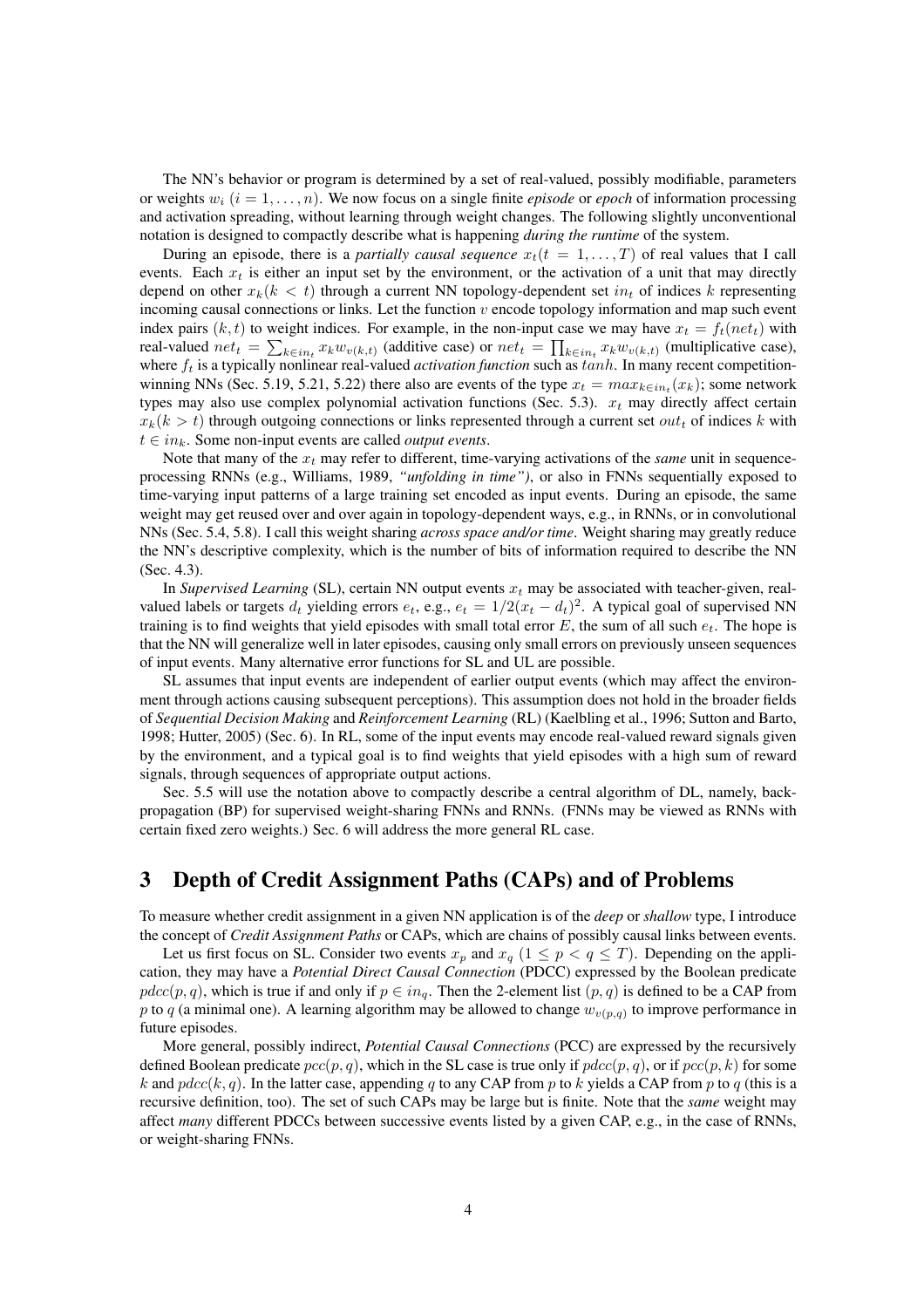Suppose a CAP has the form  $(\ldots, k, t, \ldots, q)$ , where k and t (possibly  $t = q$ ) are the first successive elements with *modifiable*  $w_{v(k,t)}$ . Then the length of the suffix list  $(t, \ldots, q)$  is called the CAP's *depth* (which is 0 if there are no modifiable links at all). This depth limits how far backwards credit assignment can move down the causal chain to find a modifiable weight.<sup>1</sup>

Suppose an episode and its event sequence  $x_1, \ldots, x_T$  satisfy a computable criterion used to decide whether a given problem has been solved (e.g., total error  $E$  below some threshold). Then the set of used weights is called a *solution* to the problem, and the depth of the deepest CAP within the sequence is called the *solution's depth*. There may be other solutions (yielding different event sequences) with different depths. Given some fixed NN topology, the smallest depth of any solution is called the *problem's depth*.

Sometimes we also speak of the *depth* of an architecture: SL FNNs with fixed topology imply a problem-independent maximal problem depth bounded by the number of non-input layers. Certain SL RNNs with fixed weights for all connections except those to output units (Jaeger, 2001; Maass et al., 2002; Jaeger, 2004; Schrauwen et al., 2007) have a maximal problem depth of 1, because only the final links in the corresponding CAPs are modifiable. In general, however, RNNs may learn to solve problems of potentially unlimited depth.

Note that the definitions above are solely based on the depths of causal chains, and agnostic of the temporal distance between events. For example, *shallow* FNNs perceiving large "time windows" of input events may correctly classify *long* input sequences through appropriate output events, and thus solve *shallow* problems involving *long* time lags between relevant events.

At which problem depth does *Shallow Learning* end, and *Deep Learning* begin? Discussions with DL experts have not yet yielded a conclusive response to this question. Instead of committing myself to a precise answer, let me just define for the purposes of this overview: problems of depth > 10 require *Very Deep Learning*.

The *difficulty* of a problem may have little to do with its depth. Some NNs can quickly learn to solve certain deep problems, e.g., through random weight guessing (Sec. 5.9) or other types of direct search (Sec. 6.6) or indirect search (Sec. 6.7) in weight space, or through training an NN first on shallow problems whose solutions may then generalize to deep problems, or through collapsing sequences of (non)linear operations into a single (non)linear operation—but see an analysis of non-trivial aspects of deep linear networks (Baldi and Hornik, 1994, Section B). In general, however, finding an NN that precisely models a given training set is an NP-complete problem (Judd, 1990; Blum and Rivest, 1992), also in the case of deep NNs (Síma, 1994; de Souto et al., 1999; Windisch, 2005); compare a survey of negative results (Síma, 2002, Section 1).

Above we have focused on SL. In the more general case of RL in unknown environments,  $pcc(p, q)$ is also true if  $x_p$  is an output event and  $x_q$  any later input event—any action may affect the environment and thus any later perception. (In the real world, the environment may even influence *non-input* events computed on a physical hardware entangled with the entire universe, but this is ignored here.) It is possible to model and replace such unmodifiable *environmental* PCCs through a part of the NN that has already learned to predict (through some of its units) input events (including reward signals) from former input events and actions (Sec. 6.1). Its weights are frozen, but can help to assign credit to other, still modifiable weights used to compute actions (Sec. 6.1). This approach may lead to very deep CAPs though.

Some DL research is about automatically rephrasing problems such that their depth is reduced (Sec. 4). In particular, sometimes UL is used to make SL problems less deep, e.g., Sec. 5.10. Often *Dynamic Programming* (Sec. 4.1) is used to facilitate certain traditional RL problems, e.g., Sec. 6.2. Sec. 5 focuses on CAPs for SL, Sec. 6 on the more complex case of RL.

## 4 Recurring Themes of Deep Learning

### 4.1 Dynamic Programming (DP) for DL

One recurring theme of DL is *Dynamic Programming* (DP) (Bellman, 1957), which can help to facilitate credit assignment under certain assumptions. For example, in SL NNs, backpropagation itself can

<sup>&</sup>lt;sup>1</sup>An alternative would be to count only *modifiable* links when measuring depth. In many typical NN applications this would not make a difference, but in some it would, e.g., Sec. 6.1.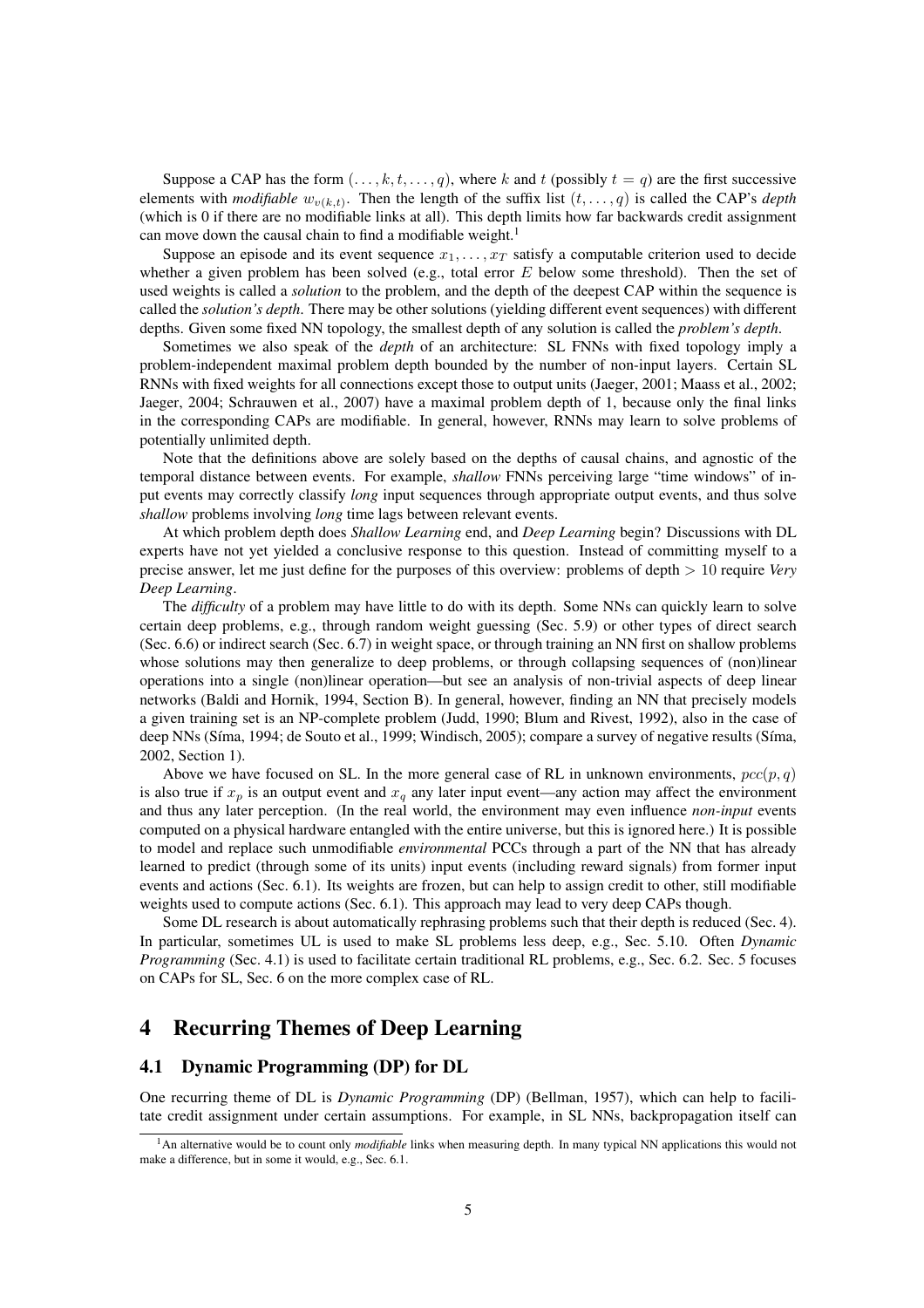be viewed as a DP-derived method (Sec. 5.5). In traditional RL based on strong Markovian assumptions, DP-derived methods can help to greatly reduce problem depth (Sec. 6.2). DP algorithms are also essential for systems that combine concepts of NNs and graphical models, such as *Hidden Markov Models* (HMMs) (Stratonovich, 1960; Baum and Petrie, 1966) and *Expectation Maximization* (EM) (Dempster et al., 1977), e.g., (Bottou, 1991; Bengio, 1991; Bourlard and Morgan, 1994; Baldi and Chauvin, 1996; Jordan and Sejnowski, 2001; Bishop, 2006; Poon and Domingos, 2011; Dahl et al., 2012; Hinton et al., 2012a).

### 4.2 Unsupervised Learning (UL) Facilitating Supervised Learning (SL) and RL

Another recurring theme is how UL can facilitate both SL (Sec. 5) and RL (Sec. 6). UL (Sec. 5.6.4) is normally used to encode raw incoming data such as video or speech streams in a form that is more convenient for subsequent goal-directed learning. In particular, codes that describe the original data in a less redundant or more compact way can be fed into SL (Sec. 5.10, 5.15) or RL machines (Sec. 6.4), whose search spaces may thus become smaller (and whose CAPs shallower) than those necessary for dealing with the raw data. UL is closely connected to the topics of *regularization* and compression (Sec. 4.3, 5.6.3).

## 4.3 Occam's Razor: Compression and Minimum Description Length (MDL)

Occam's razor favors simple solutions over complex ones. Given some programming language, the principle of *Minimum Description Length* (MDL) can be used to measure the complexity of a solution candidate by the length of the shortest program that computes it (e.g., Solomonoff, 1964; Kolmogorov, 1965b; Chaitin, 1966; Wallace and Boulton, 1968; Levin, 1973a; Rissanen, 1986; Blumer et al., 1987; Li and Vitányi, 1997; Grünwald et al., 2005). Some methods explicitly take into account program runtime (Allender, 1992; Watanabe, 1992; Schmidhuber, 2002, 1995); many consider only programs with constant runtime, written in non-universal programming languages (e.g., Rissanen, 1986; Hinton and van Camp, 1993). In the NN case, the MDL principle suggests that low NN weight complexity corresponds to high NN probability in the Bayesian view (e.g., MacKay, 1992; Buntine and Weigend, 1991; De Freitas, 2003), and to high generalization performance (e.g., Baum and Haussler, 1989), without overfitting the training data. Many methods have been proposed for *regularizing* NNs, that is, searching for solution-computing, low-complexity SL NNs (Sec. 5.6.3) and RL NNs (Sec. 6.7). This is closely related to certain UL methods (Sec. 4.2, 5.6.4).

### 4.4 Learning Hierarchical Representations Through Deep SL, UL, RL

Many methods of *Good Old-Fashioned Artificial Intelligence* (GOFAI) (Nilsson, 1980) as well as more recent approaches to AI (Russell et al., 1995) and *Machine Learning* (Mitchell, 1997) learn hierarchies of more and more abstract data representations. For example, certain methods of syntactic pattern recognition (Fu, 1977) such as *grammar induction* discover hierarchies of formal rules to model observations. The partially (un)supervised *Automated Mathematician / EURISKO* (Lenat, 1983; Lenat and Brown, 1984) continually learns concepts by combining previously learnt concepts. Such hierarchical representation learning (Ring, 1994; Bengio et al., 2013; Deng and Yu, 2014) is also a recurring theme of DL NNs for SL (Sec. 5), UL-aided SL (Sec. 5.7, 5.10, 5.15), and hierarchical RL (Sec. 6.5). Often, abstract hierarchical representations are natural by-products of data compression (Sec. 4.3), e.g., Sec. 5.10.

## 4.5 Fast Graphics Processing Units (GPUs) for DL in NNs

While the previous millennium saw several attempts at creating fast NN-specific hardware (e.g., Jackel et al., 1990; Faggin, 1992; Ramacher et al., 1993; Widrow et al., 1994; Heemskerk, 1995; Korkin et al., 1997; Urlbe, 1999), and at exploiting standard hardware (e.g., Anguita et al., 1994; Muller et al., 1995; Anguita and Gomes, 1996), the new millennium brought a DL breakthrough in form of cheap, multiprocessor graphics cards or GPUs. GPUs are widely used for video games, a huge and competitive market that has driven down hardware prices. GPUs excel at fast matrix and vector multiplications required not only for convincing virtual realities but also for NN training, where they can speed up learning by a factor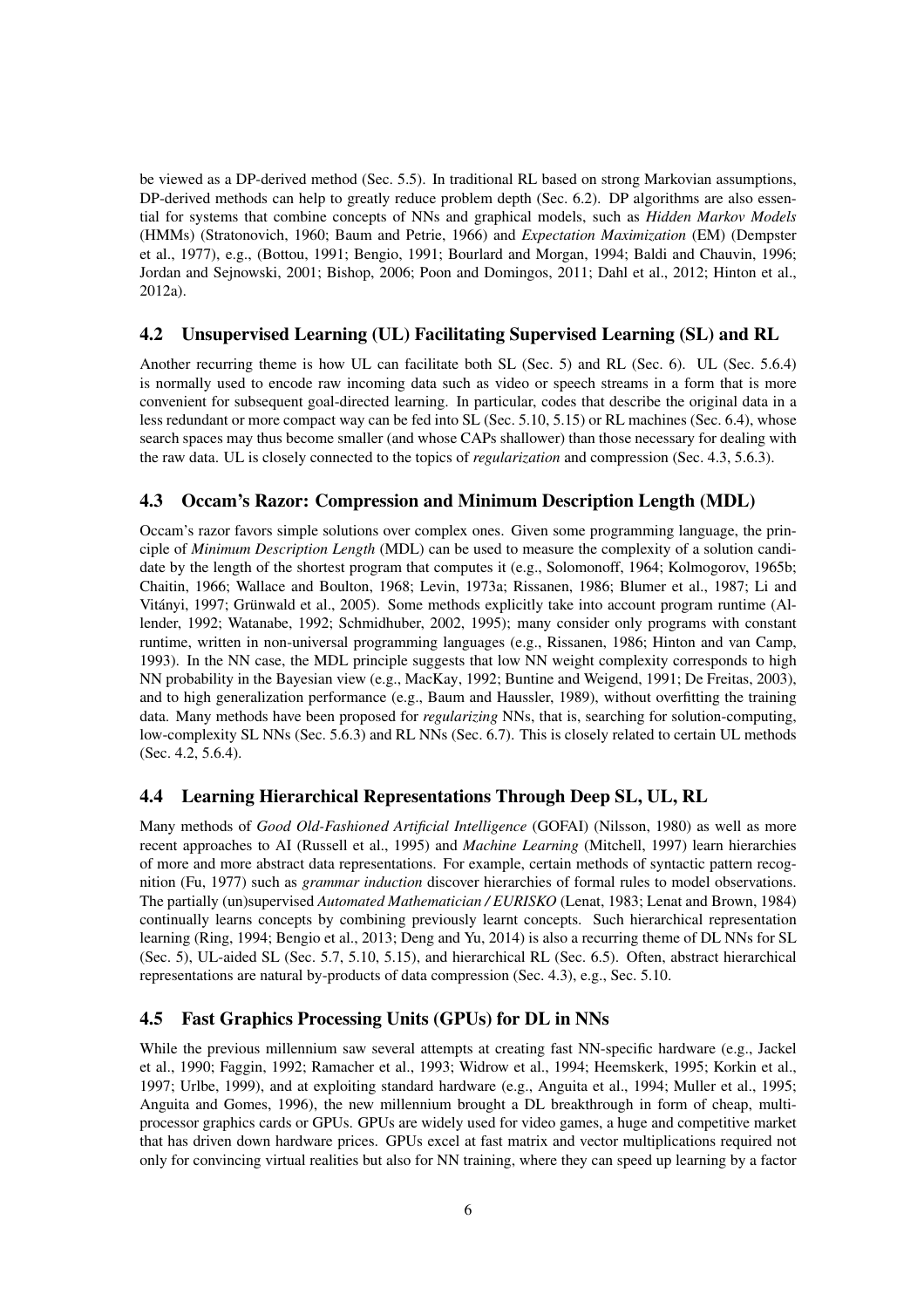of 50 and more. Some of the GPU-based FNN implementations (Sec. 5.16 - 5.19) have greatly contributed to recent successes in contests for pattern recognition (Sec. 5.19 - 5.22), image segmentation (Sec. 5.21), and object detection (Sec. 5.21 - 5.22).

## 5 Supervised NNs, Some Helped by Unsupervised NNs

The main focus of current practical applications is on *Supervised Learning* (SL), which has dominated recent pattern recognition contests (Sec. 5.17-5.22). Several methods, however, use additional *Unsupervised Learning* (UL) to facilitate SL (Sec. 5.7, 5.10, 5.15). It does make sense to treat SL and UL in the same section: often gradient-based methods, such as BP (Sec. 5.5.1), are used to optimize objective functions of both UL and SL, and the boundary between SL and UL may blur, for example, when it comes to time series prediction and sequence classification, e.g., Sec. 5.10, 5.12.

A historical timeline format will help to arrange subsections on important inspirations and technical contributions (although such a subsection may span a time interval of many years). Sec. 5.1 briefly mentions early, shallow NN models since the 1940s, Sec. 5.2 additional early neurobiological inspiration relevant for modern Deep Learning (DL). Sec. 5.3 is about GMDH networks (since 1965), perhaps the first (feedforward) DL systems. Sec. 5.4 is about the relatively deep *Neocognitron* NN (1979) which is similar to certain modern deep FNN architectures, as it combines convolutional NNs (CNNs), weight pattern replication, and winner-take-all (WTA) mechanisms. Sec. 5.5 uses the notation of Sec. 2 to compactly describe a central algorithm of DL, namely, *backpropagation* (BP) for supervised weight-sharing FNNs and RNNs. It also summarizes the history of BP 1960-1981 and beyond. Sec. 5.6 describes problems encountered in the late 1980s with BP for deep NNs, and mentions several ideas from the previous millennium to overcome them. Sec. 5.7 discusses a first hierarchical stack of coupled UL-based Autoencoders (AEs)—this concept resurfaced in the new millennium (Sec. 5.15). Sec. 5.8 is about applying BP to CNNs, which is important for today's DL applications. Sec. 5.9 explains BP's *Fundamental DL Problem* (of vanishing/exploding gradients) discovered in 1991. Sec. 5.10 explains how a deep RNN stack of 1991 (the *History Compressor*) pre-trained by UL helped to solve previously unlearnable DL benchmarks requiring *Credit Assignment Paths* (CAPs, Sec. 3) of depth 1000 and more. Sec. 5.11 discusses a particular WTA method called *Max-Pooling* (MP) important in today's DL FNNs. Sec. 5.12 mentions a first important contest won by SL NNs in 1994. Sec. 5.13 describes a purely supervised DL RNN (*Long Short-Term Memory*, LSTM) for problems of depth 1000 and more. Sec. 5.14 mentions an early contest of 2003 won by an ensemble of shallow NNs, as well as good pattern recognition results with CNNs and LSTM RNNs (2003). Sec. 5.15 is mostly about *Deep Belief Networks* (DBNs, 2006) and related stacks of *Autoencoders* (AEs, Sec. 5.7) pre-trained by UL to facilitate BP-based SL. Sec. 5.16 mentions the first BP-trained MPCNNs (2007) and GPU-CNNs (2006). Sec. 5.17-5.22 focus on official competitions with secret test sets won by (mostly purely supervised) DL NNs since 2009, in sequence recognition, image classification, image segmentation, and object detection. Many RNN results depended on LSTM (Sec. 5.13); many FNN results depended on GPU-based FNN code developed since 2004 (Sec. 5.16, 5.17, 5.18, 5.19), in particular, GPU-MPCNNs (Sec. 5.19).

### 5.1 1940s and Earlier

NN research started in the 1940s (e.g., McCulloch and Pitts, 1943; Hebb, 1949); compare also later work on learning NNs (Rosenblatt, 1958, 1962; Widrow and Hoff, 1962; Grossberg, 1969; Kohonen, 1972; von der Malsburg, 1973; Narendra and Thathatchar, 1974; Willshaw and von der Malsburg, 1976; Palm, 1980; Hopfield, 1982). In a sense NNs have been around even longer, since early supervised NNs were essentially variants of linear regression methods going back at least to the early 1800s (e.g., Legendre, 1805; Gauss, 1809, 1821). Early NNs had a maximal CAP depth of 1 (Sec. 3).

### 5.2 Around 1960: More Neurobiological Inspiration for DL

Simple cells and complex cells were found in the cat's visual cortex (e.g., Hubel and Wiesel, 1962; Wiesel and Hubel, 1959). These cells fire in response to certain properties of visual sensory inputs, such as the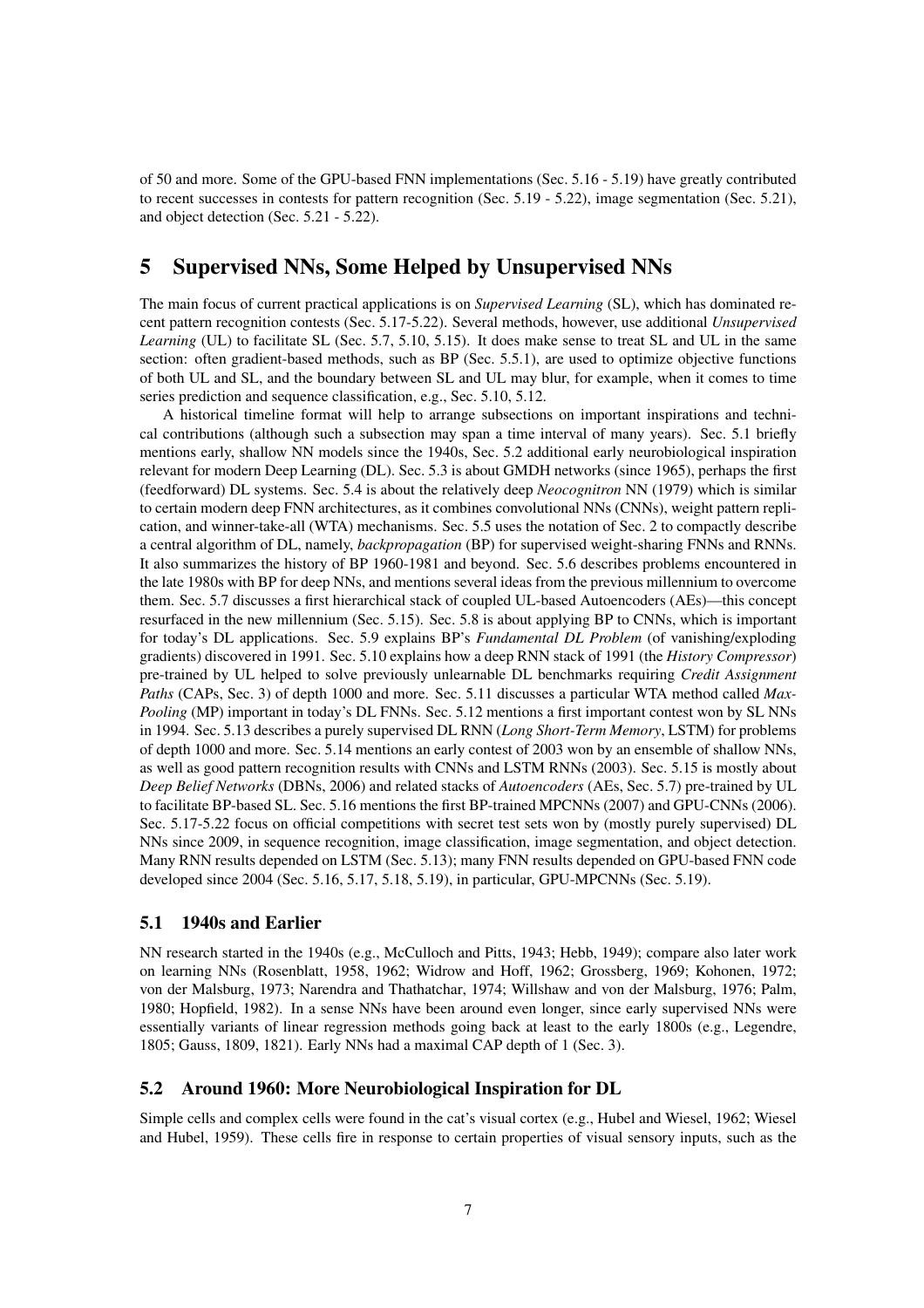orientation of edges. Complex cells exhibit more spatial invariance than simple cells. This inspired later deep NN architectures (Sec. 5.4) used in certain modern award-winning Deep Learners (Sec. 5.19-5.22).

### 5.3 1965: Deep Networks Based on the Group Method of Data Handling (GMDH)

Networks trained by the *Group Method of Data Handling* (GMDH) (Ivakhnenko and Lapa, 1965; Ivakhnenko et al., 1967; Ivakhnenko, 1968, 1971) were perhaps the first DL systems of the *Feedforward Multilayer Perceptron* type. The units of GMDH nets may have polynomial activation functions implementing *Kolmogorov-Gabor polynomials* (more general than traditional NN activation functions). Given a training set, layers are incrementally grown and trained by regression analysis, then pruned with the help of a separate *validation set* (using today's terminology), where *Decision Regularisation* is used to weed out superfluous units. The numbers of layers and units per layer can be learned in problem-dependent fashion. This is a good example of hierarchical representation learning (Sec. 4.4). There have been numerous applications of GMDH-style networks, e.g. (Ikeda et al., 1976; Farlow, 1984; Madala and Ivakhnenko, 1994; Ivakhnenko, 1995; Kondo, 1998; Kordík et al., 2003; Witczak et al., 2006; Kondo and Ueno, 2008).

### 5.4 1979: Convolution + Weight Replication + Winner-Take-All (WTA)

Apart from deep GMDH networks (Sec. 5.3), the *Neocognitron* (Fukushima, 1979, 1980, 2013a) was perhaps the first artificial NN that deserved the attribute *deep*, and the first to incorporate the neurophysiological insights of Sec. 5.2. It introduced *convolutional NNs* (today often called CNNs or convnets), where the (typically rectangular) receptive field of a *convolutional unit* with given weight vector is shifted step by step across a 2-dimensional array of input values, such as the pixels of an image. The resulting 2D array of subsequent activation events of this unit can then provide inputs to higher-level units, and so on. Due to massive *weight replication* (Sec. 2), relatively few parameters may be necessary to describe the behavior of such a *convolutional layer*.

*Competition layers* have WTA subsets whose maximally active units are the only ones to adopt nonzero activation values. They essentially "down-sample" the competition layer's input. This helps to create units whose responses are insensitive to small image shifts (compare Sec. 5.2).

The Neocognitron is very similar to the architecture of modern, contest-winning, purely *supervised*, feedforward, gradient-based Deep Learners with alternating convolutional and competition layers (e.g., Sec. 5.19-5.22). Fukushima, however, did not set the weights by supervised backpropagation (Sec. 5.5, 5.8), but by local *un*supervised learning rules (e.g., Fukushima, 2013b), or by pre-wiring. In that sense he did not care for the DL problem (Sec. 5.9), although his architecture was comparatively deep indeed. He also used *Spatial Averaging* (Fukushima, 1980, 2011) instead of *Max-Pooling* (MP, Sec. 5.11), currently a particularly convenient and popular WTA mechanism. Today's CNN-based DL machines profit a lot from later CNN work (e.g., LeCun et al., 1989; Ranzato et al., 2007) (Sec. 5.8, 5.16, 5.19).

### 5.5 1960-1981 and Beyond: Development of Backpropagation (BP) for NNs

The minimisation of errors through *gradient descent* (Hadamard, 1908) in the parameter space of complex, nonlinear, differentiable, multi-stage, NN-related systems has been discussed at least since the early 1960s (e.g., Kelley, 1960; Bryson, 1961; Bryson and Denham, 1961; Pontryagin et al., 1961; Dreyfus, 1962; Wilkinson, 1965; Amari, 1967; Bryson and Ho, 1969; Director and Rohrer, 1969; Griewank, 2012), initially within the framework of Euler-LaGrange equations in the *Calculus of Variations* (e.g., Euler, 1744). *Steepest descent* in such systems can be performed (Bryson, 1961; Kelley, 1960; Bryson and Ho, 1969) by iterating the ancient chain rule (Leibniz, 1676; L'Hôpital, 1696) in *Dynamic Programming* (DP) style (Bellman, 1957). A simplified derivation of the method uses the chain rule only (Dreyfus, 1962).

The methods of the 1960s were already efficient in the DP sense. However, they backpropagated derivative information through standard Jacobian matrix calculations from one "layer" to the previous one, explicitly addressing neither direct links across several layers nor potential additional efficiency gains due to network sparsity (but perhaps such enhancements seemed obvious to the authors).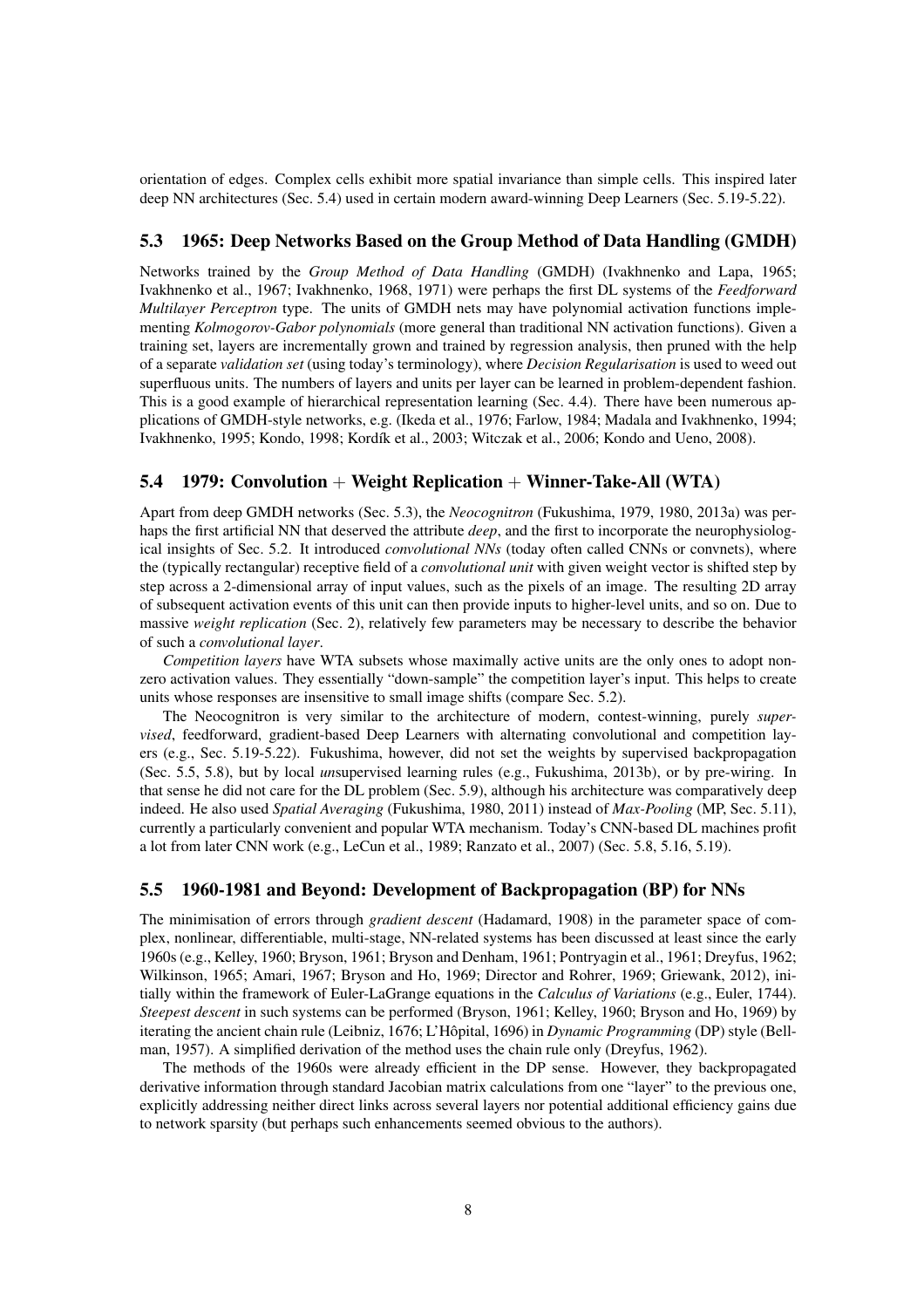Given all the prior work on learning in multilayer NN-like systems (compare also Sec. 5.3), it seems surprising in hindsight that a book (Minsky and Papert, 1969) on the limitations of simple linear perceptrons (Sec. 5.1) discouraged some researchers from further studying NNs.

Explicit, efficient error backpropagation (BP) in arbitrary, discrete, possibly sparsely connected, NNlike networks apparently was first described in a 1970 master's thesis (Linnainmaa, 1970, 1976), albeit without reference to NNs. BP is also known as the reverse mode of automatic differentiation (Griewank, 2012), where the costs of forward activation spreading essentially equal the costs of backward derivative calculation. See early FORTRAN code (Linnainmaa, 1970); see also (Ostrovskii et al., 1971). Efficient BP was soon explicitly used to minimize cost functions by adapting control parameters (weights) (Dreyfus, 1973). Compare some NN-specific discussion (Werbos, 1974, section 5.5.1), a method for multilayer threshold NNs (Bobrowski, 1978), and a computer program for automatically deriving and implementing BP for given differentiable systems (Speelpenning, 1980).

To my knowledge, the first NN-specific application of efficient BP was described in 1981 (Werbos, 1981, 2006). See also (Parker, 1985; LeCun, 1985, 1988). A paper of 1986 significantly contributed to the popularisation of BP (Rumelhart et al., 1986). See generalisations for sequence-processing recurrent NNs (e.g., Williams, 1989; Robinson and Fallside, 1987; Werbos, 1988; Williams and Zipser, 1988, 1989b,a; Rohwer, 1989; Pearlmutter, 1989; Gherrity, 1989; Williams and Peng, 1990; Schmidhuber, 1992a; Pearlmutter, 1995; Baldi, 1995; Kremer and Kolen, 2001; Atiya and Parlos, 2000), also for equilibrium RNNs (Almeida, 1987; Pineda, 1987) with stationary inputs. See also *natural gradients* (Amari, 1998).

#### 5.5.1 BP for Weight-Sharing Feedforward NNs (FNNs) and Recurrent NNs (RNNs)

Using the notation of Sec. 2 for weight-sharing FNNs or RNNs, after an episode of activation spreading through differentiable  $f_t$ , a single iteration of gradient descent through BP computes changes of all  $w_i$  in proportion to  $\frac{\partial E}{\partial w_i} = \sum_t \frac{\partial E}{\partial net_t} \frac{\partial net_t}{\partial w_i}$  as in Algorithm 5.5.1 (for the additive case), where each weight  $w_i$  is associated with a real-valued variable  $\triangle_i$  initialized by 0.

#### Alg. 5.5.1: One iteration of BP for weight-sharing FNNs or RNNs

for  $t=T,\ldots,1$  do to compute  $\frac{\partial E}{\partial net_t}$ , inititalize real-valued error signal variable  $\delta_t$  by 0; if  $x_t$  is an input event then continue with next iteration; if there is an error  $e_t$  then  $\delta_t := x_t - d_t$ ; add to  $\delta_t$  the value  $\sum_{k\in out_t}w_{v(t,k)}\delta_k$ ; (this is the elegant and efficient recursive chain rule application *collecting impacts of*  $net_t$  *on future events*) multiply  $\delta_t$  by  $f'_t(net_t);$ for all  $k \in in_t$  add to  $\triangle_{w_{v(k,t)}}$  the value  $x_k \delta_t$ end for

Finally, to finish one iteration of steepest descent, change all  $w_i$  in proportion to  $\triangle_i$  and a small learning rate. The computational costs of the backward (BP) pass are essentially those of the forward pass (Sec. 2). Forward and backward passes are re-iterated until sufficient performance is reached.

As of 2013, this simple BP method is still the central learning algorithm for FNNs and RNNs. Notably, most contest-winning NNs up to 2013 (Sec. 5.12, 5.14, 5.17, 5.19, 5.21, 5.22) did *not* augment supervised BP by some sort of *un*supervised learning as discussed in Sec. 5.7, 5.10, 5.15.

#### 5.6 Late 1980s-2000: Numerous Improvements of NNs

By the late 1980s it seemed clear that BP by itself (Sec. 5.5) was no panacea. Most FNN applications focused on FNNs with few hidden layers. Many practitioners found solace in a theorem (Kolmogorov, 1965a; Hecht-Nielsen, 1989; Hornik et al., 1989) stating that an NN with a single layer of enough hidden units can approximate any multivariate continous function with arbitrary accuracy. Additional hidden layers often did not seem to offer empirical benefits.

Likewise, most RNN applications did not require backpropagating errors far. Many researchers helped their RNNs by first training them on shallow problems (Sec. 3) whose solutions then generalized to deeper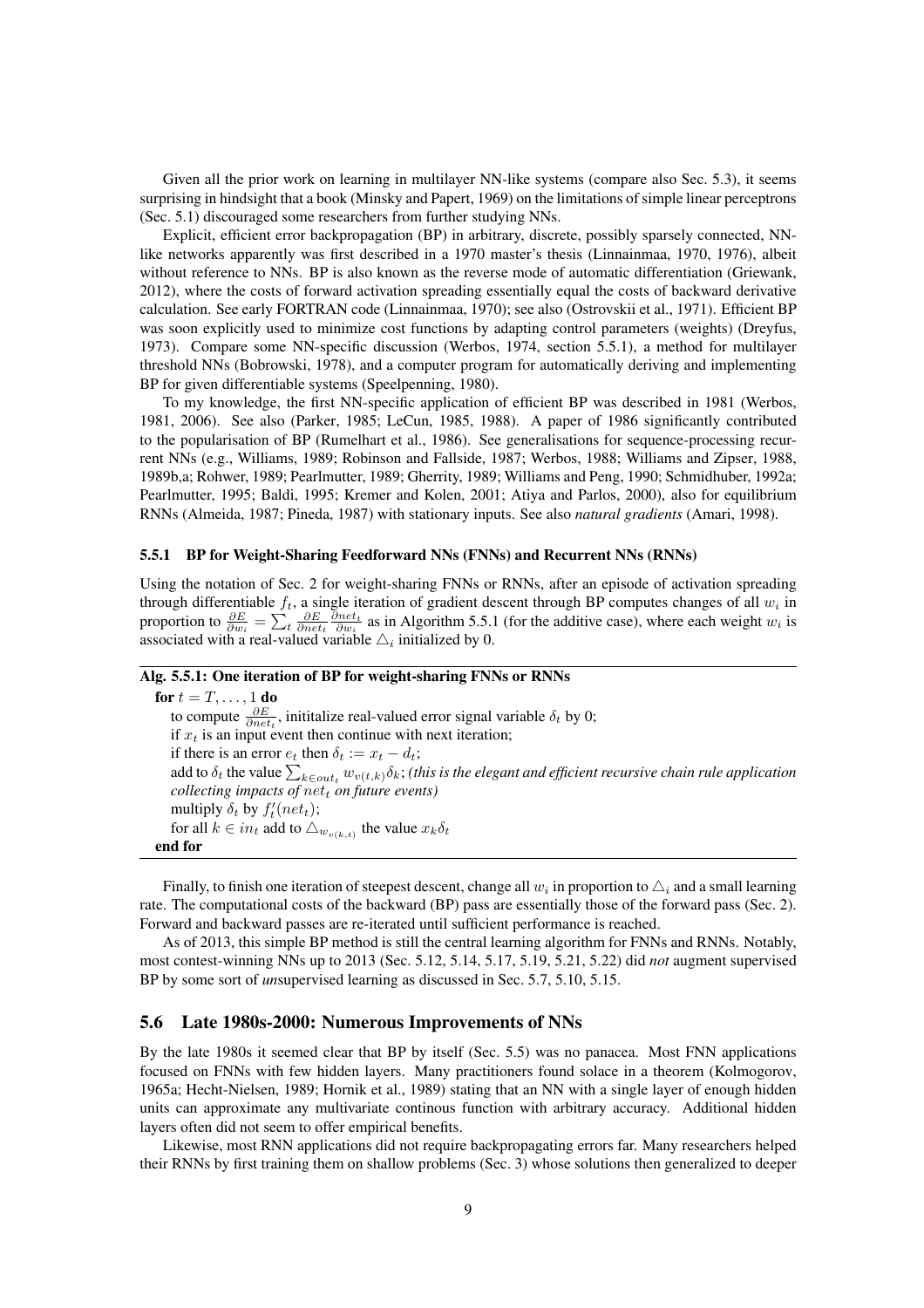problems. In fact, some popular RNN algorithms restricted credit assignment to a single step backwards (Elman, 1990; Jordan, 1986, 1997), also in more recent studies (Jaeger, 2002; Maass et al., 2002; Jaeger, 2004).

Generally speaking, although BP allows for deep problems in principle, it seemed to work only for *shallow* problems. The late 1980s and early 1990s saw a few ideas with a potential to overcome this problem, which was fully understood only in 1991 (Sec. 5.9).

#### 5.6.1 Ideas for Dealing with Long Time Lags and Deep CAPs

To deal with long time lags between relevant events, several sequence processing methods were proposed, including *Focused BP* based on decay factors for activations of units in RNNs (Mozer, 1989, 1992), *Time-Delay Neural Networks* (TDNNs) (Lang et al., 1990) and their adaptive extension (Bodenhausen and Waibel, 1991), *Nonlinear AutoRegressive with eXogenous inputs* (NARX) RNNs (Lin et al., 1995, 1996), certain hierarchical RNNs (Hihi and Bengio, 1996), RL economies in RNNs with WTA units and local learning rules (Schmidhuber, 1989b), and other methods (e.g., Ring, 1993, 1994; Plate, 1993; de Vries and Principe, 1991; Sun et al., 1993a; Bengio et al., 1994). However, these algorithms either worked for shallow CAPs only, could not generalize to unseen CAP depths, had problems with greatly varying time lags between relevant events, needed external fine tuning of delay constants, or suffered from other problems. In fact, it turned out that certain simple but deep benchmark problems used to evaluate such methods are more quickly solved by *randomly guessing* RNN weights until a solution is found (Hochreiter and Schmidhuber, 1996).

While the RNN methods above were designed for DL of temporal sequences, the *Neural Heat Exchanger* (Schmidhuber, 1990c) consists of two parallel *deep FNNs* with opposite flow directions. Input patterns enter the first FNN and are propagated "up". Desired outputs (targets) enter the "opposite" FNN and are propagated "down". Using a local learning rule, each layer in each net tries to be similar (in information content) to the preceding layer and to the adjacent layer of the other net. The input entering the first net slowly "heats up" to become the target. The target entering the opposite net slowly "cools down" to become the input. The *Helmholtz Machine* (Dayan et al., 1995; Dayan and Hinton, 1996) may be viewed as an unsupervised (Sec. 5.6.4) variant thereof (Peter Dayan, personal communication, 1994).

A hybrid approach (Shavlik and Towell, 1989; Towell and Shavlik, 1994) initializes a potentially deep FNN through a domain theory in propositional logic, which may be acquired through explanation-based learning (Mitchell et al., 1986; DeJong and Mooney, 1986; Minton et al., 1989). The NN is then finetuned through BP (Sec. 5.5). The NN's depth reflects the longest chain of reasoning in the original set of logical rules. An extension of this approach (Maclin and Shavlik, 1993; Shavlik, 1994) initializes an RNN by domain knowledge expressed as a Finite State Automaton (FSA). BP-based fine-tuning has become important for later DL systems pre-trained by UL, e.g., Sec. 5.10, 5.15.

#### 5.6.2 Better BP Through Advanced Gradient Descent

Numerous improvements of steepest descent through BP (Sec. 5.5) have been proposed. Least-squares methods (Gauss-Newton, Levenberg-Marquardt) (Levenberg, 1944; Marquardt, 1963) and quasi-Newton methods (Broyden-Fletcher-Goldfarb-Shanno, BFGS) (Broyden et al., 1965; Fletcher and Powell, 1963; Goldfarb, 1970; Shanno, 1970) are computationally too expensive for large NNs. Partial BFGS (Battiti, 1992; Saito and Nakano, 1997) and conjugate gradient (Hestenes and Stiefel, 1952; Møller, 1993) as well as other methods (Solla, 1988; Schmidhuber, 1989a; Cauwenberghs, 1993) provide sometimes useful fast alternatives. BP can be treated as a linear least-squares problem (Biegler-König and Bärmann, 1993), where second-order gradient information is passed back to preceding layers.

To speed up BP, *momentum* was introduced (Rumelhart et al., 1986), ad-hoc constants were added to the slope of the linearized activation function (Fahlman, 1988), or the nonlinearity of the slope was exaggerated (West and Saad, 1995). Only the signs of the error derivatives are taken into account by the successful and widely used BP variant *R-prop* (Riedmiller and Braun, 1993).

The local gradient can be normalized based on the NN architecture (Schraudolph and Sejnowski, 1996), through a diagonalized Hessian approach (Becker and Le Cun, 1989), or related efficient methods (Schraudolph, 2002).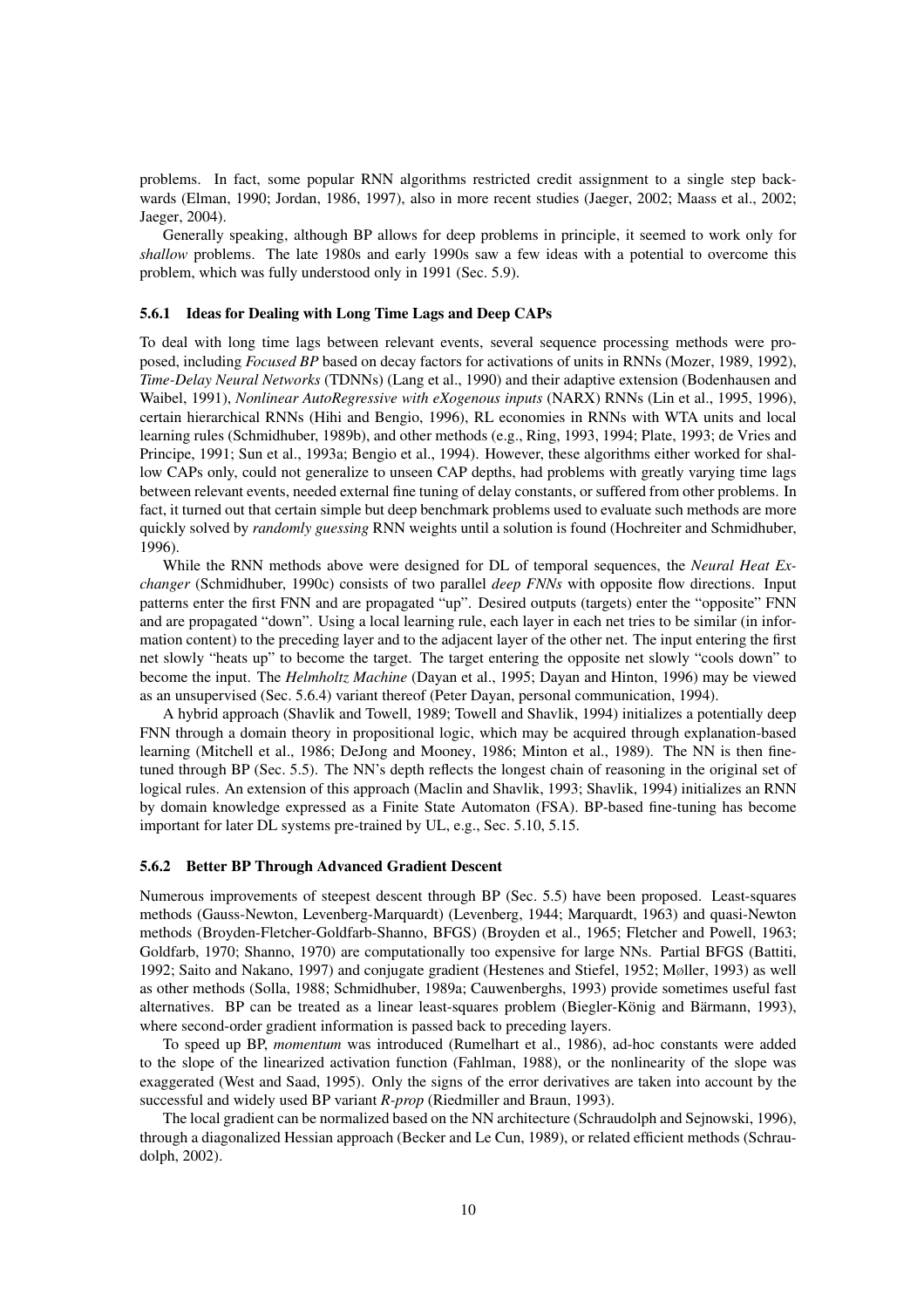Some algorithms for controlling BP step size adapt a global learning rate (Lapedes and Farber, 1986; Vogl et al., 1988; Battiti, 1989; LeCun et al., 1993; Yu et al., 1995), others compute individual learning rates for each weight (Jacobs, 1988; Silva and Almeida, 1990). In online learning, where BP is applied after each pattern presentation, the vario-η algorithm (Neuneier and Zimmermann, 1996) sets each weight's learning rate inversely proportional to the empirical standard deviation of its local gradient, thus normalizing the stochastic weight fluctuations. Compare a local online step size adaptation method for nonlinear NNs (Almeida et al., 1997).

Many additional tricks for improving NNs have been described (e.g., Orr and Müller, 1998; Montavon et al., 2012). Compare Sec. 5.6.3 and recent developments mentioned in Sec. 5.23.

#### 5.6.3 Discovering Low-Complexity, Problem-Solving NNs

Many researchers used BP-like methods to search for simple, low-complexity NNs (Sec. 4.3) with high generalization capability. Most approaches address the *bias/variance dilemma* (Geman et al., 1992) through strong prior assumptions. For example, *weight decay* (Hanson and Pratt, 1989; Weigend et al., 1991; Krogh and Hertz, 1992) encourages small weights, by penalizing large weights. In a Bayesian framework, weight decay can be derived from Gaussian or Laplace weight priors (Hinton and van Camp, 1993); see also (Murray and Edwards, 1993). An extension of this approach postulates that a distribution of networks with many similar weights generated by Gaussian mixtures is "better" *a priori* (Nowlan and Hinton, 1992).

Often weight priors are implicit in additional penalty terms (MacKay, 1992) or in methods based on *validation sets* (Mosteller and Tukey, 1968; Stone, 1974; Eubank, 1988; Hastie and Tibshirani, 1990; Craven and Wahba, 1979; Golub et al., 1979), Akaike's information criterion and *final prediction error* (Akaike, 1970, 1973, 1974), or *generalized prediction error* (Moody and Utans, 1994; Moody, 1992). See also (Holden, 1994; Wang et al., 1994; Amari and Murata, 1993; Wang et al., 1994; Guyon et al., 1992; Vapnik, 1992; Wolpert, 1994).

Similar priors are implicit in constructive and pruning algorithms, e.g., layer-by-layer *sequential network construction* (Fahlman, 1991; Ash, 1989; Moody, 1989; Gallant, 1986; Utgoff and Stracuzzi, 2002), *input pruning* (Moody, 1992; Refenes et al., 1994), *unit pruning* (White, 1989; Mozer and Smolensky, 1989; Levin et al., 1994), *weight pruning*, e.g., *optimal brain damage* (LeCun et al., 1990b), and *optimal brain surgeon* (Hassibi and Stork, 1993).

A very general but not always practical approach for discovering low-complexity SL NNs or RL NNs searches among weight matrix-computing programs written in a universal programming language, with a bias towards fast and short programs (Schmidhuber, 1995, 1997) (Sec. 6.7).

*Flat Minimum Search* (FMS) (Hochreiter and Schmidhuber, 1997a, 1999) searches for a "flat" minimum of the error function: a large connected region in weight space where error is low and remains approximately constant, that is, few bits of information are required to describe low-precision weights with high variance. Compare *perturbation tolerance conditions* (Minai and Williams, 1994; Murray and Edwards, 1993; Neti et al., 1992; Matsuoka, 1992; Bishop, 1993; Kerlirzin and Vallet, 1993; Carter et al., 1990). An MDL-based, Bayesian argument suggests that flat minima correspond to "simple" NNs and low expected overfitting. Compare Sec. 5.6.4 and more recent developments mentioned in Sec. 5.23.

#### 5.6.4 Potential Benefits of UL for SL

The SL notation of Sec. 2 focused on teacher-given labels  $d_t$ . Many papers of the previous millennium, however, were about *unsupervised learning (UL) without a teacher* (e.g., Hebb, 1949; von der Malsburg, 1973; Kohonen, 1972, 1982, 1988; Willshaw and von der Malsburg, 1976; Grossberg, 1976a,b; Watanabe, 1985; Rumelhart and Zipser, 1986; Pearlmutter and Hinton, 1986; Barrow, 1987; Field, 1987; Oja, 1989; Barlow et al., 1989; Baldi and Hornik, 1989; Rubner and Tavan, 1989; Sanger, 1989; Ritter and Kohonen, 1989; Rubner and Schulten, 1990; Földiák, 1990; Martinetz et al., 1990; Kosko, 1990; Mozer, 1991; Palm, 1992; Atick et al., 1992; Schmidhuber and Prelinger, 1993; Miller, 1994; Saund, 1994; Földiák and Young, 1995; Deco and Parra, 1997); see also post-2000 work (e.g., Klapper-Rybicka et al., 2001; Carreira-Perpinan, 2001; Wiskott and Sejnowski, 2002; Franzius et al., 2007; Waydo and Koch, 2008).

Many UL methods are designed to maximize information-theoretic objectives (e.g., Linsker, 1988; Barlow et al., 1989; MacKay and Miller, 1990; Plumbley, 1991; Schmidhuber, 1992b,c; Schraudolph and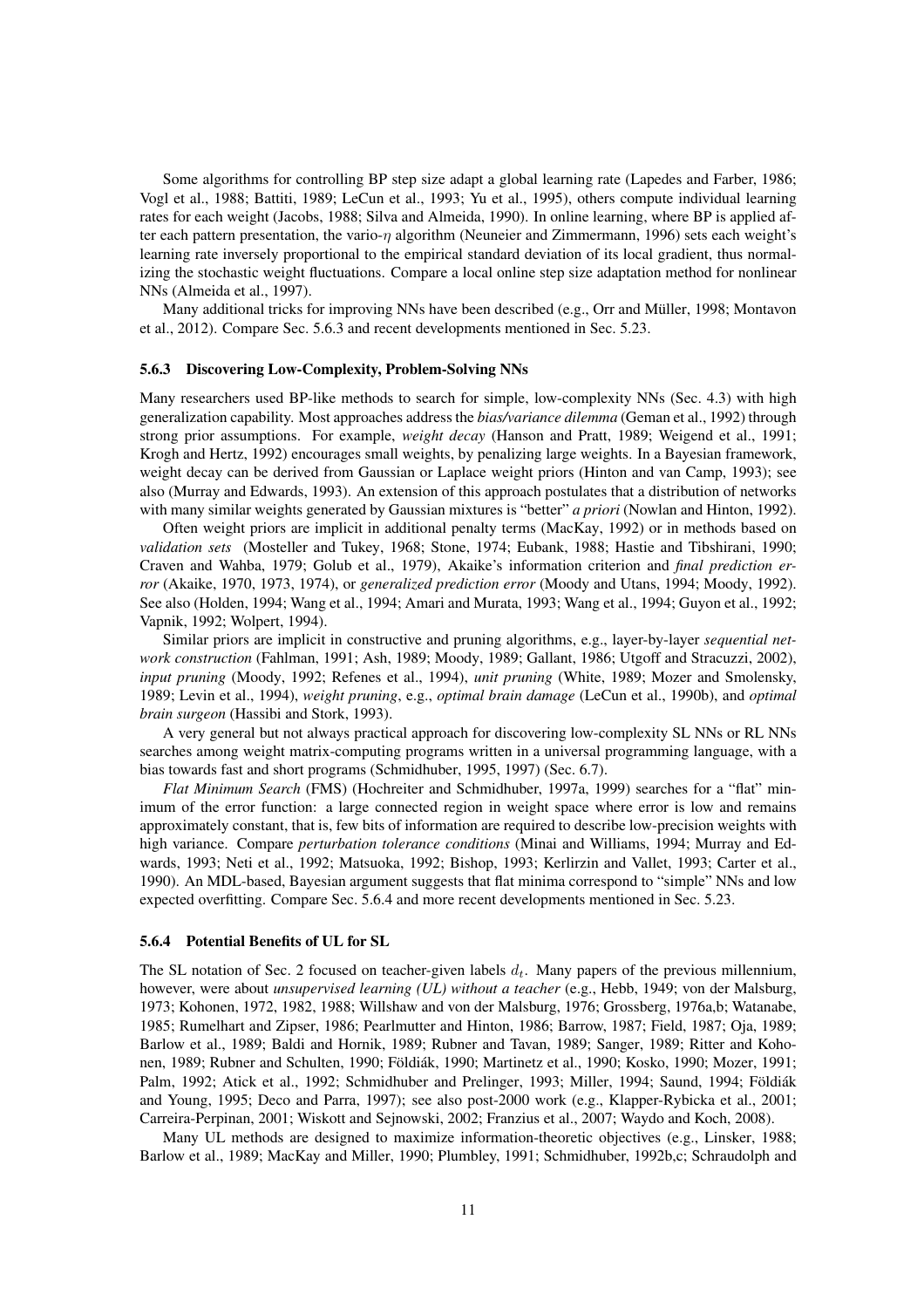Sejnowski, 1993; Redlich, 1993; Zemel, 1993; Zemel and Hinton, 1994; Field, 1994; Hinton et al., 1995; Dayan and Zemel, 1995; Amari et al., 1996; Deco and Parra, 1997). Many do this to uncover and disentangle hidden underlying sources of signals (e.g., Jutten and Herault, 1991; Schuster, 1992; Andrade et al., 1993; Molgedey and Schuster, 1994; Comon, 1994; Cardoso, 1994; Bell and Sejnowski, 1995; Karhunen and Joutsensalo, 1995; Belouchrani et al., 1997; Hyvärinen et al., 2001; Szabó et al., 2006).

Many UL methods automatically and robustly generate distributed, sparse representations of input patterns (Földiák, 1990; Hinton and Ghahramani, 1997; Lewicki and Olshausen, 1998; Hyvärinen et al., 1999; Hochreiter and Schmidhuber, 1999; Falconbridge et al., 2006) through well-known feature detectors (e.g., Olshausen and Field, 1996; Schmidhuber et al., 1996), such as *off-center-on-surround*-like structures, as well as orientation sensitive edge detectors and Gabor filters (Gabor, 1946). They extract simple features related to those observed in early visual pre-processing stages of biological systems (e.g., De Valois et al., 1982; Jones and Palmer, 1987).

UL can help to encode input data in a form advantageous for further processing. In the context of DL, one important goal of UL is redundancy reduction. Ideally, given an ensemble of input patterns, redundancy reduction through a deep NN will create a *factorial code* (a code with statistically independent components) of the ensemble (Barlow et al., 1989; Barlow, 1989), to disentangle the unknown factors of variation (compare Bengio et al., 2013). Such codes may be sparse and can be advantageous for (1) data compression, (2) speeding up subsequent BP (Becker, 1991), (3) trivialising the task of subsequent naive yet optimal Bayes classifiers (Schmidhuber et al., 1996).

Most early UL FNNs had a single layer. Methods for deeper UL FNNs include hierarchical selforganizing maps (e.g., Koikkalainen and Oja, 1990; Lampinen and Oja, 1992; Versino and Gambardella, 1996; Dittenbach et al., 2000; Rauber et al., 2002), hierarchical *Gaussian potential function* networks (Lee and Kil, 1991), the *Self-Organising Tree Algorithm* (SOTA) (Herrero et al., 2001), and nonlinear *Autoencoders* (AEs) with more than 3 (e.g., 5) layers (Kramer, 1991; Oja, 1991; DeMers and Cottrell, 1993). Such an AE NN (Rumelhart et al., 1986) can be trained to map input patterns to themselves, for example, by compactly encoding them through activations of units of a narrow bottleneck hidden layer. See (Baldi, 2012) for limitations of certain nonlinear AEs.

Other nonlinear UL methods include *Predictability Minimization* (PM) (Schmidhuber, 1992c), where nonlinear feature detectors fight nonlinear predictors, trying to become both informative and as unpredictable as possible, and LOCOCODE (Hochreiter and Schmidhuber, 1999), where FMS (Sec. 5.6.3) finds low-complexity AEs with low-precision weights describable by few bits of information, often yielding sparse or factorial codes.

#### 5.7 1987: UL Through Autoencoder (AE) Hierarchies

Perhaps the first work to study potential benefits of UL-based pre-training was published in 1987. It proposed unsupervised AE hierarchies (Ballard, 1987), closely related to certain post-2000 feedforward Deep Learners based on UL (Sec. 5.15). The lowest-level AE NN with a single hidden layer is trained to map input patterns to themselves. Its hidden layer codes are then fed into a higher-level AE of the same type, and so on. The hope is that the codes in the hidden AE layers have properties that facilitate subsequent learning. In one experiment, a particular AE-specific learning algorithm (different from traditional BP of Sec. 5.5.1) was used to learn a mapping in an AE stack pre-trained by this type of UL (Ballard, 1987). This was faster than learning an equivalent mapping by BP through a single deeper AE without pre-training. On the other hand, the task did not really require a deep AE, that is, the benefits of UL were not that obvious from this experiment. Compare an early survey (Hinton, 1989) and the somewhat related *Recursive Auto-Associative Memory* (RAAM) (Pollack, 1988, 1990; Melnik et al., 2000), originally used to encode linguistic structures, but later also as an unsupervised pre-processor to facilitate deep credit assignment for RL (Gisslen et al., 2011) (Sec. 6.4).

In principle, many UL methods (Sec. 5.6.4) could be stacked like the AEs above, the historycompressing RNNs of Sec. 5.10, the *Restricted Boltzmann Machines* (RBMs) of Sec. 5.15, or hierarchical Kohonen nets (Sec. 5.6.4), to facilitate subsequent SL. Compare *Stacked Generalization* (Wolpert, 1992; Ting and Witten, 1997), and FNNs that profit from pre-training by *competitive* UL (Rumelhart and Zipser, 1986) prior to BP-based fine-tuning (Maclin and Shavlik, 1995).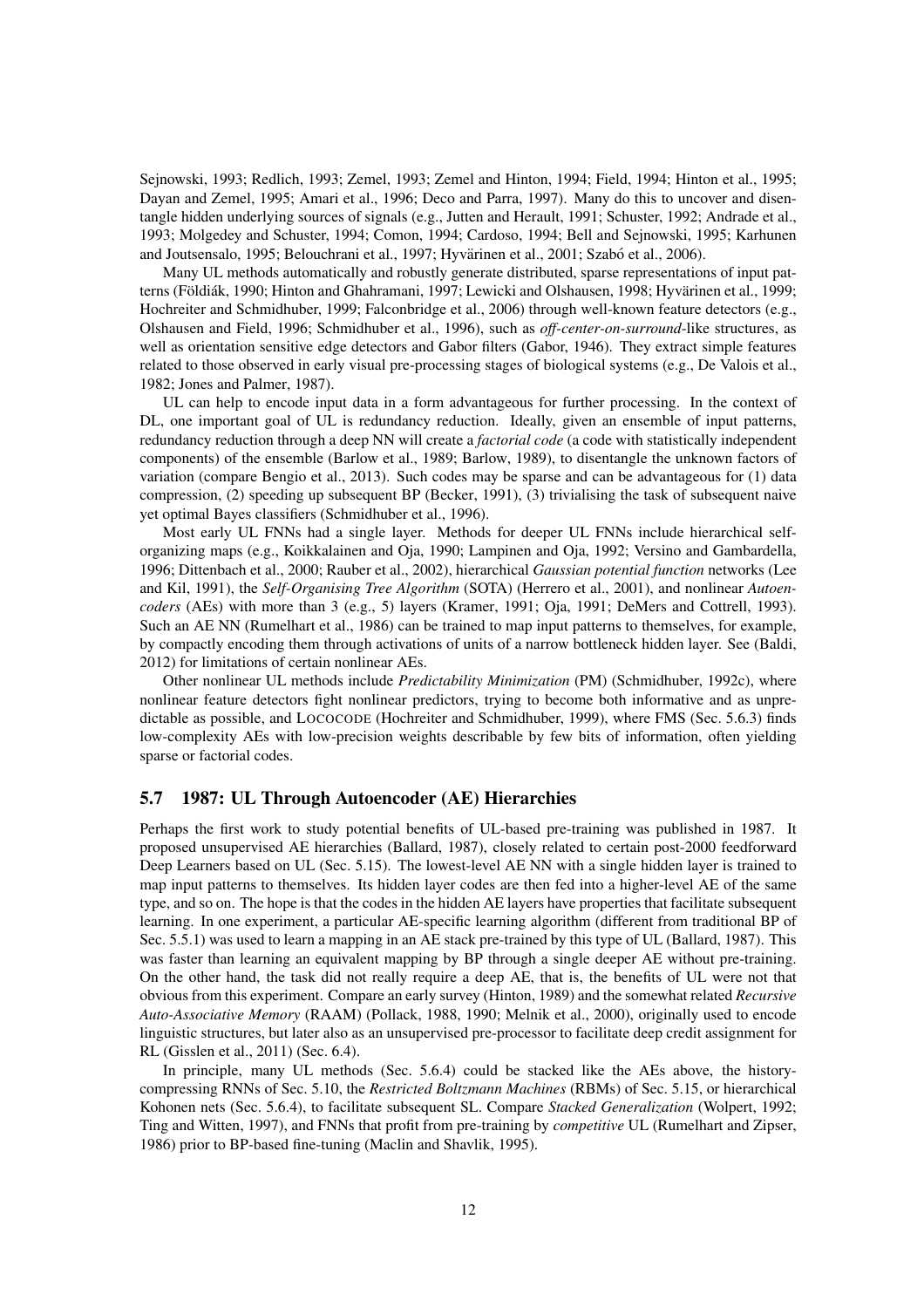### 5.8 1989: BP for Convolutional NNs (CNNs)

In 1989, backpropagation (Sec. 5.5) was applied (LeCun et al., 1989, 1990a, 1998) to weight-sharing convolutional neural layers with adaptive connections (compare Sec. 5.4). This combination, augmented by max-pooling (Sec. 5.11, 5.16), and sped up on graphics cards (Sec. 5.19), has become an essential ingredient of many modern, competition-winning, feedforward, visual Deep Learners (Sec. 5.19-5.21). This work also introduced the MNIST data set of handwritten digits (LeCun et al., 1989), which over time has become perhaps the most famous benchmark of Machine Learning. CNNs helped to achieve good performance on MNIST (LeCun et al., 1990a) (CAP depth 5) and on fingerprint recognition (Baldi and Chauvin, 1993); similar CNNs were used commercially in the 1990s.

### 5.9 1991: Fundamental Deep Learning Problem of Gradient Descent

A diploma thesis (Hochreiter, 1991) represented a milestone of explicit DL research. As mentioned in Sec. 5.6, by the late 1980s, experiments had indicated that traditional deep feedforward or recurrent networks are hard to train by backpropagation (BP) (Sec. 5.5). Hochreiter's work formally identified a major reason: Typical deep NNs suffer from the now famous problem of vanishing or exploding gradients. With standard activation functions (Sec. 1), cumulative backpropagated error signals (Sec. 5.5.1) either shrink rapidly, or grow out of bounds. In fact, they decay exponentially in the number of layers or CAP depth (Sec. 3), or they explode. This is also known as the *long time lag problem*. Much subsequent DL research of the 1990s and 2000s was motivated by this insight. Compare (Bengio et al., 1994), who also studied basins of attraction and their stability under noise from a dynamical systems point of view: either the dynamics are not robust to noise, or the gradients vanish. See also (Hochreiter et al., 2001a; Tino and Hammer, 2004). Over the years, several ways of partially overcoming the *Fundamental Deep Learning Problem* were explored:

- I A Very Deep Learner of 1991 (the *History Compressor*, Sec. 5.10) alleviates the problem through unsupervised pre-training for a hierarchy of RNNs. This greatly facilitates subsequent supervised credit assignment through BP (Sec. 5.5). Compare conceptually related AE stacks (Sec. 5.7) and *Deep Belief Networks* (DBNs) (Sec. 5.15) for the FNN case.
- II LSTM-like networks (Sec. 5.13, 5.17, 5.22) alleviate the problem through a special architecture unaffected by it.
- III Today's GPU-based computers have a million times the computational power of desktop machines of the early 1990s. This allows for propagating errors a few layers further down within reasonable time, even in traditional NNs (Sec. 5.18). That is basically what is winning many of the image recognition competitions now (Sec. 5.19, 5.21, 5.22). (Although this does not really overcome the problem in a fundamental way.)
- IV Hessian-free optimization (Sec. 5.6.2) can alleviate the problem for FNNs (Møller, 1993; Pearlmutter, 1994; Schraudolph, 2002; Martens, 2010) (Sec. 5.6.2) and RNNs (Martens and Sutskever, 2011) (Sec. 5.20).
- V The space of NN weight matrices can also be searched without relying on error gradients, thus avoiding the *Fundamental Deep Learning Problem* altogether. Random weight guessing sometimes works better than more sophisticated methods (Hochreiter and Schmidhuber, 1996). Certain more complex problems are better solved by using *Universal Search* (Levin, 1973b) for weight matrix-computing programs written in a universal programming language (Schmidhuber, 1995, 1997). Some are better solved by using linear methods to obtain optimal weights for connections to output events, and *evolving* weights of connections to other events—this is called *Evolino* (Schmidhuber et al., 2007). Compare related RNNs pre-trained by certain UL rules (Steil, 2007), also for the case of *spiking neurons* (Klampfl and Maass, 2013) (Sec. 5.25). Direct search methods are relevant not only for SL but also for more general RL, and are discussed in more detail in Sec. 6.6.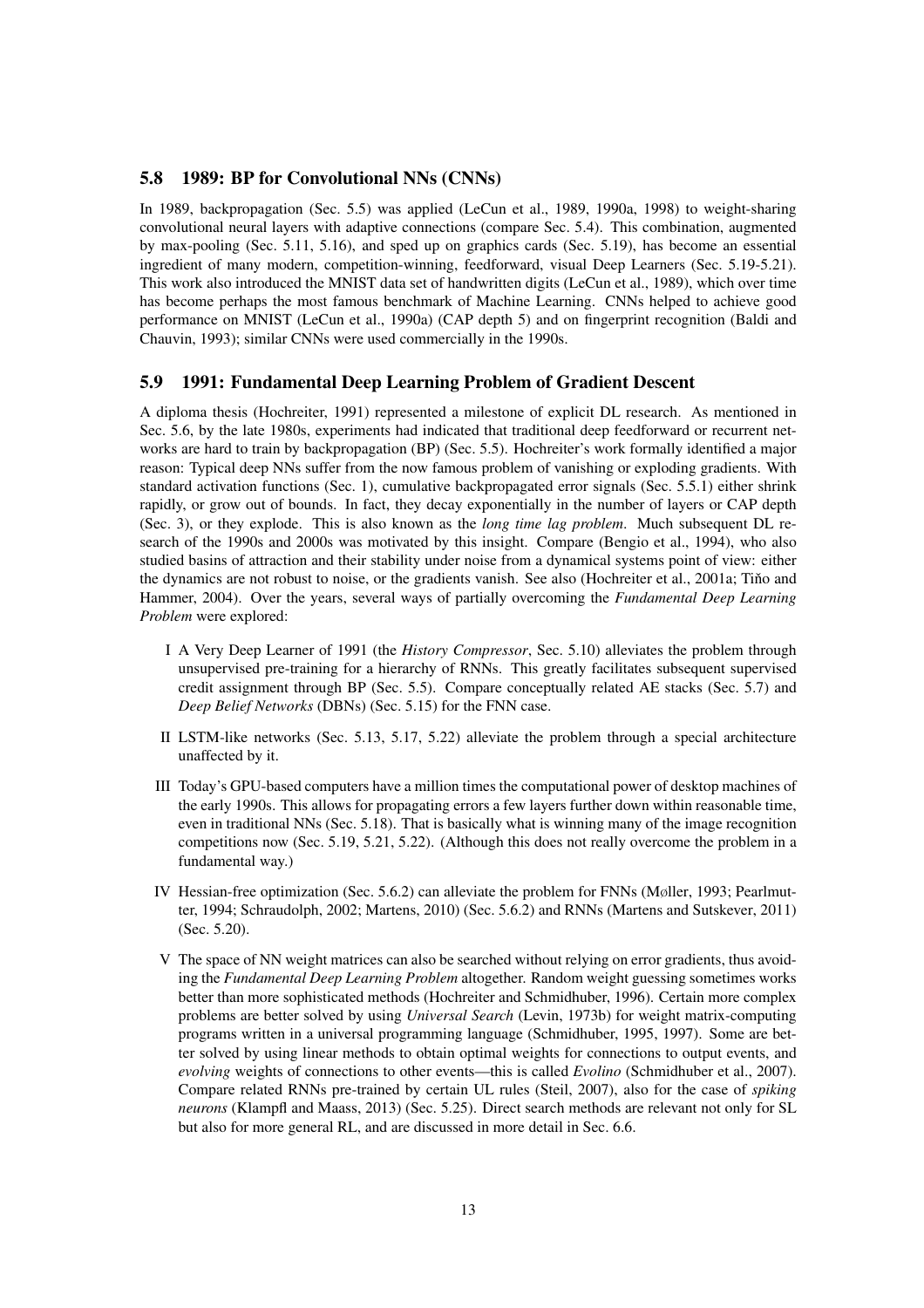### 5.10 1991: UL-Based History Compression Through a Deep Hierarchy of RNNs

A working *Very Deep Learner* (Sec. 3) of 1991 (Schmidhuber, 1992b, 2013a) could perform credit assignment across hundreds of nonlinear operators or neural layers, by using *unsupervised pre-training* for a stack of RNNs.

The basic idea is still relevant today. Each RNN is trained for a while in unsupervised fashion to predict its next input; e.g., (Connor et al., 1994; Dorffner, 1996). From then on, only unexpected inputs (errors) convey new information and get fed to the next higher RNN which thus ticks on a slower, self-organising time scale. It can easily be shown that no information gets lost. It just gets compressed (much of machine learning is essentially about compression, e.g., Sec. 4.3, 5.6.3, 6.7). For each individual input sequence, we get a series of less and less redundant encodings in deeper and deeper levels of this *History Compressor*, which can compress data in both space (like feedforward NNs) and time. This is another good example of hierarchical representation learning (Sec. 4.4). There also is a continuous variant (Schmidhuber et al., 1993).

The RNN stack is essentially a deep generative model of the data, which can be reconstructed from its compressed form. Adding another RNN to the stack improves a bound on the data's description lengthequivalent to the negative logarithm of its probability (Huffman, 1952; Shannon, 1948)—as long as there is remaining local learnable predictability in the data representation on the corresponding level of the hierarchy.

The system was able to learn many previously unlearnable DL tasks. One ancient illustrative DL experiment (Schmidhuber, 1993b) required CAPs (Sec. 3) of depth 1200. The top level code of the initially unsupervised RNN stack, however, got so compact that (previously infeasible) sequence classification through additional BP-based SL became possible. Essentially the system used UL to greatly reduce problem depth. Compare earlier BP-based fine-tuning of NNs initialized by rules of propositional logic (Shavlik and Towell, 1989) (Sec. 5.6.1).

There is a way of compressing higher levels down into lower levels, thus fully or partially collapsing the RNN stack. The trick is to retrain a lower-level RNN to continually imitate (predict) the hidden units of an already trained, slower, higher-level RNN (the "conscious" chunker), through additional predictive output neurons (Schmidhuber, 1992b). This helps the lower RNN (the "automatizer") to develop appropriate, rarely changing memories that may bridge very long time lags. Again, this procedure can greatly reduce the required depth of the BP process.

The 1991 system was a working Deep Learner in the modern post-2000 sense, and also a first *Neural Hierarchical Temporal Memory* (HTM). It is conceptually similar to previous AE hierarchies (1987, Sec. 5.7) and later *Deep Belief Networks* (2006, Sec. 5.15), but more general in the sense that it uses sequence-processing RNNs instead of FNNs with unchanging inputs. More recently, well-known entrepreneurs (Hawkins and George, 2006; Kurzweil, 2012) also got interested in HTMs; compare also hierarchical HMMs (e.g., Fine et al., 1998). Stacks of RNNs were used in later work with great success, e.g., Sec. 5.13, 5.17, 5.22. Clockwork RNNs (Koutník et al., 2014) also consist of interacting RNN modules with different clock rates, but do not require UL to set those rates.

#### 5.11 1992: Max-Pooling (MP): Towards MPCNNs

The *Neocognitron* (Sec. 5.4) inspired the *Cresceptron* (Weng et al., 1992), which adapts its topology during training; compare the incrementally growing and shrinking GMDH networks (Sec. 5.3).

Instead of using alternative local WTA methods (e.g., Fukushima, 1980; Schmidhuber, 1989b; Maass, 2000; Fukushima, 2013a), the Cresceptron uses *Max-Pooling* (MP) layers. MP is very simple: a 2 dimensional layer or array of unit activations is partitioned into smaller rectangular arrays. Each is replaced in a down-sampling layer by the activation of its maximally active unit. A later, more complex version of the Cresceptron (Weng et al., 1997) also included *"blurring"* layers.

The neurophysiologically plausible topology of the feedforward HMAX model (Riesenhuber and Poggio, 1999) is very similar to the one of the 1992 Cresceptron. HMAX does not learn though. Its units have hand-crafted weights; biologically plausible learning rules were later proposed for similar models, e.g., (Serre et al., 2002; Teichmann et al., 2012).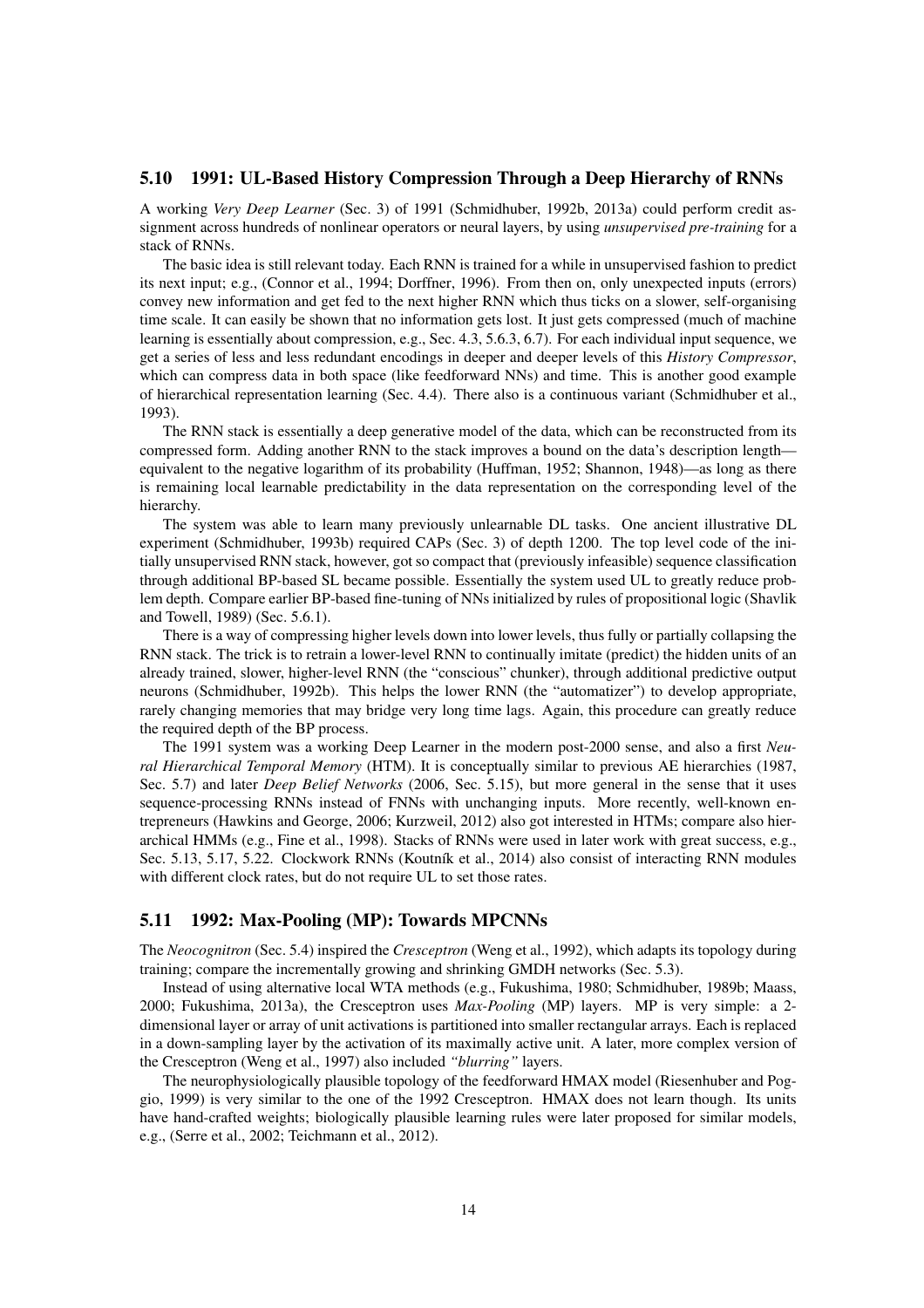When CNNs or convnets (Sec. 5.4, 5.8) are combined with MP, they become Cresceptron-like or HMAX-like *MPCNNs* with alternating convolutional and max-pooling layers. Unlike Cresceptron and HMAX, however, MPCNNs are trained by BP (Sec. 5.5, 5.16) (Ranzato et al., 2007). Advantages of doing this were pointed out subsequently (Scherer et al., 2010). BP-trained MPCNNs have become an essential ingredient of many modern, competition-winning, feedforward, visual Deep Learners (Sec. 5.17, 5.19- 5.21).

### 5.12 1994: Contest-Winning Not So Deep NNs

Back in the 1990s, certain NNs already won certain controlled pattern recognition contests with secret test sets. Notably, an NN with internal delay lines won the Santa Fe time-series competition on chaotic intensity pulsations of an NH3 laser (Wan, 1994; Weigend and Gershenfeld, 1993). No very deep CAPs (Sec. 3) were needed though.

#### 5.13 1995: Supervised Recurrent Very Deep Learner (LSTM RNN)

Supervised *Long Short-Term Memory* (LSTM) RNN (Hochreiter and Schmidhuber, 1997b; Gers et al., 2000; Pérez-Ortiz et al., 2003) could eventually perform similar feats as the deep RNN hierarchy of 1991 (Sec. 5.10), overcoming the *Fundamental Deep Learning Problem* (Sec. 5.9) without any unsupervised pretraining. LSTM could also learn DL tasks *without* local sequence predictability (and thus *un*learnable by the partially unsupervised 1991 *History Compressor*, Sec. 5.10), dealing with very deep problems (Sec. 3), e.g., (Gers et al., 2002).

The basic LSTM idea is very simple. Some of the units are called *Constant Error Carrousels* (CECs). Each CEC uses as an activation function  $f$ , the identity function, and has a connection to itself with fixed weight of 1.0. Due to f's constant derivative of 1.0, errors backpropagated through a CEC cannot vanish or explode but stay as they are (unless they "flow out" of the CEC to other, typically *adaptive* parts of the NN). CECs are connected to several *nonlinear adaptive* units (some with multiplicative activation functions) needed for learning nonlinear behavior. Weight changes of these units often profit from error signals propagated far back in time through CECs. CECs are the main reason why LSTM nets can learn to discover the importance of (and memorize) events that happened thousands of discrete time steps ago, while previous RNNs already failed in case of minimal time lags of 10 steps.

Many different LSTM variants and topologies are allowed. It is possible to evolve good problemspecific topologies (Bayer et al., 2009). Some LSTM variants also use *modifiable* self-connections of CECs (Gers and Schmidhuber, 2001).

To a certain extent, LSTM is biologically plausible (O'Reilly, 2003). LSTM learned to solve many previously unlearnable DL tasks involving: Recognition of the temporal order of widely separated events in noisy input streams; Robust storage of high-precision real numbers across extended time intervals; Arithmetic operations on continuous input streams; Extraction of information conveyed by the temporal distance between events; Recognition of temporally extended patterns in noisy input sequences (Hochreiter and Schmidhuber, 1997b; Gers et al., 2000); Stable generation of precisely timed rhythms, as well as smooth and non-smooth periodic trajectories (Gers and Schmidhuber, 2000). LSTM clearly outperformed previous RNNs on tasks that require learning the rules of regular languages describable by deterministic *Finite State Automata* (FSAs) (Watrous and Kuhn, 1992; Casey, 1996; Siegelmann, 1992; Blair and Pollack, 1997; Kalinke and Lehmann, 1998; Zeng et al., 1994; Manolios and Fanelli, 1994; Omlin and Giles, 1996; Vahed and Omlin, 2004), both in terms of reliability and speed. LSTM also worked better on tasks involving context free languages (CFLs) that cannot be represented by HMMs or similar FSAs discussed in the RNN literature (Sun et al., 1993b; Wiles and Elman, 1995; Andrews et al., 1995; Steijvers and Grunwald, 1996; Tonkes and Wiles, 1997; Rodriguez et al., 1999; Rodriguez and Wiles, 1998). CFL recognition (Lee, 1996) requires the functional equivalent of a stack. Some previous RNNs failed to learn small CFL training sets (Rodriguez and Wiles, 1998). Those that did not (Rodriguez et al., 1999; Boden´ and Wiles, 2000) failed to extract the general rules, and did not generalize well on substantially larger test sets. Similar for context-sensitive languages (CSLs) (e.g., Chalup and Blair, 2003). LSTM generalized well though, requiring only the 30 shortest exemplars ( $n \leq 10$ ) of the CSL  $a^n b^n c^n$  to correctly predict the possible continuations of sequence prefixes for  $n$  up to 1000 and more. A combination of a decoupled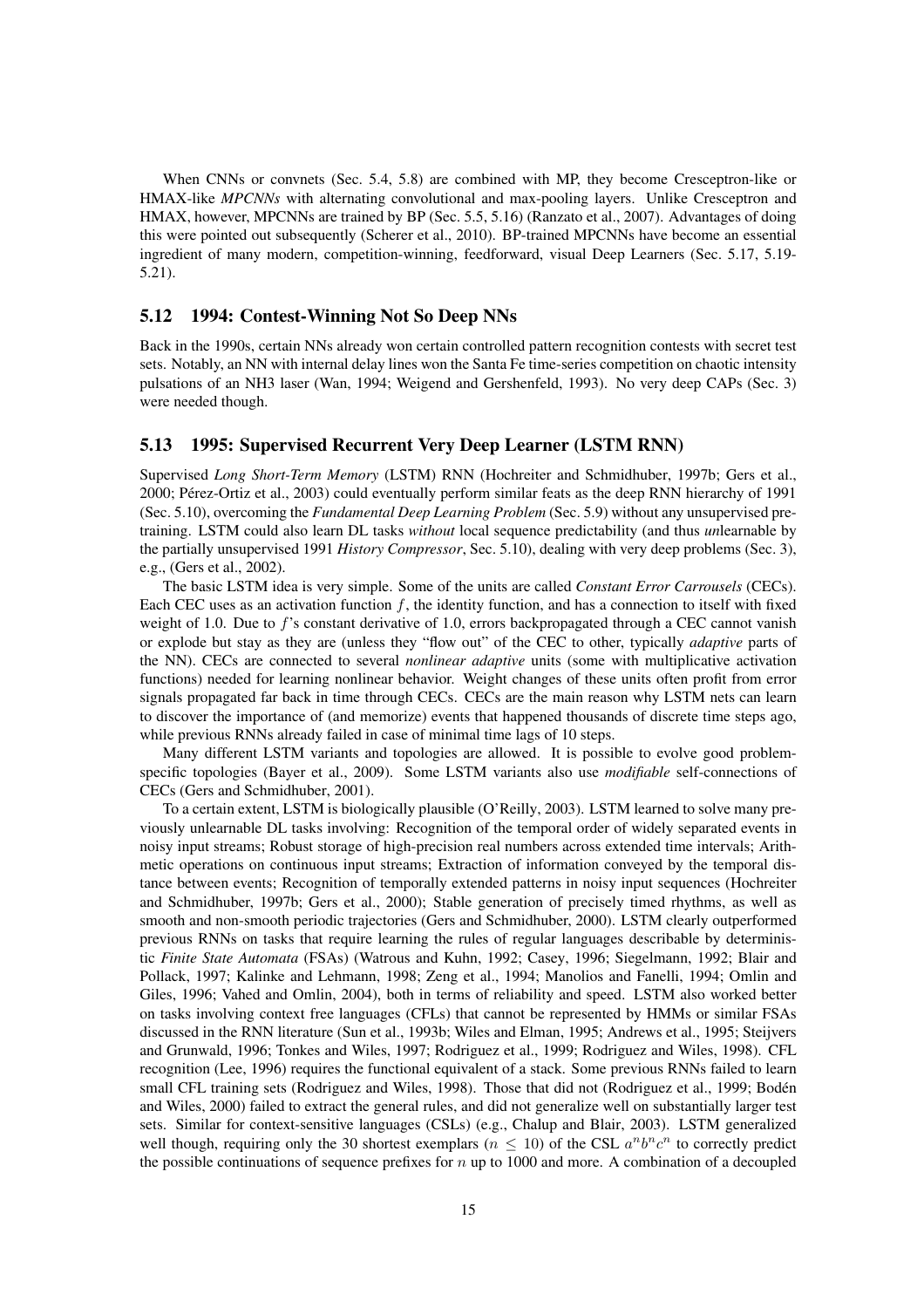extended Kalman filter (Kalman, 1960; Williams, 1992b; Puskorius and Feldkamp, 1994; Feldkamp et al., 1998; Haykin, 2001; Feldkamp et al., 2003) and an LSTM RNN (Perez-Ortiz et al., 2003) learned to deal ´ correctly with values of  $n$  up to 10 million and more. That is, after training the network was able to read sequences of 30,000,000 symbols and more, one symbol at a time, and finally detect the subtle differences between *legal* strings such as  $a^{10,000,000}b^{10,000,000}c^{10,000,000}$  and very similar but *illegal* strings such as  $a^{10,000,000}b^{9,999,999}c^{10,000,000}$ . Compare also more recent RNN algorithms able to deal with long time lags (Schäfer et al., 2006; Martens and Sutskever, 2011; Zimmermann et al., 2012; Koutník et al., 2014).

Bi-directional RNNs (BRNNs) (Schuster and Paliwal, 1997; Schuster, 1999) are designed for input sequences whose starts and ends are known in advance, such as spoken sentences to be labeled by their phonemes; compare (Fukada et al., 1999). To take both past and future context of each sequence element into account, one RNN processes the sequence from start to end, the other backwards from end to start. At each time step their combined outputs predict the corresponding label (if there is any). BRNNs were successfully applied to secondary protein structure prediction (Baldi et al., 1999). DAG-RNNs (Baldi and Pollastri, 2003; Wu and Baldi, 2008) generalize BRNNs to multiple dimensions. They learned to predict properties of small organic molecules (Lusci et al., 2013) as well as protein contact maps (Tegge et al., 2009), also in conjunction with a growing deep FNN (Di Lena et al., 2012) (Sec. 5.21). BRNNs and DAG-RNNs unfold their full potential when combined with the LSTM concept (Graves and Schmidhuber, 2005, 2009; Graves et al., 2009).

Particularly successful in recent competitions are stacks (Sec. 5.10) of LSTM RNNs (Fernandez et al., 2007; Graves and Schmidhuber, 2009) trained by *Connectionist Temporal Classification* (CTC) (Graves et al., 2006), a gradient-based method for finding RNN weights that maximize the probability of teachergiven label sequences, given (typically much longer and more high-dimensional) streams of real-valued input vectors. CTC-LSTM performs simultaneous segmentation (alignment) and recognition (Sec. 5.22).

In the early 2000s, speech recognition was still dominated by HMMs combined with FNNs (e.g., Bourlard and Morgan, 1994). Nevertheless, when trained from scratch on utterances from the TIDIG-ITS speech database, in 2003 LSTM already obtained results comparable to those of HMM-based systems (Graves et al., 2003; Beringer et al., 2005; Graves et al., 2006). A decade later, LSTM achieved best known results on the famous TIMIT phoneme recognition benchmark (Graves et al., 2013) (Sec. 5.22). Besides speech recognition and keyword spotting (Fernández et al., 2007), important applications of LSTM include protein analysis (Hochreiter and Obermayer, 2005), robot localization (Förster et al., 2007) and robot control (Mayer et al., 2008), handwriting recognition (Graves et al., 2008, 2009; Graves and Schmidhuber, 2009; Bluche et al., 2014), optical character recognition (Breuel et al., 2013), and others. RNNs can also be used for metalearning (Schmidhuber, 1987; Schaul and Schmidhuber, 2010; Prokhorov et al., 2002), because they can in principle learn to run their own weight change algorithm (Schmidhuber, 1993a). A successful metalearner (Hochreiter et al., 2001b) used an LSTM RNN to quickly *learn a learning algorithm* for quadratic functions (compare Sec. 6.8).

More recently, LSTM RNNs won several international pattern recognition competitions and set benchmark records on large and complex data sets, e.g., Sec. 5.17, 5.21, 5.22. Gradient-based LSTM is no panacea though—other methods sometimes outperformed it at least on certain tasks (Jaeger, 2004; Schmidhuber et al., 2007; Martens and Sutskever, 2011; Pascanu et al., 2013b; Koutník et al., 2014) (compare Sec. 5.20).

### 5.14 2003: More Contest-Winning/Record-Setting, Often Not So Deep NNs

In the decade around 2000, many practical and commercial pattern recognition applications were dominated by non-neural machine learning methods such as *Support Vector Machines* (SVMs) (Vapnik, 1995; Schölkopf et al., 1998). Nevertheless, at least in certain domains, NNs outperformed other techniques.

A *Bayes NN* (Neal, 2006) based on an ensemble (Breiman, 1996; Schapire, 1990; Wolpert, 1992; Hashem and Schmeiser, 1992; Ueda, 2000; Dietterich, 2000a) of NNs won the *NIPS 2003 Feature Selection Challenge* with secret test set (Neal and Zhang, 2006). The NN was not very deep though—it had two hidden layers and thus rather shallow CAPs (Sec. 3) of depth 3.

Important for many present competition-winning pattern recognisers (Sec. 5.19, 5.21, 5.22) were developments in the CNN department. A BP-trained (LeCun et al., 1989) CNN (Sec. 5.4, Sec. 5.8) set a new MNIST record of 0.4% (Simard et al., 2003), using training pattern deformations (Baird, 1990) but no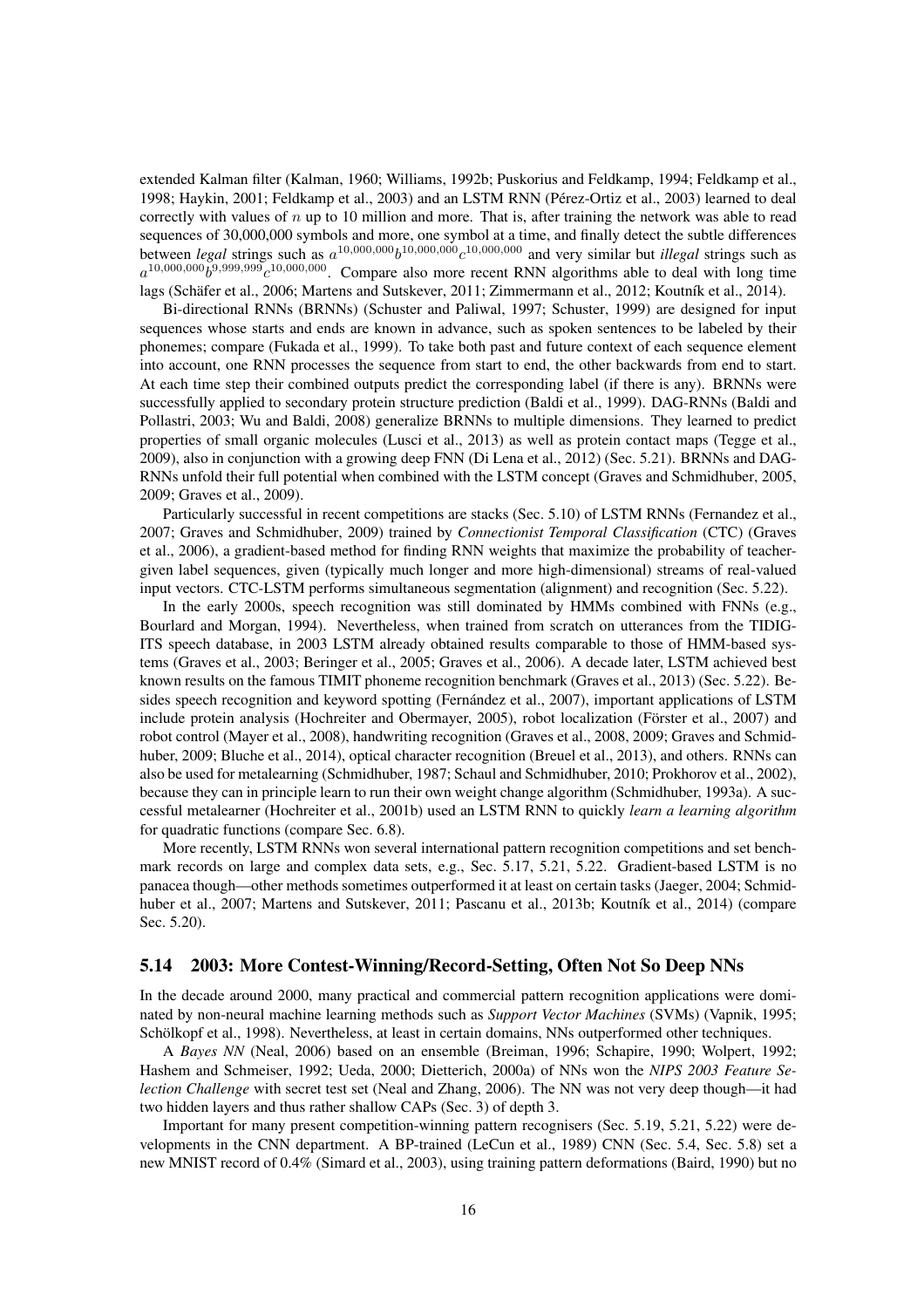unsupervised pre-training (Sec. 5.10, 5.15). A standard BP net achieved 0.7% (Simard et al., 2003). Again, the corresponding CAP depth was low. Compare further improvements in Sec. 5.16, 5.18, 5.19.

Good image interpretation results (Behnke, 2003) were achieved with rather deep NNs trained by the BP variant *R-prop* (Riedmiller and Braun, 1993) (Sec. 5.6.2).

Deep LSTM RNNs started to obtain certain first speech recognition results comparable to those of HMM-based systems (Graves et al., 2003); compare Sec. 5.13, 5.21, 5.22.

### 5.15 2006/7: Deep Belief Networks (DBNs) & AE Stacks Fine-Tuned by BP

While DL-relevant networks date back at least to 1965 (Sec. 5.3), and explicit DL research results have been published at least since 1991 (Sec. 5.9, 5.10), the expression *Deep Learning* was actually coined around 2006, when unsupervised pre-training of deep FNNs helped to accelerate subsequent SL through BP (Hinton and Salakhutdinov, 2006; Hinton et al., 2006). Compare BP-based (Sec. 5.5) fine-tuning of not so deep FNNs pre-trained by competitive UL (Maclin and Shavlik, 1995).

The *Deep Belief Network* (DBN) is a stack of *Restricted Boltzmann Machines* (RBMs) (Smolensky, 1986), which in turn are *Boltzmann Machines* (BMs) (Hinton and Sejnowski, 1986) with a single layer of feature-detecting units; compare also *Higher-Order BMs* (Memisevic and Hinton, 2010). Each RBM perceives pattern representations from the level below and learns to encode them in unsupervised fashion. At least in theory under certain assumptions, adding more layers improves a bound on the data's negative log probability (Hinton et al., 2006) (equivalent to the data's description length—compare Sec. 5.10). There are extensions for *Temporal RBMs* (Sutskever et al., 2008).

Without any training pattern deformations (Sec. 5.14), a DBN fine-tuned by BP achieved 1.2% error rate (Hinton and Salakhutdinov, 2006) on the MNIST handwritten digits (Sec. 5.8, 5.14). This result helped to arouse interest in DBNs. DBNs also achieved good results on phoneme recognition, with an error rate of 26.7% on the TIMIT core test set (Mohamed et al., 2009; Mohamed and Hinton, 2010); compare further improvements through FNNs (Hinton et al., 2012a; Deng and Yu, 2014) and LSTM RNNs (Sec. 5.22). A DBN-based technique called *Semantic Hashing* (Salakhutdinov and Hinton, 2009) maps semantically similar documents (of variable size) to nearby addresses in a space of document representations. It outperformed previous searchers for similar documents, such as *Locality Sensitive Hashing* (Buhler, 2001; Datar et al., 2004).

Autoencoder (AE) stacks (Ballard, 1987) (Sec. 5.7) became a popular alternative way of pre-training deep FNNs in unsupervised fashion, before fine-tuning them through BP (Sec. 5.5) (Bengio et al., 2007; Erhan et al., 2010). Denoising AEs (Vincent et al., 2008) discourage hidden unit perturbations in response to input perturbations, similar to how FMS (Sec. 5.6.3) for LOCOCODE AEs (Sec. 5.6.4) discourages output perturbations in response to weight perturbations. Sparse coding (Sec. 5.6.4) was also formulated as a combination of convex optimization problems (Lee et al., 2007a). A survey (Bengio, 2009) of stacked RBM and AE methods focuses on post-2006 developments; compare also (Arel et al., 2010). Unsupervised DBNs and AE stacks are conceptually similar to, but in a certain sense less general than, the unsupervised RNN stack-based *History Compressor* of 1991 (Sec. 5.10), which can process and re-encode not only stationary input patterns, but entire pattern sequences.

### 5.16 2006/7: Improved CNNs / GPU-CNNs / BP-Trained MPCNNs

Also in 2006, a BP-trained (LeCun et al., 1989) CNN (Sec. 5.4, Sec. 5.8) set a new MNIST record of 0.39% (Ranzato et al., 2006), using training pattern deformations (Sec. 5.14) but no unsupervised pretraining. Compare further improvements in Sec. 5.18, 5.19. Similar CNNs were used for off-road obstacle avoidance (LeCun et al., 2006). A combination of CNNs and TDNNs later learned to map fixed-size representations of variable-size sentences to features relevant for language processing, using a combination of SL and UL (Collobert and Weston, 2008).

2006 also saw an early GPU-based CNN implementation (Chellapilla et al., 2006); compare earlier GPU-FNNs with a reported speed-up factor of 20 (Oh and Jung, 2004). GPUs or graphics cards have become more and more important for DL in subsequent years (Sec. 5.18-5.21).

In 2007, BP (Sec. 5.5) was applied (Ranzato et al., 2007) for the first time to Neocognitron-inspired (Sec. 5.4), Cresceptron-like or HMAX-like *MPCNNs* (Sec. 5.11) with alternating convolutional and max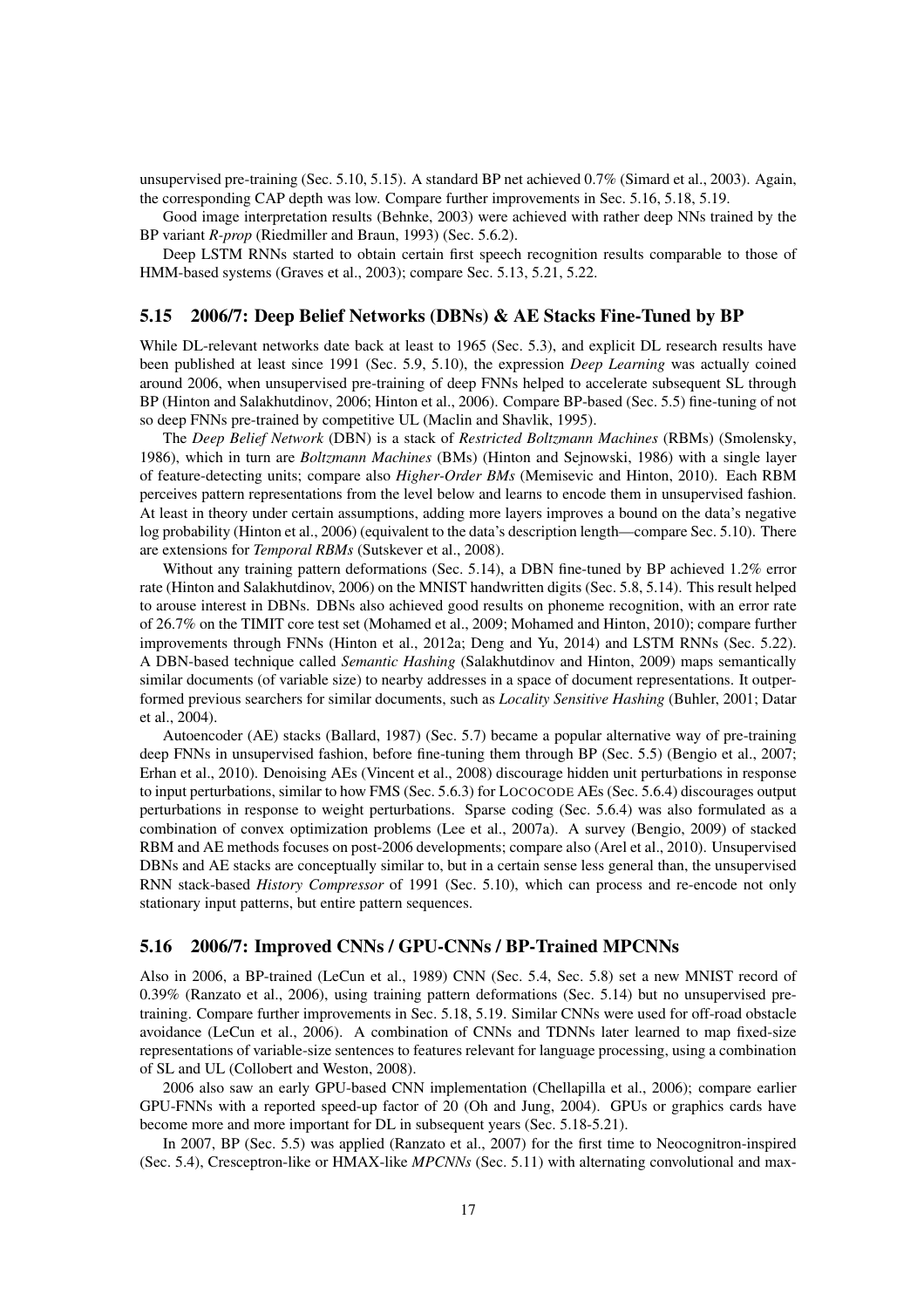pooling layers. MPCNNs have become an essential ingredient of many modern, competition-winning, feedforward, visual Deep Learners (Sec. 5.17, 5.19-5.21).

#### 5.17 2009: First Official Competitions Won by RNNs, and with MPCNNs

Stacks (Sec. 5.10) of LSTM RNNs (Fernandez et al., 2007; Graves and Schmidhuber, 2009) trained by *Connectionist Temporal Classification* (CTC) (Graves et al., 2006) (Sec. 5.13) became the first RNNs to win official international pattern recognition contests (with secret test sets known only to the organisers). More precisely, three connected handwriting competitions at ICDAR 2009 in three different languages (French, Arab, Farsi) were won by deep LSTM RNNs without any *a priori* linguistic knowledge, performing simultaneous segmentation and recognition. Compare (Graves and Schmidhuber, 2005; Graves et al., 2009; Schmidhuber et al., 2011; Graves et al., 2013) (Sec. 5.22).

To detect human actions in surveillance videos, a 3-dimensional CNN (e.g., Jain and Seung, 2009; Prokhorov, 2010), combined with SVMs, was part of a larger system (Yang et al., 2009) using a *bag of features* approach (Nowak et al., 2006) to extract regions of interest. The system won three 2009 TRECVID competitions. These were possibly the first official international contests won with the help of (MP)CNNs (Sec. 5.16). An improved version of the method was published later (Ji et al., 2013).

2009 also saw an impressive GPU-DBN implementation (Raina et al., 2009) orders of magnitudes faster than previous CPU-DBNs (see Sec. 5.15); see also (Coates et al., 2013). The *Convolutional DBN* (Lee et al., 2009a) (with a probabilistic variant of MP, Sec. 5.11) combines ideas from CNNs and DBNs, and was successfully applied to audio classification (Lee et al., 2009b).

#### 5.18 2010: Plain Backprop (+ Distortions) on GPU Yields Excellent Results

In 2010, a new MNIST record of 0.35% error rate was set by good old BP (Sec. 5.5) in deep but otherwise standard NNs (Ciresan et al., 2010), using neither unsupervised pre-training (e.g., Sec. 5.7, 5.10, 5.15) nor convolution (e.g., Sec. 5.4, 5.8, 5.14). However, training pattern deformations (e.g., Sec. 5.14) were important to generate a big training set and avoid overfitting. This success was made possible mainly through a GPU implementation of BP that was up to 50 times faster than standard CPU versions. A good value of 0.95% was obtained without distortions except for small saccadic eye movement-like translations compare Sec. 5.15.

Since BP was 3-5 decades old by then (Sec. 5.5), and pattern deformations 2 decades (Baird, 1990) (Sec. 5.14), these results seemed to suggest that advances in exploiting modern computing hardware were more important than advances in algorithms.

#### 5.19 2011: MPCNNs on GPU Achieve Superhuman Vision Performance

In 2011, the first *GPU-implementation* (Ciresan et al., 2011a) of *Max-Pooling (MP) CNNs/Convnets* was described (the GPU-MPCNN), building on earlier work on MP (Sec. 5.11) CNNs (Sec. 5.4, 5.8, 5.16), and on early GPU-based CNNs *without* MP (Chellapilla et al., 2006) (Sec. 5.16); compare GPU-DBNs (Raina et al., 2009) (Sec. 5.17) and early GPU-NNs (Oh and Jung, 2004). MPCNNs have alternating convolutional layers (Sec. 5.4) and max-pooling layers (MP, Sec. 5.11) topped by standard fully connected layers. All weights are trained by BP (Sec. 5.5, 5.8, 5.16) (LeCun et al., 1989; Ranzato et al., 2007; Scherer et al., 2010). GPU-MPCNNs have become essential for many contest-winning FNNs (Sec. 5.21, Sec. 5.22).

*Multi-Column (MC)* GPU-MPCNNs (Ciresan et al., 2011b) are committees (Breiman, 1996; Schapire, 1990; Wolpert, 1992; Hashem and Schmeiser, 1992; Ueda, 2000; Dietterich, 2000a) of GPU-MPCNNs with simple democratic output averaging. Several MPCNNs see the same input; their output vectors are used to assign probabilities to the various possible classes. The class with the on average highest probability is chosen as the system's classification of the present input. Compare earlier, more sophisticated ensemble methods (Schapire, 1990), and the contest-winning ensemble Bayes-NN (Neal, 2006) of Sec. 5.14.

An MC-GPU-MPCNN was the first system to achieve superhuman visual pattern recognition (Ciresan et al., 2012b, 2011b) in a controlled competition, namely, the IJCNN 2011 traffic sign recognition contest in San Jose (CA) (Stallkamp et al., 2011). This is of interest for fully autonomous, self-driving cars in traffic (e.g., Dickmanns et al., 1994). The MC-GPU-MPCNN obtained 0.56% error rate and was twice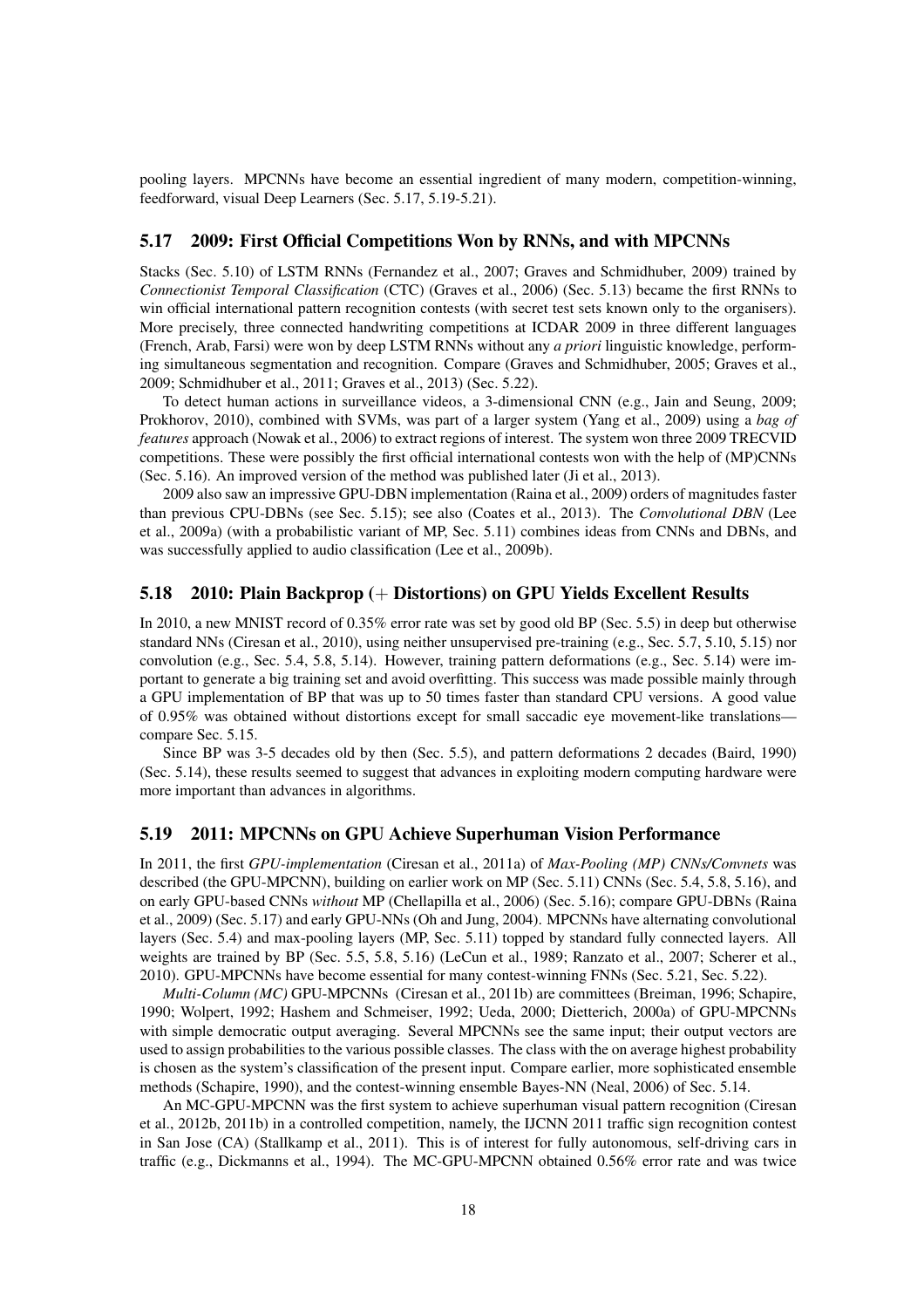better than human test subjects, three times better than the closest artificial NN competitor (Sermanet and LeCun, 2011), and six times better than the best non-neural method.

A few months earlier, the qualifying round was won in a 1st stage online competition, albeit by a much smaller margin: 1.02% (Ciresan et al., 2011b) vs 1.03% for second place (Sermanet and LeCun, 2011). After the deadline, the organisers revealed that human performance on the test set was 1.19%. That is, the best methods already seemed human-competitive. However, during the qualifying it was possible to incrementally gain information about the test set by probing it through repeated submissions. This is illustrated by better and better results obtained by various teams over time (Stallkamp et al., 2011) (the organisers eventually imposed a limit of 10 resubmissions). In the final competition this was not possible.

This illustrates a general problem with benchmarks whose test sets are public, or at least can be probed to some extent: competing teams tend to overfit on the test set even when it cannot be directly used for training, only for evaluation.

In 1997 many thought it a big deal that human chess world champion Kasparov was beaten by an IBM computer. But back then computers could not at all compete with little kids in visual pattern recognition, which seems much harder than chess from a computational perspective. Of course, the traffic sign domain is highly restricted, and kids are still much better general pattern recognisers. Nevertheless, by 2011, deep NNs could already learn to rival them in important limited visual domains.

An MC-GPU-MPCNN was also the first method to achieve human-competitive performance (around 0.2%) on MNIST (Ciresan et al., 2012c).

Given all the prior work on (MP)CNNs (Sec. 5.4, 5.8, 5.11, 5.16) and GPU-CNNs (Sec. 5.16), GPU-MPCNNs are not a breakthrough in the scientific sense. But they are a commercially relevant breakthrough in efficient coding that has made a difference in several contests since 2011. Today, most *feedforward* competition-winning deep NNs are GPU-MPCNNs (Sec. 5.21, Sec. 5.22).

#### 5.20 2011: Hessian-Free Optimization for RNNs

Also in 2011 it was shown (Martens and Sutskever, 2011) that Hessian-free optimization (e.g., Møller, 1993; Pearlmutter, 1994; Schraudolph, 2002) (Sec. 5.6.2), can alleviate the *Fundamental Deep Learning Problem* (Sec. 5.9) in RNNs, outperforming standard gradient-based LSTM RNNs (Sec. 5.13) on several tasks. Compare other RNN algorithms (Jaeger, 2004; Schmidhuber et al., 2007; Pascanu et al., 2013b; Koutník et al., 2014) that also at least sometimes yield better results than steepest descent for LSTM RNNs.

#### 5.21 2012: First Contests Won on ImageNet & Object Detection & Segmentation

In 2012, an ensemble of GPU-MPCNNs (Sec. 5.19) achieved best results on the *ImageNet* classification benchmark (Krizhevsky et al., 2012), which is popular in the computer vision community. Here relatively large image sizes of 256x256 pixels were necessary, as opposed to only 48x48 pixels for the 2011 traffic sign competition (Sec. 5.19). See further improvements in Sec. 5.22.

Also in 2012, the biggest NN so far  $(10^9$  free parameters) was trained in unsupervised mode (Sec. 5.7, 5.15) on unlabeled data (Le et al., 2012), then applied to ImageNet. The codes across its top layer were used to train a simple supervised classifier, which achieved best results so far on 20,000 classes. Instead of relying on efficient GPU programming, this was done by brute force on 1,000 standard machines with 16,000 cores.

So by 2011/2012, excellent results had been achieved by Deep Learners in image *recognition and classification* (Sec. 5.19, 5.21). The computer vision community, however, is especially interested in *object detection* in large images, for applications such as image-based search engines, or for biomedical diagnosis where the goal may be to automatically detect tumors etc in images of human tissue. Object detection presents additional challenges. One natural approach is to train a deep NN classifier on patches of big images, then use it as a feature detector to be shifted across unknown visual scenes, using various rotations and zoom factors. Image parts that yield highly active output units are likely to contain objects similar to those the NN was trained on.

2012 finally saw the first DL system (an MC-GPU-MPCNN, Sec. 5.19) to win a contest on visual *object detection* in large images of several million pixels (ICPR 2012 Contest on Mitosis Detection in Breast Cancer Histological Images, 2012; Roux et al., 2013; Ciresan et al., 2013). Such biomedical applications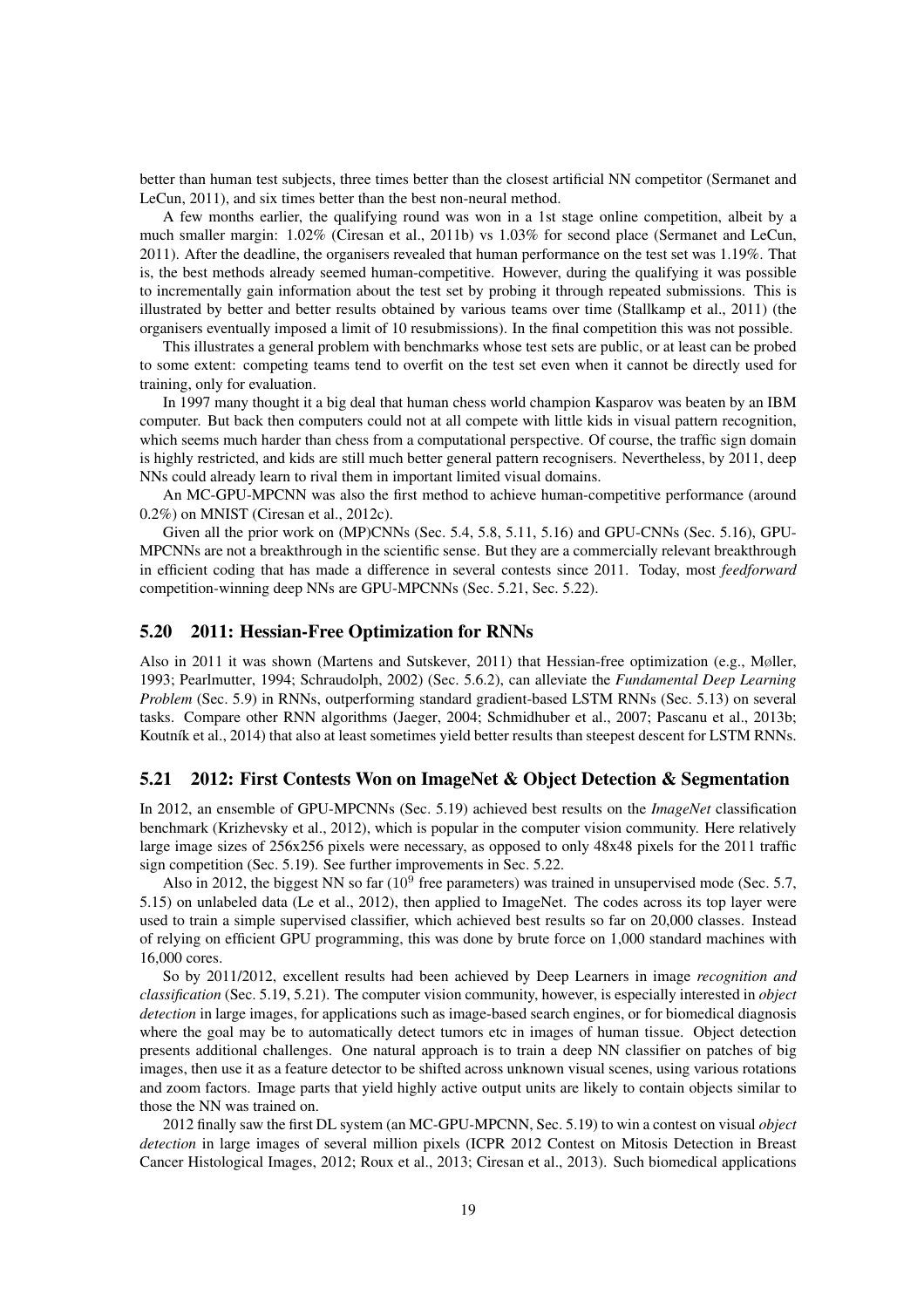may turn out to be among the most important applications of DL. The world spends over 10% of GDP on healthcare (> 6 trillion USD per year), much of it on medical diagnosis through expensive experts. Partial automation of this could not only save lots of money, but also make expert diagnostics accessible to many who currently cannot afford it. It is gratifying to observe that today deep NNs may actually help to improve healthcare and perhaps save human lives.

2012 also saw the first pure *image segmentation* contest won by DL, again through an MC-GPU-MPCNN (Segmentation of Neuronal Structures in EM Stacks Challenge, 2012; Ciresan et al., 2012a).<sup>2</sup> EM stacks are relevant for the recently approved huge brain projects in Europe and the US (e.g., Markram, 2012). Given electron microscopy images of stacks of thin slices of animal brains, the goal is to build a detailed 3D model of the brain's neurons and dendrites. But human experts need many hours and days and weeks to annotate the images: Which parts depict neuronal membranes? Which parts are irrelevant background? This needs to be automated (e.g., Turaga et al., 2010). Deep MC-GPU-MPCNNs learned to solve this task through experience with many training images, and won the contest on all three evaluation metrics by a large margin, with superhuman performance in terms of pixel error.

Both object detection (Ciresan et al., 2013) and image segmentation (Ciresan et al., 2012a) profit from fast MPCNN-based image scans that avoid redundant computations. Recent MPCNN scanners speed up naive implementations by up to three orders of magnitude (Masci et al., 2013; Giusti et al., 2013); compare earlier efficient methods for CNNs *without* MP (Vaillant et al., 1994).

Also in 2012, a system consisting of growing deep FNNs and 2D-BRNNs (Di Lena et al., 2012) won the CASP 2012 contest on protein contact map prediction. On the IAM-OnDoDB benchmark, LSTM RNNs (Sec. 5.13) outperformed all other methods (HMMs, SVMs) on online mode detection (Otte et al., 2012; Indermuhle et al., 2012) and keyword spotting (Indermuhle et al., 2011). On the long time lag problem of language modelling, LSTM RNNs outperformed all statistical approaches on the IAM-DB benchmark (Frinken et al., 2012). Compare other recent RNNs for object recognition (Wyatte et al., 2012; OReilly et al., 2013), extending earlier work on biologically plausible learning rules for RNNs (O'Reilly, 1996).

#### 5.22 2013-: More Contests and Benchmark Records

A stack (Fernandez et al., 2007; Graves and Schmidhuber, 2009) (Sec. 5.10) of bi-directional LSTM recurrent NNs (Graves and Schmidhuber, 2005) trained by CTC (Sec. 5.13, 5.17) broke a famous TIMIT speech (phoneme) recognition record, achieving 17.7% test set error rate (Graves et al., 2013), despite thousands of man years previously spent on *Hidden Markov Model* (HMMs)-based speech recognition research. Compare earlier DBN results (Sec. 5.15). CTC-LSTM also helped to score first at NIST's OpenHaRT2013 evaluation (Bluche et al., 2014). For *Optical Character Recognition* (OCR), LSTM RNNs outperformed commercial recognizers of historical data (Breuel et al., 2013).

A new record on the *ICDAR Chinese handwriting recognition benchmark* (over 3700 classes) was set on a desktop machine by an MC-GPU-MPCNN (Sec. 5.19) with almost human performance (Ciresan and Schmidhuber, 2013).

The *MICCAI 2013 Grand Challenge on Mitosis Detection* (Veta et al., 2013) also was won by an objectdetecting MC-GPU-MPCNN (Ciresan et al., 2013). Its data set was even larger and more challenging than the one of ICPR 2012 (Sec. 5.21): a real-world dataset including many ambiguous cases and frequently encountered problems such as imperfect slide staining.

Deep GPU-MPCNNs (Sec. 5.19) also helped to achieve new best results on important benchmarks of the computer vision community: ImageNet classification (Zeiler and Fergus, 2013) and—in conjunction with traditional approaches—PASCAL object detection (Girshick et al., 2013). They also learned to predict bounding box coordinates of objects in the Imagenet 2013 database, and obtained state-of-the-art results on tasks of localization and detection (Sermanet et al., 2013). GPU-MPCNNs also helped to recognise multidigit numbers in Google Street View images (Goodfellow et al., 2014b), where part of the NN was trained to *count* visible digits; compare earlier work on detecting "numerosity" through DBNs (Stoianov and Zorzi, 2012). This system also excelled at recognising distorted synthetic text in *reCAPTCHA* puzzles. Additional

<sup>&</sup>lt;sup>2</sup>It should be mentioned, however, that LSTM RNNs already performed simultaneous segmentation and recognition when they became the first recurrent Deep Learners to win official international pattern recognition contests—see Sec. 5.17.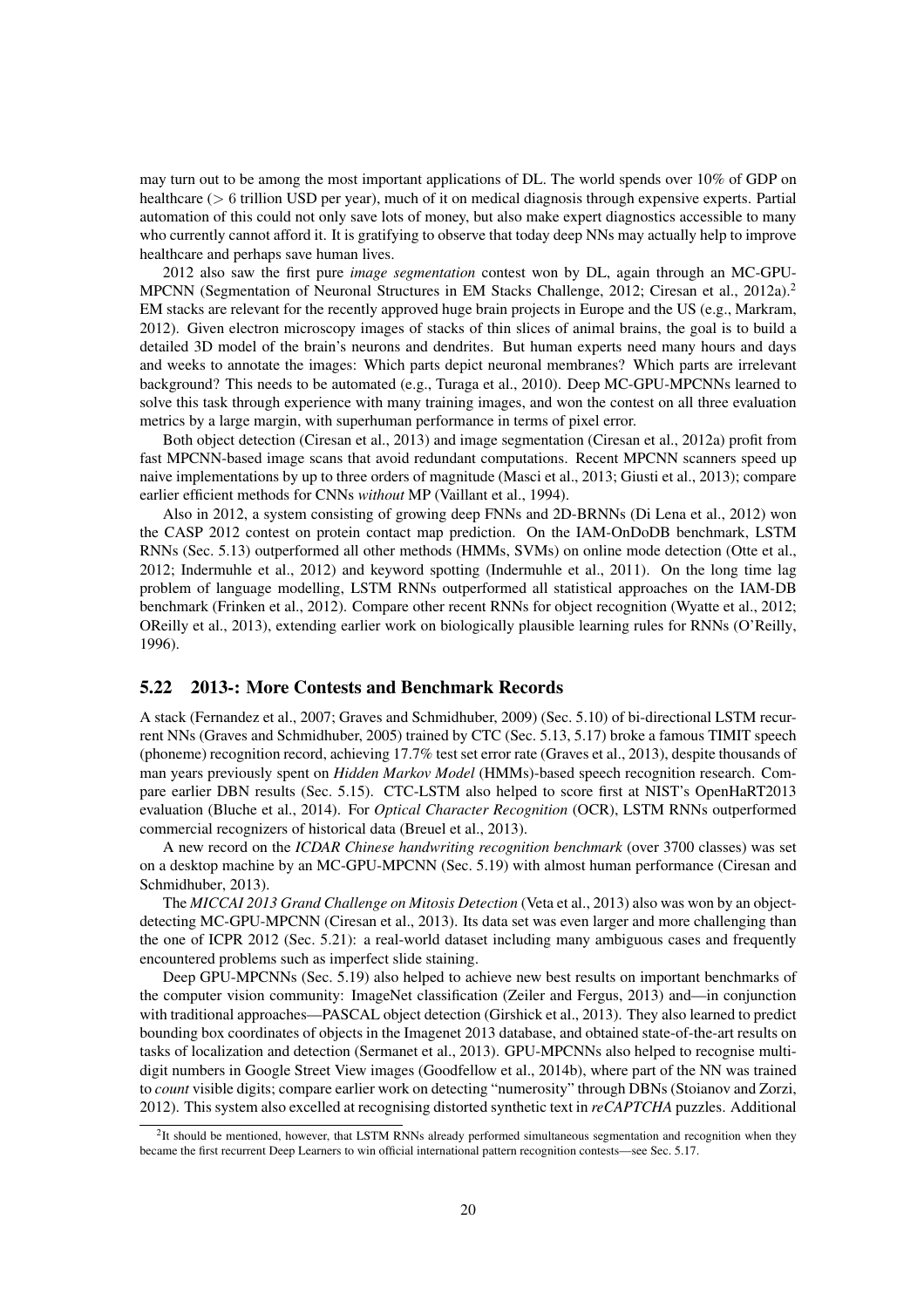successful CNN applications include scene parsing (Farabet et al., 2013), object detection (Szegedy et al., 2013), shadow detection (Khan et al., 2014), and video classification (Karpathy et al., 2014).

Additional contests are mentioned in the web pages of the Swiss AI Lab IDSIA, the University of Toronto, NY University, and the University of Montreal. (Unlike in most academic contests, winners of contests listed at the commercial web site *kaggle.com* have to hand their code over to companies.)

#### 5.22.1 Currently Successful Supervised Techniques: LSTM RNNs / GPU-MPCNNs

Most competition-winning or benchmark record-setting Deep Learners actually use one of two *supervised* techniques: (a) recurrent LSTM (1997) trained by CTC (2006) (Sec. 5.13, 5.17, 5.21, 5.22), or (b) feedforward GPU-MPCNNs (2011, Sec. 5.19, 5.21, 5.22) building on earlier work since the 1960s (Sec. 5.5, 5.4, 5.8, 5.11, 5.16).

Exceptions include two 2011 contests (Goodfellow et al., 2011; Mesnil et al., 2011; Goodfellow et al., 2012) specialised on *Transfer Learning* from one dataset to another (e.g., Caruana, 1997; Schmidhuber, 2004; Pan and Yang, 2010). Compare, however, *pure* SL-based transfer through deep GPU-MPCNNs (Ciresan et al., 2012d), where pre-training on one training set greatly improves performance on quite different sets, also in more recent studies (Oquab et al., 2013; Donahue et al., 2013). In fact, deep MPCNNs pre-trained by SL can extract useful features from quite diverse images, yielding better results than traditional, widely used features such as SIFT (Lowe, 1999, 2004) on many vision tasks (Razavian et al., 2014). To deal with changing datasets, slowly learning deep NNs were also combined with rapidly adapting *"surface"* NNs (Kak et al., 2010).

Remarkably, in the 1990s a trend went from partially unsupervised RNN stacks (Sec. 5.10) to *purely* supervised LSTM RNNs (Sec. 5.13), just like in the 2000s a trend went from partially unsupervised FNN stacks (Sec. 5.15) to *purely* supervised MPCNNs (Sec. 5.17–5.22). Nevertheless, in many applications it can still be advantageous to combine the best of both worlds - *supervised* learning and *unsupervised* pre-training (Sec. 5.10, 5.15).

#### 5.23 Recent Tricks for Improving SL Deep NNs (Compare Sec. 5.6.2, 5.6.3)

Rectified Linear Units (ReLU) clamp negative activations to zero  $(f(x) = x$  if  $x > 0, f(x) = 0$  otherwise). ReLU NNs are useful for RBMs (Nair and Hinton, 2010; Maas et al., 2013), outperformed sigmoidal activation functions in deep NNs (Glorot et al., 2011), and helped to obtain best results on several benchmark problems across multiple domains (e.g., Krizhevsky et al., 2012; Dahl et al., 2013).

*Maxout* NNs (Goodfellow et al., 2013) combine competitive interactions and *dropout* (Hinton et al., 2012b; Ba and Frey, 2013) to achieve excellent results on certain benchmarks. Dropout removes units from NNs during training to improve generalisation. Some view it as an ensemble method that trains multiple data models simultaneously (Baldi and Sadowski, 2014). Under certain circumstances, it could also be viewed as a form of training set augmentation: effectively, more and more informative complex features are removed from the training data. Compare dropout for RNNs (Pham et al., 2013; Pachitariu and Sahani, 2013; Pascanu et al., 2013a). A deterministic approximation coined "fast dropout" (Wang and Manning, 2013) can lead to faster learning and evaluation and was adapted for RNNs (Bayer et al., 2013). Dropout is closely related to older, biologically plausible techniques of adding noise to neurons or synapses during training (e.g., Murray and Edwards, 1993; Schuster, 1992; Nadal and Parga, 1994; Jim et al., 1995; An, 1996), which in turn are closely related to finding perturbation-resistant low-complexity NNs, e.g., through FMS (Sec. 5.6.3). MDL-based stochastic variational methods (Graves, 2011) are also related to FMS. They are useful for RNNs, where classic regularizers such as weight decay (Sec. 5.6.3) represent a bias towards limited memory capacity (e.g., Pascanu et al., 2013b).

DBN training (Sec. 5.15) can be improved through gradient enhancements and automatic learning rate adjustments during stochastic gradient descent (Cho et al., 2013; Cho, 2014), and through Tikhonovtype (Tikhonov et al., 1977) regularization of RBMs (Cho et al., 2012).

NNs with competing linear units tend to outperform those with non-competing nonlinear units, and avoid catastrophic forgetting through BP when training sets change over time (Srivastava et al., 2013). In this context, choosing a learning algorithm may be more important than choosing activation functions (Goodfellow et al., 2014a). Compare early RNNs with competing units for SL and RL (Schmidhuber,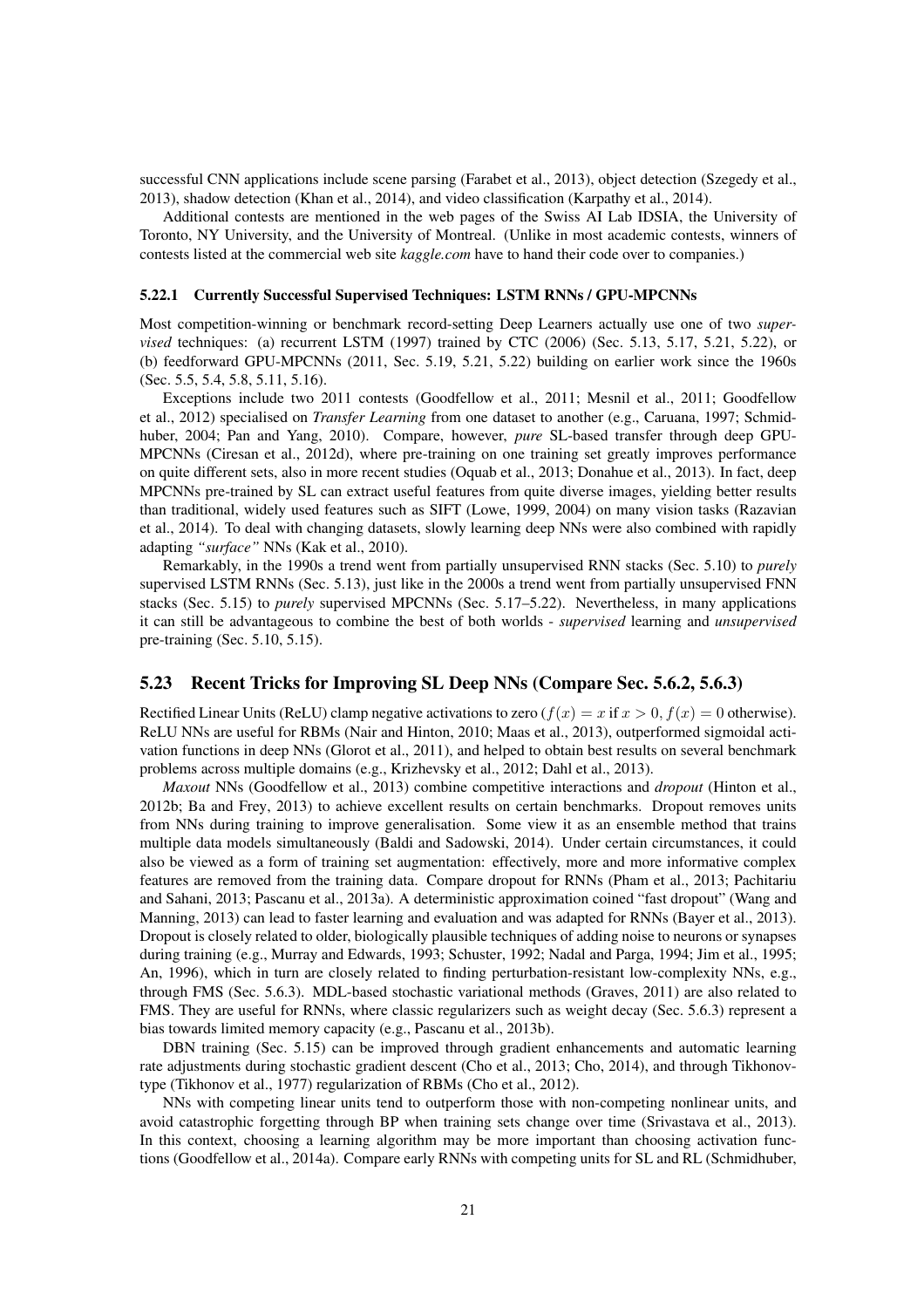1989b). To address overfitting, instead of depending on pre-wired regularizers and hyper-parameters (Hertz et al., 1991; Bishop, 2006), self-delimiting RNNs (SLIM NNs) with competing units (Schmidhuber, 2012) can in principle learn to select their own runtime and their own numbers of effective free parameters, thus learning their own computable regularisers (Sec. 4.3, 5.6.3), becoming fast and *slim* when necessary. One may penalize the task-specific total length of connections (Legenstein and Maass, 2002) and communication costs of SLIM NNs implemented on the 3-dimensional brain-like multi-processor hardware to expected in the future.

*RmsProp* (Tieleman and Hinton, 2012; Schaul et al., 2013) can speed up first order gradient descent methods (Sec. 5.5, 5.6.2); compare vario-η (Neuneier and Zimmermann, 1996), *Adagrad* (Duchi et al., 2011) and *Adadelta* (Zeiler, 2012). DL in NNs can also be improved by transforming hidden unit activations such that they have zero output and slope on average (Raiko et al., 2012). Many additional, older tricks (Sec. 5.6.2, 5.6.3) should also be applicable to today's deep NNs; compare (Orr and Müller, 1998; Montavon et al., 2012).

#### 5.24 Consequences for Neuroscience

It is ironic that artificial NNs (ANNs) can help to better understand biological NNs (BNNs)—see the ISBI 2012 results mentioned in Sec. 5.21 (Segmentation of Neuronal Structures in EM Stacks Challenge, 2012; Ciresan et al., 2012a).

The feature detectors learned by single-layer visual ANNs are similar to those found in early visual processing stages of BNNs (e.g., Sec. 5.6.4). Likewise, the feature detectors learned in *deep* layers of visual ANNs should be highly predictive of what neuroscientists will find in *deep* layers of BNNs. While the visual cortex of BNNs may use quite different learning algorithms, its objective function to be minimised may be quite similar to the one of visual ANNs. In fact, results obtained with relatively deep artificial DBNs (Lee et al., 2007b) and CNNs (Yamins et al., 2013) seem compatible with insights about the visual pathway in the primate cerebral cortex, which has been studied for many decades (e.g., Hubel and Wiesel, 1968; Perrett et al., 1982; Desimone et al., 1984; Felleman and Van Essen, 1991; Perrett et al., 1992; Kobatake and Tanaka, 1994; Logothetis et al., 1995; Bichot et al., 2005; Hung et al., 2005; Lennie and Movshon, 2005; Connor et al., 2007; Kriegeskorte et al., 2008; DiCarlo et al., 2012).

### 5.25 DL with Spiking Neurons?

Many recent DL results profit from GPU-based traditional deep NNs, e.g., Sec. 5.16 - 5.19. Current GPUs, however, are little ovens, much hungrier for energy than biological brains, whose neurons efficiently communicate by brief spikes (Hodgkin and Huxley, 1952; FitzHugh, 1961; Nagumo et al., 1962), and often remain quiet. Many computational models of such *spiking neurons* have been proposed and analyzed (e.g., Gerstner and van Hemmen, 1992; Zipser et al., 1993; Stemmler, 1996; Tsodyks et al., 1996; Maex and Orban, 1996; Maass, 1996, 1997; Kistler et al., 1997; Amit and Brunel, 1997; Tsodyks et al., 1998; Kempter et al., 1999; Song et al., 2000; Stoop et al., 2000; Brunel, 2000; Bohte et al., 2002; Gerstner and Kistler, 2002; Izhikevich et al., 2003; Seung, 2003; Deco and Rolls, 2005; Brette et al., 2007; Brea et al., 2013; Nessler et al., 2013; Kasabov, 2014; Hoerzer et al., 2014; Rezende and Gerstner, 2014).

Future energy-efficient hardware for DL in NNs may implement aspects of such models; see (e.g., Liu et al., 2001; Roggen et al., 2003; Glackin et al., 2005; Schemmel et al., 2006; Fieres et al., 2008; Khan et al., 2008; Serrano-Gotarredona et al., 2009; Jin et al., 2010; Indiveri et al., 2011; Neil and Liu, 2014). A simulated, event-driven, spiking variant (Neftci et al., 2014) of an RBM (Sec. 5.15) was trained by a variant of the *Contrastive Divergence* algorithm (Hinton, 2002). A spiking DBN variant of depth 3 with a neuromorphic event-based sensor achieved good results on MNIST (O'Connor et al., 2013). Current artificial networks of spiking neurons, however, cannot yet compete with the best traditional deep NNs in practical applications.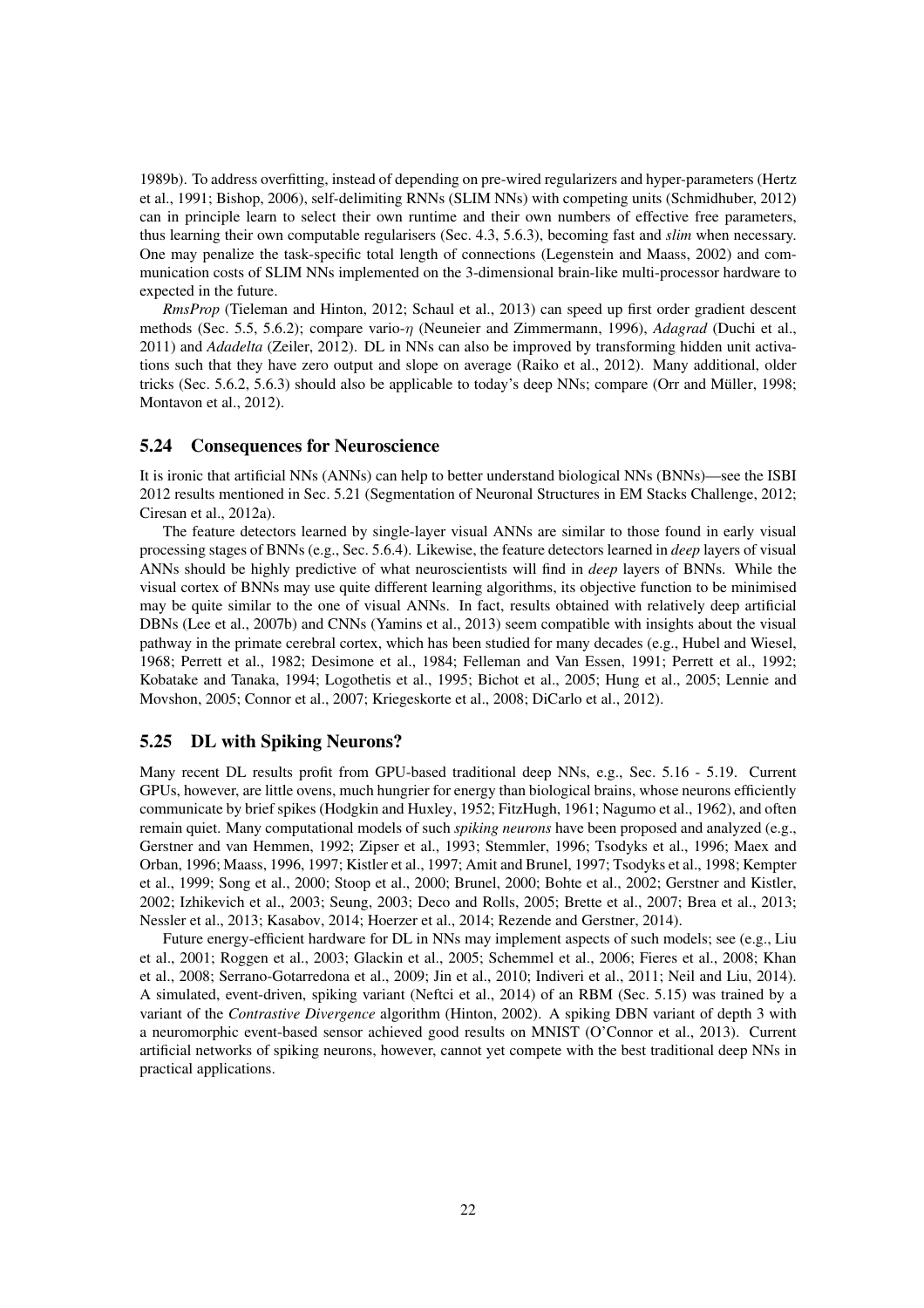## 6 DL in FNNs and RNNs for Reinforcement Learning (RL)

So far we have focused on Deep Learning (DL) in supervised or unsupervised NNs. Such NNs learn to perceive / encode / predict / classify patterns or pattern sequences, but they do not learn to act in the more general sense of *Reinforcement Learning* (RL) in unknown environments (e.g., Kaelbling et al., 1996; Sutton and Barto, 1998). Here we add a discussion of DL FNNs and RNNs for RL. It will be shorter than the discussion of FNNs and RNNs for SL and UL (Sec. 5), reflecting the current size of the various fields.

Without a teacher, solely from occasional real-valued pain and pleasure signals, RL agents must discover how to interact with a dynamic, initially unknown environment to maximize their expected cumulative reward signals (Sec. 2). There may be arbitrary, a priori unknown delays between actions and perceivable consequences. The problem is as hard as any problem of computer science, since any task with a computable description can be formulated in the RL framework (e.g., Hutter, 2005). For example, an answer to the famous question of whether  $P = NP$  (Levin, 1973b; Cook, 1971) would also set limits for what is achievable by general RL. Compare more specific limitations, e.g., (Blondel and Tsitsiklis, 2000; Madani et al., 2003; Vlassis et al., 2012).

The following subsections mostly focus on certain obvious intersections between DL and RL—they cannot serve as a general RL survey.

### 6.1 RL Through NN World Models Yields RNNs With Deep CAPs

In the special case of an RL NN controller C interacting with a *deterministic, predictable* environment, a separate FNN called M can learn to become C's *world model* through *system identification*, predicting C's inputs from previous actions and inputs (e.g., Werbos, 1981, 1987; Munro, 1987; Jordan, 1988; Werbos, 1989b,a; Robinson and Fallside, 1989; Jordan and Rumelhart, 1990; Schmidhuber, 1990d; Narendra and Parthasarathy, 1990; Werbos, 1992; Gomi and Kawato, 1993; Cochocki and Unbehauen, 1993; Levin and Narendra, 1995; Miller et al., 1995; Ljung, 1998; Prokhorov et al., 2001; Ge et al., 2010). Assume M has learned to produce accurate predictions. We can use  $M$  to substitute the environment. Then  $M$  and C form an RNN. Now BP for RNNs (Sec. 5.5.1) can be used to achieve *desired input events* such as high real-valued reward signals: While  $M$ 's weights remain fixed, gradient information for  $C$ 's weights is propagated back through M down into C and back through M etc. To a certain extent, the approach is also applicable in probabilistic or uncertain environments, as long as the inner products of M's C-based gradient estimates and M's "true" gradients tend to be positive.

In general, this approach implies deep CAPs for C, unlike in DP-based traditional RL (Sec. 6.2). Decades ago, the method was used to learn to back up a model truck (Nguyen and Widrow, 1989). An RL active vision system used it to learn sequential shifts (saccades) of a fovea, to detect targets in visual scenes (Schmidhuber and Huber, 1991), thus learning to control selective attention. Compare RL-based attention learning without NNs (Whitehead, 1992).

To allow for an M with memories of previous events in *partially observable worlds* (Sec. 6.3), the most general variant of this technique uses an RNN instead of an FNN as world model (Schmidhuber, 1990d, 1991c; Feldkamp and Puskorius, 1998). This may cause deep CAPs not only for C but also for  $M$ . M can also be used to optimize expected reward by *planning* future action sequences (Schmidhuber, 1990d). In fact, the winners of the 2004 RoboCup World Championship in the fast league (Egorova et al., 2004) trained NNs to predict the effects of steering signals on fast robots with 4 motors for 4 different wheels. During play, such NN models were used to achieve desirable subgoals, by optimizing action sequences through quickly planning ahead. The approach also was used to create *self-healing* robots able to compensate for faulty motors whose effects do not longer match the predictions of the NN models (Gloye et al., 2005; Schmidhuber, 2007).

Typically  $M$  is not given in advance. Then an essential question is: which experiments should  $C$ conduct to quickly improve M? The *Formal Theory of Fun and Creativity* (Schmidhuber, 2006a, 2013b) formalizes driving forces and value functions behind such curious and exploratory behavior: A measure of the *learning progress* of M becomes the intrinsic reward of C (Schmidhuber, 1991a); compare (Singh et al., 2005; Oudeyer et al., 2013). This motivates C to create action sequences (experiments) such that M makes quick progress.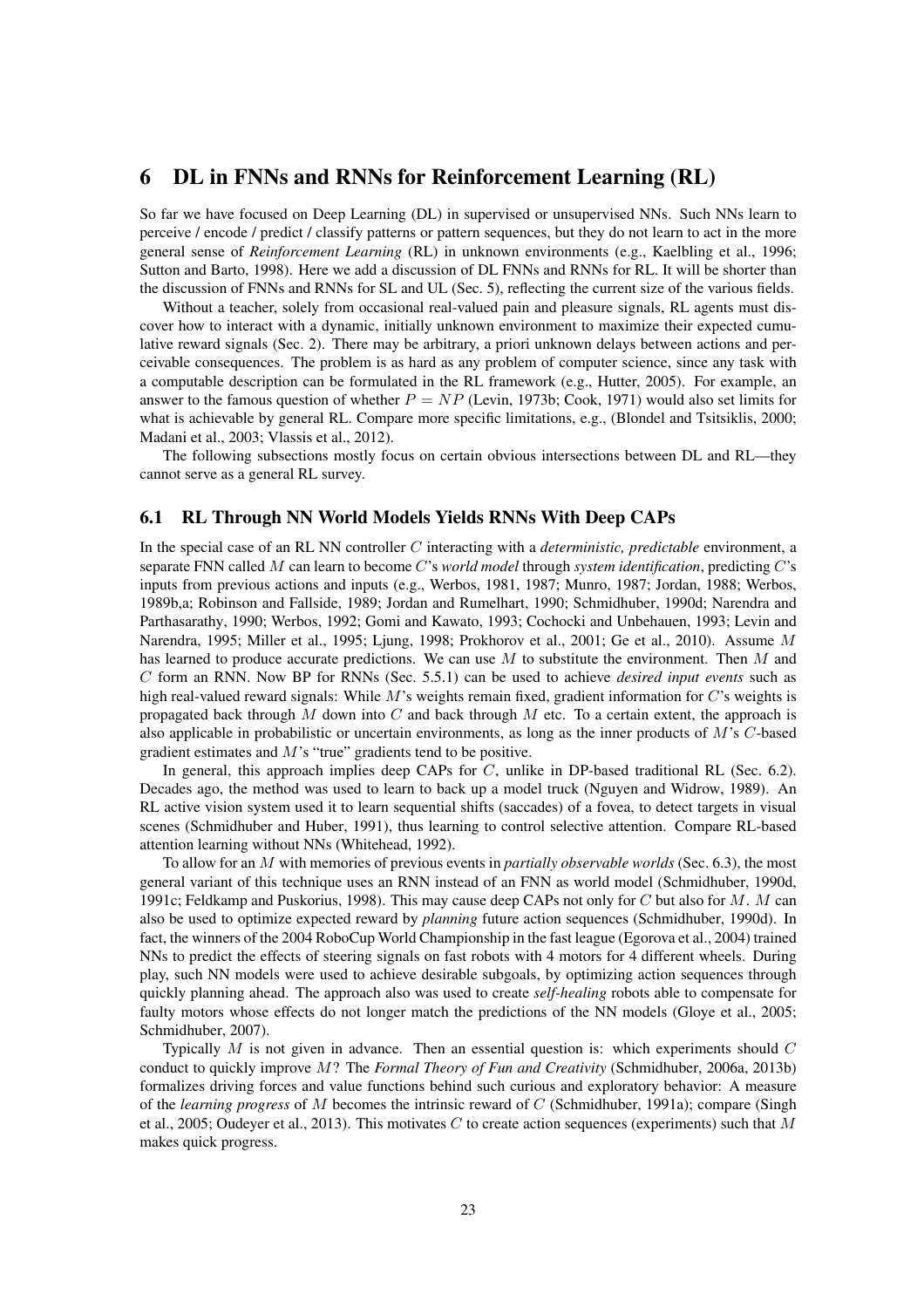### 6.2 Deep FNNs for Traditional RL and Markov Decision Processes (MDPs)

The classical approach to RL (Samuel, 1959; Bertsekas and Tsitsiklis, 1996) makes the simplifying assumption of *Markov Decision Processes* (MDPs): the current input of the RL agent conveys all information necessary to compute an optimal next output event or decision. This allows for greatly reducing CAP depth in RL NNs (Sec. 3, 6.1) by using the *Dynamic Programming* (DP) trick (Bellman, 1957). The latter is often explained in a probabilistic framework (e.g., Sutton and Barto, 1998), but its basic idea can already be conveyed in a deterministic setting. For simplicity, using the notation of Sec. 2, let input events  $x_t$  encode the entire current state of the environment, including a real-valued reward  $r_t$  (no need to introduce additional vector-valued notation, since real values can encode arbitrary vectors of real values). The original RL goal (find weights that maximize the sum of all rewards of an episode) is replaced by an equivalent set of alternative goals set by a real-valued value function V defined on input events. Consider any two subsequent input events  $x_t, x_k$ . Recursively define  $V(x_t) = r_t + V(x_k)$ , where  $V(x_k) = r_k$  if  $x_k$  is the *last* input event. The goal is to find weights that maximize the  $V$  of all input events, by causing appropriate output events or actions.

Due to the Markov assumption, an FNN suffices to implement the policy that maps input to output events. Relevant CAPs are not deeper than this FNN. V itself is often modeled by a *separate FNN* (also yielding typically short CAPs) learning to approximate  $V(x_t)$  only from *local* information  $r_t$ ,  $V(x_k)$ .

Many variants of traditional RL exist (e.g., Barto et al., 1983; Watkins, 1989; Watkins and Dayan, 1992; Moore and Atkeson, 1993; Schwartz, 1993; Baird, 1994; Rummery and Niranjan, 1994; Singh, 1994; Baird, 1995; Kaelbling et al., 1995; Peng and Williams, 1996; Mahadevan, 1996; Tsitsiklis and van Roy, 1996; Bradtke et al., 1996; Santamaría et al., 1997; Prokhorov and Wunsch, 1997; Sutton and Barto, 1998; Wiering and Schmidhuber, 1998b; Baird and Moore, 1999; Meuleau et al., 1999; Morimoto and Doya, 2000; Bertsekas, 2001; Brafman and Tennenholtz, 2002; Abounadi et al., 2002; Lagoudakis and Parr, 2003; Sutton et al., 2008; Maei and Sutton, 2010). Most are formulated in a probabilistic framework, and evaluate pairs of input and output (action) events (instead of input events only). To facilitate certain mathematical derivations, some discount delayed rewards (but such distortions of the original RL problem are problematic).

Perhaps the most well-known RL NN is the world-class RL backgammon player Tesauro (1994), which achieved the level of human world champions by playing against itself. Its nonlinear, rather shallow FNN maps a large but finite number of discrete board states to values. More recently, a rather deep GPU-CNN was used in a traditional RL framework to play several Atari 2600 computer games directly from 84x84 pixel 60 Hz video input (Mnih et al., 2013), using experience replay (Lin, 1993), extending previous work on *Neural Fitted O-Learning* (NFO) (Riedmiller, 2005). Compare earlier RL Atari players (Grüttner et al., 2010) and an earlier, raw video-based RL NN for computer games (Koutník et al., 2013) trained by *Indirect Policy Search* (Sec. 6.7).

### 6.3 Deep RL RNNs for Partially Observable MDPs (POMDPs)

The *Markov assumption* (Sec. 6.2) is often unrealistic. We cannot directly perceive what is behind our back, let alone the current state of the entire universe. However, memories of previous events can help to deal with *partially observable Markov decision problems* (POMDPs) (e.g., Schmidhuber, 1991c; Ring, 1991, 1993, 1994; Williams, 1992a; Lin, 1993; Teller, 1994; Schmidhuber, 1995; Kaelbling et al., 1995; Littman et al., 1995; Boutilier and Poole, 1996; Littman, 1996; Jaakkola et al., 1995; McCallum, 1996; Kimura et al., 1997; Wiering and Schmidhuber, 1996, 1998a). A naive way of implementing memories without leaving the MDP framework (Sec. 6.2) would be to simply consider a possibly huge state space, namely, the set of all possible observation histories and their prefixes. A more realistic way is to use function approximators such as RNNs that produce compact state features as a function of the entire history seen so far. Generally speaking, POMDP RL often uses DL RNNs to learn which events to memorize and which to ignore. Three basic alternatives are:

1. Use an RNN as a value function mapping arbitrary event histories to values (e.g., Schmidhuber, 1990b, 1991c; Lin, 1993; Bakker, 2002). For example, deep LSTM RNNs were used in this way for RL robots (Bakker et al., 2003).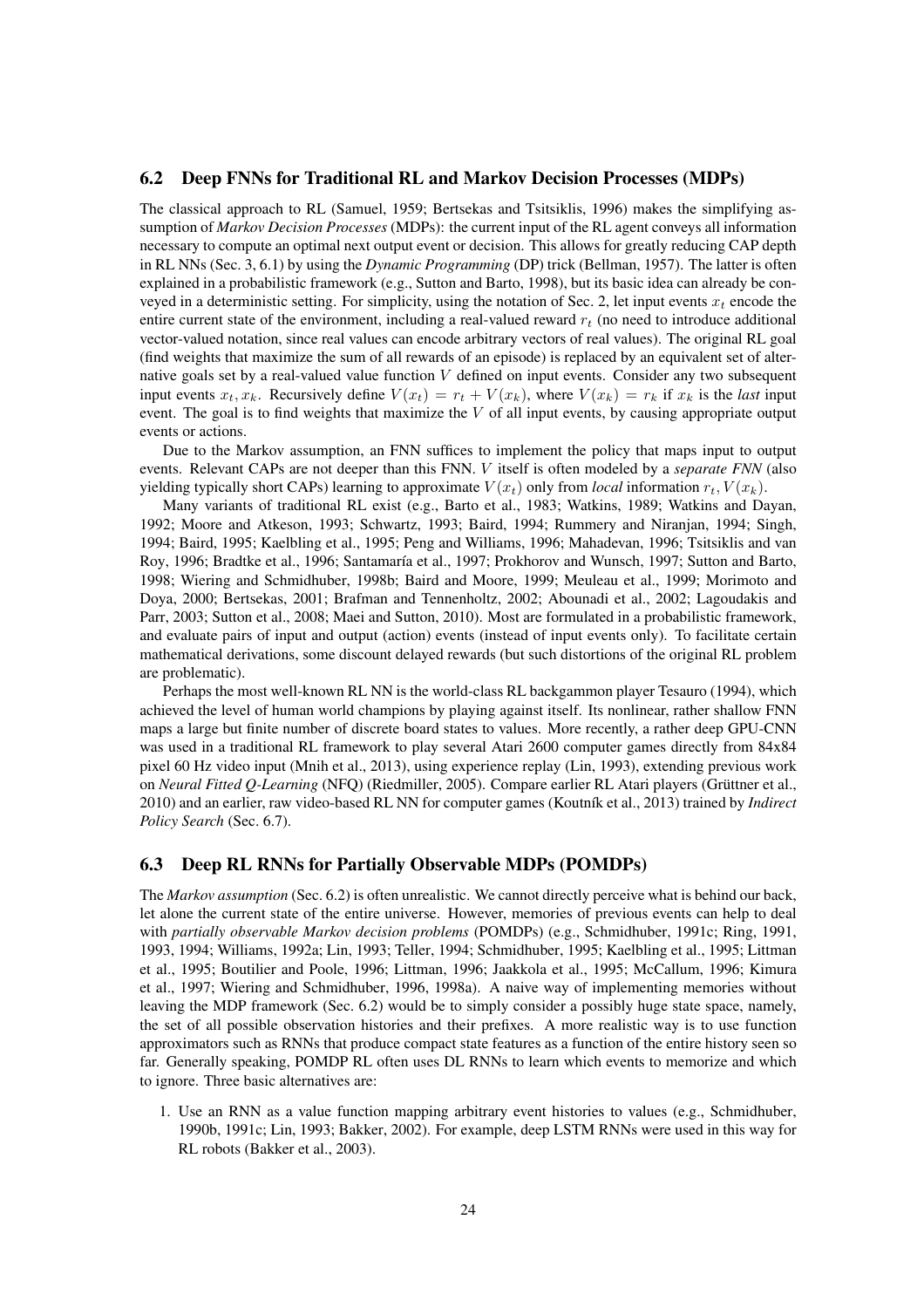- 2. Use an RNN controller in conjunction with a second RNN as predictive world model, to obtain a combined RNN with deep CAPs—see Sec. 6.1.
- 3. Use an RNN for RL by *Direct Search* (Sec. 6.6) or *Indirect Search* (Sec. 6.7) in weight space.

In general, however, POMDPs may imply greatly increased CAP depth.

### 6.4 RL Facilitated by Deep UL in FNNs and RNNs

RL machines may profit from UL for input preprocessing (e.g., Jodogne and Piater, 2007). In particular, an UL NN can learn to compactly encode environmental inputs such as images or videos, e.g., Sec. 5.7, 5.10, 5.15. The compact codes (instead of the high-dimensional raw data) can be fed into an RL machine, whose job thus may become much easier (Legenstein et al., 2010; Cuccu et al., 2011), just like SL may profit from UL, e.g., Sec. 5.7, 5.10, 5.15. For example, NFQ (Riedmiller, 2005) was applied to real-world control tasks (Lange and Riedmiller, 2010; Riedmiller et al., 2012) where purely visual inputs were compactly encoded by deep autoencoders (Sec. 5.7, 5.15). RL combined with UL based on *Slow Feature Analysis* (Wiskott and Sejnowski, 2002; Kompella et al., 2012) enabled a real humanoid robot to learn skills from raw high-dimensional video streams (Luciw et al., 2013). To deal with POMDPs (Sec. 6.3), a RAAM (Pollack, 1988) (Sec. 5.7) was employed as a deep unsupervised sequence encoder for RL (Gisslen et al., 2011). Certain types of RL and UL also were combined in biologically plausible RNNs with spiking neurons (Sec. 5.25) (e.g., Klampfl and Maass, 2013; Rezende and Gerstner, 2014).

#### 6.5 Deep Hierarchical RL (HRL) and Subgoal Learning with FNNs and RNNs

Multiple learnable levels of abstraction (Fu, 1977; Lenat and Brown, 1984; Ring, 1994; Bengio et al., 2013; Deng and Yu, 2014) seem as important for RL as for SL. Work on NN-based *Hierarchical RL* (HRL) has been published since the early 1990s. In particular, gradient-based *subgoal discovery* with FNNs or RNNs decomposes RL tasks into subtasks for RL submodules (Schmidhuber, 1991b; Schmidhuber and Wahnsiedler, 1992). Numerous alternative HRL techniques have been proposed (e.g., Ring, 1991, 1994; Jameson, 1991; Tenenberg et al., 1993; Weiss, 1994; Moore and Atkeson, 1995; Precup et al., 1998; Dietterich, 2000b; Menache et al., 2002; Doya et al., 2002; Ghavamzadeh and Mahadevan, 2003; Barto and Mahadevan, 2003; Samejima et al., 2003; Bakker and Schmidhuber, 2004; Whiteson et al., 2005; Simsek and Barto, 2008). While HRL frameworks such as *Feudal RL* (Dayan and Hinton, 1993) and *options* (Sutton et al., 1999b; Barto et al., 2004; Singh et al., 2005) do not directly address the problem of automatic subgoal discovery, *HQ-Learning* (Wiering and Schmidhuber, 1998a) automatically decomposes POMDPs (Sec. 6.3) into sequences of simpler subtasks that can be solved by memoryless policies learnable by reactive sub-agents. Recent HRL organizes potentially deep NN-based RL sub-modules into self-organizing, 2-dimensional motor control maps (Ring et al., 2011) inspired by neurophysiological findings (Graziano, 2009).

#### 6.6 Deep RL by Direct NN Search / Policy Gradients / Evolution

Not quite as universal as the methods of Sec. 6.8, yet both practical and more general than most traditional RL algorithms (Sec. 6.2), are methods for *Direct Policy Search* (DS). Without a need for value functions or Markovian assumptions (Sec. 6.2, 6.3), the weights of an FNN or RNN are directly evaluated on the given RL problem. The results of successive trials inform further search for better weights. Unlike with RL supported by BP (Sec. 5.5, 6.3, 6.1), CAP depth (Sec. 3, 5.9) is not a crucial issue. DS may solve the credit assignment problem without backtracking through deep causal chains of modifiable parameters—it neither cares for their existence, nor tries to exploit them.

An important class of DS methods for NNs are *Policy Gradient* methods (Williams, 1986, 1988, 1992a; Baxter and Bartlett, 1999; Sutton et al., 1999a; Aberdeen, 2003; Ghavamzadeh and Mahadevan, 2003; Kohl and Stone, 2004; Wierstra et al., 2007, 2008; Rückstieß et al., 2008; Peters and Schaal, 2008b,a; Sehnke et al., 2010; Grüttner et al., 2010; Wierstra et al., 2010; Peters, 2010; Bartlett and Baxter, 2011; Grondman et al., 2012; Heess et al., 2012). Gradients of the total reward with respect to policies (NN weights) are estimated (and then exploited) through repeated NN evaluations.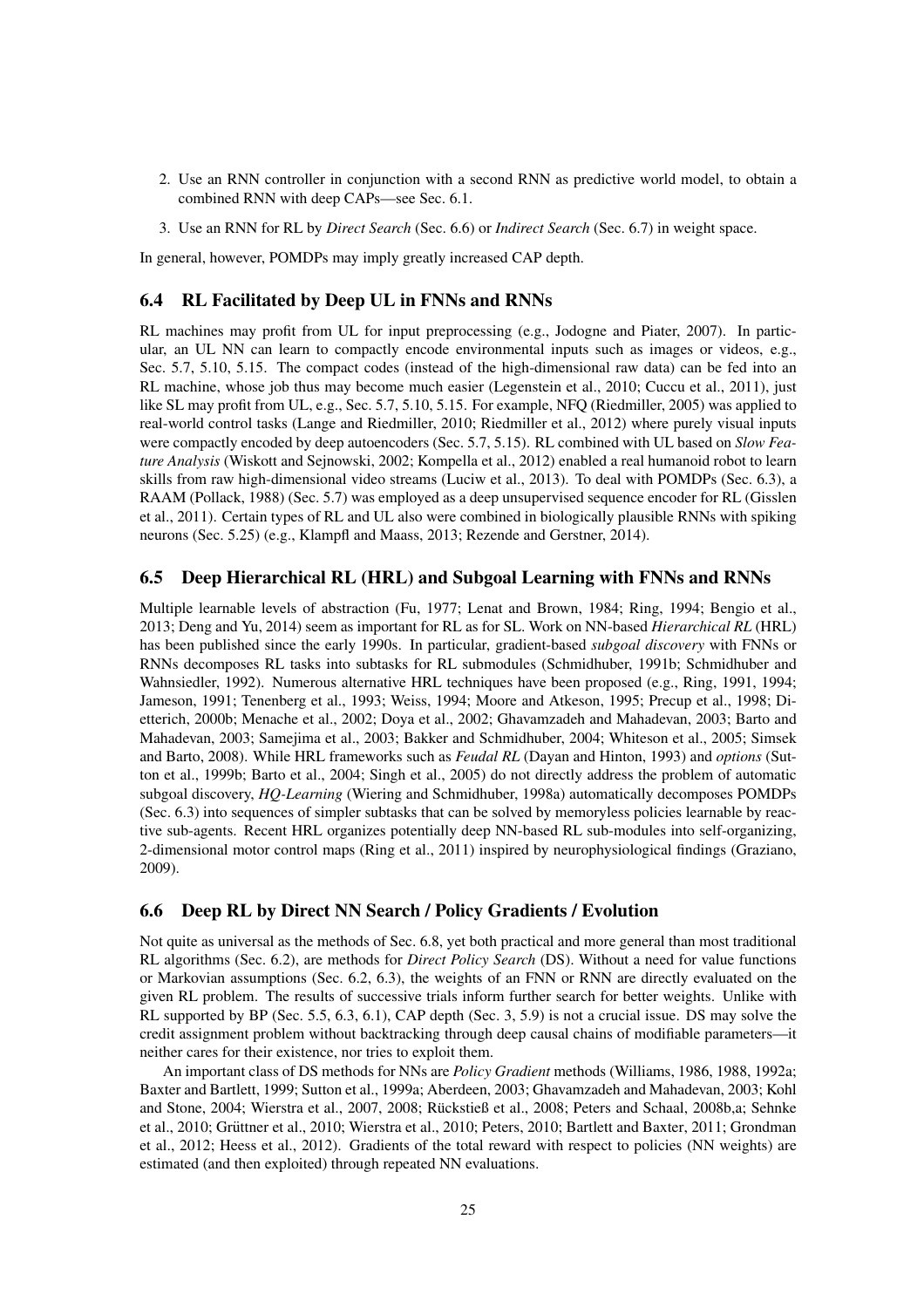RL NNs can also be evolved through *Evolutionary Algorithms* (EAs) (Rechenberg, 1971; Schwefel, 1974; Holland, 1975; Fogel et al., 1966; Goldberg, 1989) in a series of trials. Here several policies are represented by a population of NNs improved through mutations and/or repeated recombinations of the population's fittest individuals (e.g., Montana and Davis, 1989; Fogel et al., 1990; Maniezzo, 1994; Happel and Murre, 1994; Nolfi et al., 1994b). Compare *Genetic Programming* (GP) (Cramer, 1985; Smith, 1980) which can be used to evolve computer programs of variable size (Dickmanns et al., 1987; Koza, 1992). Related methods include *probability distribution-based EAs* (Baluja, 1994; Saravanan and Fogel, 1995; Sałustowicz and Schmidhuber, 1997; Larraanaga and Lozano, 2001), *Covariance Matrix Estimation Evolution Strategies* (CMA-ES) (Hansen and Ostermeier, 2001; Hansen et al., 2003; Igel, 2003), and *NeuroEvolution of Augmenting Topologies* (NEAT) (Stanley and Miikkulainen, 2002). Hybrid methods combine traditional NN-based RL (Sec. 6.2) and EAs (e.g., Whiteson and Stone, 2006).

Since RNNs are general computers, RNN evolution is like GP in the sense that it can evolve general programs. Unlike sequential programs learned by traditional GP, however, RNNs can mix sequential and parallel information processing in a natural and efficient way, as already mentioned in Sec. 1. Many RNN evolvers have been proposed (e.g., Miller et al., 1989; Wieland, 1991; Cliff et al., 1993; Yao, 1993; Nolfi et al., 1994a; Sims, 1994; Yamauchi and Beer, 1994; Miglino et al., 1995; Moriarty, 1997; Pasemann et al., 1999; Juang, 2004; Whiteson, 2012). One particularly effective family of methods *coevolves* neurons, combining them into networks, and selecting those neurons for reproduction that participated in the bestperforming networks (Moriarty and Miikkulainen, 1996; Gomez, 2003; Gomez and Miikkulainen, 2003). This can help to solve deep POMDPs (Gomez and Schmidhuber, 2005). *Co-Synaptic Neuro-Evolution* (CoSyNE) does something similar on the level of synapses or weights (Gomez et al., 2008); benefits of this were shown on difficult nonlinear POMDP benchmarks.

*Natural Evolution Strategies* (NES) (Wierstra et al., 2008; Glasmachers et al., 2010; Sun et al., 2009, 2013) link policy gradient methods and evolutionary approaches through the concept of natural gradients (Amari, 1998). RNN evolution may also help to improve SL for deep RNNs through *Evolino* (Schmidhuber et al., 2007) (Sec. 5.9).

### 6.7 Deep RL by Indirect Policy Search / Compressed NN Search

Some DS methods (Sec. 6.6) can evolve NNs with hundreds of weights, but not millions. How to search for large and deep NNs? Most SL and RL methods mentioned so far somehow search the space of weights  $w_i$ . Some profit from a reduction of the search space through shared  $w_i$  that get reused over and over again, e.g., in CNNs (Sec. 5.4, 5.8, 5.16, 5.21), or in RNNs for SL (Sec. 5.5, 5.13) and RL (Sec. 6.6).

It may be possible, however, to exploit *additional* regularities/compressibilities in the space of solutions, through *indirect search in weight space*. Instead of evolving large NNs directly (Sec. 6.6), one can sometimes greatly reduce the search space by evolving *compact encodings* of NNs, e.g., through *Lindenmeyer Systems* (Lindenmayer, 1968; Jacob et al., 1994), *graph rewriting* (Kitano, 1990), *Cellular Encoding* (Gruau et al., 1996), and *HyperNEAT* (D'Ambrosio and Stanley, 2007; Stanley et al., 2009; Clune et al., 2011; van den Berg and Whiteson, 2013) (extending NEAT; Sec. 6.6). This helps to avoid overfitting (compare Sec. 5.6.3, 5.23) and is closely related to the topics of regularisation and MDL (Sec. 4.3).

A general approach (Schmidhuber, 1995) for both SL and RL seeks to compactly encode weights of large NNs (Schmidhuber, 1997) through programs written in a *universal programming language* (Gödel, 1931; Church, 1936; Turing, 1936; Post, 1936). Often it is much more efficient to systematically search the space of such programs with a bias towards short and fast programs (Levin, 1973b; Schmidhuber, 1995, 1997, 2004), instead of directly searching the huge space of possible NN weight matrices. A previous universal language for encoding NNs was assembler-like (Schmidhuber, 1995). More recent work uses more practical languages based on coefficients of popular transforms (Fourier, wavelet, etc). In particular, RNN weight matrices may be compressed like images, by encoding them through the coefficients of a discrete cosine transform (DCT) (Koutník et al., 2010, 2013). Compact DCT-based descriptions can be evolved through NES or CoSyNE (Sec. 6.6). An RNN with over a million weights learned (without a teacher) to drive a simulated car in the TORCS driving game (Loiacono et al., 2009, 2011), based on a high-dimensional video-like visual input stream (Koutník et al., 2013). The RNN learned both control and visual processing from scratch, without being aided by UL. (Of course, UL might help to generate more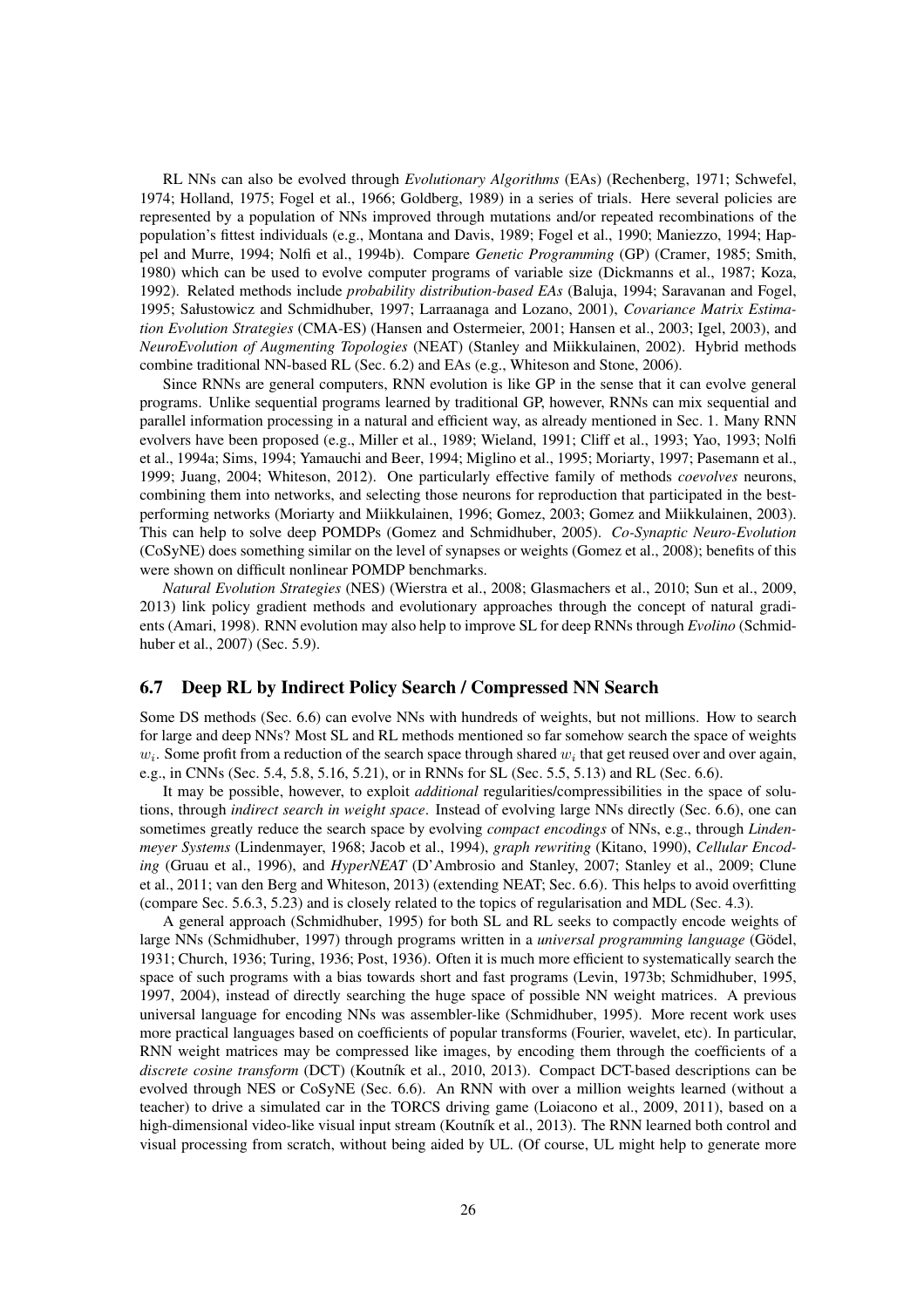compact image codes (Sec. 6.4, 4.2) to be fed into a smaller RNN, to reduce the overall computational effort.)

### 6.8 Universal RL

*General purpose learning algorithms* may improve themselves in open-ended fashion and environmentspecific ways in a lifelong learning context (Schmidhuber, 1987; Schmidhuber et al., 1997b,a; Schaul and Schmidhuber, 2010). The most general type of RL is constrained only by the fundamental limitations of computability identified by the founders of theoretical computer science (Gödel, 1931; Church, 1936; Turing, 1936; Post, 1936). Remarkably, there exist blueprints of *universal problem solvers* or *universal RL machines* for unlimited problem depth that are time-optimal in various theoretical senses (Hutter, 2005, 2002; Schmidhuber, 2002, 2006b). In particular, the *Gödel Machine* can be implemented on general computers such as RNNs and may improve any part of its software (including the learning algorithm itself) in a way that is provably time-optimal in a certain sense (Schmidhuber, 2006b). It can be initialized by an *asymptotically optimal* meta-method (Hutter, 2002) (also applicable to RNNs) which will solve any well-defined problem as quickly as the unknown fastest way of solving it, save for an additive constant overhead that becomes negligible as problem size grows. Note that most problems are large; only few are small. AI and DL researchers are still in business because many are interested in problems so small that it is worth trying to reduce the overhead through less general methods, including heuristics. Here I won't further discuss universal RL methods, which go beyond what is usually called DL.

## 7 Conclusion

*Deep Learning* (DL) in *Neural Networks* (NNs) is relevant for *Supervised Learning* (SL) (Sec. 5), *Unsupervised Learning* (UL) (Sec. 5), and *Reinforcement Learning* (RL) (Sec. 6). By alleviating problems with deep *Credit Assignment Paths* (CAPs, Sec. 3, 5.9), UL (Sec. 5.6.4) can not only facilitate SL of sequences (Sec. 5.10) and stationary patterns (Sec. 5.7, 5.15), but also RL (Sec. 6.4, 4.2). *Dynamic Programming* (DP, Sec. 4.1) is important for both deep SL (Sec. 5.5) and traditional RL with deep NNs (Sec. 6.2). A search for solution-computing, perturbation-resistant (Sec. 5.6.3, 5.15, 5.23), low-complexity NNs describable by few bits of information (Sec. 4.3) can reduce overfitting and improve deep SL & UL (Sec. 5.6.3, 5.6.4) as well as RL (Sec. 6.7), also in the case of partially observable environments (Sec. 6.3). Deep SL, UL, RL often create hierarchies of more and more abstract representations of stationary data (Sec. 5.3, 5.7, 5.15), sequential data (Sec. 5.10), or RL policies (Sec. 6.5). While UL can facilitate SL, pure SL for feedforward NNs (FNNs) (Sec. 5.5, 5.8, 5.16, 5.18) and recurrent NNs (RNNs) (Sec. 5.5, 5.13) did not only win early contests (Sec. 5.12, 5.14) but also most of the recent ones (Sec. 5.17 - 5.22). Especially DL in FNNs profited from GPU implementations (Sec. 5.16 - 5.19). In particular, GPU-based (Sec. 5.19) Max-Pooling (Sec. 5.11) Convolutional NNs (Sec. 5.4, 5.8, 5.16) won competitions not only in pattern recognition (Sec. 5.19 - 5.22) but also image segmentation (Sec. 5.21) and object detection (Sec. 5.21, 5.22). Unlike these systems, humans *learn* to actively perceive patterns by sequentially directing attention to relevant parts of the available data. Near future deep NNs may do so, too, extending previous work on learning selective attention through RL of (a) *motor actions* such as saccade control (Sec. 6.1) and (b) *internal actions* controlling spotlights of attention within RNNs, thus closing the general sensorimotor loop through both external and internal feedback (e.g., Sec. 2, 5.21, 6.6, 6.7). The more distant future may belong to general purpose learning algorithms that improve themselves in provably optimal ways (Sec. 6.8), but these are not yet practical or commercially relevant.

## Acknowledgments

Thanks to numerous NN / DL experts for valuable comments.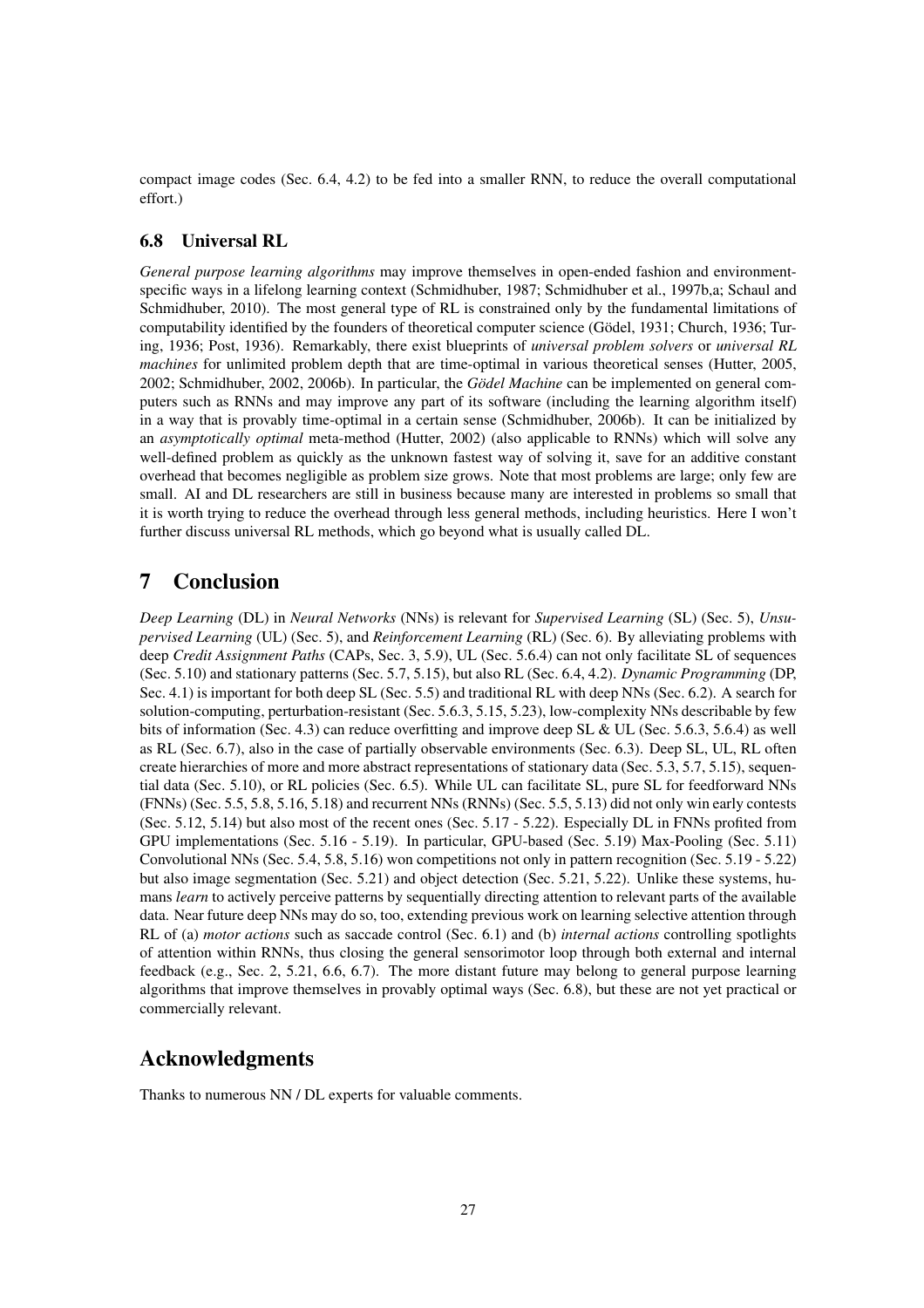## References

- Aberdeen, D. (2003). *Policy-Gradient Algorithms for Partially Observable Markov Decision Processes*. PhD thesis, Australian National University.
- Abounadi, J., Bertsekas, D., and Borkar, V. S. (2002). Learning algorithms for Markov decision processes with average cost. *SIAM Journal on Control and Optimization*, 40(3):681–698.
- Akaike, H. (1970). Statistical predictor identification. *Ann. Inst. Statist. Math.*, 22:203–217.
- Akaike, H. (1973). Information theory and an extension of the maximum likelihood principle. In *Second Intl. Symposium on Information Theory*, pages 267–281. Akademinai Kiado.
- Akaike, H. (1974). A new look at the statistical model identification. *IEEE Transactions on Automatic Control*, 19(6):716–723.
- Allender, A. (1992). Application of time-bounded Kolmogorov complexity in complexity theory. In Watanabe, O., editor, *Kolmogorov complexity and computational complexity*, pages 6–22. EATCS Monographs on Theoretical Computer Science, Springer.
- Almeida, L. B. (1987). A learning rule for asynchronous perceptrons with feedback in a combinatorial environment. In *IEEE 1st International Conference on Neural Networks, San Diego*, volume 2, pages 609–618.
- Almeida, L. B., Almeida, L. B., Langlois, T., Amaral, J. D., and Redol, R. A. (1997). On-line step size adaptation. Technical report, INESC, 9 Rua Alves Redol, 1000.
- Amari, S. (1967). A theory of adaptive pattern classifiers. *IEEE Trans. EC*, 16(3):299–307.
- Amari, S., Cichocki, A., and Yang, H. (1996). A new learning algorithm for blind signal separation. In Touretzky, D. S., Mozer, M. C., and Hasselmo, M. E., editors, *Advances in Neural Information Processing Systems (NIPS)*, volume 8. The MIT Press.
- Amari, S. and Murata, N. (1993). Statistical theory of learning curves under entropic loss criterion. *Neural Computation*, 5(1):140–153.
- Amari, S.-I. (1998). Natural gradient works efficiently in learning. *Neural Computation*, 10(2):251–276.
- Amit, D. J. and Brunel, N. (1997). Dynamics of a recurrent network of spiking neurons before and following learning. *Network: Computation in Neural Systems*, 8(4):373–404.
- An, G. (1996). The effects of adding noise during backpropagation training on a generalization performance. *Neural Computation*, 8(3):643–674.
- Andrade, M. A., Chacon, P., Merelo, J. J., and Moran, F. (1993). Evaluation of secondary structure of proteins from UV circular dichroism spectra using an unsupervised learning neural network. *Protein Engineering*, 6(4):383–390.
- Andrews, R., Diederich, J., and Tickle, A. B. (1995). Survey and critique of techniques for extracting rules from trained artificial neural networks. *Knowledge-Based Systems*, 8(6):373–389.
- Anguita, D. and Gomes, B. A. (1996). Mixing floating- and fixed-point formats for neural network learning on neuroprocessors. *Microprocessing and Microprogramming*, 41(10):757 – 769.
- Anguita, D., Parodi, G., and Zunino, R. (1994). An efficient implementation of BP on RISC-based workstations. *Neurocomputing*, 6(1):57 – 65.
- Arel, I., Rose, D. C., and Karnowski, T. P. (2010). Deep machine learning a new frontier in artificial intelligence research. *Computational Intelligence Magazine, IEEE*, 5(4):13–18.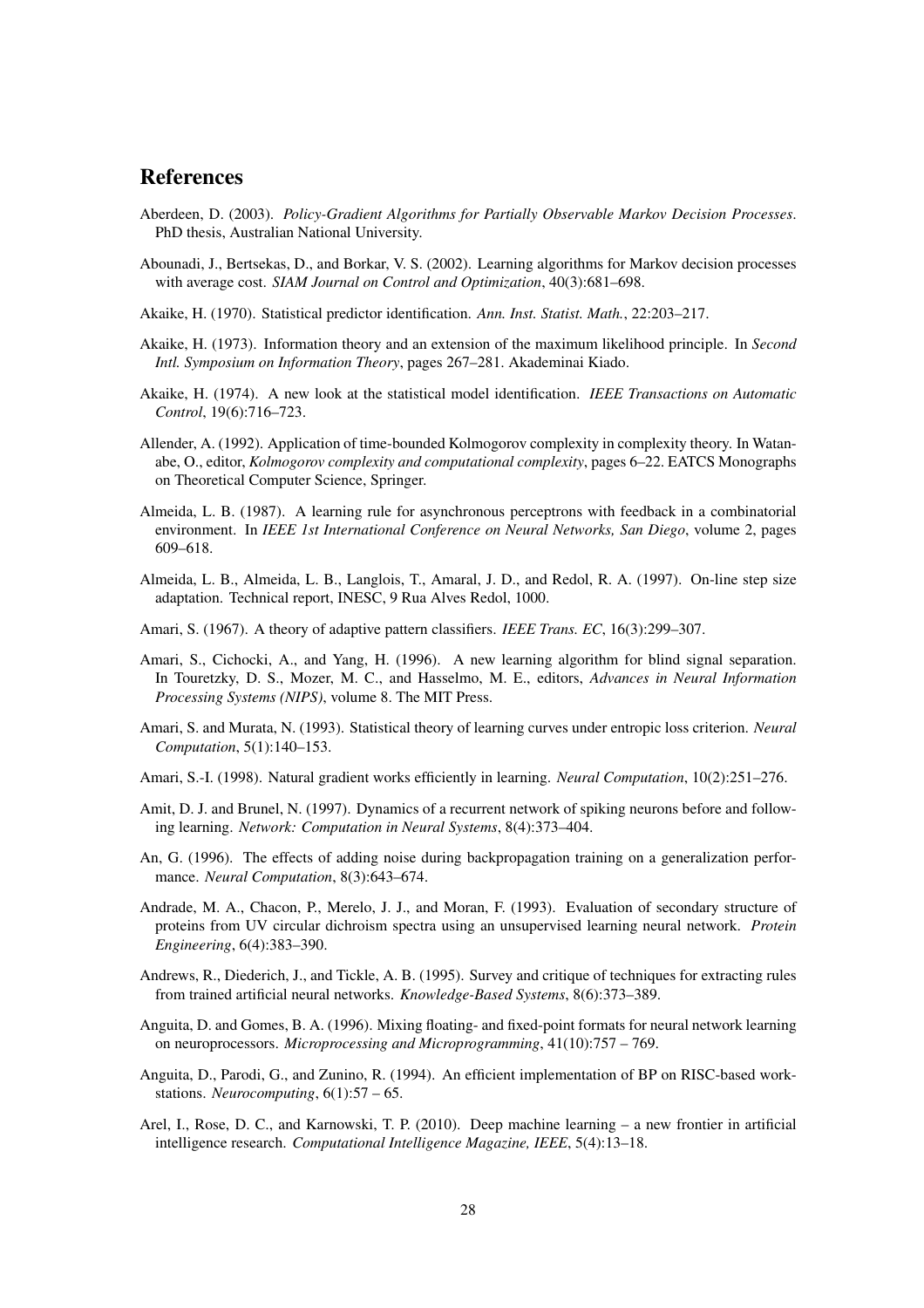- Ash, T. (1989). Dynamic node creation in backpropagation neural networks. *Connection Science*, 1(4):365–375.
- Atick, J. J., Li, Z., and Redlich, A. N. (1992). Understanding retinal color coding from first principles. *Neural Computation*, 4:559–572.
- Atiya, A. F. and Parlos, A. G. (2000). New results on recurrent network training: unifying the algorithms and accelerating convergence. *IEEE Transactions on Neural Networks*, 11(3):697–709.
- Ba, J. and Frey, B. (2013). Adaptive dropout for training deep neural networks. In *Advances in Neural Information Processing Systems (NIPS)*, pages 3084–3092.
- Baird, H. (1990). Document Image Defect Models. In *Proceddings, IAPR Workshop on Syntactic and Structural Pattern Recognition*, Murray Hill, NJ.
- Baird, L. and Moore, A. W. (1999). Gradient descent for general reinforcement learning. In *Advances in neural information processing systems 12 (NIPS)*, pages 968–974. MIT Press.
- Baird, L. C. (1994). Reinforcement learning in continuous time: Advantage updating. In *IEEE World Congress on Computational Intelligence*, volume 4, pages 2448–2453. IEEE.
- Baird, L. C. (1995). Residual algorithms: Reinforcement learning with function approximation. In *International Conference on Machine Learning*, pages 30–37.
- Bakker, B. (2002). Reinforcement learning with Long Short-Term Memory. In Dietterich, T. G., Becker, S., and Ghahramani, Z., editors, *Advances in Neural Information Processing Systems 14*, pages 1475–1482. MIT Press, Cambridge, MA.
- Bakker, B. and Schmidhuber, J. (2004). Hierarchical reinforcement learning based on subgoal discovery and subpolicy specialization. In et al., F. G., editor, *Proc. 8th Conference on Intelligent Autonomous Systems IAS-8*, pages 438–445, Amsterdam, NL. IOS Press.
- Bakker, B., Zhumatiy, V., Gruener, G., and Schmidhuber, J. (2003). A robot that reinforcement-learns to identify and memorize important previous observations. In *Proceedings of the 2003 IEEE/RSJ International Conference on Intelligent Robots and Systems, IROS 2003*, pages 430–435.
- Baldi, P. (1995). Gradient descent learning algorithms overview: A general dynamical systems perspective. *IEEE Transactions on Neural Networks*, 6(1):182–195.
- Baldi, P. (2012). Autoencoders, Unsupervised Learning, and Deep Architectures. *Journal of Machine Learning Research (Proc. 2011 ICML Workshop on Unsupervised and Transfer Learning)*, 27:37–50.
- Baldi, P., Brunak, S., Frasconi, P., Pollastri, G., and Soda, G. (1999). Exploiting the past and the future in protein secondary structure prediction. *Bioinformatics*, 15:937–946.
- Baldi, P. and Chauvin, Y. (1993). Neural networks for fingerprint recognition. *Neural Computation*, 5(3):402–418.
- Baldi, P. and Chauvin, Y. (1996). Hybrid modeling, HMM/NN architectures, and protein applications. *Neural Computation*, 8(7):1541–1565.
- Baldi, P. and Hornik, K. (1989). Neural networks and principal component analysis: Learning from examples without local minima. *Neural Networks*, 2:53–58.
- Baldi, P. and Hornik, K. (1994). Learning in linear networks: a survey. *IEEE Transactions on Neural Networks*, 6(4):837–858. 1995.
- Baldi, P. and Pollastri, G. (2003). The principled design of large-scale recursive neural network architectures – DAG-RNNs and the protein structure prediction problem. *J. Mach. Learn. Res.*, 4:575–602.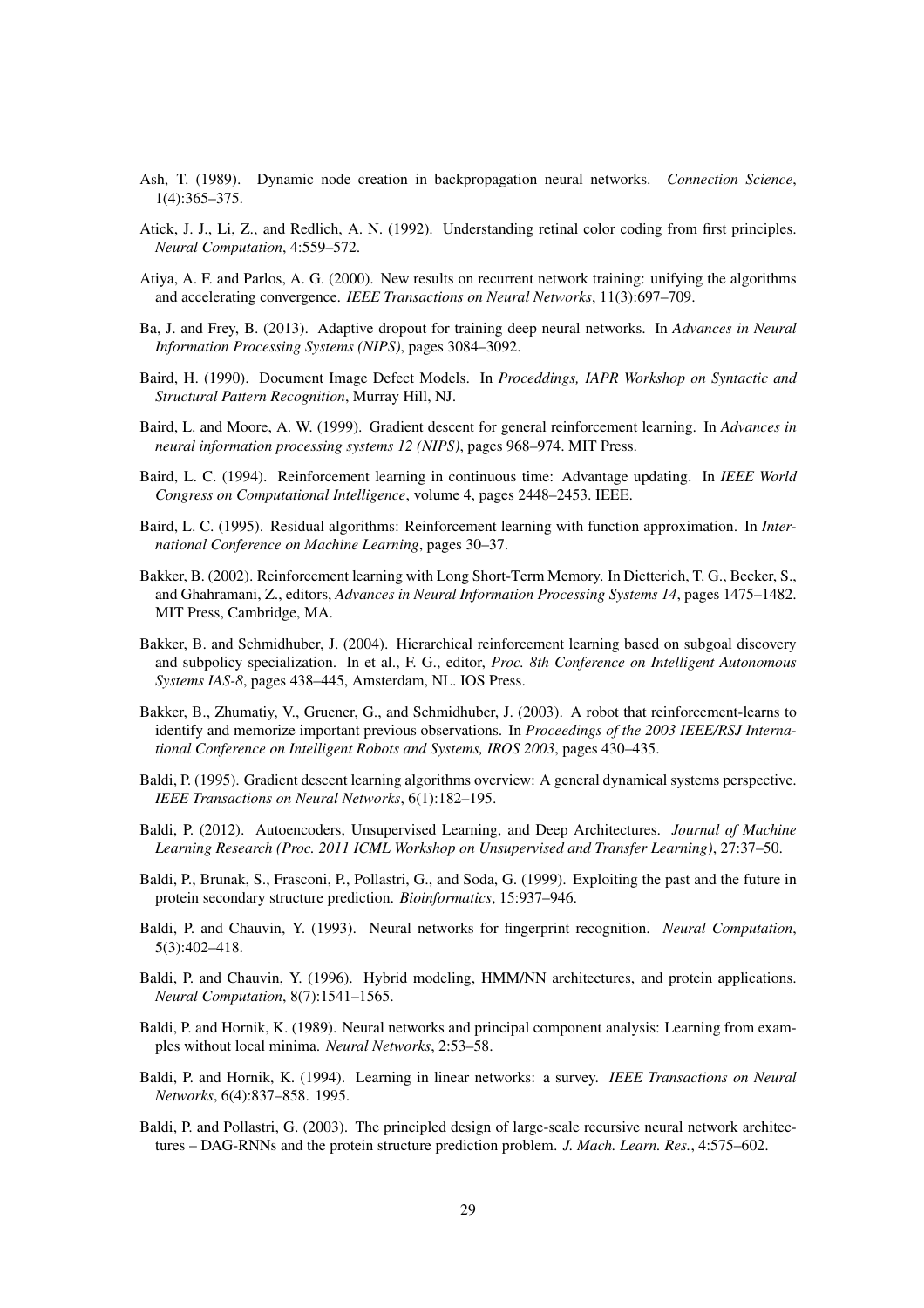Baldi, P. and Sadowski, P. (2014). The dropout learning algorithm. *Artificial Intelligence*, 210C:78–122.

- Ballard, D. H. (1987). Modular learning in neural networks. In *Proc. AAAI*, pages 279–284.
- Baluja, S. (1994). Population-based incremental learning: A method for integrating genetic search based function optimization and competitive learning. Technical Report CMU-CS-94-163, Carnegie Mellon University.
- Balzer, R. (1985). A 15 year perspective on automatic programming. *IEEE Transactions on Software Engineering*, 11(11):1257–1268.
- Barlow, H. B. (1989). Unsupervised learning. *Neural Computation*, 1(3):295–311.
- Barlow, H. B., Kaushal, T. P., and Mitchison, G. J. (1989). Finding minimum entropy codes. *Neural Computation*, 1(3):412–423.
- Barrow, H. G. (1987). Learning receptive fields. In *Proceedings of the IEEE 1st Annual Conference on Neural Networks*, volume IV, pages 115–121. IEEE.
- Bartlett, P. L. and Baxter, J. (2011). Infinite-horizon policy-gradient estimation. *arXiv preprint arXiv:1106.0665*.
- Barto, A. G. and Mahadevan, S. (2003). Recent advances in hierarchical reinforcement learning. *Discrete Event Dynamic Systems*, 13(4):341–379.
- Barto, A. G., Singh, S., and Chentanez, N. (2004). Intrinsically motivated learning of hierarchical collections of skills. In *Proceedings of International Conference on Developmental Learning (ICDL)*, pages 112–119. MIT Press, Cambridge, MA.
- Barto, A. G., Sutton, R. S., and Anderson, C. W. (1983). Neuronlike adaptive elements that can solve difficult learning control problems. *IEEE Transactions on Systems, Man, and Cybernetics*, SMC-13:834– 846.
- Battiti, R. (1989). Accelerated backpropagation learning: two optimization methods. *Complex Systems*, 3(4):331–342.
- Battiti, T. (1992). First- and second-order methods for learning: Between steepest descent and Newton's method. *Neural Computation*, 4(2):141–166.
- Baum, E. B. and Haussler, D. (1989). What size net gives valid generalization? *Neural Computation*, 1(1):151–160.
- Baum, L. E. and Petrie, T. (1966). Statistical inference for probabilistic functions of finite state Markov chains. *The Annals of Mathematical Statistics*, pages 1554–1563.
- Baxter, J. and Bartlett, P. (1999). Direct Gradient-Based Reinforcement Learning. Technical report, Research School of Information Sciences and Engineering, Australian National University.
- Bayer, J., Osendorfer, C., Chen, N., Urban, S., and van der Smagt, P. (2013). On fast dropout and its applicability to recurrent networks. *arXiv preprint arXiv:1311.0701*.
- Bayer, J., Wierstra, D., Togelius, J., and Schmidhuber, J. (2009). Evolving memory cell structures for sequence learning. In *Proc. ICANN (2)*, pages 755–764.
- Becker, S. (1991). Unsupervised learning procedures for neural networks. *International Journal of Neural Systems*, 2(1 & 2):17–33.
- Becker, S. and Le Cun, Y. (1989). Improving the convergence of back-propagation learning with second order methods. In Touretzky, D., Hinton, G., and Sejnowski, T., editors, *Proc. 1988 Connectionist Models Summer School*, pages 29–37, Pittsburg 1988. Morgan Kaufmann, San Mateo.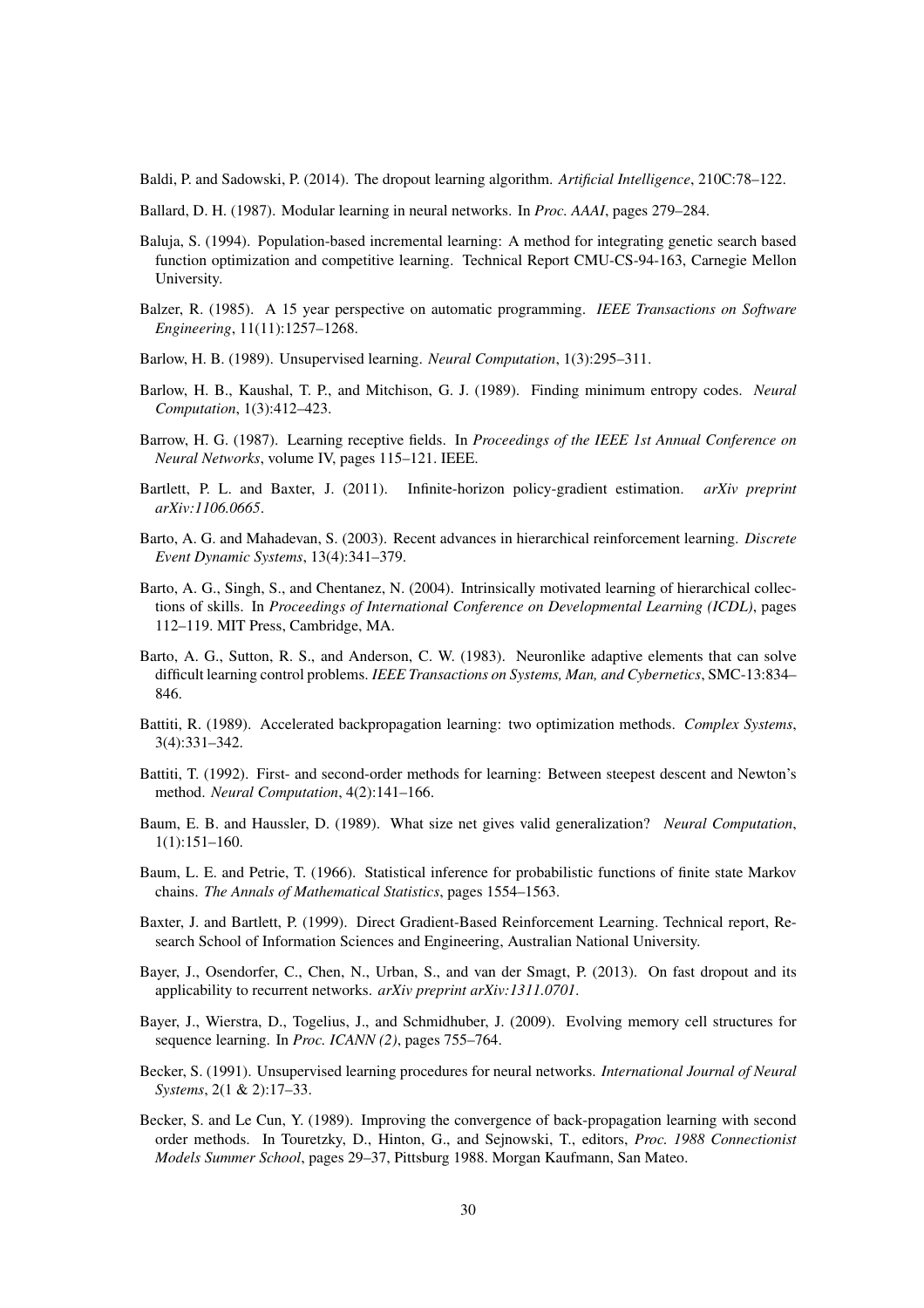- Behnke, S. (2003). *Hierarchical Neural Networks for Image Interpretation*, volume LNCS 2766 of *Lecture Notes in Computer Science*. Springer.
- Bell, A. J. and Sejnowski, T. J. (1995). An information-maximization approach to blind separation and blind deconvolution. *Neural Computation*, 7(6):1129–1159.
- Bellman, R. (1957). *Dynamic Programming*. Princeton University Press, Princeton, NJ, USA, 1st edition.
- Belouchrani, A., Abed-Meraim, K., Cardoso, J.-F., and Moulines, E. (1997). A blind source separation technique using second-order statistics. *IEEE Transactions on Signal Processing*, 45(2):434–444.
- Bengio, Y. (1991). *Artificial Neural Networks and their Application to Sequence Recognition*. PhD thesis, McGill University, (Computer Science), Montreal, Qc., Canada.
- Bengio, Y. (2009). *Learning Deep Architectures for AI. Foundations and Trends in Machine Learning, V2(1)*. Now Publishers.
- Bengio, Y., Courville, A., and Vincent, P. (2013). Representation learning: A review and new perspectives. *Pattern Analysis and Machine Intelligence, IEEE Transactions on*, 35(8):1798–1828.
- Bengio, Y., Lamblin, P., Popovici, D., and Larochelle, H. (2007). Greedy layer-wise training of deep networks. In Cowan, J. D., Tesauro, G., and Alspector, J., editors, *Advances in Neural Information Processing Systems 19 (NIPS)*, pages 153–160. MIT Press.
- Bengio, Y., Simard, P., and Frasconi, P. (1994). Learning long-term dependencies with gradient descent is difficult. *IEEE Transactions on Neural Networks*, 5(2):157–166.
- Beringer, N., Graves, A., Schiel, F., and Schmidhuber, J. (2005). Classifying unprompted speech by retraining LSTM nets. In Duch, W., Kacprzyk, J., Oja, E., and Zadrozny, S., editors, *Artificial Neural Networks: Biological Inspirations - ICANN 2005, LNCS 3696*, pages 575–581. Springer-Verlag Berlin Heidelberg.
- Bertsekas, D. P. (2001). *Dynamic Programming and Optimal Control*. Athena Scientific.
- Bertsekas, D. P. and Tsitsiklis, J. N. (1996). *Neuro-dynamic Programming*. Athena Scientific, Belmont, MA.
- Bichot, N. P., Rossi, A. F., and Desimone, R. (2005). Parallel and serial neural mechanisms for visual search in macaque area V4. *Science*, 308:529–534.
- Biegler-König, F. and Bärmann, F. (1993). A learning algorithm for multilayered neural networks based on linear least squares problems. *Neural Networks*, 6(1):127–131.
- Bishop, C. M. (1993). Curvature-driven smoothing: A learning algorithm for feed-forward networks. *IEEE Transactions on Neural Networks*, 4(5):882–884.
- Bishop, C. M. (2006). *Pattern Recognition and Machine Learning*. Springer.
- Blair, A. D. and Pollack, J. B. (1997). Analysis of dynamical recognizers. *Neural Computation*, 9(5):1127– 1142.
- Blondel, V. D. and Tsitsiklis, J. N. (2000). A survey of computational complexity results in systems and control. *Automatica*, 36(9):1249–1274.
- Bluche, T., Louradour, J., Knibbe, M., Moysset, B., Benzeghiba, F., and Kermorvant., C. (2014). The A2iA Arabic Handwritten Text Recognition System at the OpenHaRT2013 Evaluation. In *International Workshop on Document Analysis Systems*.
- Blum, A. L. and Rivest, R. L. (1992). Training a 3-node neural network is np-complete. *Neural Networks*, 5(1):117–127.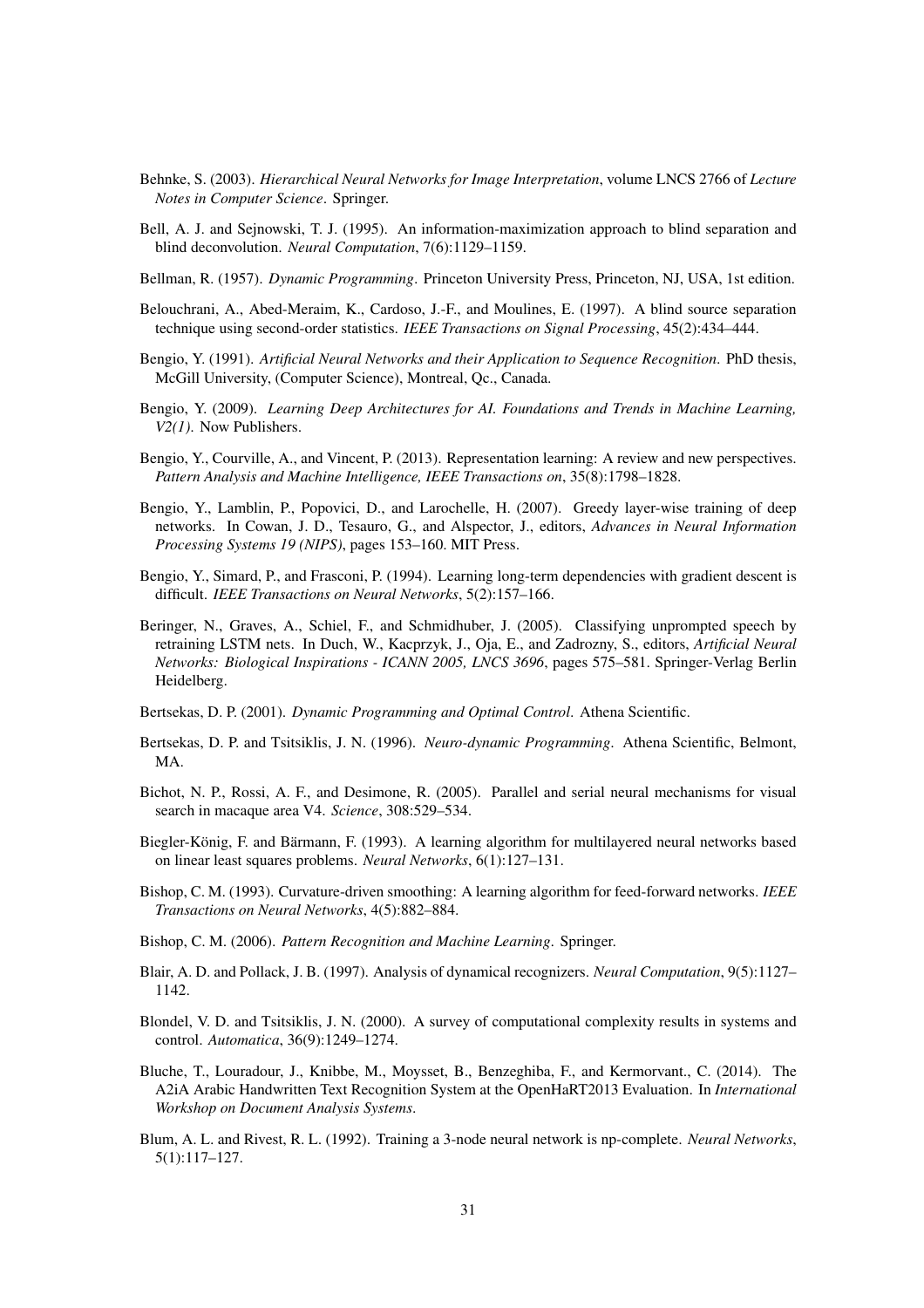- Blumer, A., Ehrenfeucht, A., Haussler, D., and Warmuth, M. K. (1987). Occam's razor. *Information Processing Letters*, 24:377–380.
- Bobrowski, L. (1978). Learning processes in multilayer threshold nets. *Biological Cybernetics*, 31:1–6.
- Bodén, M. and Wiles, J. (2000). Context-free and context-sensitive dynamics in recurrent neural networks. *Connection Science*, 12(3-4):197–210.
- Bodenhausen, U. and Waibel, A. (1991). The tempo 2 algorithm: Adjusting time-delays by supervised learning. In Lippman, D. S., Moody, J. E., and Touretzky, D. S., editors, *Advances in Neural Information Processing Systems 3*, pages 155–161. Morgan Kaufmann.
- Bohte, S. M., Kok, J. N., and La Poutre, H. (2002). Error-backpropagation in temporally encoded networks of spiking neurons. *Neurocomputing*, 48(1):17–37.
- Bottou, L. (1991). *Une approche théorique de l'apprentissage connexioniste; applications à la reconnaissance de la parole*. PhD thesis, Universite de Paris XI. ´
- Bourlard, H. and Morgan, N. (1994). *Connnectionist Speech Recognition: A Hybrid Approach*. Kluwer Academic Publishers.
- Boutilier, C. and Poole, D. (1996). Computing optimal policies for partially observable Markov decision processes using compact representations. In *Proceedings of the AAAI, Portland, OR*.
- Bradtke, S. J., Barto, A. G., and Kaelbling, L. P. (1996). Linear least-squares algorithms for temporal difference learning. In *Machine Learning*, pages 22–33.
- Brafman, R. I. and Tennenholtz, M. (2002). R-MAX—a general polynomial time algorithm for nearoptimal reinforcement learning. *Journal of Machine Learning Research*, 3:213–231.
- Brea, J., Senn, W., and Pfister, J.-P. (2013). Matching recall and storage in sequence learning with spiking neural networks. *The Journal of Neuroscience*, 33(23):9565–9575.
- Breiman, L. (1996). Bagging predictors. *Machine Learning*, 24:123–140.
- Brette, R., Rudolph, M., Carnevale, T., Hines, M., Beeman, D., Bower, J. M., Diesmann, M., Morrison, A., Goodman, P. H., Harris Jr, F. C., et al. (2007). Simulation of networks of spiking neurons: a review of tools and strategies. *Journal of Computational Neuroscience*, 23(3):349–398.
- Breuel, T. M., Ul-Hasan, A., Al-Azawi, M. A., and Shafait, F. (2013). High-performance OCR for printed English and Fraktur using LSTM networks. In *12th International Conference on Document Analysis and Recognition (ICDAR)*, pages 683–687. IEEE.
- Broyden, C. G. et al. (1965). A class of methods for solving nonlinear simultaneous equations. *Math. Comp*, 19(92):577–593.
- Brunel, N. (2000). Dynamics of sparsely connected networks of excitatory and inhibitory spiking neurons. *Journal of Computational Neuroscience*, 8(3):183–208.
- Bryson, A. and Ho, Y. (1969). *Applied optimal control: optimization, estimation, and control*. Blaisdell Pub. Co.
- Bryson, A. E. (1961). A gradient method for optimizing multi-stage allocation processes. In *Proc. Harvard Univ. Symposium on digital computers and their applications*.
- Bryson, Jr., A. E. and Denham, W. F. (1961). A steepest-ascent method for solving optimum programming problems. Technical Report BR-1303, Raytheon Company, Missle and Space Division.
- Buhler, J. (2001). Efficient large-scale sequence comparison by locality-sensitive hashing. *Bioinformatics*, 17(5):419–428.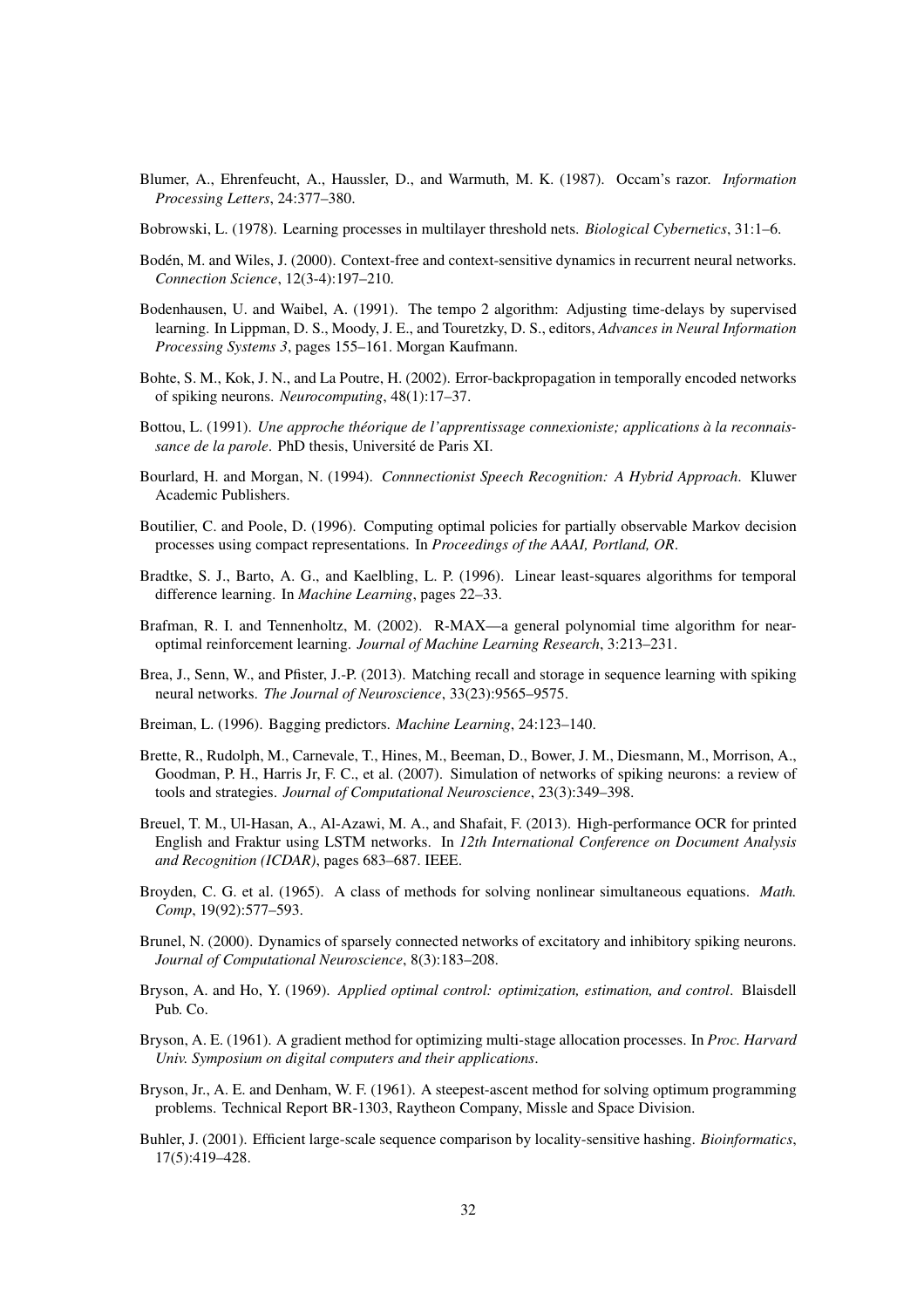Buntine, W. L. and Weigend, A. S. (1991). Bayesian back-propagation. *Complex Systems*, 5:603–643.

- Cardoso, J.-F. (1994). On the performance of orthogonal source separation algorithms. In *Proc. EUSIPCO*, pages 776–779.
- Carreira-Perpinan, M. A. (2001). *Continuous latent variable models for dimensionality reduction and sequential data reconstruction*. PhD thesis, University of Sheffield UK.
- Carter, M. J., Rudolph, F. J., and Nucci, A. J. (1990). Operational fault tolerance of CMAC networks. In Touretzky, D. S., editor, *Advances in Neural Information Processing Systems (NIPS) 2*, pages 340–347. San Mateo, CA: Morgan Kaufmann.
- Caruana, R. (1997). Multitask learning. *Machine Learning*, 28(1):41–75.
- Casey, M. P. (1996). The dynamics of discrete-time computation, with application to recurrent neural networks and finite state machine extraction. *Neural Computation*, 8(6):1135–1178.
- Cauwenberghs, G. (1993). A fast stochastic error-descent algorithm for supervised learning and optimization. In Lippman, D. S., Moody, J. E., and Touretzky, D. S., editors, *Advances in Neural Information Processing Systems 5*, pages 244–244. Morgan Kaufmann.
- Chaitin, G. J. (1966). On the length of programs for computing finite binary sequences. *Journal of the ACM*, 13:547–569.
- Chalup, S. K. and Blair, A. D. (2003). Incremental training of first order recurrent neural networks to predict a context-sensitive language. *Neural Networks*, 16(7):955–972.
- Chellapilla, K., Puri, S., and Simard, P. (2006). High performance convolutional neural networks for document processing. In *International Workshop on Frontiers in Handwriting Recognition*.
- Cho, K. (2014). *Foundations and Advances in Deep Learning*. PhD thesis, Aalto University School of Science.
- Cho, K., Ilin, A., and Raiko, T. (2012). Tikhonov-type regularization for restricted Boltzmann machines. In *Intl. Conf. on Artificial Neural Networks (ICANN) 2012*, pages 81–88. Springer.
- Cho, K., Raiko, T., and Ilin, A. (2013). Enhanced gradient for training restricted Boltzmann machines. *Neural Computation*, 25(3):805–831.
- Church, A. (1936). An unsolvable problem of elementary number theory. *American Journal of Mathematics*, 58:345–363.
- Ciresan, D. C., Giusti, A., Gambardella, L. M., and Schmidhuber, J. (2012a). Deep neural networks segment neuronal membranes in electron microscopy images. In *Advances in Neural Information Processing Systems (NIPS)*, pages 2852–2860.
- Ciresan, D. C., Giusti, A., Gambardella, L. M., and Schmidhuber, J. (2013). Mitosis detection in breast cancer histology images with deep neural networks. In *Proc. MICCAI*, volume 2, pages 411–418.
- Ciresan, D. C., Meier, U., Gambardella, L. M., and Schmidhuber, J. (2010). Deep big simple neural nets for handwritten digit recogntion. *Neural Computation*, 22(12):3207–3220.
- Ciresan, D. C., Meier, U., Masci, J., Gambardella, L. M., and Schmidhuber, J. (2011a). Flexible, high performance convolutional neural networks for image classification. In *Intl. Joint Conference on Artificial Intelligence IJCAI*, pages 1237–1242.
- Ciresan, D. C., Meier, U., Masci, J., and Schmidhuber, J. (2011b). A committee of neural networks for traffic sign classification. In *International Joint Conference on Neural Networks (IJCNN)*, pages 1918– 1921.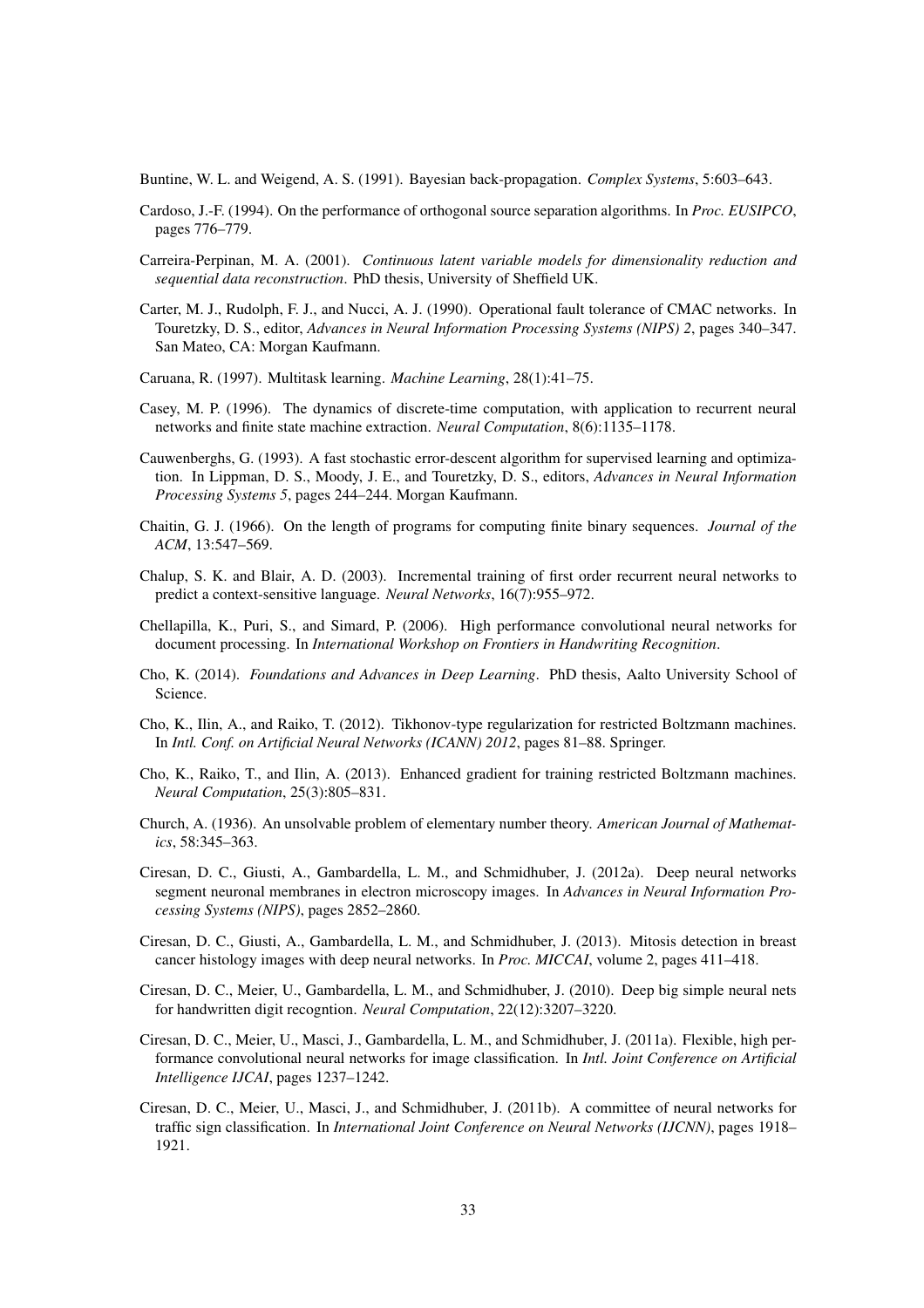- Ciresan, D. C., Meier, U., Masci, J., and Schmidhuber, J. (2012b). Multi-column deep neural network for traffic sign classification. *Neural Networks*, 32:333–338.
- Ciresan, D. C., Meier, U., and Schmidhuber, J. (2012c). Multi-column deep neural networks for image classification. In *IEEE Conference on Computer Vision and Pattern Recognition CVPR 2012*. Long preprint arXiv:1202.2745v1 [cs.CV].
- Ciresan, D. C., Meier, U., and Schmidhuber, J. (2012d). Transfer learning for Latin and Chinese characters with deep neural networks. In *International Joint Conference on Neural Networks (IJCNN)*, pages 1301– 1306.
- Ciresan, D. C. and Schmidhuber, J. (2013). Multi-column deep neural networks for offline handwritten Chinese character classification. Technical report, IDSIA. arXiv:1309.0261.
- Cliff, D. T., Husbands, P., and Harvey, I. (1993). Evolving recurrent dynamical networks for robot control. In *Artificial Neural Nets and Genetic Algorithms*, pages 428–435. Springer.
- Clune, J., Stanley, K. O., Pennock, R. T., and Ofria, C. (2011). On the performance of indirect encoding across the continuum of regularity. *Trans. Evol. Comp*, 15(3):346–367.
- Coates, A., Huval, B., Wang, T., Wu, D. J., Ng, A. Y., and Catanzaro, B. (2013). Deep learning with COTS HPC systems. In *Proc. International Conference on Machine learning (ICML'13)*.
- Cochocki, A. and Unbehauen, R. (1993). *Neural networks for optimization and signal processing*. John Wiley & Sons, Inc.
- Collobert, R. and Weston, J. (2008). A unified architecture for natural language processing: Deep neural networks with multitask learning. In *Proceedings of the 25th International Conference on Machine Learning (ICML)*, pages 160–167. ACM.
- Comon, P. (1994). Independent component analysis a new concept? *Signal Processing*, 36(3):287–314.
- Connor, C. E., Brincat, S. L., and Pasupathy, A. (2007). Transformation of shape information in the ventral pathway. *Current Opinion in Neurobiology*, 17(2):140–147.
- Connor, J., Martin, D. R., and Atlas, L. E. (1994). Recurrent neural networks and robust time series prediction. *IEEE Transactions on Neural Networks*, 5(2):240–254.
- Cook, S. A. (1971). The complexity of theorem-proving procedures. In *Proceedings of the 3rd Annual ACM Symposium on the Theory of Computing (STOC'71)*, pages 151–158. ACM, New York.
- Cramer, N. L. (1985). A representation for the adaptive generation of simple sequential programs. In Grefenstette, J., editor, *Proceedings of an International Conference on Genetic Algorithms and Their Applications, Carnegie-Mellon University, July 24-26, 1985*, Hillsdale NJ. Lawrence Erlbaum Associates.
- Craven, P. and Wahba, G. (1979). Smoothing noisy data with spline functions: Estimating the correct degree of smoothing by the method of generalized cross-validation. *Numer. Math.*, 31:377–403.
- Cuccu, G., Luciw, M., Schmidhuber, J., and Gomez, F. (2011). Intrinsically motivated evolutionary search for vision-based reinforcement learning. In *Proceedings of the 2011 IEEE Conference on Development and Learning and Epigenetic Robotics IEEE-ICDL-EPIROB*, volume 2, pages 1–7. IEEE.
- Dahl, G., Yu, D., Deng, L., and Acero, A. (2012). Context-dependent pre-trained deep neural networks for large-vocabulary speech recognition. *Audio, Speech, and Language Processing, IEEE Transactions on*, 20(1):30–42.
- Dahl, G. E., Sainath, T. N., and Hinton, G. E. (2013). Improving Deep Neural Networks for LVCSR using Rectified Linear Units and Dropout. In *Acoustics, Speech and Signal Processing (ICASSP), 2013 IEEE International Conference on*, pages 8609–8613. IEEE.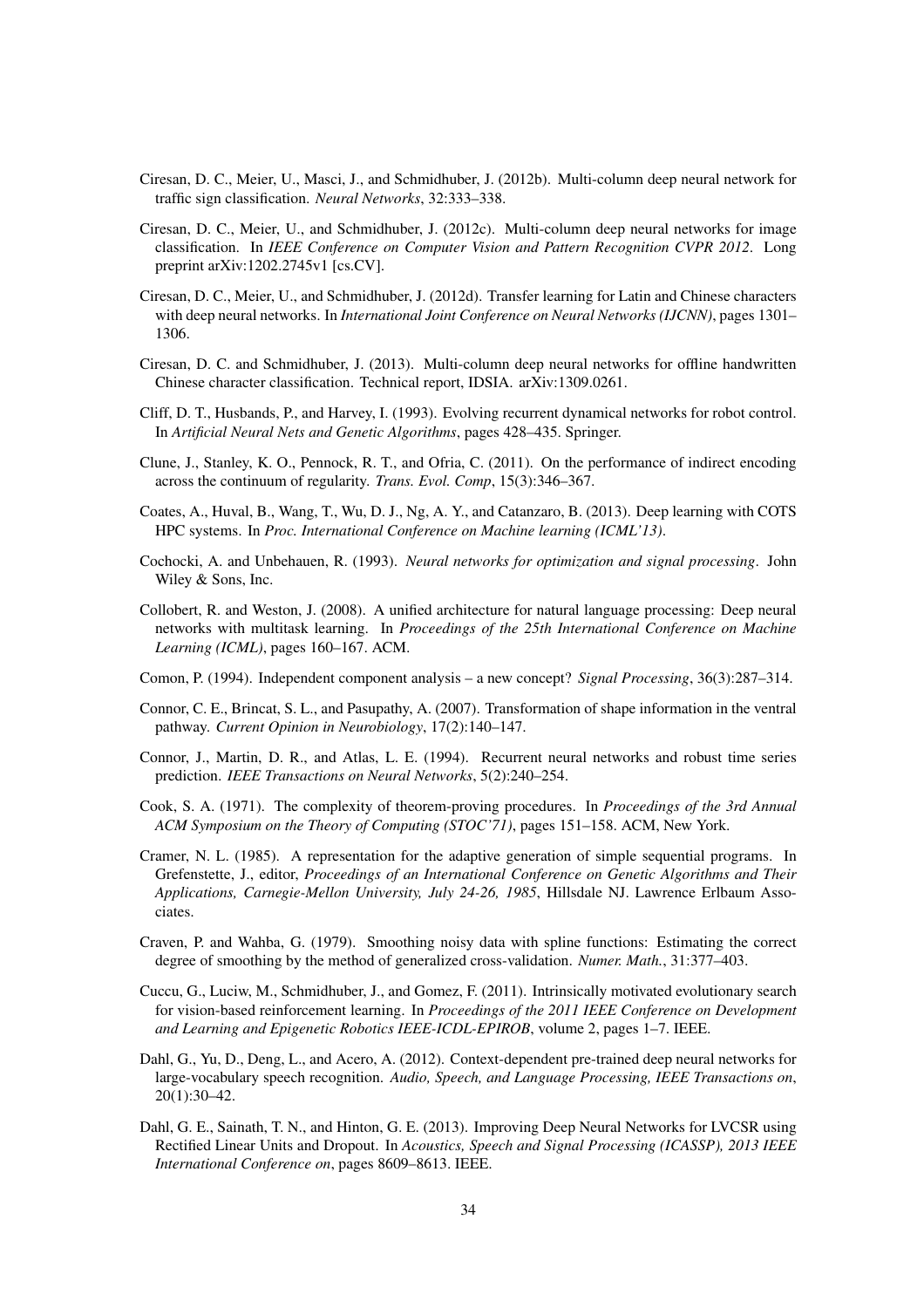- D'Ambrosio, D. B. and Stanley, K. O. (2007). A novel generative encoding for exploiting neural network sensor and output geometry. In *Proceedings of the Conference on Genetic and Evolutionary Computation (GECCO)*, pages 974–981.
- Datar, M., Immorlica, N., Indyk, P., and Mirrokni, V. S. (2004). Locality-sensitive hashing scheme based on p-stable distributions. In *Proceedings of the 20th Annual Symposium on Computational Geometry*, pages 253–262. ACM.
- Dayan, P. and Hinton, G. (1993). Feudal reinforcement learning. In Lippman, D. S., Moody, J. E., and Touretzky, D. S., editors, *Advances in Neural Information Processing Systems (NIPS) 5*, pages 271–278. Morgan Kaufmann.
- Dayan, P. and Hinton, G. E. (1996). Varieties of Helmholtz machine. *Neural Networks*, 9(8):1385–1403.
- Dayan, P., Hinton, G. E., Neal, R. M., and Zemel, R. S. (1995). The Helmholtz machine. *Neural Computation*, 7:889–904.
- Dayan, P. and Zemel, R. (1995). Competition and multiple cause models. *Neural Computation*, 7:565–579.
- De Freitas, J. F. G. (2003). *Bayesian methods for neural networks*. PhD thesis, University of Cambridge.
- de Souto, M. C., Souto, M. C. P. D., and Oliveira, W. R. D. (1999). The loading problem for pyramidal neural networks. In *Electronic Journal on Mathematics of Computation*.
- De Valois, R. L., Albrecht, D. G., and Thorell, L. G. (1982). Spatial frequency selectivity of cells in macaque visual cortex. *Vision Research*, 22(5):545–559.
- de Vries, B. and Principe, J. C. (1991). A theory for neural networks with time delays. In Lippmann, R. P., Moody, J. E., and Touretzky, D. S., editors, *Advances in Neural Information Processing Systems (NIPS) 3*, pages 162–168. Morgan Kaufmann.
- Deco, G. and Parra, L. (1997). Non-linear feature extraction by redundancy reduction in an unsupervised stochastic neural network. *Neural Networks*, 10(4):683–691.
- Deco, G. and Rolls, E. T. (2005). Neurodynamics of biased competition and cooperation for attention: a model with spiking neurons. *Journal of Neurophysiology*, 94(1):295–313.
- DeJong, G. and Mooney, R. (1986). Explanation-based learning: An alternative view. *Machine Learning*, 1(2):145–176.
- DeMers, D. and Cottrell, G. (1993). Non-linear dimensionality reduction. In Hanson, S. J., Cowan, J. D., and Giles, C. L., editors, *Advances in Neural Information Processing Systems (NIPS) 5*, pages 580–587. Morgan Kaufmann.
- Dempster, A. P., Laird, N. M., and Rubin, D. B. (1977). Maximum likelihood from incomplete data via the EM algorithm. *Journal of the Royal Statistical Society, B*, 39.
- Deng, L. and Yu, D. (2014). *Deep Learning: Methods and Applications*. NOW Publishers.
- Desimone, R., Albright, T. D., Gross, C. G., and Bruce, C. (1984). Stimulus-selective properties of inferior temporal neurons in the macaque. *The Journal of Neuroscience*, 4(8):2051–2062.
- Deville, Y. and Lau, K. K. (1994). Logic program synthesis. *Journal of Logic Programming*, 19(20):321– 350.
- Di Lena, P., Nagata, K., and Baldi, P. (2012). Deep architectures for protein contact map prediction. *Bioinformatics*, 28:2449–2457.
- DiCarlo, J. J., Zoccolan, D., and Rust, N. C. (2012). How does the brain solve visual object recognition? *Neuron*, 73(3):415–434.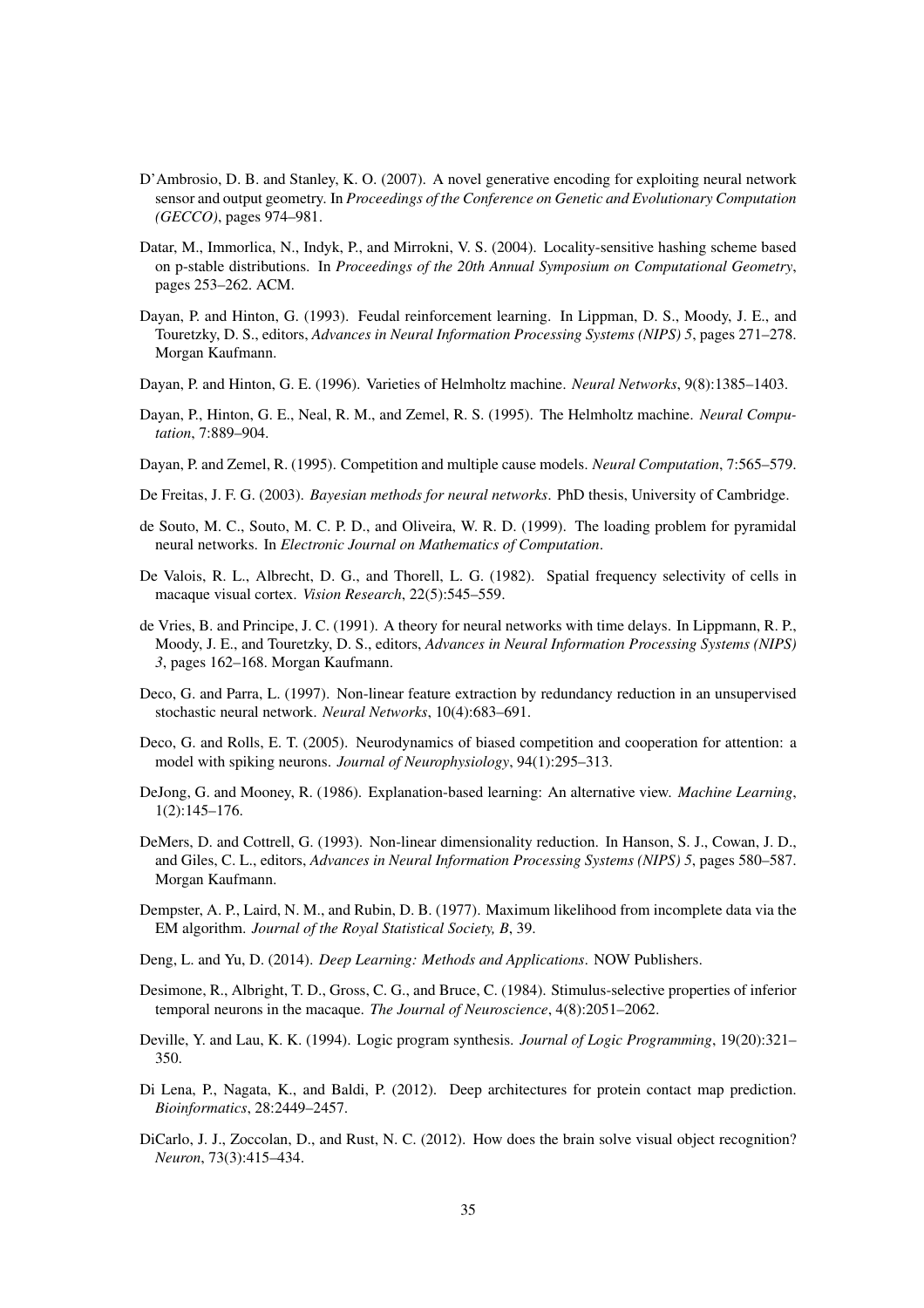- Dickmanns, D., Schmidhuber, J., and Winklhofer, A. (1987). Der genetische Algorithmus: Eine Implementierung in Prolog. Technical Report, Inst. of Informatics, Tech. Univ. Munich. http://www.idsia.ch/˜juergen/geneticprogramming.html.
- Dickmanns, E. D., Behringer, R., Dickmanns, D., Hildebrandt, T., Maurer, M., Thomanek, F., and Schiehlen, J. (1994). The seeing passenger car 'VaMoRs-P'. In *Proc. Int. Symp. on Intelligent Vehicles '94, Paris*, pages 68–73.
- Dietterich, T. G. (2000a). Ensemble methods in machine learning. In *Multiple classifier systems*, pages 1–15. Springer.
- Dietterich, T. G. (2000b). Hierarchical reinforcement learning with the MAXQ value function decomposition. *J. Artif. Intell. Res. (JAIR)*, 13:227–303.
- Director, S. W. and Rohrer, R. A. (1969). Automated network design the frequency-domain case. *IEEE Trans. Circuit Theory*, CT-16:330–337.
- Dittenbach, M., Merkl, D., and Rauber, A. (2000). The growing hierarchical self-organizing map. In *IEEE-INNS-ENNS International Joint Conference on Neural Networks*, volume 6, pages 6015–6015. IEEE Computer Society.
- Donahue, J., Jia, Y., Vinyals, O., Hoffman, J., Zhang, N., Tzeng, E., and Darrell, T. (2013). DeCAF: A deep convolutional activation feature for generic visual recognition. *arXiv preprint arXiv:1310.1531*.
- Dorffner, G. (1996). Neural networks for time series processing. In *Neural Network World*.
- Doya, K., Samejima, K., ichi Katagiri, K., and Kawato, M. (2002). Multiple model-based reinforcement learning. *Neural Computation*, 14(6):1347–1369.
- Dreyfus, S. E. (1962). The numerical solution of variational problems. *Journal of Mathematical Analysis and Applications*, 5(1):30–45.
- Dreyfus, S. E. (1973). The computational solution of optimal control problems with time lag. *IEEE Transactions on Automatic Control*, 18(4):383–385.
- Duchi, J., Hazan, E., and Singer, Y. (2011). Adaptive subgradient methods for online learning and stochastic optimization. *The Journal of Machine Learning*, 12:2121–2159.
- Egorova, A., Gloye, A., Göktekin, C., Liers, A., Luft, M., Rojas, R., Simon, M., Tenchio, O., and Wiesel, F. (2004). FU-Fighters Small Size 2004, Team Description. RoboCup 2004 Symposium: Papers and Team Description Papers. CD edition.
- Elman, J. L. (1990). Finding structure in time. *Cognitive Science*, 14(2):179–211.
- Erhan, D., Bengio, Y., Courville, A., Manzagol, P.-A., Vincent, P., and Bengio, S. (2010). Why does unsupervised pre-training help deep learning? *J. Mach. Learn. Res.*, 11:625–660.
- Eubank, R. L. (1988). Spline smoothing and nonparametric regression. In Farlow, S., editor, *Self-Organizing Methods in Modeling*. Marcel Dekker, New York.
- Euler, L. (1744). *Methodus inveniendi*.
- Faggin, F. (1992). Neural network hardware. In *International Joint Conference on Neural Networks (IJCNN)*, volume 1, page 153.
- Fahlman, S. E. (1988). An empirical study of learning speed in back-propagation networks. Technical Report CMU-CS-88-162, Carnegie-Mellon Univ.
- Fahlman, S. E. (1991). The recurrent cascade-correlation learning algorithm. In Lippmann, R. P., Moody, J. E., and Touretzky, D. S., editors, *Advances in Neural Information Processing Systems (NIPS) 3*, pages 190–196. Morgan Kaufmann.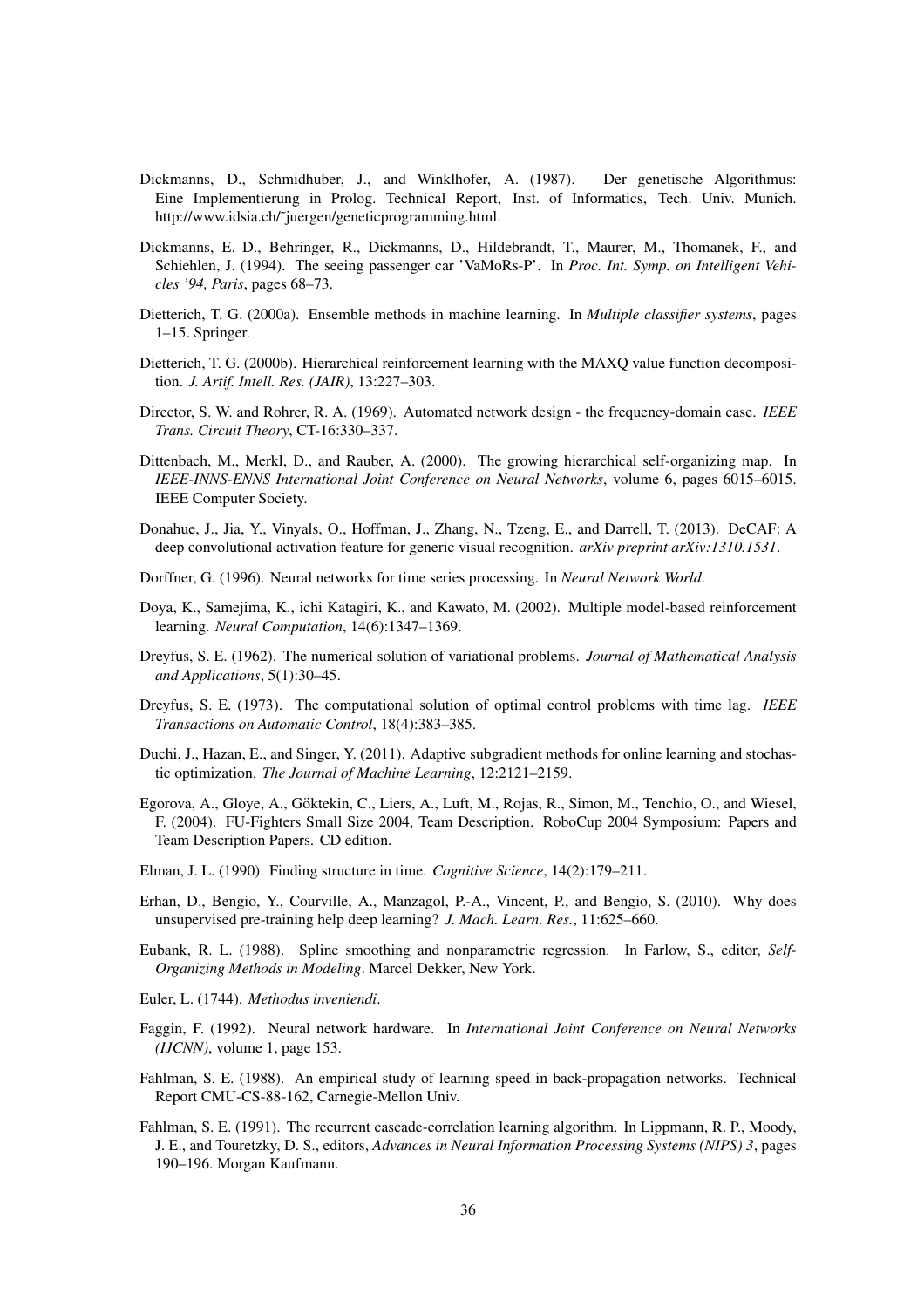- Falconbridge, M. S., Stamps, R. L., and Badcock, D. R. (2006). A simple Hebbian/anti-Hebbian network learns the sparse, independent components of natural images. *Neural Computation*, 18(2):415–429.
- Farabet, C., Couprie, C., Najman, L., and LeCun, Y. (2013). Learning hierarchical features for scene labeling. *IEEE Transactions on Pattern Analysis and Machine Intelligence*, 35(8):1915–1929.
- Farlow, S. J. (1984). *Self-organizing methods in modeling: GMDH type algorithms*, volume 54. CRC Press.
- Feldkamp, L. A., Prokhorov, D. V., Eagen, C. F., and Yuan, F. (1998). Enhanced multi-stream Kalman filter training for recurrent networks. In *Nonlinear Modeling*, pages 29–53. Springer.
- Feldkamp, L. A., Prokhorov, D. V., and Feldkamp, T. M. (2003). Simple and conditioned adaptive behavior from Kalman filter trained recurrent networks. *Neural Networks*, 16(5):683–689.
- Feldkamp, L. A. and Puskorius, G. V. (1998). A signal processing framework based on dynamic neural networks with application to problems in adaptation, filtering, and classification. *Proceedings of the IEEE*, 86(11):2259–2277.
- Felleman, D. J. and Van Essen, D. C. (1991). Distributed hierarchical processing in the primate cerebral cortex. *Cerebral Cortex*, 1(1):1–47.
- Fernández, S., Graves, A., and Schmidhuber, J. (2007). An application of recurrent neural networks to discriminative keyword spotting. In *Proc. ICANN (2)*, pages 220–229.
- Fernandez, S., Graves, A., and Schmidhuber, J. (2007). Sequence labelling in structured domains with hierarchical recurrent neural networks. In *Proceedings of the 20th International Joint Conference on Artificial Intelligence (IJCAI)*.
- Field, D. J. (1987). Relations between the statistics of natural images and the response properties of cortical cells. *Journal of the Optical Society of America*, 4:2379–2394.
- Field, D. J. (1994). What is the goal of sensory coding? *Neural Computation*, 6:559–601.
- Fieres, J., Schemmel, J., and Meier, K. (2008). Realizing biological spiking network models in a configurable wafer-scale hardware system. In *IEEE International Joint Conference on Neural Networks*, pages 969–976.
- Fine, S., Singer, Y., and Tishby, N. (1998). The hierarchical hidden Markov model: Analysis and applications. *Machine Learning*, 32(1):41–62.
- FitzHugh, R. (1961). Impulses and physiological states in theoretical models of nerve membrane. *Biophysical Journal*, 1(6):445–466.
- Fletcher, R. and Powell, M. J. (1963). A rapidly convergent descent method for minimization. *The Computer Journal*, 6(2):163–168.
- Fogel, D. B., Fogel, L. J., and Porto, V. (1990). Evolving neural networks. *Biological Cybernetics*, 63(6):487–493.
- Fogel, L., Owens, A., and Walsh, M. (1966). *Artificial Intelligence through Simulated Evolution*. Wiley, New York.
- Földiák, P. (1990). Forming sparse representations by local anti-Hebbian learning. *Biological Cybernetics*, 64:165–170.
- Földiák, P. and Young, M. P. (1995). Sparse coding in the primate cortex. In Arbib, M. A., editor, *The Handbook of Brain Theory and Neural Networks*, pages 895–898. The MIT Press.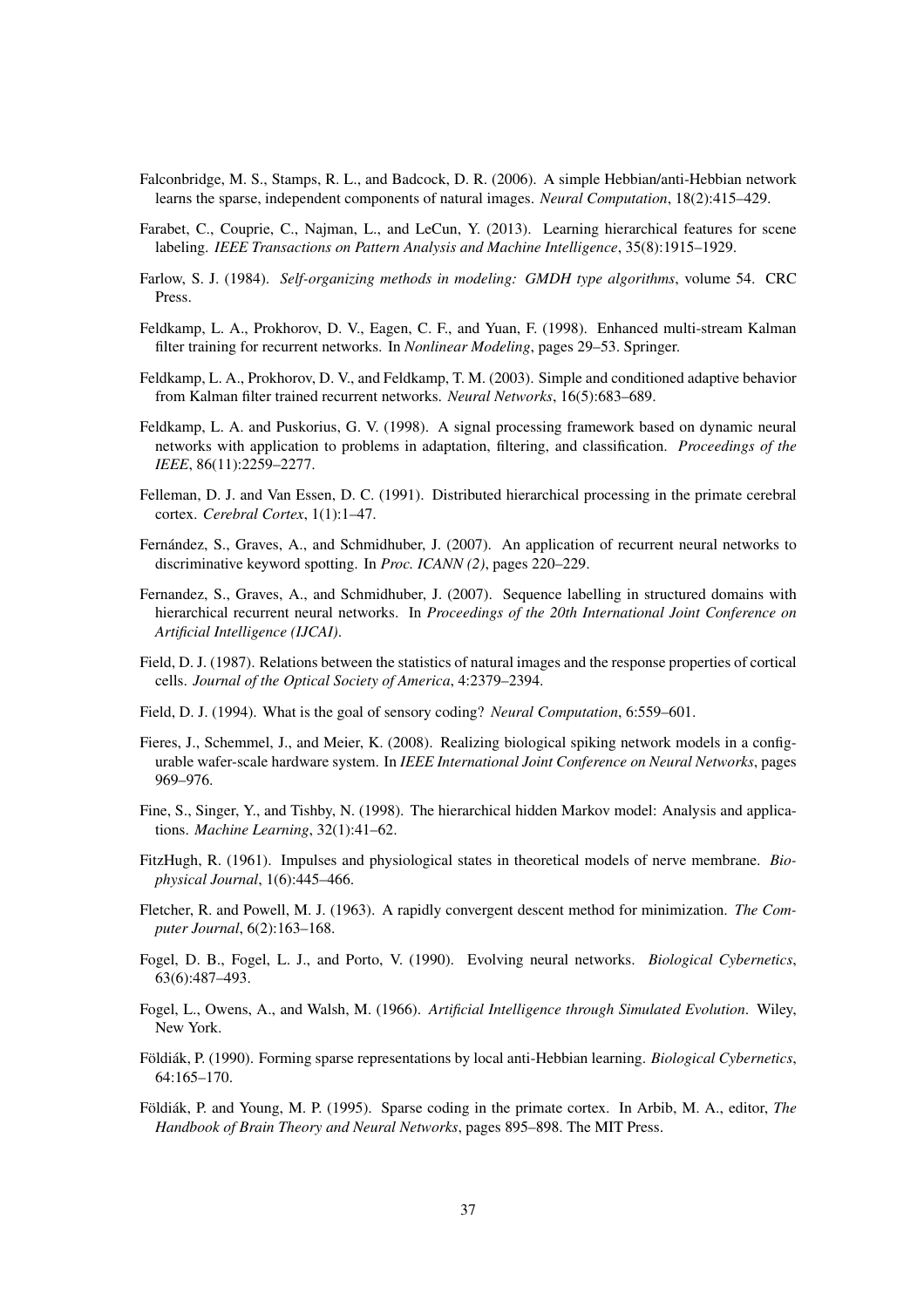- Förster, A., Graves, A., and Schmidhuber, J. (2007). RNN-based Learning of Compact Maps for Efficient Robot Localization. In *15th European Symposium on Artificial Neural Networks, ESANN*, pages 537– 542, Bruges, Belgium.
- Franzius, M., Sprekeler, H., and Wiskott, L. (2007). Slowness and sparseness lead to place, head-direction, and spatial-view cells. *PLoS Computational Biology*, 3(8):166.
- Frinken, V., Zamora-Martinez, F., Espana-Boquera, S., Castro-Bleda, M. J., Fischer, A., and Bunke, H. (2012). Long-short term memory neural networks language modeling for handwriting recognition. In *Pattern Recognition (ICPR), 2012 21st International Conference on*, pages 701–704. IEEE.
- Fritzke, B. (1994). A growing neural gas network learns topologies. In Tesauro, G., Touretzky, D. S., and Leen, T. K., editors, *NIPS*, pages 625–632. MIT Press.
- Fu, K. S. (1977). *Syntactic Pattern Recognition and Applications*. Berlin, Springer.
- Fukada, T., Schuster, M., and Sagisaka, Y. (1999). Phoneme boundary estimation using bidirectional recurrent neural networks and its applications. *Systems and Computers in Japan*, 30(4):20–30.
- Fukushima, K. (1979). Neural network model for a mechanism of pattern recognition unaffected by shift in position - Neocognitron. *Trans. IECE*, J62-A(10):658–665.
- Fukushima, K. (1980). Neocognitron: A self-organizing neural network for a mechanism of pattern recognition unaffected by shift in position. *Biological Cybernetics*, 36(4):193–202.
- Fukushima, K. (2011). Increasing robustness against background noise: visual pattern recognition by a Neocognitron. *Neural Networks*, 24(7):767–778.
- Fukushima, K. (2013a). Artificial vision by multi-layered neural networks: Neocognitron and its advances. *Neural Networks*, 37:103–119.
- Fukushima, K. (2013b). Training multi-layered neural network Neocognitron. *Neural Networks*, 40:18–31.
- Gabor, D. (1946). Theory of communication. Part 1: The analysis of information. *Electrical Engineers-Part III: Journal of the Institution of Radio and Communication Engineering*, 93(26):429–441.
- Gallant, S. I. (1986). Optimal linear discriminants. In *Eighth International Conference on Pattern Recognition*, pages 849–852.
- Gauss, C. F. (1809). *Theoria motus corporum coelestium in sectionibus conicis solem ambientium*.
- Gauss, C. F. (1821). *Theoria combinationis observationum erroribus minimis obnoxiae (Theory of the combination of observations least subject to error)*.
- Ge, S., Hang, C. C., Lee, T. H., and Zhang, T. (2010). *Stable adaptive neural network control*. Springer.
- Geman, S., Bienenstock, E., and Doursat, R. (1992). Neural networks and the bias/variance dilemma. *Neural Computation*, 4:1–58.
- Gers, F. A. and Schmidhuber, J. (2000). Recurrent nets that time and count. In *Neural Networks, 2000. IJCNN 2000, Proceedings of the IEEE-INNS-ENNS International Joint Conference on*, volume 3, pages 189–194. IEEE.
- Gers, F. A. and Schmidhuber, J. (2001). LSTM recurrent networks learn simple context free and context sensitive languages. *IEEE Transactions on Neural Networks*, 12(6):1333–1340.
- Gers, F. A., Schmidhuber, J., and Cummins, F. (2000). Learning to forget: Continual prediction with LSTM. *Neural Computation*, 12(10):2451–2471.
- Gers, F. A., Schraudolph, N., and Schmidhuber, J. (2002). Learning precise timing with LSTM recurrent networks. *Journal of Machine Learning Research*, 3:115–143.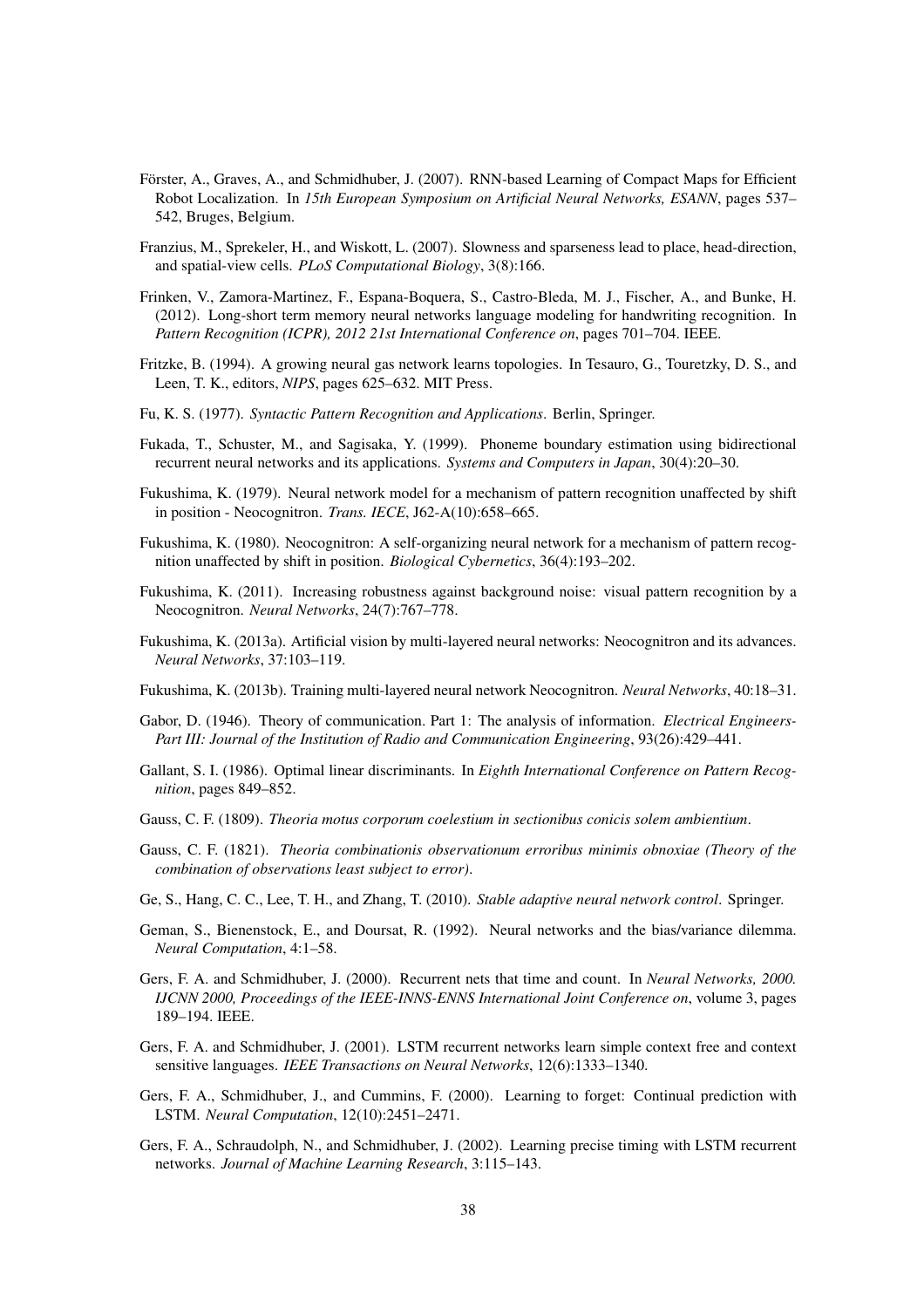Gerstner, W. and Kistler, W. K. (2002). *Spiking Neuron Models*. Cambridge University Press.

- Gerstner, W. and van Hemmen, J. L. (1992). Associative memory in a network of spiking neurons. *Network: Computation in Neural Systems*, 3(2):139–164.
- Ghavamzadeh, M. and Mahadevan, S. (2003). Hierarchical policy gradient algorithms. In *Proceedings of the Twentieth Conference on Machine Learning (ICML-2003)*, pages 226–233.
- Gherrity, M. (1989). A learning algorithm for analog fully recurrent neural networks. In *IEEE/INNS International Joint Conference on Neural Networks, San Diego*, volume 1, pages 643–644.
- Girshick, R., Donahue, J., Darrell, T., and Malik, J. (2013). Rich feature hierarchies for accurate object detection and semantic segmentation. Technical Report arxiv.org/abs/1311.2524, UC Berkeley and ICSI.
- Gisslen, L., Luciw, M., Graziano, V., and Schmidhuber, J. (2011). Sequential constant size compressor for reinforcement learning. In *Proc. Fourth Conference on Artificial General Intelligence (AGI), Google, Mountain View, CA*, pages 31–40. Springer.
- Giusti, A., Ciresan, D. C., Masci, J., Gambardella, L. M., and Schmidhuber, J. (2013). Fast image scanning with deep max-pooling convolutional neural networks. In *Proc. ICIP*.
- Glackin, B., McGinnity, T. M., Maguire, L. P., Wu, Q., and Belatreche, A. (2005). A novel approach for the implementation of large scale spiking neural networks on FPGA hardware. In *Computational Intelligence and Bioinspired Systems*, pages 552–563. Springer.
- Glasmachers, T., Schaul, T., Sun, Y., Wierstra, D., and Schmidhuber, J. (2010). Exponential Natural Evolution Strategies. In *Proceedings of the Genetic and Evolutionary Computation Conference (GECCO)*, pages 393–400. ACM.
- Glorot, X., Bordes, A., and Bengio, Y. (2011). Deep sparse rectifier networks. In *AISTATS*, volume 15, pages 315–323.
- Gloye, A., Wiesel, F., Tenchio, O., and Simon, M. (2005). Reinforcing the driving quality of soccer playing robots by anticipation. *IT - Information Technology*, 47(5).
- Gödel, K. (1931). Über formal unentscheidbare Sätze der Principia Mathematica und verwandter Systeme I. *Monatshefte für Mathematik und Physik*, 38:173–198.
- Goldberg, D. E. (1989). *Genetic Algorithms in Search, Optimization and Machine Learning*. Addison-Wesley, Reading, MA.
- Goldfarb, D. (1970). A family of variable-metric methods derived by variational means. *Mathematics of computation*, 24(109):23–26.
- Golub, G., Heath, H., and Wahba, G. (1979). Generalized cross-validation as a method for choosing a good ridge parameter. *Technometrics*, 21:215–224.
- Gomez, F. J. (2003). *Robust Nonlinear Control through Neuroevolution*. PhD thesis, Department of Computer Sciences, University of Texas at Austin.
- Gomez, F. J. and Miikkulainen, R. (2003). Active guidance for a finless rocket using neuroevolution. In *Proc. GECCO 2003, Chicago*.
- Gomez, F. J. and Schmidhuber, J. (2005). Co-evolving recurrent neurons learn deep memory POMDPs. In *Proc. of the 2005 conference on genetic and evolutionary computation (GECCO), Washington, D. C.* ACM Press, New York, NY, USA.
- Gomez, F. J., Schmidhuber, J., and Miikkulainen, R. (2008). Accelerated neural evolution through cooperatively coevolved synapses. *Journal of Machine Learning Research*, 9(May):937–965.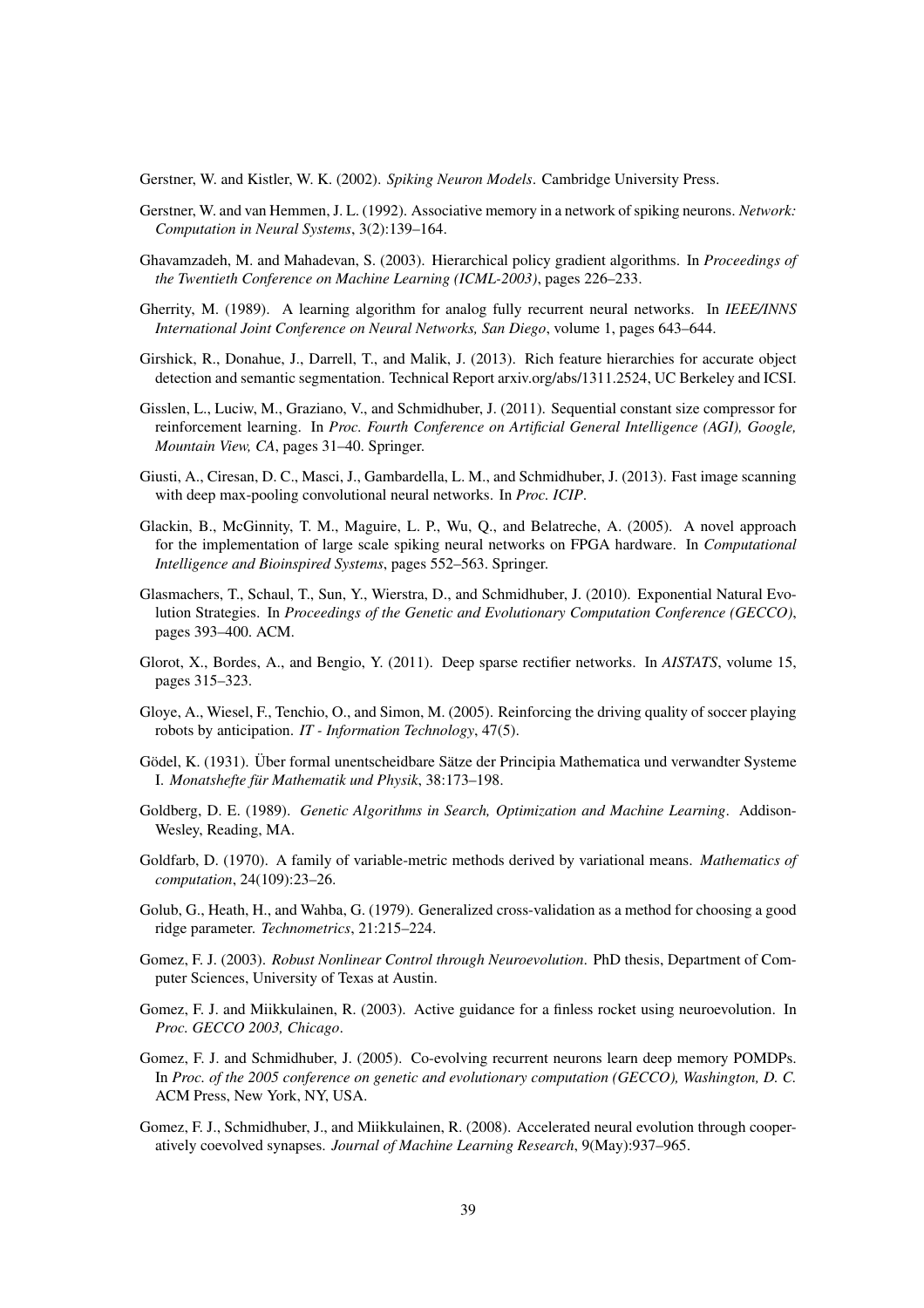- Gomi, H. and Kawato, M. (1993). Neural network control for a closed-loop system using feedback-errorlearning. *Neural Networks*, 6(7):933–946.
- Goodfellow, I., Mirza, M., Da, X., Courville, A., and Bengio, Y. (2014a). An Empirical Investigation of Catastrophic Forgetting in Gradient-Based Neural Networks. *TR arXiv:1312.6211v2*.
- Goodfellow, I. J., Bulatov, Y., Ibarz, J., Arnoud, S., and Shet, V. (2014b). Multi-digit number recognition from street view imagery using deep convolutional neural networks. *arXiv preprint arXiv:1312.6082 v4*.
- Goodfellow, I. J., Courville, A., and Bengio, Y. (2011). Spike-and-slab sparse coding for unsupervised feature discovery. In *NIPS Workshop on Challenges in Learning Hierarchical Models*.
- Goodfellow, I. J., Courville, A. C., and Bengio, Y. (2012). Large-scale feature learning with spike-and-slab sparse coding. In *Proceedings of the 29th International Conference on Machine Learning*.
- Goodfellow, I. J., Warde-Farley, D., Mirza, M., Courville, A., and Bengio, Y. (2013). Maxout networks. In *International Conference on Machine Learning (ICML)*.
- Graves, A. (2011). Practical variational inference for neural networks. In *Advances in Neural Information Processing Systems (NIPS)*, pages 2348–2356.
- Graves, A., Eck, D., Beringer, N., and Schmidhuber, J. (2003). Isolated digit recognition with LSTM recurrent networks. In *First International Workshop on Biologically Inspired Approaches to Advanced Information Technology*, Lausanne.
- Graves, A., Fernandez, S., Gomez, F. J., and Schmidhuber, J. (2006). Connectionist temporal classification: Labelling unsegmented sequence data with recurrent neural nets. In *ICML'06: Proceedings of the 23rd International Conference on Machine Learning*, pages 369–376.
- Graves, A., Fernandez, S., Liwicki, M., Bunke, H., and Schmidhuber, J. (2008). Unconstrained on-line handwriting recognition with recurrent neural networks. In Platt, J., Koller, D., Singer, Y., and Roweis, S., editors, *Advances in Neural Information Processing Systems (NIPS) 20*, pages 577–584. MIT Press, Cambridge, MA.
- Graves, A., Liwicki, M., Fernandez, S., Bertolami, R., Bunke, H., and Schmidhuber, J. (2009). A novel connectionist system for improved unconstrained handwriting recognition. *IEEE Transactions on Pattern Analysis and Machine Intelligence*, 31(5).
- Graves, A., Mohamed, A.-R., and Hinton, G. E. (2013). Speech recognition with deep recurrent neural networks. In *Acoustics, Speech and Signal Processing (ICASSP), 2013 IEEE International Conference on*, pages 6645–6649. IEEE.
- Graves, A. and Schmidhuber, J. (2005). Framewise phoneme classification with bidirectional LSTM and other neural network architectures. *Neural Networks*, 18(5-6):602–610.
- Graves, A. and Schmidhuber, J. (2009). Offline handwriting recognition with multidimensional recurrent neural networks. In *Advances in Neural Information Processing Systems 21*, pages 545–552. MIT Press, Cambridge, MA.
- Graziano, M. (2009). *The Intelligent Movement Machine: An Ethological Perspective on the Primate Motor System*. Oxford University Press, USA.
- Griewank, A. (2012). *Documenta Mathematica Extra Volume ISMP*, pages 389–400.
- Grondman, I., Busoniu, L., Lopes, G. A. D., and Babuska, R. (2012). A survey of actor-critic reinforcement learning: Standard and natural policy gradients. *Systems, Man, and Cybernetics, Part C: Applications and Reviews, IEEE Transactions on*, 42(6):1291–1307.
- Grossberg, S. (1969). Some networks that can learn, remember, and reproduce any number of complicated space-time patterns, I. *Journal of Mathematics and Mechanics*, 19:53–91.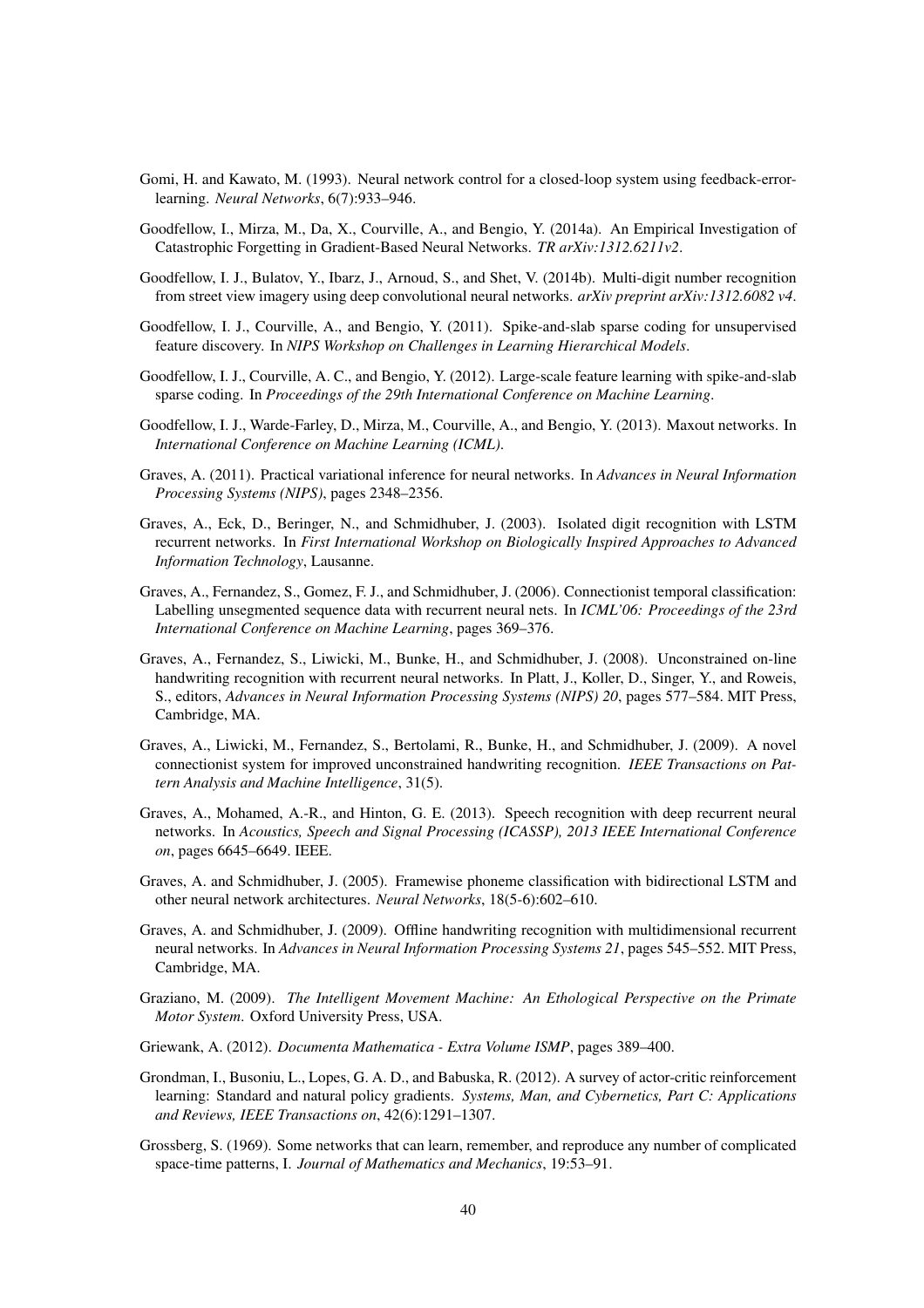- Grossberg, S. (1976a). Adaptive pattern classification and universal recoding, 1: Parallel development and coding of neural feature detectors. *Biological Cybernetics*, 23:187–202.
- Grossberg, S. (1976b). Adaptive pattern classification and universal recoding, 2: Feedback, expectation, olfaction, and illusions. *Biological Cybernetics*, 23.
- Gruau, F., Whitley, D., and Pyeatt, L. (1996). A comparison between cellular encoding and direct encoding for genetic neural networks. NeuroCOLT Technical Report NC-TR-96-048, ESPRIT Working Group in Neural and Computational Learning, NeuroCOLT 8556.
- Grünwald, P. D., Myung, I. J., and Pitt, M. A. (2005). Advances in minimum description length: Theory *and applications*. MIT press.
- Grüttner, M., Sehnke, F., Schaul, T., and Schmidhuber, J. (2010). Multi-Dimensional Deep Memory Atari-Go Players for Parameter Exploring Policy Gradients. In *Proceedings of the International Conference on Artificial Neural Networks ICANN*, pages 114–123. Springer.
- Guyon, I., Vapnik, V., Boser, B., Bottou, L., and Solla, S. A. (1992). Structural risk minimization for character recognition. In Lippman, D. S., Moody, J. E., and Touretzky, D. S., editors, *Advances in Neural Information Processing Systems (NIPS) 4*, pages 471–479. Morgan Kaufmann.
- Hadamard, J. (1908). *Memoire sur le probl ´ eme d'analyse relatif ` a l' ` equilibre des plaques ´ elastiques en- ´ castrées*. Mémoires présentés par divers savants à l'Académie des sciences de l'Institut de France: Extrait. Imprimerie nationale. ´
- Hansen, N., Müller, S. D., and Koumoutsakos, P. (2003). Reducing the time complexity of the derandomized evolution strategy with covariance matrix adaptation (CMA-ES). *Evolutionary Computation*, 11(1):1–18.
- Hansen, N. and Ostermeier, A. (2001). Completely derandomized self-adaptation in evolution strategies. *Evolutionary Computation*, 9(2):159–195.
- Hanson, S. J. and Pratt, L. Y. (1989). Comparing biases for minimal network construction with backpropagation. In Touretzky, D. S., editor, *Advances in Neural Information Processing Systems (NIPS) 1*, pages 177–185. San Mateo, CA: Morgan Kaufmann.
- Happel, B. L. and Murre, J. M. (1994). Design and evolution of modular neural network architectures. *Neural Networks*, 7(6):985–1004.
- Hashem, S. and Schmeiser, B. (1992). Improving model accuracy using optimal linear combinations of trained neural networks. *IEEE Transactions on Neural Networks*, 6:792–794.
- Hassibi, B. and Stork, D. G. (1993). Second order derivatives for network pruning: Optimal brain surgeon. In Lippman, D. S., Moody, J. E., and Touretzky, D. S., editors, *Advances in Neural Information Processing Systems 5*, pages 164–171. Morgan Kaufmann.
- Hastie, T. J. and Tibshirani, R. J. (1990). Generalized additive models. *Monographs on Statisics and Applied Probability*, 43.
- Hawkins, J. and George, D. (2006). *Hierarchical Temporal Memory Concepts, Theory, and Terminology*. Numenta Inc.
- Haykin, S. S. (2001). *Kalman filtering and neural networks*. Wiley Online Library.
- Hebb, D. O. (1949). *The Organization of Behavior*. Wiley, New York.
- Hecht-Nielsen, R. (1989). Theory of the backpropagation neural network. In *International Joint Conference on Neural Networks (IJCNN)*, pages 593–605. IEEE.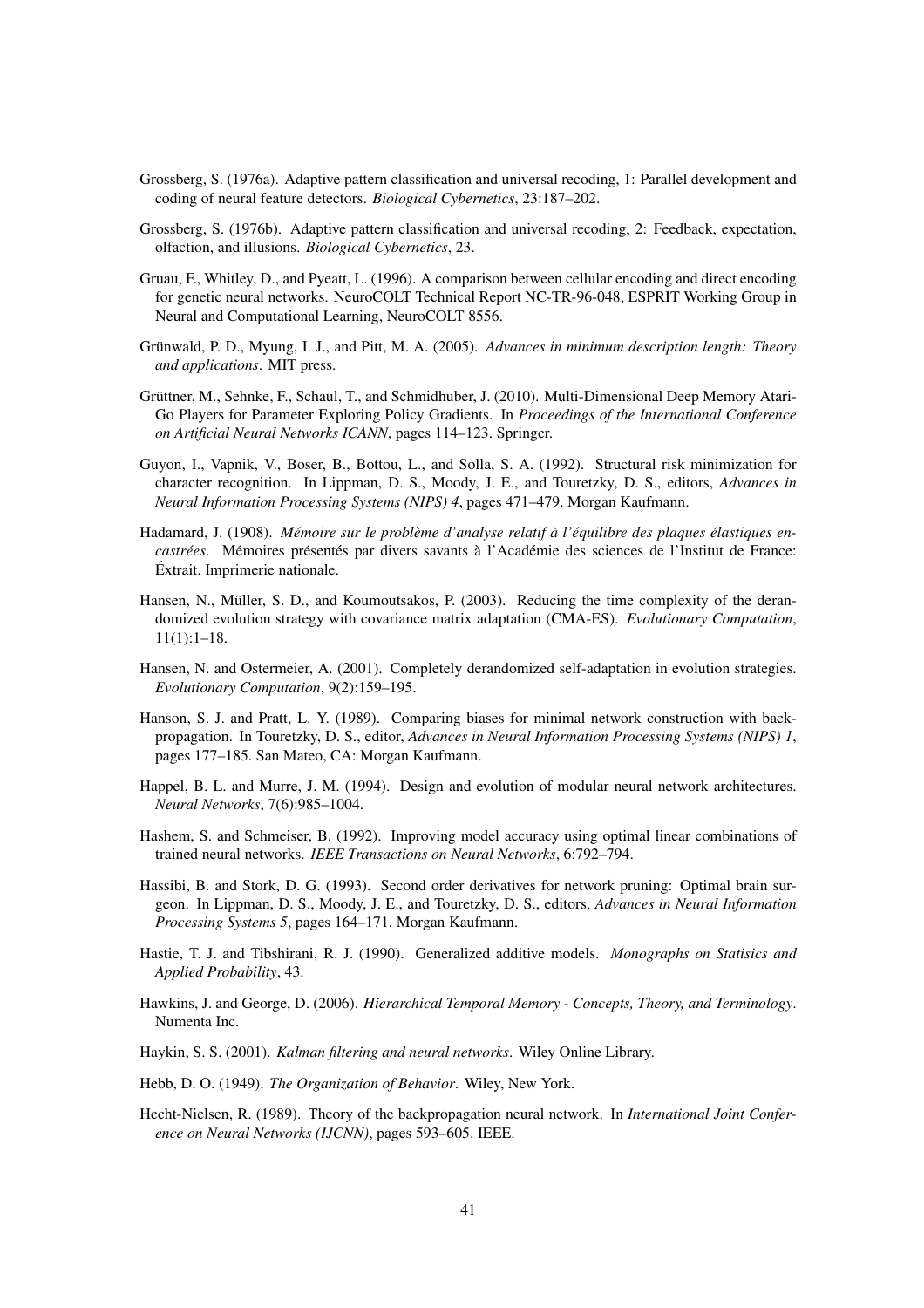- Heemskerk, J. N. (1995). Overview of neural hardware. *Neurocomputers for Brain-Style Processing. Design, Implementation and Application*.
- Heess, N., Silver, D., and Teh, Y. W. (2012). Actor-critic reinforcement learning with energy-based policies. In *Proc. European Workshop on Reinforcement Learning*, pages 43–57.
- Herrero, J., Valencia, A., and Dopazo, J. (2001). A hierarchical unsupervised growing neural network for clustering gene expression patterns. *Bioinformatics*, 17(2):126–136.
- Hertz, J., Krogh, A., and Palmer, R. (1991). *Introduction to the Theory of Neural Computation*. Addison-Wesley, Redwood City.
- Hestenes, M. R. and Stiefel, E. (1952). Methods of conjugate gradients for solving linear systems. *Journal of research of the National Bureau of Standards*, 49:409–436.
- Hihi, S. E. and Bengio, Y. (1996). Hierarchical recurrent neural networks for long-term dependencies. In Touretzky, D. S., Mozer, M. C., and Hasselmo, M. E., editors, *Advances in Neural Information Processing Systems 8*, pages 493–499. MIT Press.
- Hinton, G. and Salakhutdinov, R. (2006). Reducing the dimensionality of data with neural networks. *Science*, 313(5786):504–507.
- Hinton, G. E. (1989). Connectionist learning procedures. *Artificial intelligence*, 40(1):185–234.
- Hinton, G. E. (2002). Training products of experts by minimizing contrastive divergence. *Neural Comp.*, 14(8):1771–1800.
- Hinton, G. E., Dayan, P., Frey, B. J., and Neal, R. M. (1995). The wake-sleep algorithm for unsupervised neural networks. *Science*, 268:1158–1160.
- Hinton, G. E., Deng, L., Yu, D., Dahl, G. E., Mohamed, A., Jaitly, N., Senior, A., Vanhoucke, V., Nguyen, P., Sainath, T. N., and Kingsbury, B. (2012a). Deep neural networks for acoustic modeling in speech recognition: The shared views of four research groups. *IEEE Signal Process. Mag.*, 29(6):82–97.
- Hinton, G. E. and Ghahramani, Z. (1997). Generative models for discovering sparse distributed representations. *Philosophical Transactions of the Royal Society* B, 352:1177–1190.
- Hinton, G. E., Osindero, S., and Teh, Y.-W. (2006). A fast learning algorithm for deep belief nets. *Neural Computation*, 18(7):1527–1554.
- Hinton, G. E. and Sejnowski, T. E. (1986). Learning and relearning in Boltzmann machines. In *Parallel Distributed Processing*, volume 1, pages 282–317. MIT Press.
- Hinton, G. E., Srivastava, N., Krizhevsky, A., Sutskever, I., and Salakhutdinov, R. R. (2012b). Improving neural networks by preventing co-adaptation of feature detectors. Technical Report arXiv:1207.0580.
- Hinton, G. E. and van Camp, D. (1993). Keeping neural networks simple. In *Proceedings of the International Conference on Artificial Neural Networks, Amsterdam*, pages 11–18. Springer.
- Hochreiter, S. (1991). Untersuchungen zu dynamischen neuronalen Netzen. Diploma thesis, Institut für Informatik, Lehrstuhl Prof. Brauer, Technische Universität München. Advisor: J. Schmidhuber.
- Hochreiter, S., Bengio, Y., Frasconi, P., and Schmidhuber, J. (2001a). Gradient flow in recurrent nets: the difficulty of learning long-term dependencies. In Kremer, S. C. and Kolen, J. F., editors, *A Field Guide to Dynamical Recurrent Neural Networks*. IEEE Press.
- Hochreiter, S. and Obermayer, K. (2005). Sequence classification for protein analysis. In *Snowbird Workshop*, Snowbird, Utah. Computational and Biological Learning Society.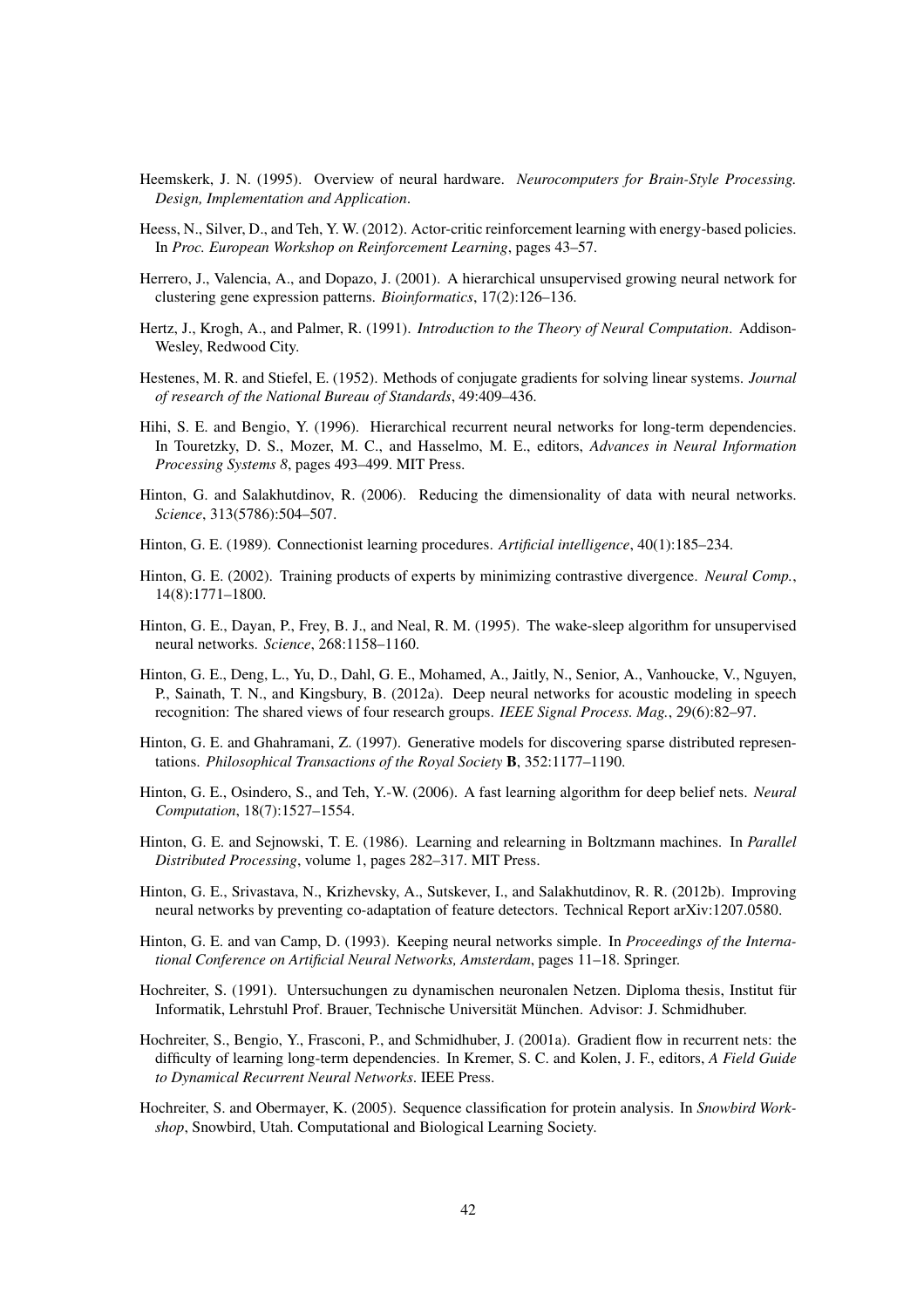Hochreiter, S. and Schmidhuber, J. (1996). Bridging long time lags by weight guessing and "Long Short-Term Memory". In Silva, F. L., Principe, J. C., and Almeida, L. B., editors, *Spatiotemporal models in biological and artificial systems*, pages 65–72. IOS Press, Amsterdam, Netherlands. Serie: Frontiers in Artificial Intelligence and Applications, Volume 37.

Hochreiter, S. and Schmidhuber, J. (1997a). Flat minima. *Neural Computation*, 9(1):1–42.

- Hochreiter, S. and Schmidhuber, J. (1997b). Long Short-Term Memory. *Neural Computation*, 9(8):1735– 1780. Based on TR FKI-207-95, TUM (1995).
- Hochreiter, S. and Schmidhuber, J. (1999). Feature extraction through LOCOCODE. *Neural Computation*, 11(3):679–714.
- Hochreiter, S., Younger, A. S., and Conwell, P. R. (2001b). Learning to learn using gradient descent. In *Lecture Notes on Comp. Sci. 2130, Proc. Intl. Conf. on Artificial Neural Networks (ICANN-2001)*, pages 87–94. Springer: Berlin, Heidelberg.
- Hodgkin, A. L. and Huxley, A. F. (1952). A quantitative description of membrane current and its application to conduction and excitation in nerve. *The Journal of Physiology*, 117(4):500.
- Hoerzer, G. M., Legenstein, R., and Maass, W. (2014). Emergence of complex computational structures from chaotic neural networks through reward-modulated Hebbian learning. *Cerebral Cortex*, 24:677– 690.
- Holden, S. B. (1994). *On the Theory of Generalization and Self-Structuring in Linearly Weighted Connectionist Networks*. PhD thesis, Cambridge University, Engineering Department.
- Holland, J. H. (1975). *Adaptation in Natural and Artificial Systems*. University of Michigan Press, Ann Arbor.
- Hopfield, J. J. (1982). Neural networks and physical systems with emergent collective computational abilities. *Proc. of the National Academy of Sciences*, 79:2554–2558.
- Hornik, K., Stinchcombe, M., and White, H. (1989). Multilayer feedforward networks are universal approximators. *Neural Networks*, 2(5):359–366.
- Hubel, D. H. and Wiesel, T. (1962). Receptive fields, binocular interaction, and functional architecture in the cat's visual cortex. *Journal of Physiology (London)*, 160:106–154.
- Hubel, D. H. and Wiesel, T. N. (1968). Receptive fields and functional architecture of monkey striate cortex. *The Journal of Physiology*, 195(1):215–243.
- Huffman, D. A. (1952). A method for construction of minimum-redundancy codes. *Proceedings IRE*, 40:1098–1101.
- Hung, C. P., Kreiman, G., Poggio, T., and DiCarlo, J. J. (2005). Fast readout of object identity from macaque inferior temporal cortex. *Science*, 310(5749):863–866.
- Hutter, M. (2002). The fastest and shortest algorithm for all well-defined problems. *International Journal of Foundations of Computer Science*, 13(3):431–443. (On J. Schmidhuber's SNF grant 20-61847).
- Hutter, M. (2005). *Universal Artificial Intelligence: Sequential Decisions based on Algorithmic Probability*. Springer, Berlin. (On J. Schmidhuber's SNF grant 20-61847).
- Hyvärinen, A., Hoyer, P., and Oja, E. (1999). Sparse code shrinkage: Denoising by maximum likelihood estimation. In Kearns, M., Solla, S. A., and Cohn, D., editors, *Advances in Neural Information Processing Systems (NIPS) 12*. MIT Press.

Hyvärinen, A., Karhunen, J., and Oja, E. (2001). *Independent component analysis*. John Wiley & Sons.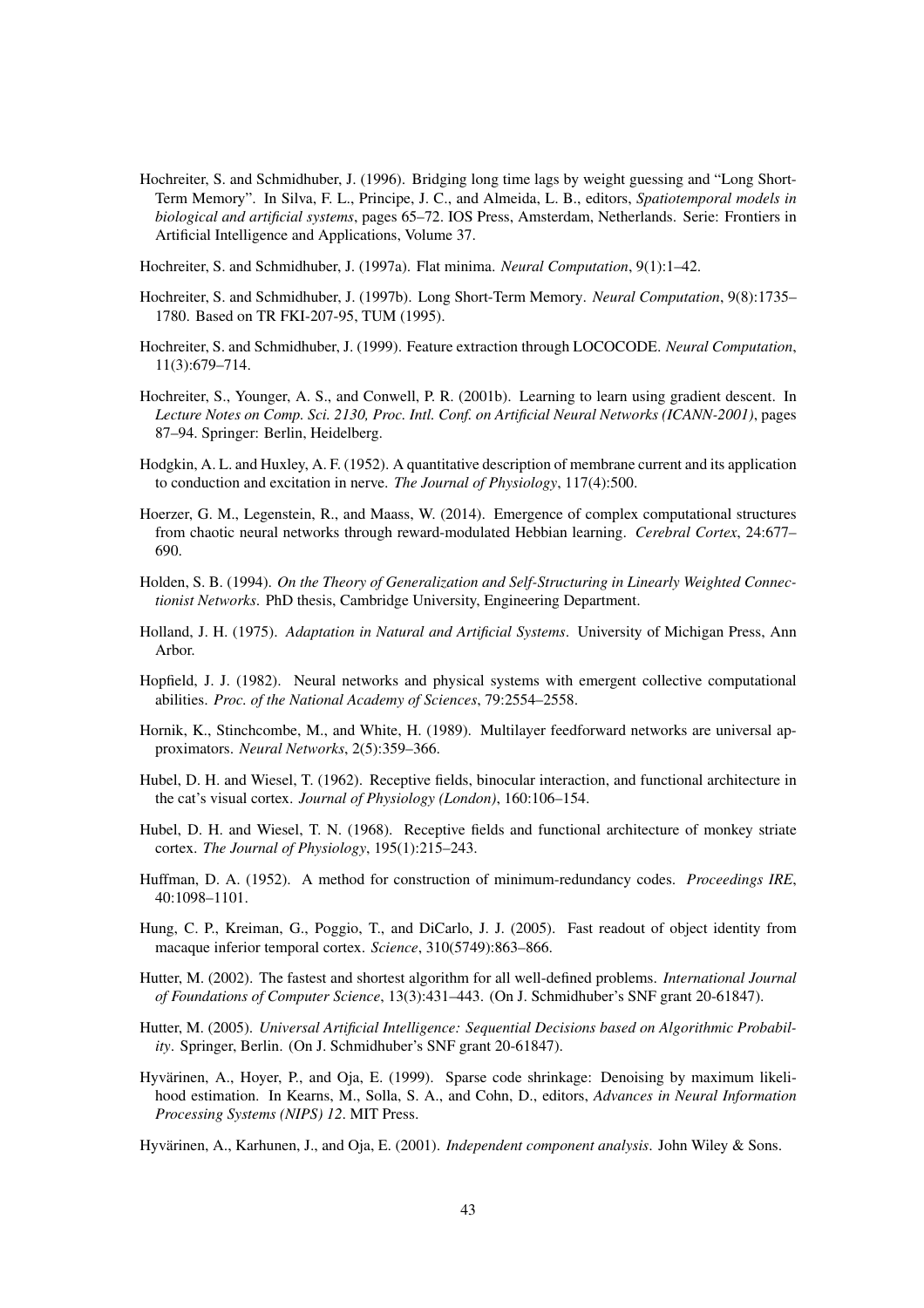- ICPR 2012 Contest on Mitosis Detection in Breast Cancer Histological Images (2012). IPAL Laboratory and TRIBVN Company and Pitie-Salpetriere Hospital and CIALAB of Ohio State Univ., http://ipal.cnrs.fr/ICPR2012/.
- Igel, C. (2003). Neuroevolution for reinforcement learning using evolution strategies. In Reynolds, R., Abbass, H., Tan, K. C., Mckay, B., Essam, D., and Gedeon, T., editors, *Congress on Evolutionary Computation (CEC 2003)*, volume 4, pages 2588–2595. IEEE.
- Ikeda, S., Ochiai, M., and Sawaragi, Y. (1976). Sequential GMDH algorithm and its application to river flow prediction. *IEEE Transactions on Systems, Man and Cybernetics*, (7):473–479.
- Indermuhle, E., Frinken, V., and Bunke, H. (2012). Mode detection in online handwritten documents using BLSTM neural networks. In *Frontiers in Handwriting Recognition (ICFHR), 2012 International Conference on*, pages 302–307. IEEE.
- Indermuhle, E., Frinken, V., Fischer, A., and Bunke, H. (2011). Keyword spotting in online handwritten documents containing text and non-text using BLSTM neural networks. In *Document Analysis and Recognition (ICDAR), 2011 International Conference on*, pages 73–77. IEEE.
- Indiveri, G., Linares-Barranco, B., Hamilton, T. J., Van Schaik, A., Etienne-Cummings, R., Delbruck, T., Liu, S.-C., Dudek, P., Häfliger, P., Renaud, S., et al. (2011). Neuromorphic silicon neuron circuits. *Frontiers in Neuroscience*, 5(73).
- Ivakhnenko, A. G. (1968). The group method of data handling a rival of the method of stochastic approximation. *Soviet Automatic Control*, 13(3):43–55.
- Ivakhnenko, A. G. (1971). Polynomial theory of complex systems. *IEEE Transactions on Systems, Man and Cybernetics*, (4):364–378.
- Ivakhnenko, A. G. (1995). The review of problems solvable by algorithms of the group method of data handling (GMDH). *Pattern Recognition and Image Analysis / Raspoznavaniye Obrazov I Analiz Izobrazhenii*, 5:527–535.

Ivakhnenko, A. G. and Lapa, V. G. (1965). *Cybernetic Predicting Devices*. CCM Information Corporation.

- Ivakhnenko, A. G., Lapa, V. G., and McDonough, R. N. (1967). *Cybernetics and forecasting techniques*. American Elsevier, NY.
- Izhikevich, E. M. et al. (2003). Simple model of spiking neurons. *IEEE Transactions on Neural Networks*, 14(6):1569–1572.
- Jaakkola, T., Singh, S. P., and Jordan, M. I. (1995). Reinforcement learning algorithm for partially observable Markov decision problems. In Tesauro, G., Touretzky, D. S., and Leen, T. K., editors, *Advances in Neural Information Processing Systems (NIPS) 7*, pages 345–352. MIT Press.
- Jackel, L., Boser, B., Graf, H.-P., Denker, J., LeCun, Y., Henderson, D., Matan, O., Howard, R., and Baird, H. (1990). VLSI implementation of electronic neural networks: and example in character recognition. In IEEE, editor, *IEEE International Conference on Systems, Man, and Cybernetics*, pages 320–322, Los Angeles, CA.
- Jacob, C., Lindenmayer, A., and Rozenberg, G. (1994). Genetic L-System Programming. In *Parallel Problem Solving from Nature III*, Lecture Notes in Computer Science.
- Jacobs, R. A. (1988). Increased rates of convergence through learning rate adaptation. *Neural Networks*, 1(4):295–307.
- Jaeger, H. (2001). The "echo state" approach to analysing and training recurrent neural networks. Technical Report GMD Report 148, German National Research Center for Information Technology.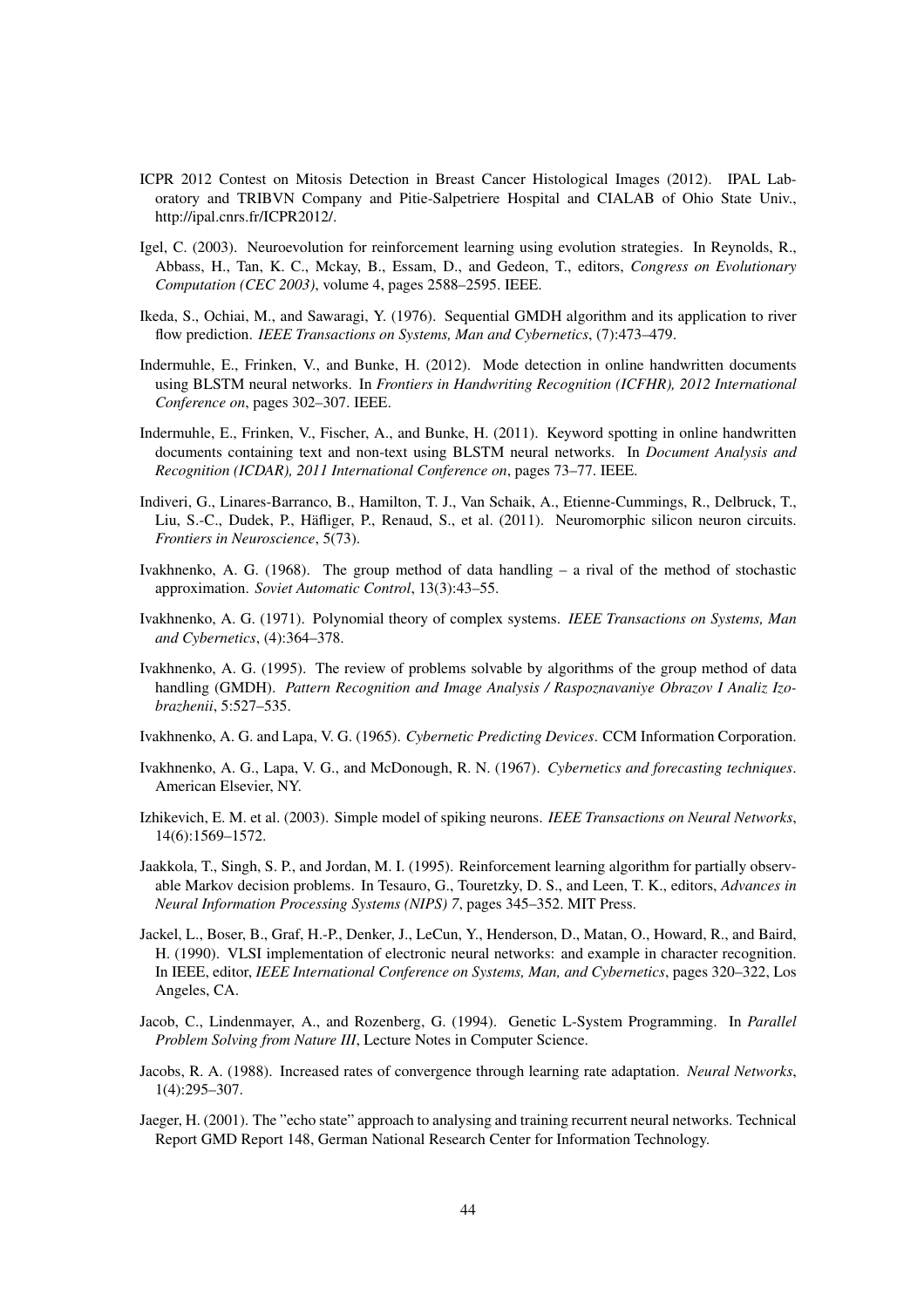- Jaeger, H. (2002). Short term memory in echo state networks. GMD-Report 152, GMD German National Research Institute for Computer Science.
- Jaeger, H. (2004). Harnessing nonlinearity: Predicting chaotic systems and saving energy in wireless communication. *Science*, 304:78–80.
- Jain, V. and Seung, S. (2009). Natural image denoising with convolutional networks. In Koller, D., Schuurmans, D., Bengio, Y., and Bottou, L., editors, *Advances in Neural Information Processing Systems (NIPS) 21*, pages 769–776. Curran Associates, Inc.
- Jameson, J. (1991). Delayed reinforcement learning with multiple time scale hierarchical backpropagated adaptive critics. In *Neural Networks for Control*.
- Ji, S., Xu, W., Yang, M., and Yu, K. (2013). 3D convolutional neural networks for human action recognition. *IEEE Transactions on Pattern Analysis and Machine Intelligence*, 35(1):221–231.
- Jim, K., Giles, C. L., and Horne, B. G. (1995). Effects of noise on convergence and generalization in recurrent networks. In Tesauro, G., Touretzky, D., and Leen, T., editors, *Advances in Neural Information Processing Systems (NIPS) 7*, page 649. San Mateo, CA: Morgan Kaufmann.
- Jin, X., Lujan, M., Plana, L. A., Davies, S., Temple, S., and Furber, S. B. (2010). Modeling spiking neural networks on spinnaker. *Computing in Science & Engineering*, 12(5):91–97.
- Jodogne, S. R. and Piater, J. H. (2007). Closed-loop learning of visual control policies. *J. Artificial Intelligence Research*, 28:349–391.
- Jones, J. P. and Palmer, L. A. (1987). An evaluation of the two-dimensional Gabor filter model of simple receptive fields in cat striate cortex. *Journal of Neurophysiology*, 58(6):1233–1258.
- Jordan, M. I. (1986). Serial order: A parallel distributed processing approach. Technical Report ICS Report 8604, Institute for Cognitive Science, University of California, San Diego.
- Jordan, M. I. (1988). Supervised learning and systems with excess degrees of freedom. Technical Report COINS TR 88-27, Massachusetts Institute of Technology.
- Jordan, M. I. (1997). Serial order: A parallel distributed processing approach. *Advances in Psychology*, 121:471–495.
- Jordan, M. I. and Rumelhart, D. E. (1990). Supervised learning with a distal teacher. Technical Report Occasional Paper #40, Center for Cog. Sci., Massachusetts Institute of Technology.
- Jordan, M. I. and Sejnowski, T. J. (2001). *Graphical models: Foundations of neural computation*. MIT Press.
- Juang, C.-F. (2004). A hybrid of genetic algorithm and particle swarm optimization for recurrent network design. *Systems, Man, and Cybernetics, Part B: Cybernetics, IEEE Transactions on*, 34(2):997–1006.
- Judd, J. S. (1990). *Neural network design and the complexity of learning*. Neural network modeling and connectionism. MIT Press.
- Jutten, C. and Herault, J. (1991). Blind separation of sources, part I: An adaptive algorithm based on neuromimetic architecture. *Signal Processing*, 24(1):1–10.
- Kaelbling, L. P., Littman, M. L., and Cassandra, A. R. (1995). Planning and acting in partially observable stochastic domains. Technical report, Brown University, Providence RI.
- Kaelbling, L. P., Littman, M. L., and Moore, A. W. (1996). Reinforcement learning: a survey. *Journal of AI research*, 4:237–285.
- Kak, S., Chen, Y., and Wang, L. (2010). Data mining using surface and deep agents based on neural networks. *AMCIS 2010 Proceedings*.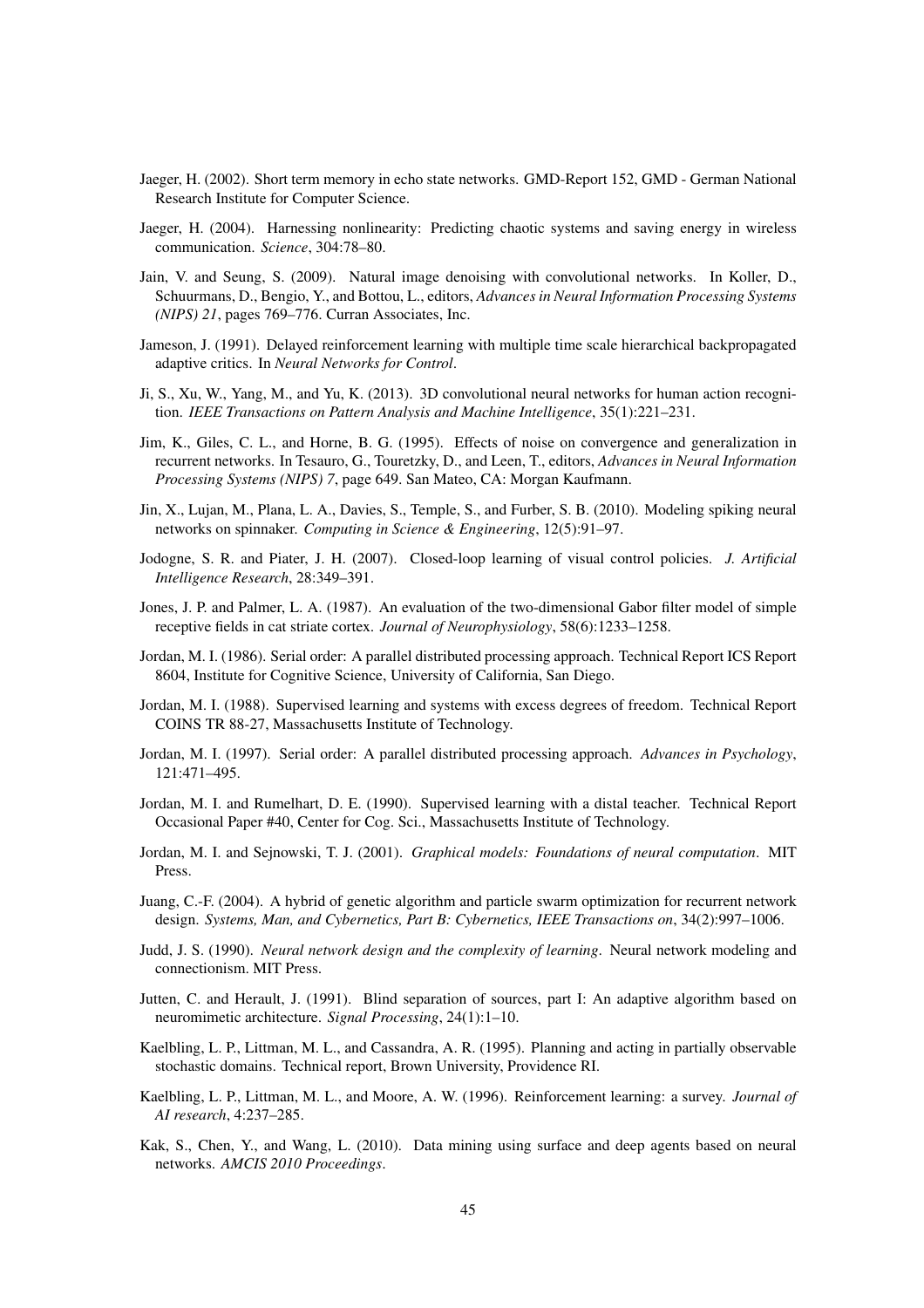- Kalinke, Y. and Lehmann, H. (1998). Computation in recurrent neural networks: From counters to iterated function systems. In Antoniou, G. and Slaney, J., editors, *Advanced Topics in Artificial Intelligence, Proceedings of the 11th Australian Joint Conference on Artificial Intelligence*, volume 1502 of *LNAI*, Berlin, Heidelberg. Springer.
- Kalman, R. E. (1960). A new approach to linear filtering and prediction problems. *Journal of Basic Engineering*, 82(1):35–45.
- Karhunen, J. and Joutsensalo, J. (1995). Generalizations of principal component analysis, optimization problems, and neural networks. *Neural Networks*, 8(4):549–562.
- Karpathy, A., Toderici, G., Shetty, S., Leung, T., Sukthankar, R., and Fei-Fei, L. (2014). Large-scale video classification with convolutional neural networks. In *IEEE Conference on Computer Vision and Pattern Recognition (CVPR)*.
- Kasabov, N. K. (2014). Neucube: A spiking neural network architecture for mapping, learning and understanding of spatio-temporal brain data. *Neural Networks*.
- Kelley, H. J. (1960). Gradient theory of optimal flight paths. *ARS Journal*, 30(10):947–954.
- Kempter, R., Gerstner, W., and Van Hemmen, J. L. (1999). Hebbian learning and spiking neurons. *Physical Review E*, 59(4):4498.
- Kerlirzin, P. and Vallet, F. (1993). Robustness in multilayer perceptrons. *Neural Computation*, 5(1):473– 482.
- Khan, M. M., Lester, D. R., Plana, L. A., Rast, A., Jin, X., Painkras, E., and Furber, S. B. (2008). Spinnaker: mapping neural networks onto a massively-parallel chip multiprocessor. In *International Joint Conference on Neural Networks (IJCNN)*, pages 2849–2856. IEEE.
- Khan, S. H., Bennamoun, M., Sohel, F., and Togneri, R. (2014). Automatic feature learning for robust shadow detection. In *IEEE Conference on Computer Vision and Pattern Recognition CVPR*.
- Kimura, H., Miyazaki, K., and Kobayashi, S. (1997). Reinforcement learning in POMDPs with function approximation. In *ICML*, volume 97, pages 152–160.
- Kistler, W. M., Gerstner, W., and van Hemmen, J. L. (1997). Reduction of the Hodgkin-Huxley equations to a single-variable threshold model. *Neural Computation*, 9(5):1015–1045.
- Kitano, H. (1990). Designing neural networks using genetic algorithms with graph generation system. *Complex Systems*, 4:461–476.
- Klampfl, S. and Maass, W. (2013). Emergence of dynamic memory traces in cortical microcircuit models through STDP. *The Journal of Neuroscience*, 33(28):11515–11529.
- Klapper-Rybicka, M., Schraudolph, N. N., and Schmidhuber, J. (2001). Unsupervised learning in LSTM recurrent neural networks. In *Lecture Notes on Comp. Sci. 2130, Proc. Intl. Conf. on Artificial Neural Networks (ICANN-2001)*, pages 684–691. Springer: Berlin, Heidelberg.
- Kobatake, E. and Tanaka, K. (1994). Neuronal selectivities to complex object features in the ventral visual pathway of the macaque cerebral cortex. *J. Neurophysiol.*, 71:856–867.
- Kohl, N. and Stone, P. (2004). Policy gradient reinforcement learning for fast quadrupedal locomotion. In *Robotics and Automation, 2004. Proceedings. ICRA'04. 2004 IEEE International Conference on*, volume 3, pages 2619–2624. IEEE.
- Kohonen, T. (1972). Correlation matrix memories. *Computers, IEEE Transactions on*, 100(4):353–359.
- Kohonen, T. (1982). Self-organized formation of topologically correct feature maps. *Biological Cybernetics*, 43(1):59–69.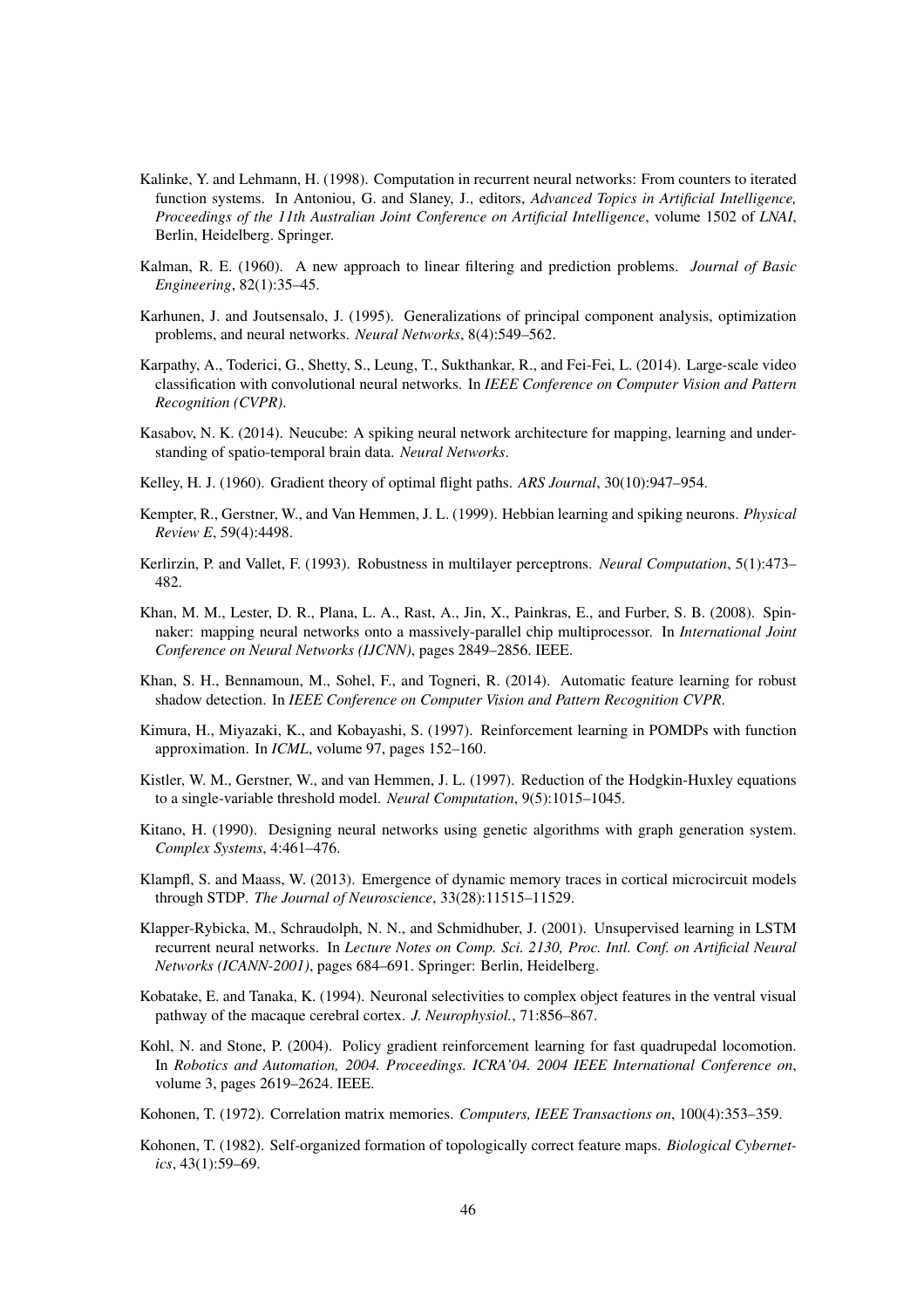Kohonen, T. (1988). *Self-Organization and Associative Memory*. Springer, second edition.

- Koikkalainen, P. and Oja, E. (1990). Self-organizing hierarchical feature maps. In *International Joint Conference on Neural Networks (IJCNN)*, pages 279–284. IEEE.
- Kolmogorov, A. N. (1965a). On the representation of continuous functions of several variables by superposition of continuous functions of one variable and addition. *Doklady Akademii. Nauk USSR,*, 114:679–681.
- Kolmogorov, A. N. (1965b). Three approaches to the quantitative definition of information. *Problems of Information Transmission*, 1:1–11.
- Kompella, V. R., Luciw, M. D., and Schmidhuber, J. (2012). Incremental slow feature analysis: Adaptive low-complexity slow feature updating from high-dimensional input streams. *Neural Computation*, 24(11):2994–3024.
- Kondo, T. (1998). GMDH neural network algorithm using the heuristic self-organization method and its application to the pattern identification problem. In *Proceedings of the 37th SICE Annual Conference SICE'98*, pages 1143–1148. IEEE.
- Kondo, T. and Ueno, J. (2008). Multi-layered GMDH-type neural network self-selecting optimum neural network architecture and its application to 3-dimensional medical image recognition of blood vessels. *International Journal of Innovative Computing, Information and Control*, 4(1):175–187.
- Kordík, P., Náplava, P., Snorek, M., and Genyk-Berezovskyj, M. (2003). Modified GMDH method and models quality evaluation by visualization. *Control Systems and Computers*, 2:68–75.
- Korkin, M., de Garis, H., Gers, F., and Hemmi, H. (1997). CBM (CAM-Brain Machine) a hardware tool which evolves a neural net module in a fraction of a second and runs a million neuron artificial brain in real time.
- Kosko, B. (1990). Unsupervised learning in noise. *IEEE Transactions on Neural Networks*, 1(1):44–57.
- Koutník, J., Cuccu, G., Schmidhuber, J., and Gomez, F. (July 2013). Evolving large-scale neural networks for vision-based reinforcement learning. In *Proceedings of the Genetic and Evolutionary Computation Conference (GECCO)*, pages 1061–1068, Amsterdam. ACM.
- Koutník, J., Gomez, F., and Schmidhuber, J. (2010). Evolving neural networks in compressed weight space. In *Proceedings of the 12th annual conference on Genetic and evolutionary computation*, pages 619–626.
- Koutník, J., Greff, K., Gomez, F., and Schmidhuber, J. (2014). A Clockwork RNN. Technical Report arXiv:1402.3511 [cs.NE], The Swiss AI Lab IDSIA. To appear at ICML'2014.
- Koza, J. R. (1992). *Genetic Programming On the Programming of Computers by Means of Natural Selection*. MIT Press.
- Kramer, M. (1991). Nonlinear principal component analysis using autoassociative neural networks. *AIChE Journal*, 37:233–243.

Kremer, S. C. and Kolen, J. F. (2001). *Field guide to dynamical recurrent networks*. Wiley-IEEE Press.

- Kriegeskorte, N., Mur, M., Ruff, D. A., Kiani, R., Bodurka, J., Esteky, H., Tanaka, K., and Bandettini, P. A. (2008). Matching categorical object representations in inferior temporal cortex of man and monkey. *Neuron*, 60(6):1126–1141.
- Krizhevsky, A., Sutskever, I., and Hinton, G. E. (2012). Imagenet classification with deep convolutional neural networks. In *Advances in Neural Information Processing Systems (NIPS 2012)*, page 4.
- Krogh, A. and Hertz, J. A. (1992). A simple weight decay can improve generalization. In Lippman, D. S., Moody, J. E., and Touretzky, D. S., editors, *Advances in Neural Information Processing Systems 4*, pages 950–957. Morgan Kaufmann.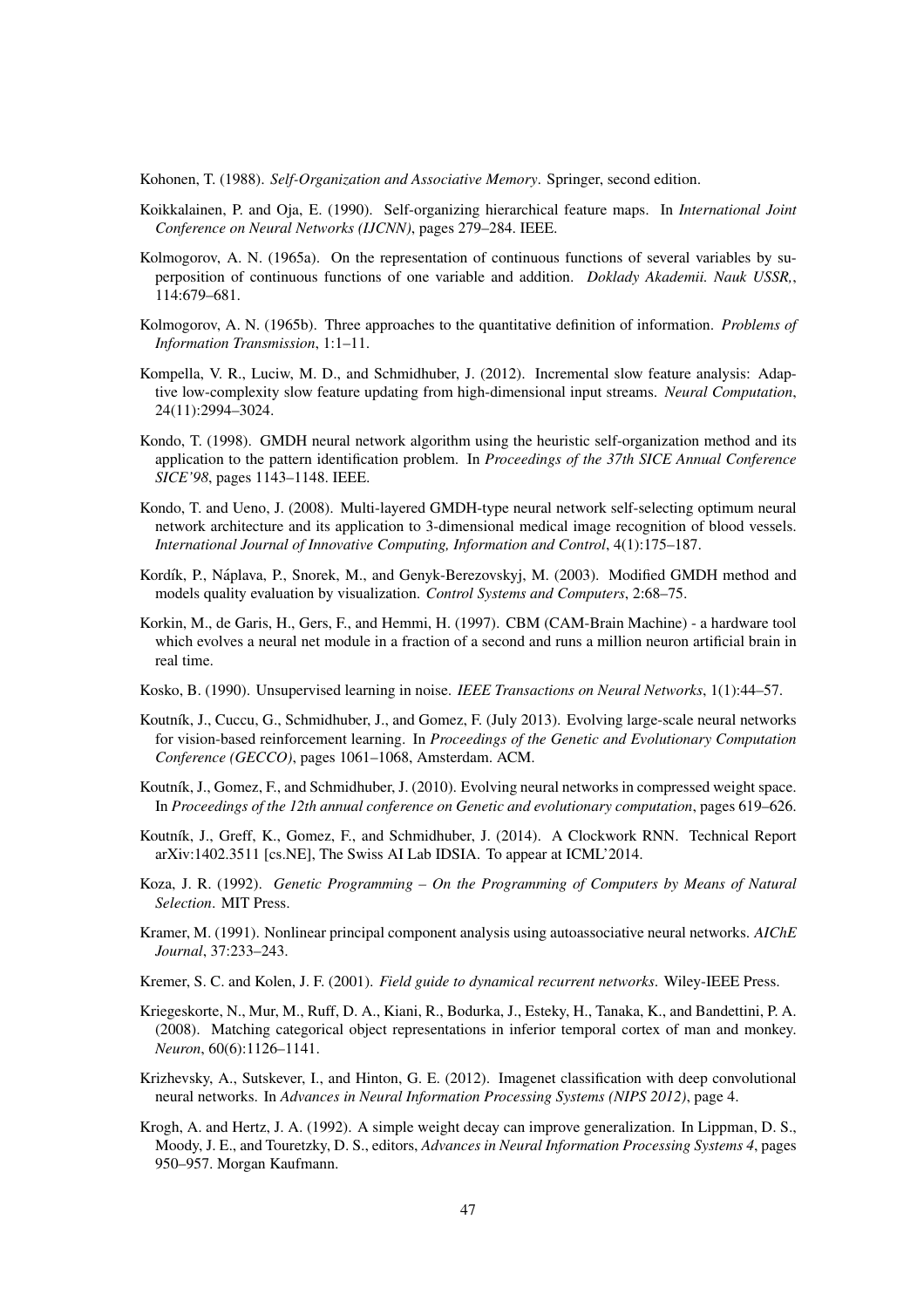Kurzweil, R. (2012). *How to Create a Mind: The Secret of Human Thought Revealed*.

Lagoudakis, M. G. and Parr, R. (2003). Least-squares policy iteration. *JMLR*, 4:1107–1149.

- Lampinen, J. and Oja, E. (1992). Clustering properties of hierarchical self-organizing maps. *Journal of Mathematical Imaging and Vision*, 2(2-3):261–272.
- Lang, K., Waibel, A., and Hinton, G. E. (1990). A time-delay neural network architecture for isolated word recognition. *Neural Networks*, 3:23–43.
- Lange, S. and Riedmiller, M. (2010). Deep auto-encoder neural networks in reinforcement learning. In *Neural Networks (IJCNN), The 2010 International Joint Conference on*, pages 1–8.
- Lapedes, A. and Farber, R. (1986). A self-optimizing, nonsymmetrical neural net for content addressable memory and pattern recognition. *Physica D*, 22:247–259.
- Larraanaga, P. and Lozano, J. A. (2001). *Estimation of Distribution Algorithms: A New Tool for Evolutionary Computation*. Kluwer Academic Publishers, Norwell, MA, USA.
- Le, Q. V., Ranzato, M., Monga, R., Devin, M., Corrado, G., Chen, K., Dean, J., and Ng, A. Y. (2012). Building high-level features using large scale unsupervised learning. In *Proc. ICML'12*.
- LeCun, Y. (1985). Une procédure d'apprentissage pour réseau à seuil asymétrique. Proceedings of Cogni*tiva 85, Paris*, pages 599–604.
- LeCun, Y. (1988). A theoretical framework for back-propagation. In Touretzky, D., Hinton, G., and Sejnowski, T., editors, *Proceedings of the 1988 Connectionist Models Summer School*, pages 21–28, CMU, Pittsburgh, Pa. Morgan Kaufmann.
- LeCun, Y., Boser, B., Denker, J. S., Henderson, D., Howard, R. E., Hubbard, W., and Jackel, L. D. (1989). Back-propagation applied to handwritten zip code recognition. *Neural Computation*, 1(4):541–551.
- LeCun, Y., Boser, B., Denker, J. S., Henderson, D., Howard, R. E., Hubbard, W., and Jackel, L. D. (1990a). Handwritten digit recognition with a back-propagation network. In Touretzky, D. S., editor, *Advances in Neural Information Processing Systems 2*, pages 396–404. Morgan Kaufmann.
- LeCun, Y., Bottou, L., Bengio, Y., and Haffner, P. (1998). Gradient-based learning applied to document recognition. *Proceedings of the IEEE*, 86(11):2278–2324.
- LeCun, Y., Denker, J. S., and Solla, S. A. (1990b). Optimal brain damage. In Touretzky, D. S., editor, *Advances in Neural Information Processing Systems 2*, pages 598–605. Morgan Kaufmann.
- LeCun, Y., Muller, U., Cosatto, E., and Flepp, B. (2006). Off-road obstacle avoidance through end-to-end learning. In *Advances in Neural Information Processing Systems (NIPS 2005)*.
- LeCun, Y., Simard, P., and Pearlmutter, B. (1993). Automatic learning rate maximization by on-line estimation of the Hessian's eigenvectors. In Hanson, S., Cowan, J., and Giles, L., editors, *Advances in Neural Information Processing Systems (NIPS 1992)*, volume 5. Morgan Kaufmann Publishers, San Mateo, CA.
- Lee, H., Battle, A., Raina, R., and Ng, A. Y. (2007a). Efficient sparse coding algorithms. In *Advances in Neural Information Processing Systems (NIPS) 19*, pages 801–808.
- Lee, H., Ekanadham, C., and Ng, A. Y. (2007b). Sparse deep belief net model for visual area V2. In *Advances in Neural Information Processing Systems (NIPS)*, volume 7, pages 873–880.
- Lee, H., Grosse, R., Ranganath, R., and Ng, A. Y. (2009a). Convolutional deep belief networks for scalable unsupervised learning of hierarchical representations. In *Proceedings of the 26th International Conference on Machine Learning (ICML)*, pages 609–616.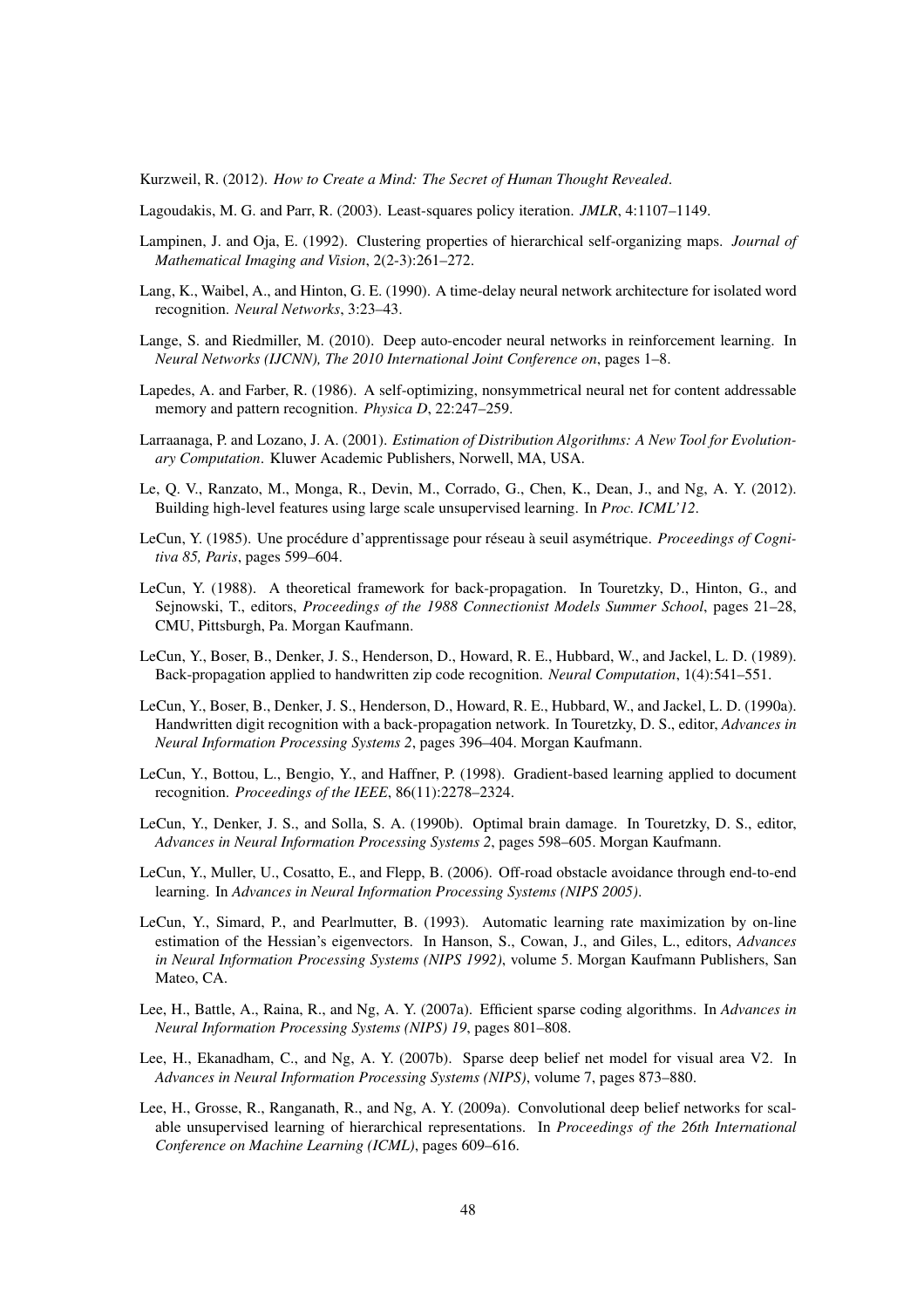- Lee, H., Pham, P. T., Largman, Y., and Ng, A. Y. (2009b). Unsupervised feature learning for audio classification using convolutional deep belief networks. In *Proc. NIPS*, volume 9, pages 1096–1104.
- Lee, L. (1996). Learning of context-free languages: A survey of the literature. Technical Report TR-12-96, Center for Research in Computing Technology, Harvard University, Cambridge, Massachusetts.
- Lee, S. and Kil, R. M. (1991). A Gaussian potential function network with hierarchically self-organizing learning. *Neural Networks*, 4(2):207–224.
- Legendre, A. M. (1805). *Nouvelles méthodes pour la détermination des orbites des cometes*. F. Didot.
- Legenstein, R., Wilbert, N., and Wiskott, L. (2010). Reinforcement learning on slow features of highdimensional input streams. *PLoS Computational Biology*, 6(8).
- Legenstein, R. A. and Maass, W. (2002). Neural circuits for pattern recognition with small total wire length. *Theor. Comput. Sci.*, 287(1):239–249.
- Leibniz, G. W. (1676). Memoir using the chain rule (cited in TMME 7:2&3 p 321-332, 2010).
- Lenat, D. B. (1983). Theory formation by heuristic search. *Machine Learning*, 21.
- Lenat, D. B. and Brown, J. S. (1984). Why AM an EURISKO appear to work. *Artificial Intelligence*, 23(3):269–294.
- Lennie, P. and Movshon, J. A. (2005). Coding of color and form in the geniculostriate visual pathway. *Journal of the Optical Society of America A*, 22(10):2013–2033.
- Levenberg, K. (1944). A method for the solution of certain problems in least squares. *Quarterly of applied mathematics*, 2:164–168.
- Levin, A. U., Leen, T. K., and Moody, J. E. (1994). Fast pruning using principal components. In *Advances in Neural Information Processing Systems 6*, page 35. Morgan Kaufmann.
- Levin, A. U. and Narendra, K. S. (1995). Control of nonlinear dynamical systems using neural networks. ii. observability, identification, and control. *IEEE transactions on neural networks/a publication of the IEEE Neural Networks Council*, 7(1):30–42.
- Levin, L. A. (1973a). On the notion of a random sequence. *Soviet Math. Dokl.*, 14(5):1413–1416.
- Levin, L. A. (1973b). Universal sequential search problems. *Problems of Information Transmission*, 9(3):265–266.
- Lewicki, M. S. and Olshausen, B. A. (1998). Inferring sparse, overcomplete image codes using an efficient coding framework. In Jordan, M. I., Kearns, M. J., and Solla, S. A., editors, *Advances in Neural Information Processing Systems (NIPS) 10*, pages 815–821.
- L'Hôpital, G. F. A. (1696). *Analyse des infiniment petits, pour l'intelligence des lignes courbes*. Paris: L'Imprimerie Royale.
- Li, M. and Vitányi, P. M. B. (1997). An Introduction to Kolmogorov Complexity and its Applications (2nd *edition)*. Springer.
- Lin, L. (1993). *Reinforcement Learning for Robots Using Neural Networks*. PhD thesis, Carnegie Mellon University, Pittsburgh.
- Lin, T., Horne, B., Tino, P., and Giles, C. (1996). Learning long-term dependencies in NARX recurrent neural networks. *IEEE Transactions on Neural Networks*, 7(6):1329–1338.
- Lin, T., Horne, B. G., Tino, P., and Giles, C. L. (1995). Learning long-term dependencies is not as difficult with NARX recurrent neural networks. Technical Report UMIACS-TR-95-78 and CS-TR-3500, Institute for Advanced Computer Studies, University of Maryland, College Park, MD 20742.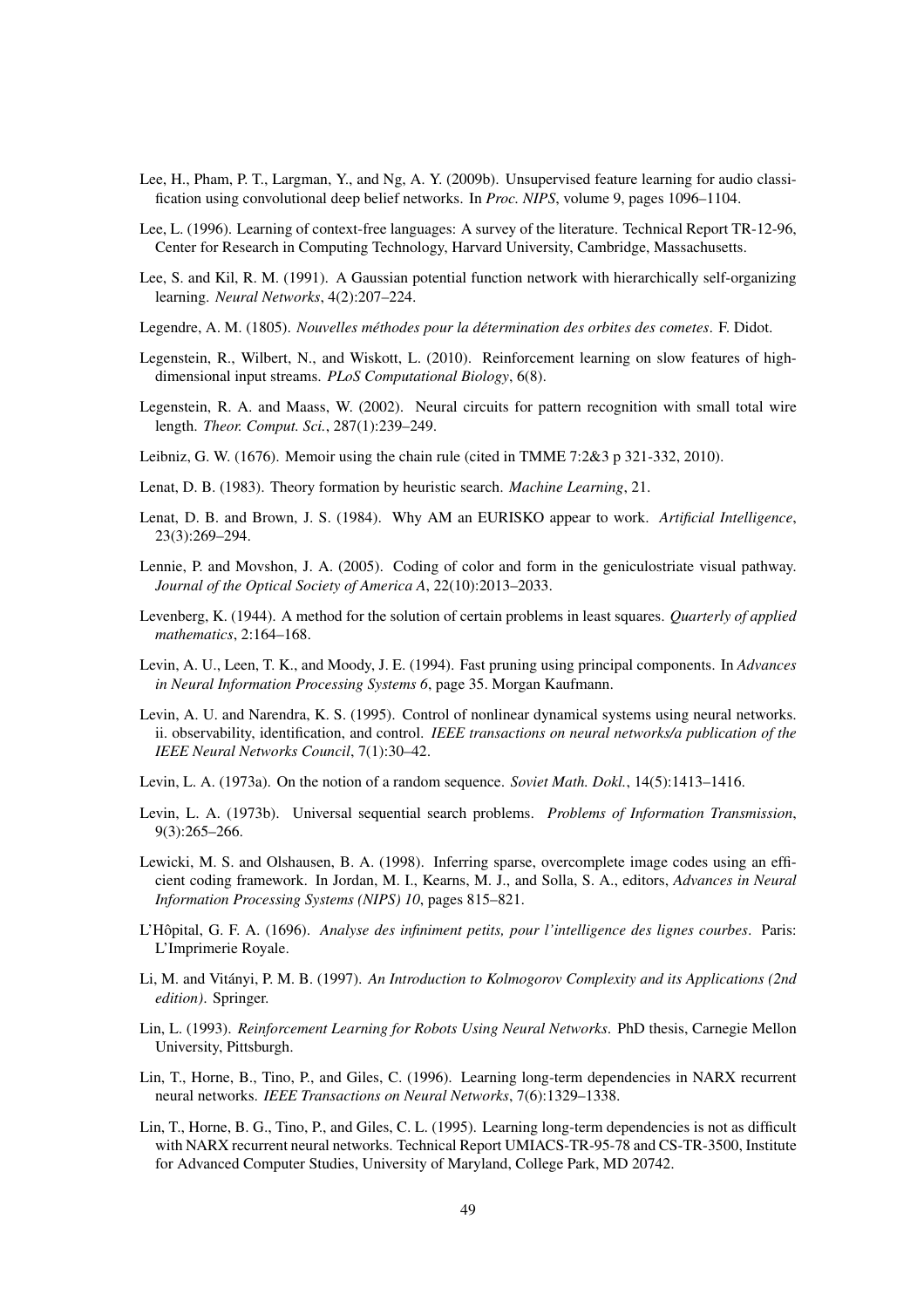- Lindenmayer, A. (1968). Mathematical models for cellular interaction in development. *J. Theoret. Biology*, 18:280–315.
- Linnainmaa, S. (1970). The representation of the cumulative rounding error of an algorithm as a Taylor expansion of the local rounding errors. Master's thesis, Univ. Helsinki.
- Linnainmaa, S. (1976). Taylor expansion of the accumulated rounding error. *BIT Numerical Mathematics*, 16(2):146–160.
- Linsker, R. (1988). Self-organization in a perceptual network. *IEEE Computer*, 21:105–117.
- Littman, M. L. (1996). *Algorithms for Sequential Decision Making*. PhD thesis, Brown University.
- Littman, M. L., Cassandra, A. R., and Kaelbling, L. P. (1995). Learning policies for partially observable environments: Scaling up. In Prieditis, A. and Russell, S., editors, *Machine Learning: Proceedings of the Twelfth International Conference*, pages 362–370. Morgan Kaufmann Publishers, San Francisco, CA.
- Liu, S.-C., Kramer, J., Indiveri, G., Delbrück, T., Burg, T., Douglas, R., et al. (2001). Orientation-selective aVLSI spiking neurons. *Neural Networks*, 14(6-7):629–643.
- Ljung, L. (1998). *System identification*. Springer.
- Logothetis, N. K., Pauls, J., and Poggio, T. (1995). Shape representation in the inferior temporal cortex of monkeys. *Current Biology*, 5(5):552–563.
- Loiacono, D., Cardamone, L., and Lanzi, P. L. (2011). Simulated car racing championship competition software manual. Technical report, Dipartimento di Elettronica e Informazione, Politecnico di Milano, Italy.
- Loiacono, D., Lanzi, P. L., Togelius, J., Onieva, E., Pelta, D. A., Butz, M. V., Lonneker, T. D., Carda- ¨ mone, L., Perez, D., Sáez, Y., Preuss, M., and Quadflieg, J. (2009). The 2009 simulated car racing championship.
- Lowe, D. (2004). Distinctive image features from scale-invariant key-points. *Intl. Journal of Computer Vision*, 60:91–110.
- Lowe, D. G. (1999). Object recognition from local scale-invariant features. In *ICCV*, pages 1150–1157.
- Luciw, M., Kompella, V. R., Kazerounian, S., and Schmidhuber, J. (2013). An intrinsic value system for developing multiple invariant representations with incremental slowness learning. *Frontiers in Neurorobotics*, 7(9).
- Lusci, A., Pollastri, G., and Baldi, P. (2013). Deep architectures and deep learning in chemoinformatics: the prediction of aqueous solubility for drug-like molecules. *Journal of Chemical Information and Modeling*, 53(7):1563–1575.
- Maas, A. L., Hannun, A. Y., and Ng, A. Y. (2013). Rectifier nonlinearities improve neural network acoustic models. In *International Conference on Machine Learning (ICML)*.
- Maass, W. (1996). Lower bounds for the computational power of networks of spiking neurons. *Neural Computation*, 8(1):1–40.
- Maass, W. (1997). Networks of spiking neurons: the third generation of neural network models. *Neural Networks*, 10(9):1659–1671.
- Maass, W. (2000). On the computational power of winner-take-all. *Neural Computation*, 12:2519–2535.
- Maass, W., Natschläger, T., and Markram, H. (2002). Real-time computing without stable states: A new framework for neural computation based on perturbations. *Neural Computation*, 14(11):2531–2560.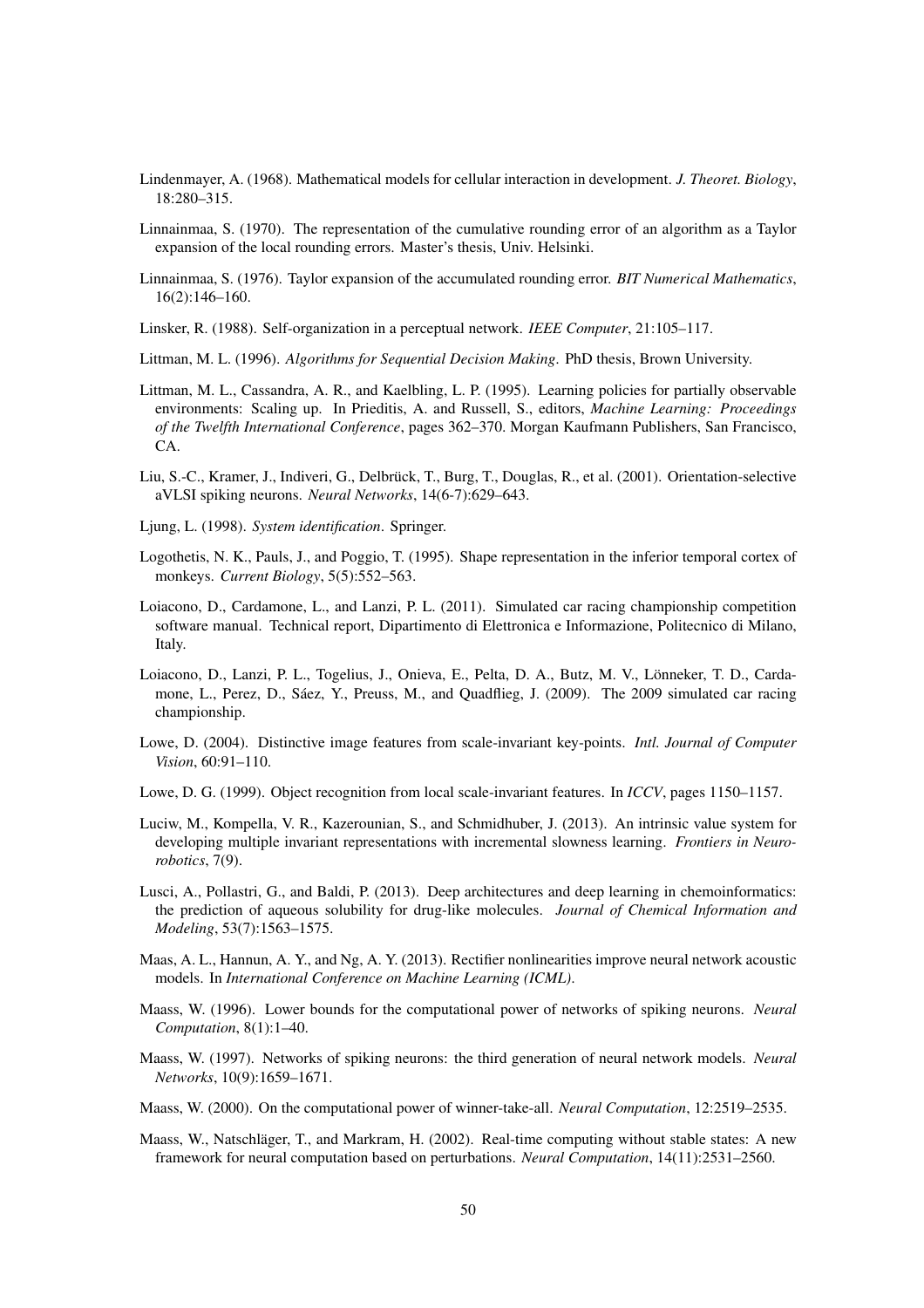- MacKay, D. J. C. (1992). A practical Bayesian framework for backprop networks. *Neural Computation*, 4:448–472.
- MacKay, D. J. C. and Miller, K. D. (1990). Analysis of Linsker's simulation of Hebbian rules. *Neural Computation*, 2:173–187.
- Maclin, R. and Shavlik, J. W. (1993). Using knowledge-based neural networks to improve algorithms: Refining the Chou-Fasman algorithm for protein folding. *Machine Learning*, 11(2-3):195–215.
- Maclin, R. and Shavlik, J. W. (1995). Combining the predictions of multiple classifiers: Using competitive learning to initialize neural networks. In *Proc. IJCAI*, pages 524–531.
- Madala, H. R. and Ivakhnenko, A. G. (1994). *Inductive learning algorithms for complex systems modeling*. CRC Press, Boca Raton.
- Madani, O., Hanks, S., and Condon, A. (2003). On the undecidability of probabilistic planning and related stochastic optimization problems. *Artificial Intelligence*, 147(1):5–34.
- Maei, H. R. and Sutton, R. S. (2010).  $GQ(\lambda)$ : A general gradient algorithm for temporal-difference prediction learning with eligibility traces. In *Proceedings of the Third Conference on Artificial General Intelligence*, volume 1, pages 91–96.
- Maex, R. and Orban, G. (1996). Model circuit of spiking neurons generating directional selectivity in simple cells. *Journal of Neurophysiology*, 75(4):1515–1545.
- Mahadevan, S. (1996). Average reward reinforcement learning: Foundations, algorithms, and empirical results. *Machine Learning*, 22:159.
- Maniezzo, V. (1994). Genetic evolution of the topology and weight distribution of neural networks. *IEEE Transactions on Neural Networks*, 5(1):39–53.
- Manolios, P. and Fanelli, R. (1994). First-order recurrent neural networks and deterministic finite state automata. *Neural Computation*, 6:1155–1173.
- Markram, H. (2012). The human brain project. *Scientific American*, 306(6):50–55.
- Marquardt, D. W. (1963). An algorithm for least-squares estimation of nonlinear parameters. *Journal of the Society for Industrial & Applied Mathematics*, 11(2):431–441.
- Martens, J. (2010). Deep learning via Hessian-free optimization. In Fürnkranz, J. and Joachims, T., editors, *Proceedings of the 27th International Conference on Machine Learning (ICML-10)*, pages 735–742, Haifa, Israel. Omnipress.
- Martens, J. and Sutskever, I. (2011). Learning recurrent neural networks with Hessian-free optimization. In *Proceedings of the 28th International Conference on Machine Learning*, pages 1033–1040.
- Martinetz, T. M., Ritter, H. J., and Schulten, K. J. (1990). Three-dimensional neural net for learning visuomotor coordination of a robot arm. *IEEE Transactions on Neural Networks*, 1(1):131–136.
- Masci, J., Giusti, A., Ciresan, D. C., Fricout, G., and Schmidhuber, J. (2013). A fast learning algorithm for image segmentation with max-pooling convolutional networks. In *International Conference on Image Processing (ICIP13)*, pages 2713–2717.
- Matsuoka, K. (1992). Noise injection into inputs in back-propagation learning. *IEEE Transactions on Systems, Man, and Cybernetics*, 22(3):436–440.
- Mayer, H., Gomez, F., Wierstra, D., Nagy, I., Knoll, A., and Schmidhuber, J. (2008). A system for robotic heart surgery that learns to tie knots using recurrent neural networks. *Advanced Robotics*, 22(13- 14):1521–1537.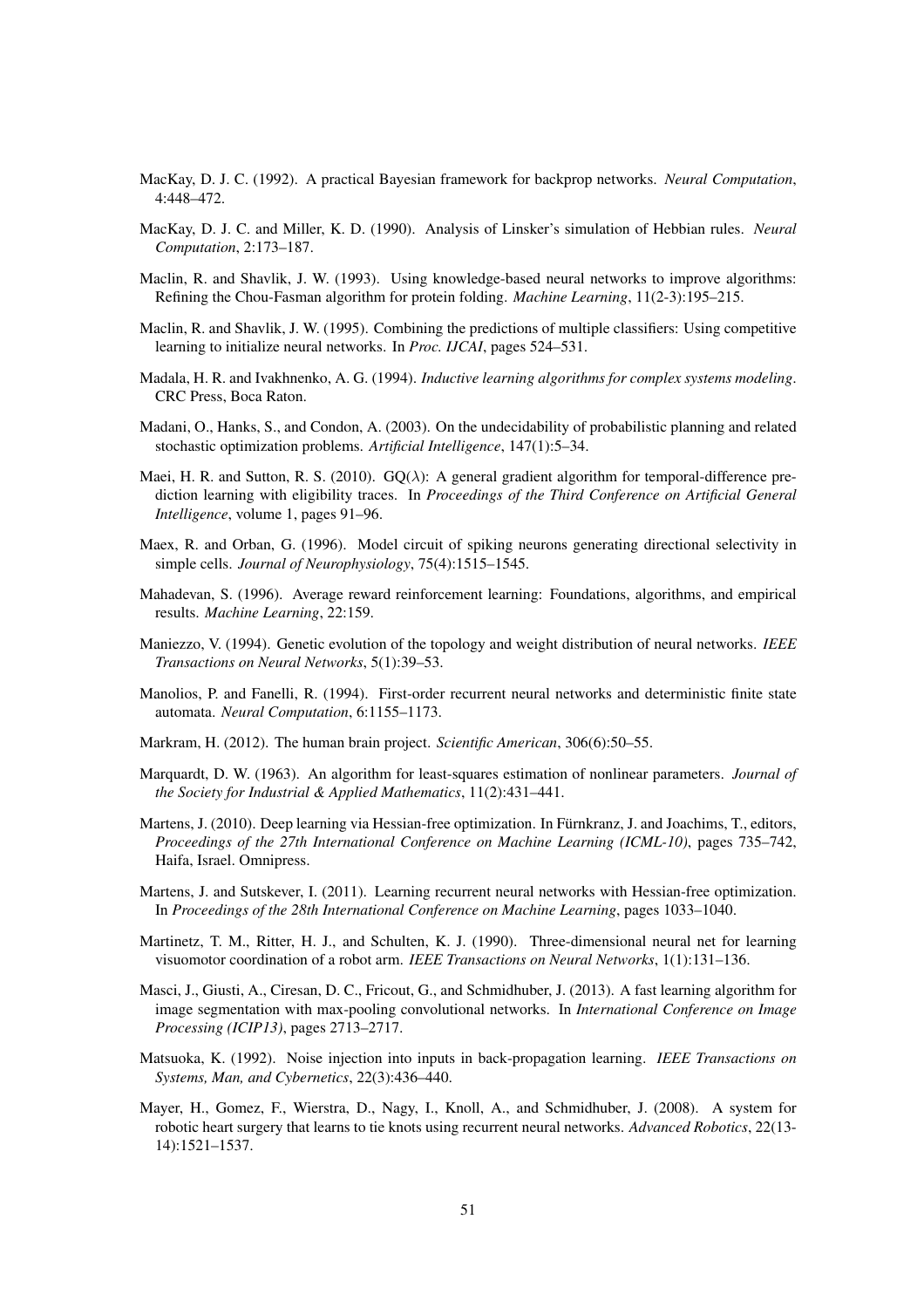- McCallum, R. A. (1996). Learning to use selective attention and short-term memory in sequential tasks. In Maes, P., Mataric, M., Meyer, J.-A., Pollack, J., and Wilson, S. W., editors, *From Animals to Animats 4: Proceedings of the Fourth International Conference on Simulation of Adaptive Behavior, Cambridge, MA*, pages 315–324. MIT Press, Bradford Books.
- McCulloch, W. and Pitts, W. (1943). A logical calculus of the ideas immanent in nervous activity. *Bulletin of Mathematical Biophysics*, 7:115–133.
- Melnik, O., Levy, S. D., and Pollack, J. B. (2000). RAAM for infinite context-free languages. In *Proc. IJCNN (5)*, pages 585–590.
- Memisevic, R. and Hinton, G. E. (2010). Learning to represent spatial transformations with factored higher-order Boltzmann machines. *Neural Computation*, 22(6):1473–1492.
- Menache, I., Mannor, S., and Shimkin, N. (2002). Q-cut dynamic discovery of sub-goals in reinforcement learning. In *Proc. ECML'02*, pages 295–306.
- Mesnil, G., Dauphin, Y., Glorot, X., Rifai, S., Bengio, Y., Goodfellow, I., Lavoie, E., Muller, X., Desjardins, G., Warde-Farley, D., Vincent, P., Courville, A., and Bergstra, J. (2011). Unsupervised and transfer learning challenge: a deep learning approach. In *JMLR W&CP: Proc. Unsupervised and Transfer Learning*, volume 7.
- Meuleau, N., Peshkin, L., Kim, K. E., and Kaelbling, L. P. (1999). Learning finite state controllers for partially observable environments. In *15th International Conference of Uncertainty in AI*, pages 427– 436.
- Miglino, O., Lund, H., and Nolfi, S. (1995). Evolving mobile robots in simulated and real environments. *Artificial Life*, 2(4):417–434.
- Miller, G., Todd, P., and Hedge, S. (1989). Designing neural networks using genetic algorithms. In *Proceedings of the 3rd International Conference on Genetic Algorithms*, pages 379–384. Morgan Kauffman.
- Miller, K. D. (1994). A model for the development of simple cell receptive fields and the ordered arrangement of orientation columns through activity-dependent competition between on- and off-center inputs. *Journal of Neuroscience*, 14(1):409–441.
- Miller, W. T., Werbos, P. J., and Sutton, R. S. (1995). *Neural networks for control*. MIT Press.
- Minai, A. A. and Williams, R. D. (1994). Perturbation response in feedforward networks. *Neural Networks*, 7(5):783–796.
- Minsky, M. (1963). Steps toward artificial intelligence. In Feigenbaum, E. and Feldman, J., editors, *Computers and Thought*, pages 406–450. McGraw-Hill, New York.
- Minsky, M. and Papert, S. (1969). *Perceptrons*. Cambridge, MA: MIT Press.
- Minton, S., Carbonell, J. G., Knoblock, C. A., Kuokka, D. R., Etzioni, O., and Gil, Y. (1989). Explanationbased learning: A problem solving perspective. *Artificial Intelligence*, 40(1):63–118.
- Mitchell, T. (1997). *Machine Learning*. McGraw Hill.
- Mitchell, T. M., Keller, R. M., and Kedar-Cabelli, S. T. (1986). Explanation-based generalization: A unifying view. *Machine Learning*, 1(1):47–80.
- Mnih, V., Kavukcuoglu, K., Silver, D., Graves, A., Antonoglou, I., Wierstra, D., and Riedmiller, M. (Dec 2013). Playing Atari with deep reinforcement learning. Technical Report arXiv:1312.5602 [cs.LG], Deepmind Technologies.
- Mohamed, A., Dahl, G. E., and Hinton, G. E. (2009). Deep belief networks for phone recognition. In *NIPS'22 workshop on deep learning for speech recognition*.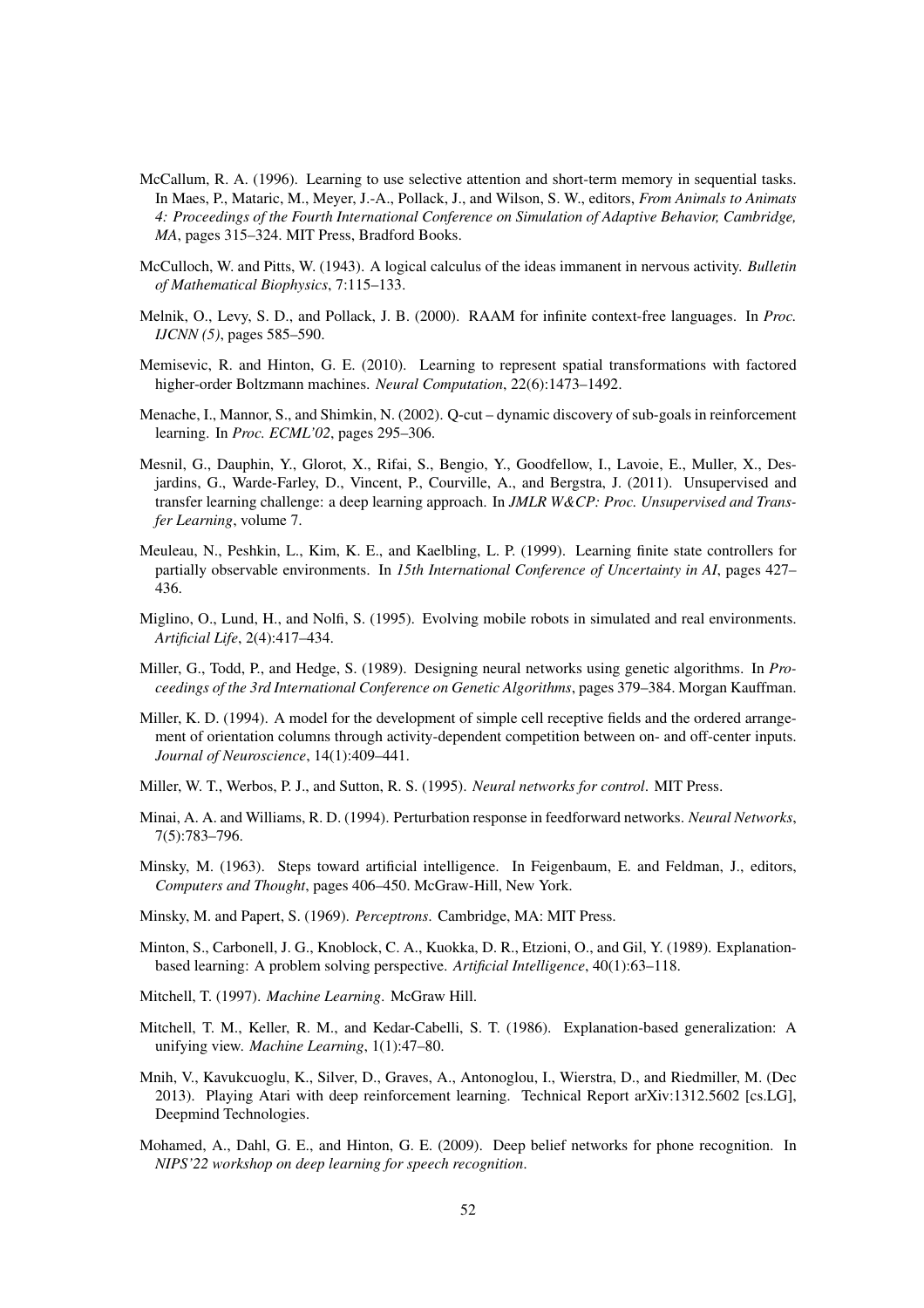- Mohamed, A. and Hinton, G. E. (2010). Phone recognition using restricted Boltzmann machines. In *Acoustics Speech and Signal Processing (ICASSP), 2010 IEEE International Conference on*, pages 4354–4357.
- Molgedey, L. and Schuster, H. G. (1994). Separation of independent signals using time-delayed correlations. *Phys. Reviews Letters*, 72(23):3634–3637.
- Møller, M. F. (1993). Exact calculation of the product of the Hessian matrix of feed-forward network error functions and a vector in O(N) time. Technical Report PB-432, Computer Science Department, Aarhus University, Denmark.
- Montana, D. J. and Davis, L. (1989). Training feedforward neural networks using genetic algorithms. In *Proceedings of the 11th International Joint Conference on Artificial Intelligence (IJCAI) - Volume 1*, IJCAI'89, pages 762–767, San Francisco, CA, USA. Morgan Kaufmann Publishers Inc.
- Montavon, G., Orr, G., and Müller, K. (2012). Neural Networks: Tricks of the Trade. Number LNCS 7700 in Lecture Notes in Computer Science Series. Springer Verlag.
- Moody, J. E. (1989). Fast learning in multi-resolution hierarchies. In Touretzky, D. S., editor, *Advances in Neural Information Processing Systems (NIPS) 1*, pages 29–39. Morgan Kaufmann.
- Moody, J. E. (1992). The effective number of parameters: An analysis of generalization and regularization in nonlinear learning systems. In Lippman, D. S., Moody, J. E., and Touretzky, D. S., editors, *Advances in Neural Information Processing Systems (NIPS) 4*, pages 847–854. Morgan Kaufmann.
- Moody, J. E. and Utans, J. (1994). Architecture selection strategies for neural networks: Application to corporate bond rating prediction. In Refenes, A. N., editor, *Neural Networks in the Capital Markets*. John Wiley & Sons.
- Moore, A. and Atkeson, C. (1995). The parti-game algorithm for variable resolution reinforcement learning in multidimensional state-spaces. *Machine Learning*, 21(3):199–233.
- Moore, A. and Atkeson, C. G. (1993). Prioritized sweeping: Reinforcement learning with less data and less time. *Machine Learning*, 13:103–130.
- Moriarty, D. E. (1997). *Symbiotic Evolution of Neural Networks in Sequential Decision Tasks*. PhD thesis, Department of Computer Sciences, The University of Texas at Austin.
- Moriarty, D. E. and Miikkulainen, R. (1996). Efficient reinforcement learning through symbiotic evolution. *Machine Learning*, 22:11–32.
- Morimoto, J. and Doya, K. (2000). Robust reinforcement learning. In Leen, T. K., Dietterich, T. G., and Tresp, V., editors, *Advances in Neural Information Processing Systems (NIPS) 13*, pages 1061–1067. MIT Press.
- Mosteller, F. and Tukey, J. W. (1968). Data analysis, including statistics. In Lindzey, G. and Aronson, E., editors, *Handbook of Social Psychology, Vol. 2*. Addison-Wesley.
- Mozer, M. C. (1989). A focused back-propagation algorithm for temporal sequence recognition. *Complex Systems*, 3:349–381.
- Mozer, M. C. (1991). Discovering discrete distributed representations with iterative competitive learning. In Lippmann, R. P., Moody, J. E., and Touretzky, D. S., editors, *Advances in Neural Information Processing Systems 3*, pages 627–634. Morgan Kaufmann.
- Mozer, M. C. (1992). Induction of multiscale temporal structure. In Lippman, D. S., Moody, J. E., and Touretzky, D. S., editors, *Advances in Neural Information Processing Systems (NIPS) 4*, pages 275–282. Morgan Kaufmann.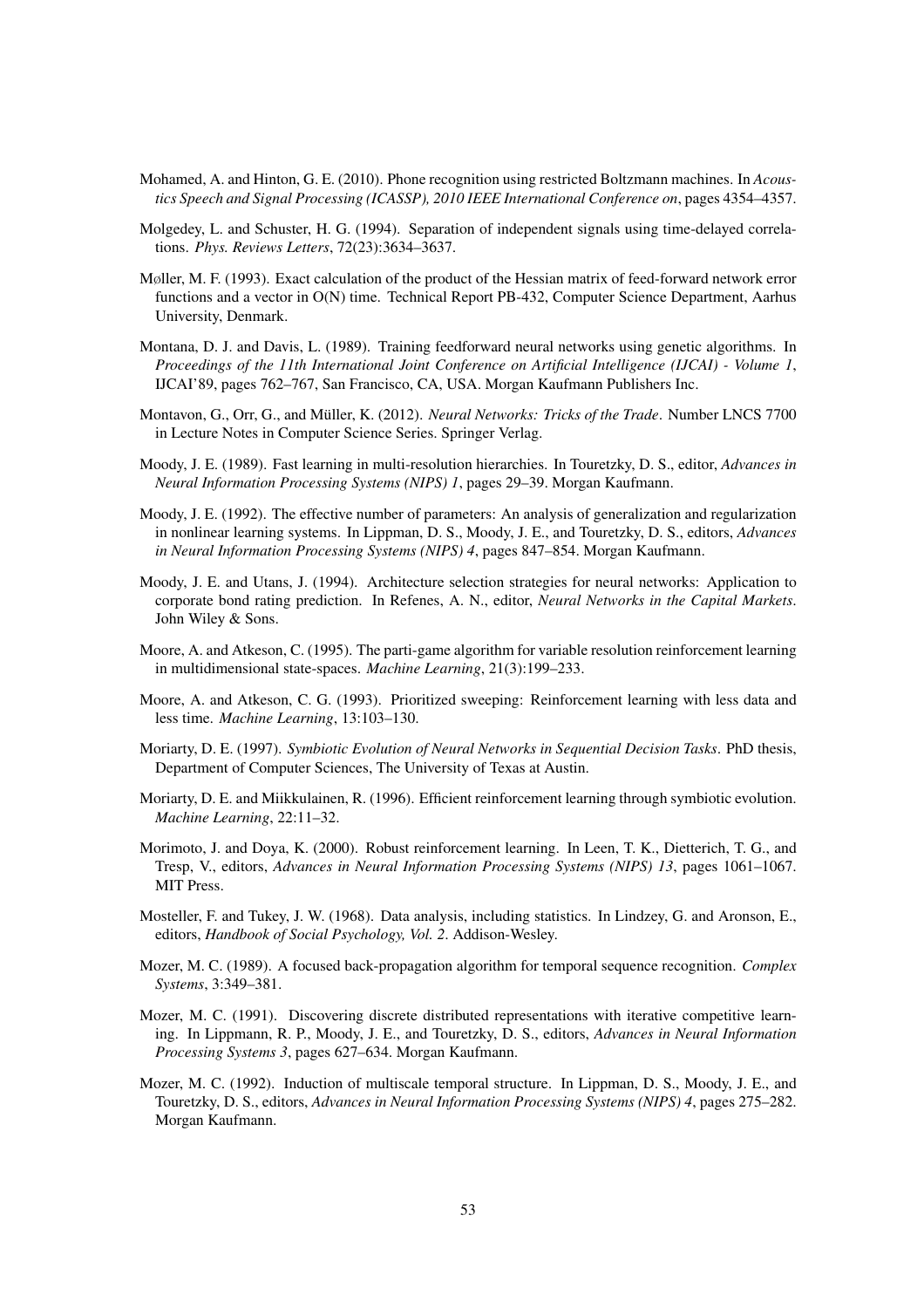- Mozer, M. C. and Smolensky, P. (1989). Skeletonization: A technique for trimming the fat from a network via relevance assessment. In Touretzky, D. S., editor, *Advances in Neural Information Processing Systems (NIPS) 1*, pages 107–115. Morgan Kaufmann.
- Muller, U. A., Gunzinger, A., and Guggenbühl, W. (1995). Fast neural net simulation with a DSP processor array. *IEEE Transactions on Neural Networks*, 6(1):203–213.
- Munro, P. W. (1987). A dual back-propagation scheme for scalar reinforcement learning. *Proceedings of the Ninth Annual Conference of the Cognitive Science Society, Seattle, WA*, pages 165–176.
- Murray, A. F. and Edwards, P. J. (1993). Synaptic weight noise during MLP learning enhances faulttolerance, generalisation and learning trajectory. In S. J. Hanson, J. D. C. and Giles, C. L., editors, *Advances in Neural Information Processing Systems (NIPS) 5*, pages 491–498. San Mateo, CA: Morgan Kaufmann.
- Nadal, J.-P. and Parga, N. (1994). Non-linear neurons in the low noise limit: a factorial code maximises information transfer. *Network*, 5:565–581.
- Nagumo, J., Arimoto, S., and Yoshizawa, S. (1962). An active pulse transmission line simulating nerve axon. *Proceedings of the IRE*, 50(10):2061–2070.
- Nair, V. and Hinton, G. E. (2010). Rectified linear units improve restricted Boltzmann machines. In *International Conference on Machine Learning (ICML)*.
- Narendra, K. S. and Parthasarathy, K. (1990). Identification and control of dynamical systems using neural networks. *Neural Networks, IEEE Transactions on*, 1(1):4–27.
- Narendra, K. S. and Thathatchar, M. A. L. (1974). Learning automata a survey. *IEEE Transactions on Systems, Man, and Cybernetics*, 4:323–334.
- Neal, R. M. (2006). Classification with Bayesian neural networks. In Quinonero-Candela, J., Magnini, B., Dagan, I., and D'Alche-Buc, F., editors, *Machine Learning Challenges. Evaluating Predictive Uncertainty, Visual Object Classification, and Recognising Textual Entailment*, volume 3944 of *Lecture Notes in Computer Science*, pages 28–32. Springer.
- Neal, R. M. and Zhang, J. (2006). High dimensional classification with Bayesian neural networks and Dirichlet diffusion trees. In Guyon, I., Gunn, S., Nikravesh, M., and Zadeh, L. A., editors, *Feature Extraction: Foundations and Applications, Studies in Fuzziness and Soft Computing*, pages 265–295. Springer.
- Neftci, E., Das, S., Pedroni, B., Kreutz-Delgado, K., and Cauwenberghs, G. (2014). Event-driven contrastive divergence for spiking neuromorphic systems. *Frontiers in Neuroscience*, 7(272).
- Neil, D. and Liu, S.-C. (2014). Minitaur, an event-driven FPGA-based spiking network accelerator. *IEEE Transactions on Very Large Scale Integration (VLSI) Systems*, PP(99):1–8.
- Nessler, B., Pfeiffer, M., Buesing, L., and Maass, W. (2013). Bayesian computation emerges in generic cortical microcircuits through spike-timing-dependent plasticity. *PLoS Computational Biology*, 9(4):e1003037.
- Neti, C., Schneider, M. H., and Young, E. D. (1992). Maximally fault tolerant neural networks. In *IEEE Transactions on Neural Networks*, volume 3, pages 14–23.
- Neuneier, R. and Zimmermann, H.-G. (1996). How to train neural networks. In Orr, G. B. and Muller, K.- ¨ R., editors, *Neural Networks: Tricks of the Trade*, volume 1524 of *Lecture Notes in Computer Science*, pages 373–423. Springer.
- Nguyen, N. and Widrow, B. (1989). The truck backer-upper: An example of self learning in neural networks. In *Proceedings of the International Joint Conference on Neural Networks*, pages 357–363. IEEE Press.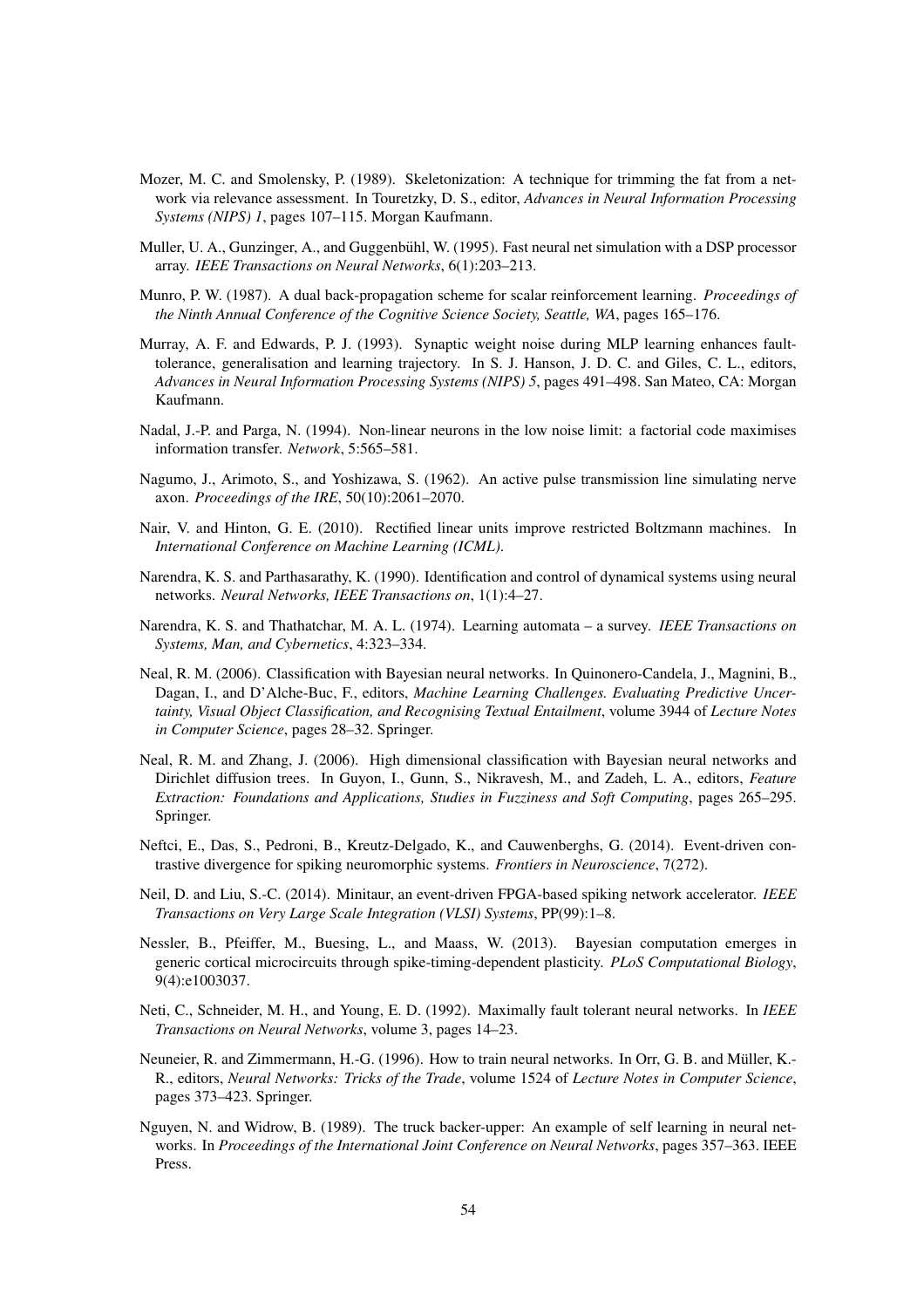Nilsson, N. J. (1980). *Principles of artificial intelligence*. Morgan Kaufmann, San Francisco, CA, USA.

- Nolfi, S., Floreano, D., Miglino, O., and Mondada, F. (1994a). How to evolve autonomous robots: Different approaches in evolutionary robotics. In Brooks, R. A. and Maes, P., editors, *Fourth International Workshop on the Synthesis and Simulation of Living Systems (Artificial Life IV)*, pages 190–197. MIT.
- Nolfi, S., Parisi, D., and Elman, J. L. (1994b). Learning and evolution in neural networks. *Adaptive Behavior*, 3(1):5–28.
- Nowak, E., Jurie, F., and Triggs, B. (2006). Sampling strategies for bag-of-features image classification. In *Proc. ECCV 2006*, pages 490–503. Springer.
- Nowlan, S. J. and Hinton, G. E. (1992). Simplifying neural networks by soft weight sharing. *Neural Computation*, 4:173–193.
- O'Connor, P., Neil, D., Liu, S.-C., Delbruck, T., and Pfeiffer, M. (2013). Real-time classification and sensor fusion with a spiking deep belief network. *Frontiers in Neuroscience*, 7(178).
- Oh, K.-S. and Jung, K. (2004). GPU implementation of neural networks. *Pattern Recognition*, 37(6):1311– 1314.
- Oja, E. (1989). Neural networks, principal components, and subspaces. *International Journal of Neural Systems*, 1(1):61–68.
- Oja, E. (1991). Data compression, feature extraction, and autoassociation in feedforward neural networks. In Kohonen, T., Mäkisara, K., Simula, O., and Kangas, J., editors, *Artificial Neural Networks*, volume 1, pages 737–745. Elsevier Science Publishers B.V., North-Holland.
- Olshausen, B. A. and Field, D. J. (1996). Emergence of simple-cell receptive field properties by learning a sparse code for natural images. *Nature*, 381(6583):607–609.
- Omlin, C. and Giles, C. L. (1996). Extraction of rules from discrete-time recurrent neural networks. *Neural Networks*, 9(1):41–52.
- Oquab, M., Bottou, L., Laptev, I., and Sivic, J. (2013). Learning and transferring mid-level image representations using convolutional neural networks. Technical Report hal-00911179.
- O'Reilly, R. (2003). Making working memory work: A computational model of learning in the prefrontal cortex and basal ganglia. Technical Report ICS-03-03, ICS.
- O'Reilly, R. C. (1996). Biologically plausible error-driven learning using local activation differences: The generalized recirculation algorithm. *Neural Computation*, 8(5):895–938.
- Orr, G. and Müller, K. (1998). Neural Networks: Tricks of the Trade. Number LNCS 1524 in Lecture Notes in Computer Science Series. Springer Verlag.
- Ostrovskii, G. M., Volin, Y. M., and Borisov, W. W. (1971). Uber die Berechnung von Ableitungen. ¨ *Wiss.* Z. Tech. Hochschule für Chemie, 13:382-384.
- Otte, S., Krechel, D., Liwicki, M., and Dengel, A. (2012). Local feature based online mode detection with recurrent neural networks. In *Proceedings of the 2012 International Conference on Frontiers in Handwriting Recognition*, pages 533–537. IEEE Computer Society.
- Oudeyer, P.-Y., Baranes, A., and Kaplan, F. (2013). Intrinsically motivated learning of real world sensorimotor skills with developmental constraints. In Baldassarre, G. and Mirolli, M., editors, *Intrinsically Motivated Learning in Natural and Artificial Systems*. Springer.
- OReilly, R. C., Wyatte, D., Herd, S., Mingus, B., and Jilk, D. J. (2013). Recurrent processing during object recognition. *Frontiers in Psychology*, 4:124.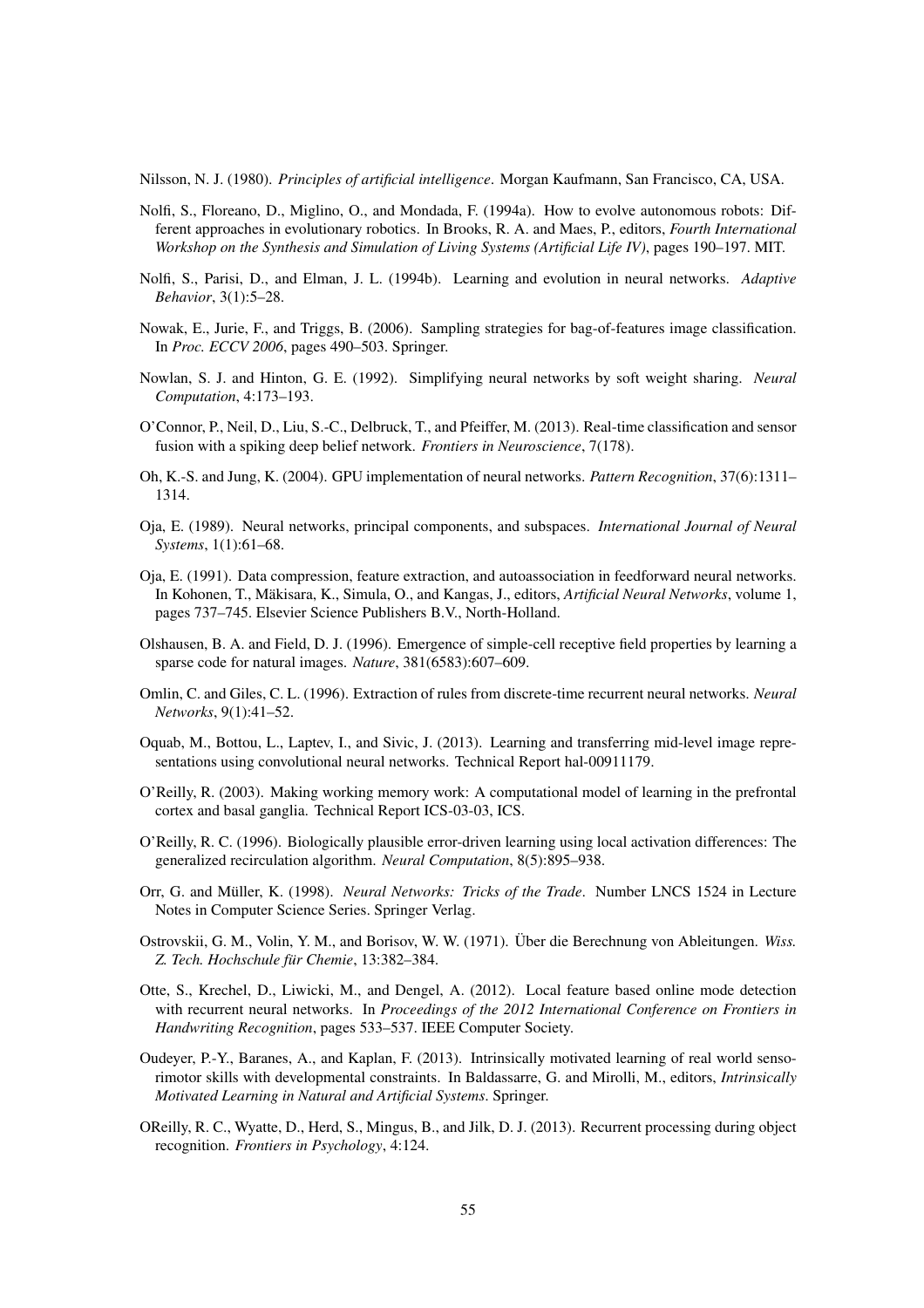- Pachitariu, M. and Sahani, M. (2013). Regularization and nonlinearities for neural language models: when are they needed? *arXiv preprint arXiv:1301.5650*.
- Palm, G. (1980). On associative memory. *Biological Cybernetics*, 36.
- Palm, G. (1992). On the information storage capacity of local learning rules. *Neural Computation*, 4(2):703–711.
- Pan, S. J. and Yang, Q. (2010). A survey on transfer learning. *IEEE Transactions on Knowledge and Data Engineering*, 22(10):1345–1359.
- Parker, D. B. (1985). Learning-logic. Technical Report TR-47, Center for Comp. Research in Economics and Management Sci., MIT.
- Pascanu, R., Gulcehre, C., Cho, K., and Bengio, Y. (2013a). How to construct deep recurrent neural networks. *arXiv preprint arXiv:1312.6026*.
- Pascanu, R., Mikolov, T., and Bengio, Y. (2013b). On the difficulty of training recurrent neural networks. In *ICML'13: JMLR: W&CP volume 28*.
- Pasemann, F., Steinmetz, U., and Dieckman, U. (1999). Evolving structure and function of neurocontrollers. In Angeline, P. J., Michalewicz, Z., Schoenauer, M., Yao, X., and Zalzala, A., editors, *Proceedings of the Congress on Evolutionary Computation*, volume 3, pages 1973–1978, Mayflower Hotel, Washington D.C., USA. IEEE Press.
- Pearlmutter, B. A. (1989). Learning state space trajectories in recurrent neural networks. *Neural Computation*, 1(2):263–269.
- Pearlmutter, B. A. (1994). Fast exact multiplication by the Hessian. *Neural Computation*, 6(1):147–160.
- Pearlmutter, B. A. (1995). Gradient calculations for dynamic recurrent neural networks: A survey. *IEEE Transactions on Neural Networks*, 6(5):1212–1228.
- Pearlmutter, B. A. and Hinton, G. E. (1986). G-maximization: An unsupervised learning procedure for discovering regularities. In Denker, J. S., editor, *Neural Networks for Computing: American Institute of Physics Conference Proceedings 151*, volume 2, pages 333–338.
- Peng, J. and Williams, R. J. (1996). Incremental multi-step Q-learning. *Machine Learning*, 22:283–290.
- Pérez-Ortiz, J. A., Gers, F. A., Eck, D., and Schmidhuber, J. (2003). Kalman filters improve LSTM network performance in problems unsolvable by traditional recurrent nets. *Neural Networks*, (16):241–250.
- Perrett, D., Hietanen, J., Oram, M., Benson, P., and Rolls, E. (1992). Organization and functions of cells responsive to faces in the temporal cortex [and discussion]. *Philosophical Transactions of the Royal Society of London. Series B: Biological Sciences*, 335(1273):23–30.
- Perrett, D., Rolls, E., and Caan, W. (1982). Visual neurones responsive to faces in the monkey temporal cortex. *Experimental Brain Research*, 47(3):329–342.
- Peters, J. (2010). Policy gradient methods. *Scholarpedia*, 5(11):3698.
- Peters, J. and Schaal, S. (2008a). Natural actor-critic. *Neurocomputing*, 71:1180–1190.
- Peters, J. and Schaal, S. (2008b). Reinforcement learning of motor skills with policy gradients. *Neural Network*, 21(4):682–697.
- Pham, V., Kermorvant, C., and Louradour, J. (2013). Dropout Improves Recurrent Neural Networks for Handwriting Recognition. *arXiv preprint arXiv:1312.4569*.
- Pineda, F. J. (1987). Generalization of back-propagation to recurrent neural networks. *Physical Review Letters*, 19(59):2229–2232.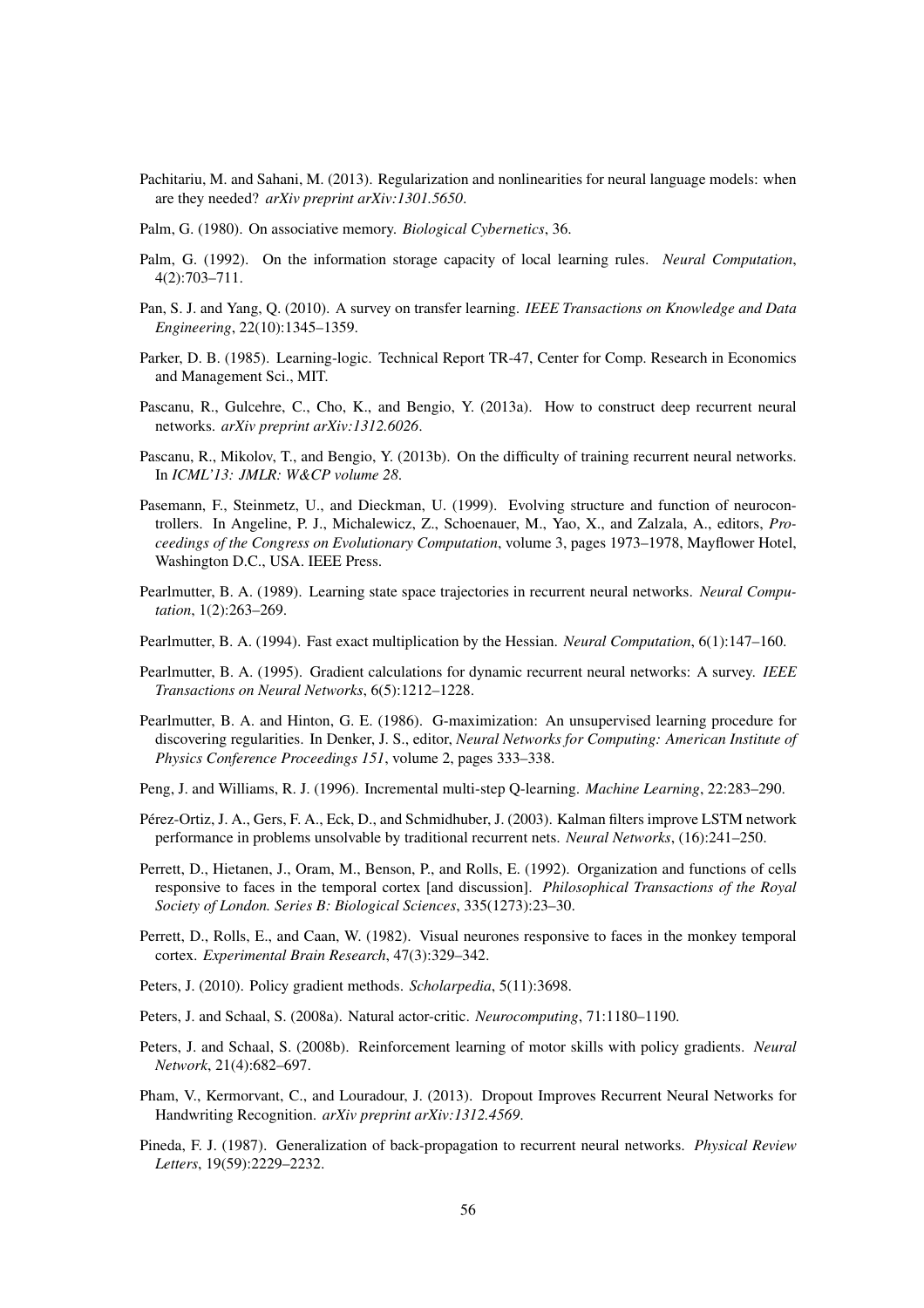- Plate, T. A. (1993). Holographic recurrent networks. In S. J. Hanson, J. D. C. and Giles, C. L., editors, *Advances in Neural Information Processing Systems (NIPS) 5*, pages 34–41. Morgan Kaufmann.
- Plumbley, M. D. (1991). On information theory and unsupervised neural networks. Dissertation, published as technical report CUED/F-INFENG/TR.78, Engineering Department, Cambridge University.
- Pollack, J. B. (1988). Implications of recursive distributed representations. In *Proc. NIPS*, pages 527–536.
- Pollack, J. B. (1990). Recursive distributed representation. *Artificial Intelligence*, 46:77–105.
- Pontryagin, L. S., Boltyanskii, V. G., Gamrelidze, R. V., and Mishchenko, E. F. (1961). *The Mathematical Theory of Optimal Processes*.
- Poon, H. and Domingos, P. (2011). Sum-product networks: A new deep architecture. In *IEEE International Conference on Computer Vision (ICCV) Workshops*, pages 689–690. IEEE.
- Post, E. L. (1936). Finite combinatory processes-formulation 1. *The Journal of Symbolic Logic*, 1(3):103– 105.
- Precup, D., Sutton, R. S., and Singh, S. (1998). Multi-time models for temporally abstract planning. pages 1050–1056. Morgan Kaufmann.
- Prokhorov, D. (2010). A convolutional learning system for object classification in 3-D LIDAR data. *IEEE Transactions on Neural Networks*, 21(5):858–863.
- Prokhorov, D., Puskorius, G., and Feldkamp, L. (2001). Dynamical neural networks for control. In Kolen, J. and Kremer, S., editors, *A field guide to dynamical recurrent networks*, pages 23–78. IEEE Press.
- Prokhorov, D. and Wunsch, D. (1997). Adaptive critic design. *IEEE Transactions on Neural Networks*, 8(5):997–1007.
- Prokhorov, D. V., Feldkamp, L. A., and Tyukin, I. Y. (2002). Adaptive behavior with fixed weights in RNN: an overview. In *Proceedings of the IEEE International Joint Conference on Neural Networks (IJCNN)*, pages 2018–2023.
- Puskorius, G. V. and Feldkamp, L. A. (1994). Neurocontrol of nonlinear dynamical systems with Kalman filter trained recurrent networks. *IEEE Transactions on Neural Networks*, 5(2):279–297.
- Raiko, T., Valpola, H., and LeCun, Y. (2012). Deep learning made easier by linear transformations in perceptrons. In *International Conference on Artificial Intelligence and Statistics*, pages 924–932.
- Raina, R., Madhavan, A., and Ng, A. (2009). Large-scale deep unsupervised learning using graphics processors. In *Proceedings of the 26th Annual International Conference on Machine Learning (ICML)*, pages 873–880. ACM.
- Ramacher, U., Raab, W., Anlauf, J., Hachmann, U., Beichter, J., Bruels, N., Wesseling, M., Sicheneder, E., Maenner, R., Glaess, J., and Wurz, A. (1993). Multiprocessor and memory architecture of the neurocomputer SYNAPSE-1. *International Journal of Neural Systems*, 4(4):333–336.
- Ranzato, M., Poultney, C., Chopra, S., and LeCun, Y. (2006). Efficient learning of sparse representations with an energy-based model. In et al., J. P., editor, *Advances in Neural Information Processing Systems (NIPS 2006)*. MIT Press.
- Ranzato, M. A., Huang, F., Boureau, Y., and LeCun, Y. (2007). Unsupervised learning of invariant feature hierarchies with applications to object recognition. In *Proc. Computer Vision and Pattern Recognition Conference (CVPR'07)*, pages 1–8. IEEE Press.
- Rauber, A., Merkl, D., and Dittenbach, M. (2002). The growing hierarchical self-organizing map: exploratory analysis of high-dimensional data. *IEEE Transactions on Neural Networks*, 13(6):1331–1341.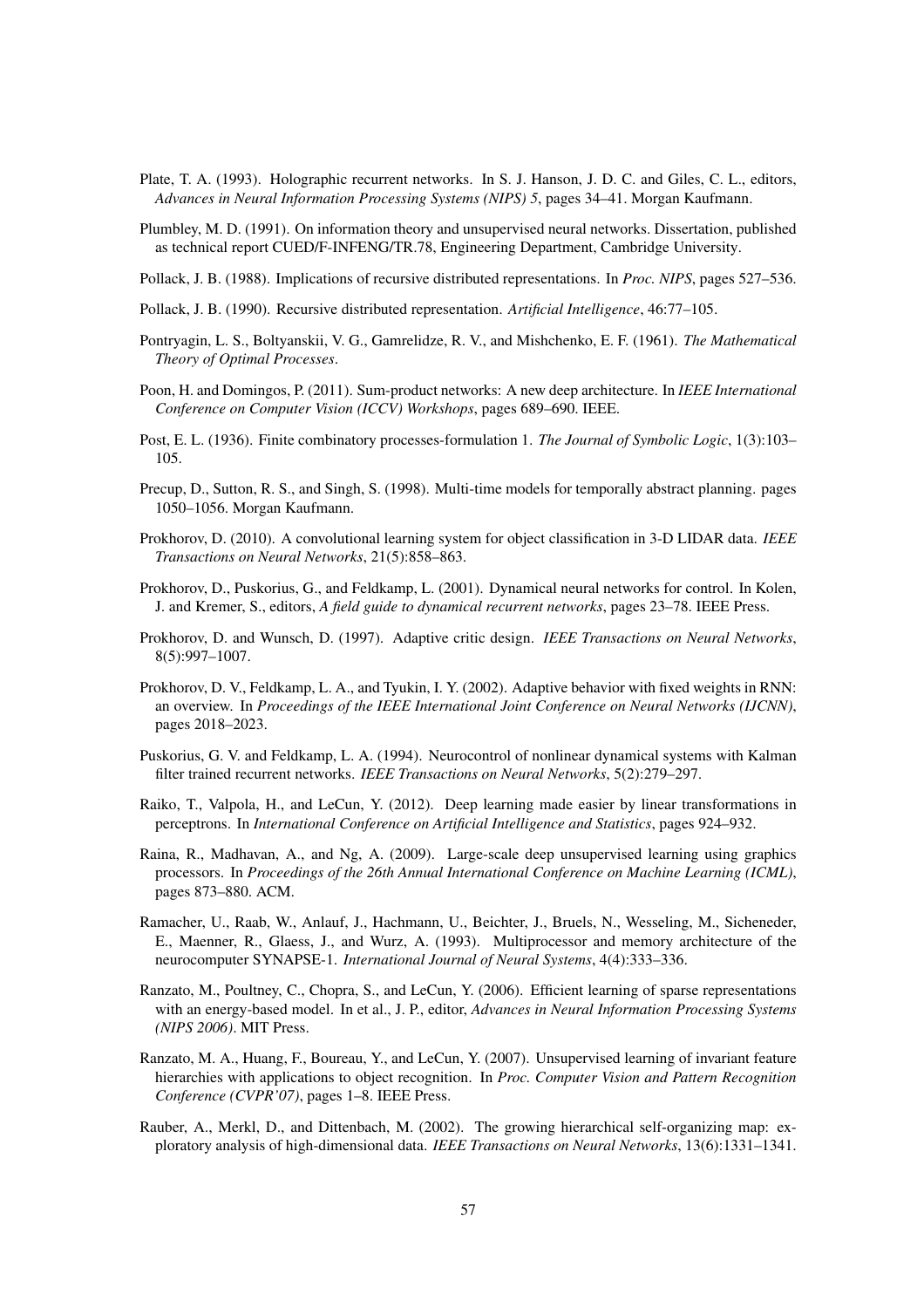- Razavian, A. S., Azizpour, H., Sullivan, J., and Carlsson, S. (2014). CNN features off-the-shelf: an astounding baseline for recognition. *arXiv preprint arXiv:1403.6382*.
- Rechenberg, I. (1971). Evolutionsstrategie Optimierung technischer Systeme nach Prinzipien der biologischen Evolution. Dissertation. Published 1973 by Fromman-Holzboog.
- Redlich, A. N. (1993). Redundancy reduction as a strategy for unsupervised learning. *Neural Computation*, 5:289–304.
- Refenes, N. A., Zapranis, A., and Francis, G. (1994). Stock performance modeling using neural networks: a comparative study with regression models. *Neural Networks*, 7(2):375–388.
- Rezende, D. J. and Gerstner, W. (2014). Stochastic variational learning in recurrent spiking networks. *Frontiers in Computational Neuroscience*, 8:38.
- Riedmiller, M. (2005). Neural fitted Q iteration—first experiences with a data efficient neural reinforcement learning method. In *Proc. ECML-2005*, pages 317–328. Springer-Verlag Berlin Heidelberg.
- Riedmiller, M. and Braun, H. (1993). A direct adaptive method for faster backpropagation learning: The Rprop algorithm. In *Proc. IJCNN*, pages 586–591. IEEE Press.
- Riedmiller, M., Lange, S., and Voigtlaender, A. (2012). Autonomous reinforcement learning on raw visual input data in a real world application. In *International Joint Conference on Neural Networks (IJCNN)*, pages 1–8, Brisbane, Australia.
- Riesenhuber, M. and Poggio, T. (1999). Hierarchical models of object recognition in cortex. *Nat. Neurosci.*, 2(11):1019–1025.
- Ring, M., Schaul, T., and Schmidhuber, J. (2011). The two-dimensional organization of behavior. In *Proceedings of the First Joint Conference on Development Learning and on Epigenetic Robotics ICDL-EPIROB*, Frankfurt.
- Ring, M. B. (1991). Incremental development of complex behaviors through automatic construction of sensory-motor hierarchies. In Birnbaum, L. and Collins, G., editors, *Machine Learning: Proceedings of the Eighth International Workshop*, pages 343–347. Morgan Kaufmann.
- Ring, M. B. (1993). Learning sequential tasks by incrementally adding higher orders. In S. J. Hanson, J. D. C. and Giles, C. L., editors, *Advances in Neural Information Processing Systems 5*, pages 115–122. Morgan Kaufmann.
- Ring, M. B. (1994). *Continual Learning in Reinforcement Environments*. PhD thesis, University of Texas at Austin, Austin, Texas 78712.
- Rissanen, J. (1986). Stochastic complexity and modeling. *The Annals of Statistics*, 14(3):1080–1100.
- Ritter, H. and Kohonen, T. (1989). Self-organizing semantic maps. *Biological Cybernetics*, 61(4):241–254.
- Robinson, A. J. and Fallside, F. (1987). The utility driven dynamic error propagation network. Technical Report CUED/F-INFENG/TR.1, Cambridge University Engineering Department.
- Robinson, T. and Fallside, F. (1989). Dynamic reinforcement driven error propagation networks with application to game playing. In *Proceedings of the 11th Conference of the Cognitive Science Society, Ann Arbor*, pages 836–843.
- Rodriguez, P. and Wiles, J. (1998). Recurrent neural networks can learn to implement symbol-sensitive counting. In *Advances in Neural Information Processing Systems (NIPS)*, volume 10, pages 87–93. The MIT Press.
- Rodriguez, P., Wiles, J., and Elman, J. (1999). A recurrent neural network that learns to count. *Connection Science*, 11(1):5–40.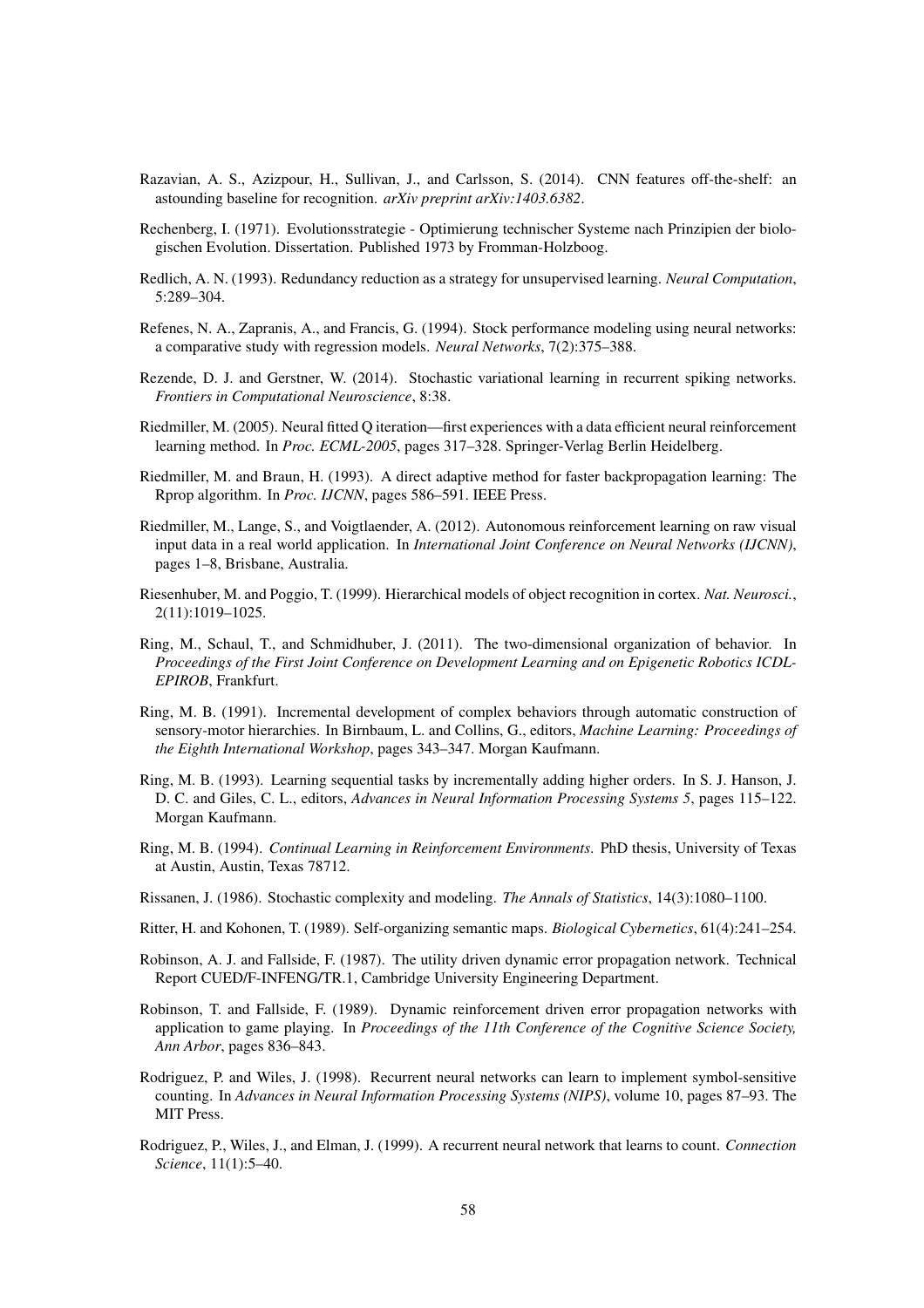- Roggen, D., Hofmann, S., Thoma, Y., and Floreano, D. (2003). Hardware spiking neural network with runtime reconfigurable connectivity in an autonomous robot. In *Proc. NASA/DoD Conference on Evolvable Hardware, 2003*, pages 189–198. IEEE.
- Rohwer, R. (1989). The 'moving targets' training method. In Kindermann, J. and Linden, A., editors, *Proceedings of 'Distributed Adaptive Neural Information Processing', St.Augustin, 24.-25.5,*. Oldenbourg.
- Rosenblatt, F. (1958). The perceptron: a probabilistic model for information storage and organization in the brain. *Psychological review*, 65(6):386.
- Rosenblatt, F. (1962). *Principles of Neurodynamics*. Spartan, New York.
- Roux, L., Racoceanu, D., Lomenie, N., Kulikova, M., Irshad, H., Klossa, J., Capron, F., Genestie, C., Naour, G. L., and Gurcan, M. N. (2013). Mitosis detection in breast cancer histological images - an ICPR 2012 contest. *J. Pathol. Inform.*, 4:8.
- Rubner, J. and Schulten, K. (1990). Development of feature detectors by self-organization: A network model. *Biological Cybernetics*, 62:193–199.
- Rubner, J. and Tavan, P. (1989). A self-organization network for principal-component analysis. *Europhysics Letters*, 10:693–698.
- Rückstieß, T., Felder, M., and Schmidhuber, J. (2008). State-Dependent Exploration for policy gradient methods. In et al., W. D., editor, *European Conference on Machine Learning (ECML) and Principles and Practice of Knowledge Discovery in Databases 2008, Part II, LNAI 5212*, pages 234–249.
- Rumelhart, D. E., Hinton, G. E., and Williams, R. J. (1986). Learning internal representations by error propagation. In Rumelhart, D. E. and McClelland, J. L., editors, *Parallel Distributed Processing*, volume 1, pages 318–362. MIT Press.
- Rumelhart, D. E. and Zipser, D. (1986). Feature discovery by competitive learning. In *Parallel Distributed Processing*, pages 151–193. MIT Press.
- Rummery, G. and Niranjan, M. (1994). On-line Q-learning using connectionist sytems. Technical Report CUED/F-INFENG-TR 166, Cambridge University, UK.
- Russell, S. J., Norvig, P., Canny, J. F., Malik, J. M., and Edwards, D. D. (1995). *Artificial Intelligence: a Modern Approach*, volume 2. Englewood Cliffs: Prentice Hall.
- Saito, K. and Nakano, R. (1997). Partial BFGS update and efficient step-length calculation for three-layer neural networks. *Neural Computation*, 9(1):123–141.
- Salakhutdinov, R. and Hinton, G. (2009). Semantic hashing. *Int. J. Approx. Reasoning*, 50(7):969–978.
- Sałustowicz, R. P. and Schmidhuber, J. (1997). Probabilistic incremental program evolution. *Evolutionary Computation*, 5(2):123–141.
- Samejima, K., Doya, K., and Kawato, M. (2003). Inter-module credit assignment in modular reinforcement learning. *Neural Networks*, 16(7):985–994.
- Samuel, A. L. (1959). Some studies in machine learning using the game of checkers. *IBM Journal on Research and Development*, 3:210–229.
- Sanger, T. D. (1989). An optimality principle for unsupervised learning. In Touretzky, D. S., editor, *Advances in Neural Information Processing Systems (NIPS) 1*, pages 11–19. Morgan Kaufmann.
- Santamaría, J. C., Sutton, R. S., and Ram, A. (1997). Experiments with reinforcement learning in problems with continuous state and action spaces. *Adaptive Behavior*, 6(2):163–217.
- Saravanan, N. and Fogel, D. B. (1995). Evolving neural control systems. *IEEE Expert*, pages 23–27.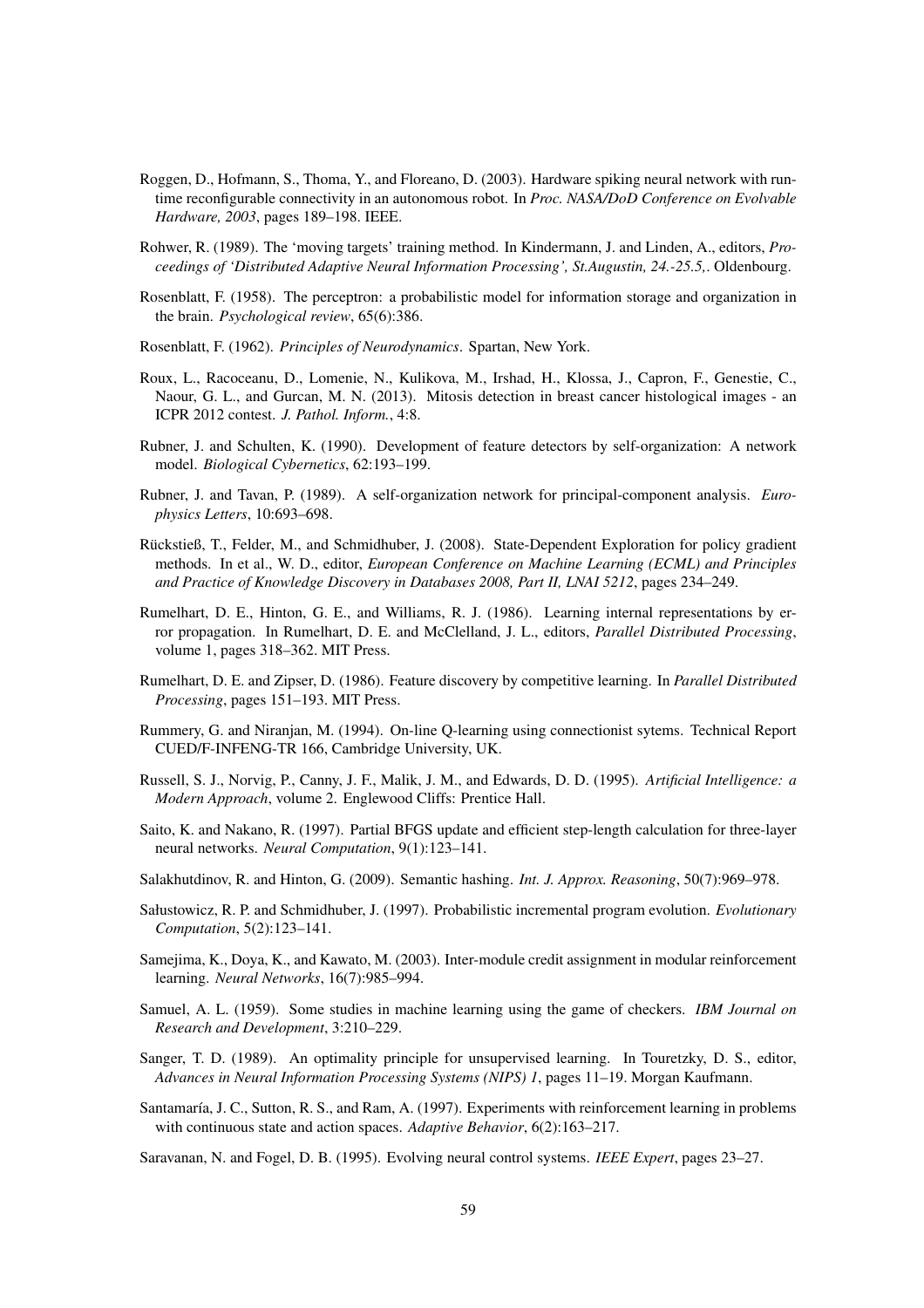- Saund, E. (1994). Unsupervised learning of mixtures of multiple causes in binary data. In Cowan, J. D., Tesauro, G., and Alspector, J., editors, *Advances in Neural Information Processing Systems (NIPS) 6*, pages 27–34. Morgan Kaufmann.
- Schäfer, A. M., Udluft, S., and Zimmermann, H.-G. (2006). Learning long term dependencies with recurrent neural networks. In Kollias, S. D., Stafylopatis, A., Duch, W., and Oja, E., editors, *ICANN (1)*, volume 4131 of *Lecture Notes in Computer Science*, pages 71–80. Springer.
- Schapire, R. E. (1990). The strength of weak learnability. *Machine Learning*, 5:197–227.
- Schaul, T. and Schmidhuber, J. (2010). Metalearning. *Scholarpedia*, 6(5):4650.
- Schaul, T., Zhang, S., and LeCun, Y. (2013). No more pesky learning rates. In *Proc. 30th International Conference on Machine Learning (ICML)*.
- Schemmel, J., Grubl, A., Meier, K., and Mueller, E. (2006). Implementing synaptic plasticity in a VLSI spiking neural network model. In *International Joint Conference on Neural Networks (IJCNN)*, pages 1–6. IEEE.
- Scherer, D., Müller, A., and Behnke, S. (2010). Evaluation of pooling operations in convolutional architectures for object recognition. In *Proc. International Conference on Artificial Neural Networks (ICANN)*, pages 92–101.
- Schmidhuber, J. (1987). Evolutionary principles in self-referential learning. Diploma thesis, Institut für Informatik, Technische Universität München. http://www.idsia.ch/~juergen/diploma.html.
- Schmidhuber, J. (1989a). Accelerated learning in back-propagation nets. In Pfeifer, R., Schreter, Z., Fogelman, Z., and Steels, L., editors, *Connectionism in Perspective*, pages 429 – 438. Amsterdam: Elsevier, North-Holland.
- Schmidhuber, J. (1989b). A local learning algorithm for dynamic feedforward and recurrent networks. *Connection Science*, 1(4):403–412.
- Schmidhuber, J. (1990a). Dynamische neuronale Netze und das fundamentale raumzeitliche Lernproblem. Dissertation, Institut für Informatik, Technische Universität München.
- Schmidhuber, J. (1990b). Learning algorithms for networks with internal and external feedback. In Touretzky, D. S., Elman, J. L., Sejnowski, T. J., and Hinton, G. E., editors, *Proc. of the 1990 Connectionist Models Summer School*, pages 52–61. Morgan Kaufmann.
- Schmidhuber, J. (1990c). The Neural Heat Exchanger. Talks at TU Munich (1990), University of Colorado at Boulder (1992), and Z. Li's NIPS\*94 workshop on unsupervised learning. Also published at the *Intl. Conference on Neural Information Processing* (ICONIP'96), vol. 1, pages 194-197, 1996.
- Schmidhuber, J. (1990d). An on-line algorithm for dynamic reinforcement learning and planning in reactive environments. In *Proc. IEEE/INNS International Joint Conference on Neural Networks, San Diego*, volume 2, pages 253–258.
- Schmidhuber, J. (1991a). Curious model-building control systems. In *Proceedings of the International Joint Conference on Neural Networks, Singapore*, volume 2, pages 1458–1463. IEEE press.
- Schmidhuber, J. (1991b). Learning to generate sub-goals for action sequences. In Kohonen, T., Mäkisara, K., Simula, O., and Kangas, J., editors, *Artificial Neural Networks*, pages 967–972. Elsevier Science Publishers B.V., North-Holland.
- Schmidhuber, J. (1991c). Reinforcement learning in Markovian and non-Markovian environments. In Lippman, D. S., Moody, J. E., and Touretzky, D. S., editors, *Advances in Neural Information Processing Systems 3 (NIPS 3)*, pages 500–506. Morgan Kaufmann.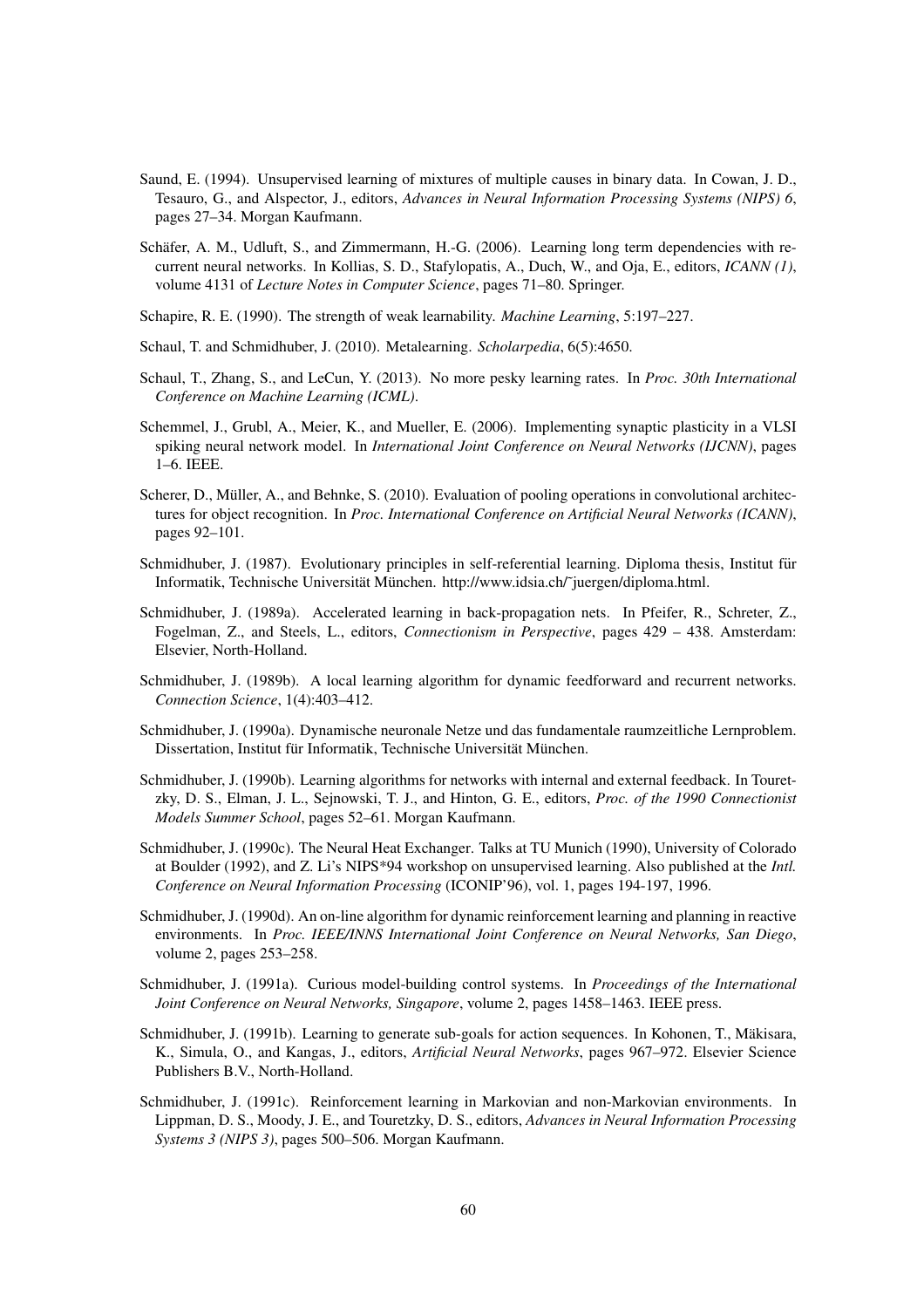- Schmidhuber, J. (1992a). A fixed size storage  $O(n^3)$  time complexity learning algorithm for fully recurrent continually running networks. *Neural Computation*, 4(2):243–248.
- Schmidhuber, J. (1992b). Learning complex, extended sequences using the principle of history compression. *Neural Computation*, 4(2):234–242. (Based on TR FKI-148-91, TUM, 1991).
- Schmidhuber, J. (1992c). Learning factorial codes by predictability minimization. *Neural Computation*, 4(6):863–879.
- Schmidhuber, J. (1993a). An introspective network that can learn to run its own weight change algorithm. In *Proc. of the Intl. Conf. on Artificial Neural Networks, Brighton*, pages 191–195. IEE.
- Schmidhuber, J. (1993b). Netzwerkarchitekturen, Zielfunktionen und Kettenregel. (Network Architectures, Objective Functions, and Chain Rule.) Habilitationsschrift (Habilitation Thesis), Institut fur Informatik, ¨ Technische Universität München.
- Schmidhuber, J. (1995). Discovering solutions with low Kolmogorov complexity and high generalization capability. In Prieditis, A. and Russell, S., editors, *Machine Learning: Proceedings of the Twelfth International Conference*, pages 488–496. Morgan Kaufmann Publishers, San Francisco, CA.
- Schmidhuber, J. (1997). Discovering neural nets with low Kolmogorov complexity and high generalization capability. *Neural Networks*, 10(5):857–873.
- Schmidhuber, J. (2002). The Speed Prior: a new simplicity measure yielding near-optimal computable predictions. In Kivinen, J. and Sloan, R. H., editors, *Proceedings of the 15th Annual Conference on Computational Learning Theory (COLT 2002)*, Lecture Notes in Artificial Intelligence, pages 216–228. Springer, Sydney, Australia.
- Schmidhuber, J. (2004). Optimal ordered problem solver. *Machine Learning*, 54:211–254.
- Schmidhuber, J. (2006a). Developmental robotics, optimal artificial curiosity, creativity, music, and the fine arts. *Connection Science*, 18(2):173–187.
- Schmidhuber, J. (2006b). Gödel machines: Fully self-referential optimal universal self-improvers. In Goertzel, B. and Pennachin, C., editors, *Artificial General Intelligence*, pages 199–226. Springer Verlag. Variant available as arXiv:cs.LO/0309048.
- Schmidhuber, J. (2007). Prototype resilient, self-modeling robots. *Science*, 316(5825):688.
- Schmidhuber, J. (2012). Self-delimiting neural networks. Technical Report IDSIA-08-12, arXiv:1210.0118v1 [cs.NE], The Swiss AI Lab IDSIA.
- Schmidhuber, J. (2013a). My first Deep Learning system of 1991 + Deep Learning timeline 1962-2013. Technical Report arXiv:1312.5548v1 [cs.NE], The Swiss AI Lab IDSIA.
- Schmidhuber, J. (2013b). POWERPLAY: Training an Increasingly General Problem Solver by Continually Searching for the Simplest Still Unsolvable Problem. *Frontiers in Psychology*.
- Schmidhuber, J., Ciresan, D., Meier, U., Masci, J., and Graves, A. (2011). On fast deep nets for AGI vision. In *Proc. Fourth Conference on Artificial General Intelligence (AGI), Google, Mountain View, CA*, pages 243–246.
- Schmidhuber, J., Eldracher, M., and Foltin, B. (1996). Semilinear predictability minimization produces well-known feature detectors. *Neural Computation*, 8(4):773–786.
- Schmidhuber, J. and Huber, R. (1991). Learning to generate artificial fovea trajectories for target detection. *International Journal of Neural Systems*, 2(1 & 2):135–141.
- Schmidhuber, J., Mozer, M. C., and Prelinger, D. (1993). Continuous history compression. In Hüning, H., Neuhauser, S., Raus, M., and Ritschel, W., editors, *Proc. of Intl. Workshop on Neural Networks, RWTH Aachen*, pages 87–95. Augustinus.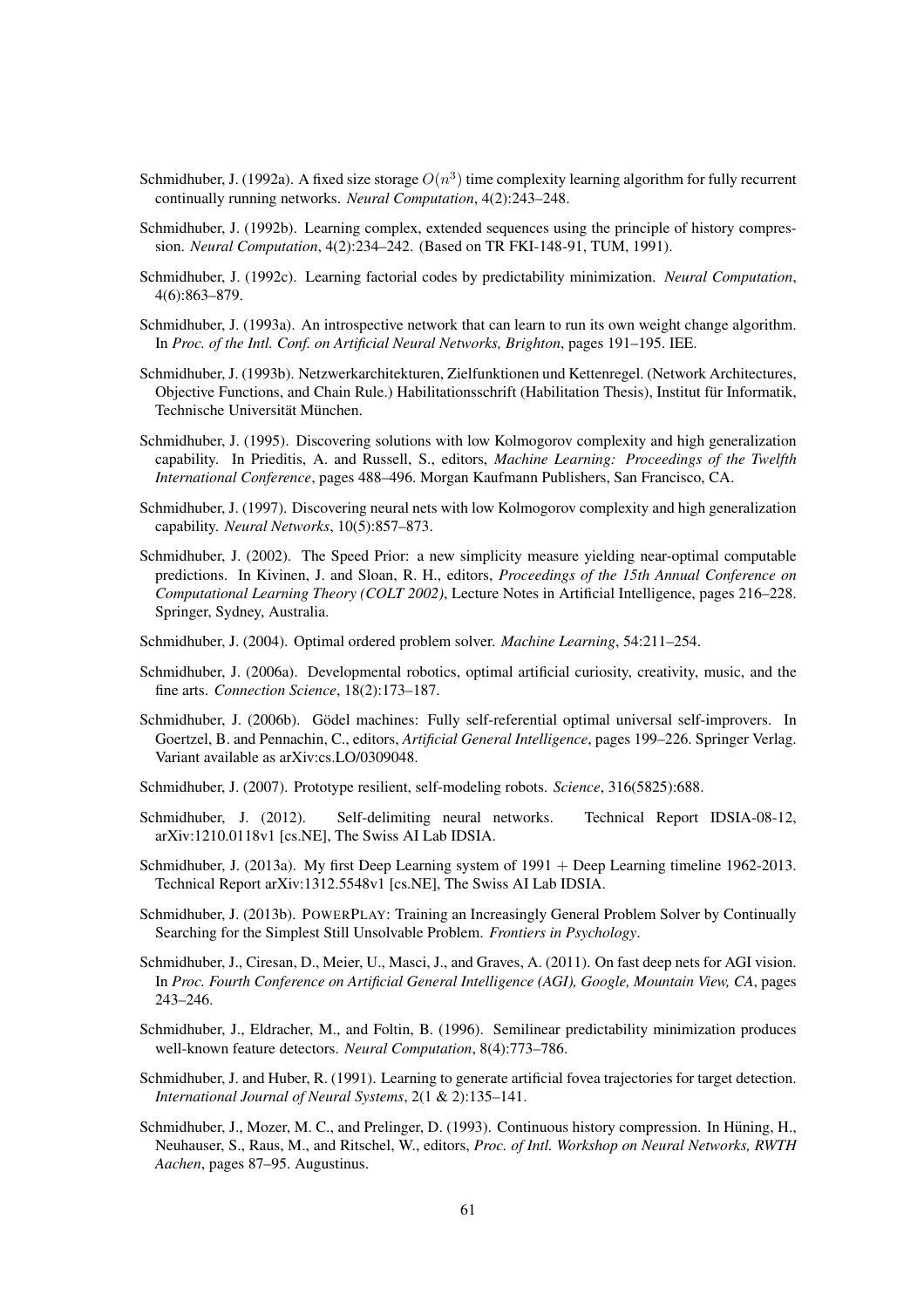- Schmidhuber, J. and Prelinger, D. (1993). Discovering predictable classifications. *Neural Computation*, 5(4):625–635.
- Schmidhuber, J. and Wahnsiedler, R. (1992). Planning simple trajectories using neural subgoal generators. In Meyer, J. A., Roitblat, H. L., and Wilson, S. W., editors, *Proc. of the 2nd International Conference on Simulation of Adaptive Behavior*, pages 196–202. MIT Press.
- Schmidhuber, J., Wierstra, D., Gagliolo, M., and Gomez, F. J. (2007). Training recurrent networks by Evolino. *Neural Computation*, 19(3):757–779.
- Schmidhuber, J., Zhao, J., and Schraudolph, N. (1997a). Reinforcement learning with self-modifying policies. In Thrun, S. and Pratt, L., editors, *Learning to learn*, pages 293–309. Kluwer.
- Schmidhuber, J., Zhao, J., and Wiering, M. (1997b). Shifting inductive bias with success-story algorithm, adaptive Levin search, and incremental self-improvement. *Machine Learning*, 28:105–130.
- Schölkopf, B., Burges, C. J. C., and Smola, A. J., editors (1998). Advances in Kernel Methods Support *Vector Learning*. MIT Press, Cambridge, MA.
- Schraudolph, N. and Sejnowski, T. J. (1993). Unsupervised discrimination of clustered data via optimization of binary information gain. In Hanson, S. J., Cowan, J. D., and Giles, C. L., editors, *Advances in Neural Information Processing Systems*, volume 5, pages 499–506. Morgan Kaufmann, San Mateo.
- Schraudolph, N. N. (2002). Fast curvature matrix-vector products for second-order gradient descent. *Neural Computation*, 14(7):1723–1738.
- Schraudolph, N. N. and Sejnowski, T. J. (1996). Tempering backpropagation networks: Not all weights are created equal. In Touretzky, D. S., Mozer, M. C., and Hasselmo, M. E., editors, *Advances in Neural Information Processing Systems (NIPS)*, volume 8, pages 563–569. The MIT Press, Cambridge, MA.
- Schrauwen, B., Verstraeten, D., and Van Campenhout, J. (2007). An overview of reservoir computing: theory, applications and implementations. In *Proceedings of the 15th European Symposium on Artificial Neural Networks. p. 471-482 2007*, pages 471–482.
- Schuster, H. G. (1992). Learning by maximization the information transfer through nonlinear noisy neurons and "noise breakdown". *Phys. Rev.* A, 46(4):2131–2138.
- Schuster, M. (1999). *On supervised learning from sequential data with applications for speech recognition*. PhD thesis, Nara Institute of Science and Technolog, Kyoto, Japan.
- Schuster, M. and Paliwal, K. K. (1997). Bidirectional recurrent neural networks. *IEEE Transactions on Signal Processing*, 45:2673–2681.
- Schwartz, A. (1993). A reinforcement learning method for maximizing undiscounted rewards. In *Proc. ICML*, pages 298–305.
- Schwefel, H. P. (1974). Numerische Optimierung von Computer-Modellen. Dissertation. Published 1977 by Birkhäuser, Basel.
- Segmentation of Neuronal Structures in EM Stacks Challenge (2012). IEEE International Symposium on Biomedical Imaging (ISBI), http://tinyurl.com/d2fgh7g.
- Sehnke, F., Osendorfer, C., Rückstieß, T., Graves, A., Peters, J., and Schmidhuber, J. (2010). Parameterexploring policy gradients. *Neural Networks*, 23(4):551–559.
- Sermanet, P., Eigen, D., Zhang, X., Mathieu, M., Fergus, R., and LeCun, Y. (2013). OverFeat: Integrated recognition, localization and detection using convolutional networks. *arXiv preprint arXiv:1312.6229*.
- Sermanet, P. and LeCun, Y. (2011). Traffic sign recognition with multi-scale convolutional networks. In *Proceedings of International Joint Conference on Neural Networks (IJCNN'11)*, pages 2809–2813.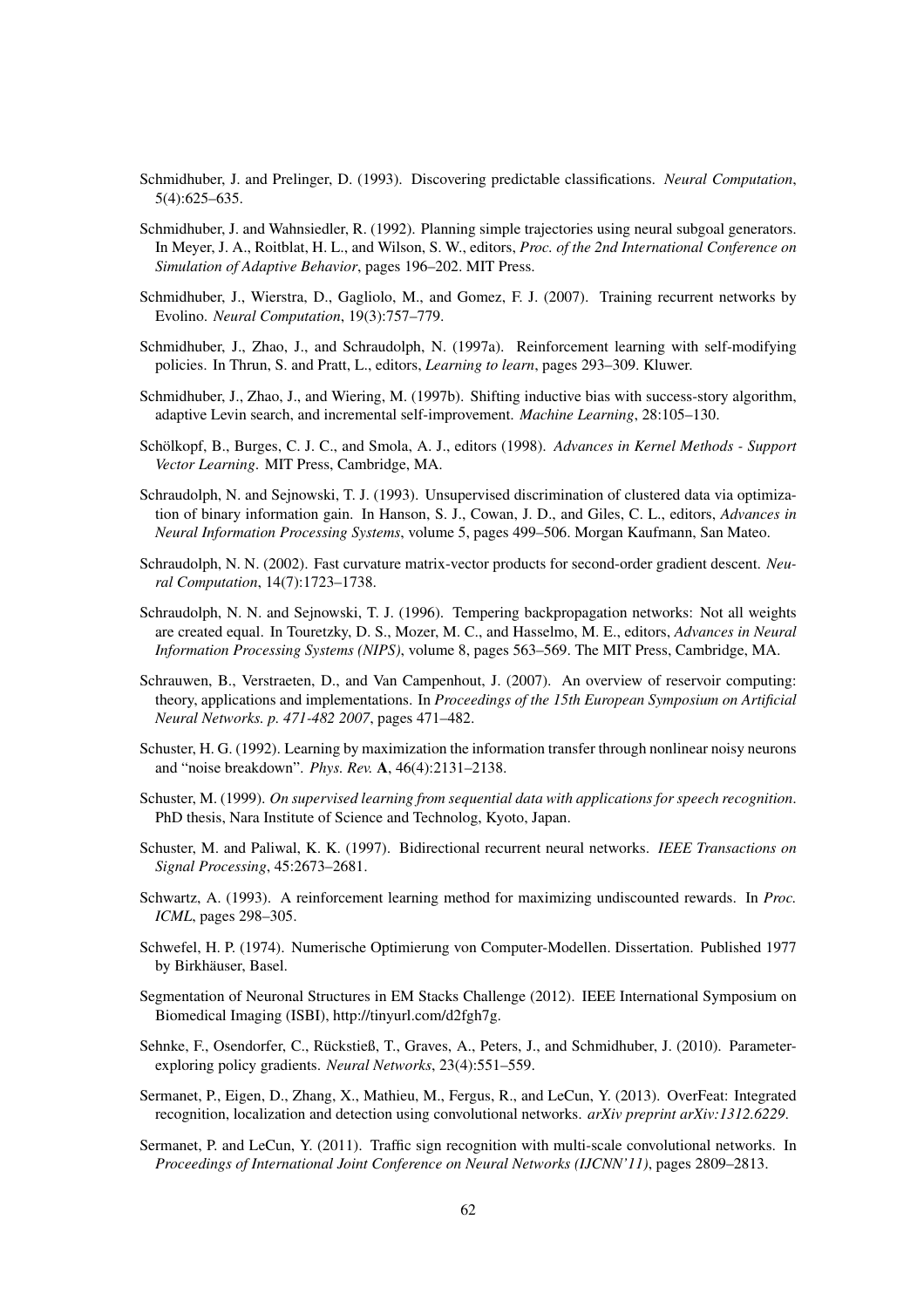- Serrano-Gotarredona, R., Oster, M., Lichtsteiner, P., Linares-Barranco, A., Paz-Vicente, R., Gomez- ´ Rodríguez, F., Camuñas-Mesa, L., Berner, R., Rivas-Pérez, M., Delbruck, T., et al. (2009). Caviar: A 45k neuron, 5m synapse, 12g connects/s AER hardware sensory–processing–learning–actuating system for high-speed visual object recognition and tracking. *IEEE Transactions on Neural Networks*, 20(9):1417–1438.
- Serre, T., Riesenhuber, M., Louie, J., and Poggio, T. (2002). On the role of object-specific features for real world object recognition in biological vision. In *Biologically Motivated Computer Vision*, pages 387–397.
- Seung, H. S. (2003). Learning in spiking neural networks by reinforcement of stochastic synaptic transmission. *Neuron*, 40(6):1063–1073.
- Shanno, D. F. (1970). Conditioning of quasi-Newton methods for function minimization. *Mathematics of computation*, 24(111):647–656.
- Shannon, C. E. (1948). A mathematical theory of communication (parts I and II). *Bell System Technical Journal*, XXVII:379–423.
- Shavlik, J. W. (1994). Combining symbolic and neural learning. *Machine Learning*, 14(3):321–331.
- Shavlik, J. W. and Towell, G. G. (1989). Combining explanation-based and neural learning: An algorithm and empirical results. *Connection Science*, 1(3):233–255.
- Siegelmann, H. (1992). *Theoretical Foundations of Recurrent Neural Networks*. PhD thesis, Rutgers, New Brunswick Rutgers, The State of New Jersey.
- Siegelmann, H. T. and Sontag, E. D. (1991). Turing computability with neural nets. *Applied Mathematics Letters*, 4(6):77–80.
- Silva, F. M. and Almeida, L. B. (1990). Speeding up back-propagation. In Eckmiller, R., editor, *Advanced Neural Computers*, pages 151–158, Amsterdam. Elsevier.
- S´ıma, J. (1994). Loading deep networks is hard. *Neural Computation*, 6(5):842–850.
- S´ıma, J. (2002). Training a single sigmoidal neuron is hard. *Neural Computation*, 14(11):2709–2728.
- Simard, P., Steinkraus, D., and Platt, J. (2003). Best practices for convolutional neural networks applied to visual document analysis. In *Seventh International Conference on Document Analysis and Recognition*, pages 958–963.
- Sims, K. (1994). Evolving virtual creatures. In Glassner, A., editor, *Proceedings of SIGGRAPH '94 (Orlando, Florida, July 1994)*, Computer Graphics Proceedings, Annual Conference, pages 15–22. ACM SIGGRAPH, ACM Press. ISBN 0-89791-667-0.
- Simsek, Ö. and Barto, A. G. (2008). Skill characterization based on betweenness. In *NIPS'08*, pages 1497–1504.
- Singh, S., Barto, A. G., and Chentanez, N. (2005). Intrinsically motivated reinforcement learning. In *Advances in Neural Information Processing Systems 17 (NIPS)*. MIT Press, Cambridge, MA.
- Singh, S. P. (1994). Reinforcement learning algorithms for average-payoff Markovian decision processes. In *National Conference on Artificial Intelligence*, pages 700–705.
- Smith, S. F. (1980). *A Learning System Based on Genetic Adaptive Algorithms,*. PhD thesis, Univ. Pittsburgh.
- Smolensky, P. (1986). Parallel distributed processing: Explorations in the microstructure of cognition, vol. 1. chapter Information Processing in Dynamical Systems: Foundations of Harmony Theory, pages 194–281. MIT Press, Cambridge, MA, USA.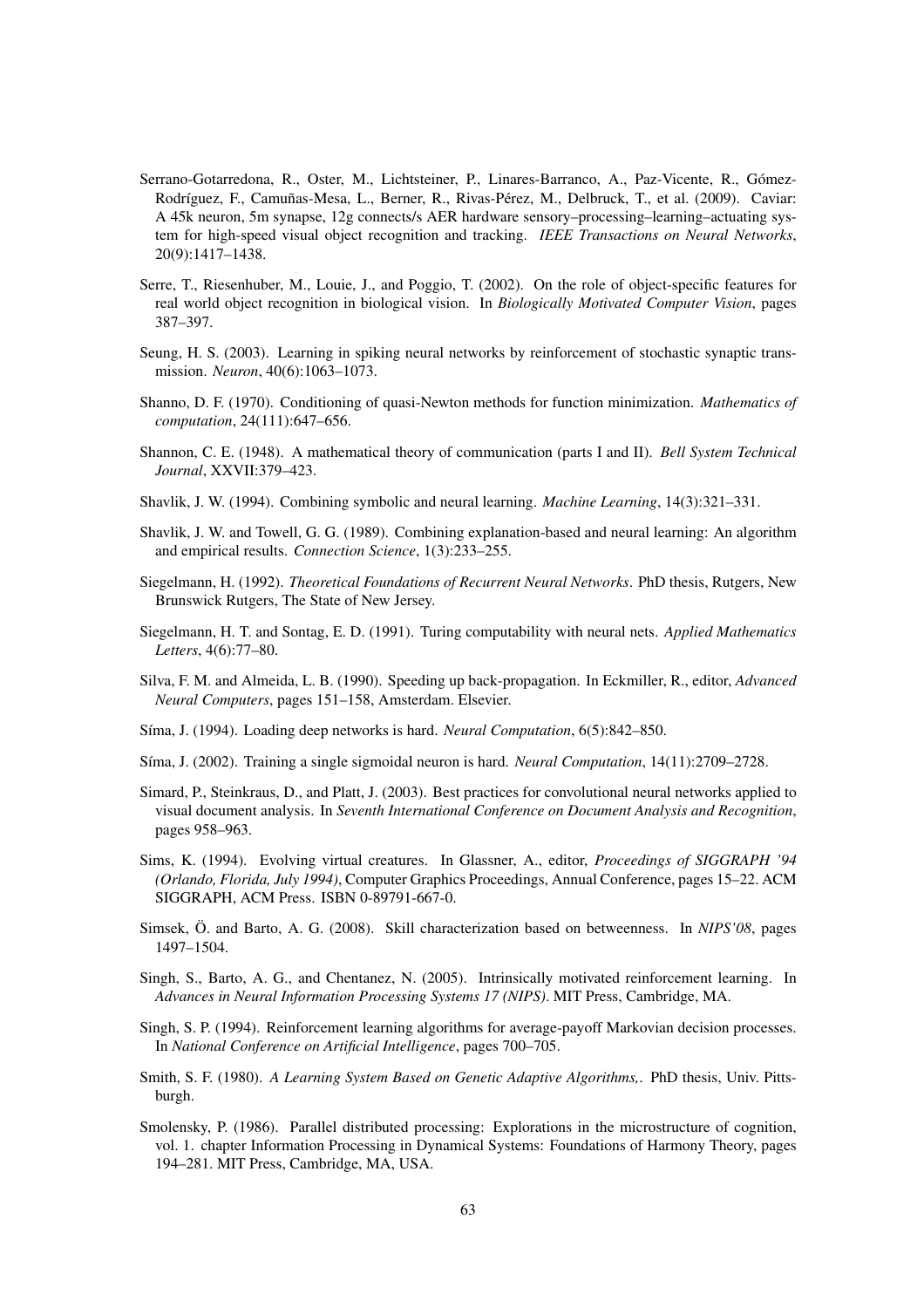Solla, S. A. (1988). Accelerated learning in layered neural networks. *Complex Systems*, 2:625–640.

Solomonoff, R. J. (1964). A formal theory of inductive inference. Part I. *Information and Control*, 7:1–22.

- Soloway, E. (1986). Learning to program = learning to construct mechanisms and explanations. *Communications of the ACM*, 29(9):850–858.
- Song, S., Miller, K. D., and Abbott, L. F. (2000). Competitive Hebbian learning through spike-timingdependent synaptic plasticity. *Nature Neuroscience*, 3(9):919–926.
- Speelpenning, B. (1980). *Compiling Fast Partial Derivatives of Functions Given by Algorithms*. PhD thesis, Department of Computer Science, University of Illinois, Urbana-Champaign.
- Srivastava, R. K., Masci, J., Kazerounian, S., Gomez, F., and Schmidhuber, J. (2013). Compete to compute. In *Advances in Neural Information Processing Systems (NIPS)*, pages 2310–2318.
- Stallkamp, J., Schlipsing, M., Salmen, J., and Igel, C. (2011). INI German Traffic Sign Recognition Benchmark for the IJCNN'11 Competition.
- Stanley, K. O., D'Ambrosio, D. B., and Gauci, J. (2009). A hypercube-based encoding for evolving largescale neural networks. *Artificial Life*, 15(2):185–212.
- Stanley, K. O. and Miikkulainen, R. (2002). Evolving neural networks through augmenting topologies. *Evolutionary Computation*, 10:99–127.
- Steijvers, M. and Grunwald, P. (1996). A recurrent network that performs a contextsensitive prediction task. In *Proceedings of the 18th Annual Conference of the Cognitive Science Society*. Erlbaum.
- Steil, J. J. (2007). Online reservoir adaptation by intrinsic plasticity for backpropagation–decorrelation and echo state learning. *Neural Networks*, 20(3):353–364.
- Stemmler, M. (1996). A single spike suffices: the simplest form of stochastic resonance in model neurons. *Network: Computation in Neural Systems*, 7(4):687–716.
- Stoianov, I. and Zorzi, M. (2012). Emergence of a 'visual number sense' in hierarchical generative models. *Nature Neuroscience*, 15(2):194–6.
- Stone, M. (1974). Cross-validatory choice and assessment of statistical predictions. *Roy. Stat. Soc.*, 36:111– 147.
- Stoop, R., Schindler, K., and Bunimovich, L. (2000). When pyramidal neurons lock, when they respond chaotically, and when they like to synchronize. *Neuroscience research*, 36(1):81–91.
- Stratonovich, R. (1960). Conditional Markov processes. *Theory of Probability And Its Applications*, 5(2):156–178.
- Sun, G., Chen, H., and Lee, Y. (1993a). Time warping invariant neural networks. In S. J. Hanson, J. D. C. and Giles, C. L., editors, *Advances in Neural Information Processing Systems (NIPS) 5*, pages 180–187. Morgan Kaufmann.
- Sun, G. Z., Giles, C. L., Chen, H. H., and Lee, Y. C. (1993b). The neural network pushdown automaton: Model, stack and learning simulations. Technical Report CS-TR-3118, University of Maryland, College Park.
- Sun, Y., Gomez, F., Schaul, T., and Schmidhuber, J. (2013). A Linear Time Natural Evolution Strategy for Non-Separable Functions. In *Proceedings of the Genetic and Evolutionary Computation Conference*, page 61, Amsterdam, NL. ACM.
- Sun, Y., Wierstra, D., Schaul, T., and Schmidhuber, J. (2009). Efficient natural evolution strategies. In *Proc. 11th Genetic and Evolutionary Computation Conference (GECCO)*, pages 539–546.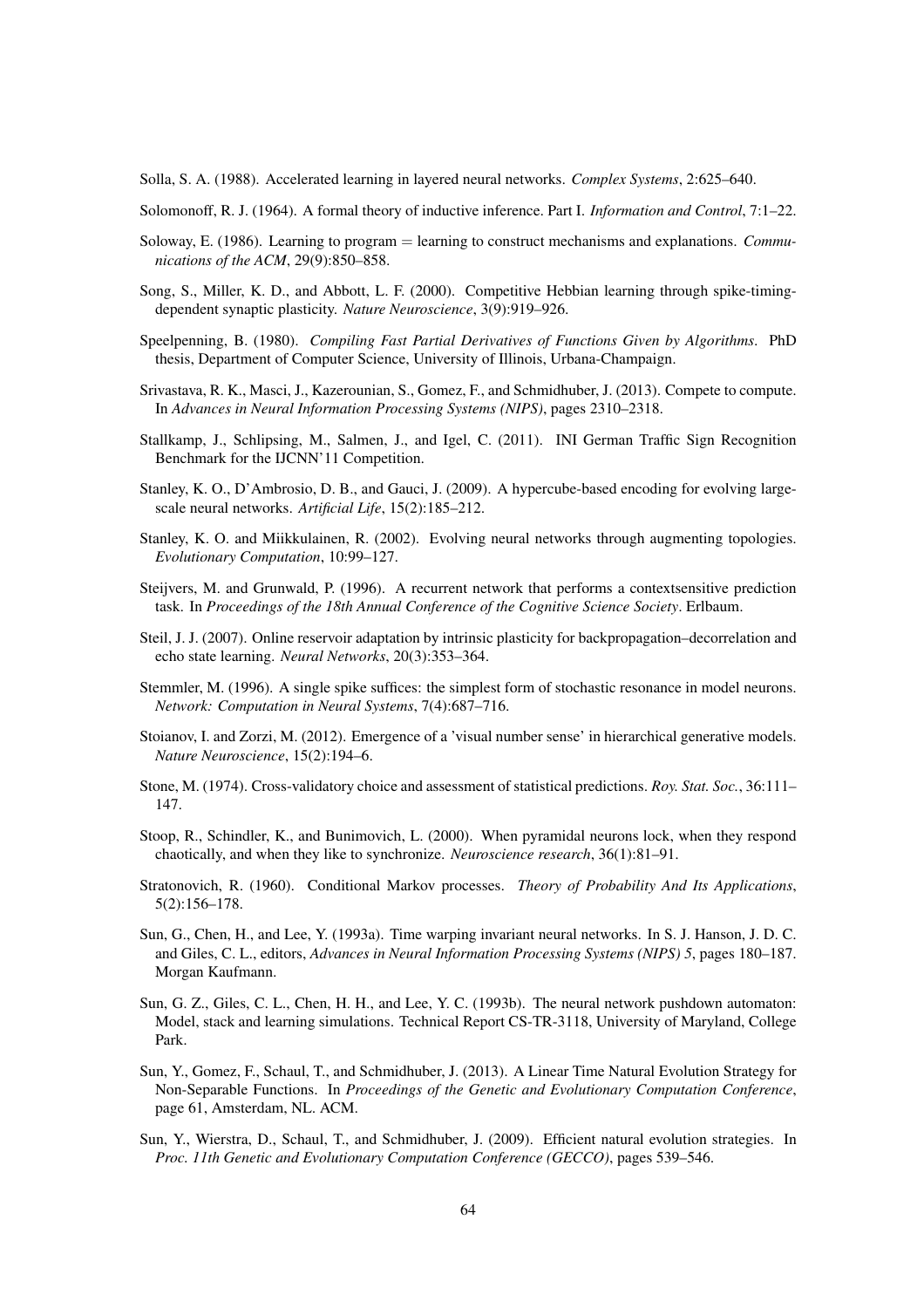Sutskever, I., Hinton, G. E., and Taylor, G. W. (2008). The recurrent temporal restricted Boltzmann machine. In *NIPS*, volume 21, page 2008.

Sutton, R. and Barto, A. (1998). *Reinforcement learning: An introduction*. Cambridge, MA, MIT Press.

- Sutton, R. S., McAllester, D. A., Singh, S. P., and Mansour, Y. (1999a). Policy gradient methods for reinforcement learning with function approximation. In *Advances in Neural Information Processing Systems (NIPS) 12*, pages 1057–1063.
- Sutton, R. S., Precup, D., and Singh, S. P. (1999b). Between MDPs and semi-MDPs: A framework for temporal abstraction in reinforcement learning. *Artif. Intell.*, 112(1-2):181–211.
- Sutton, R. S., Szepesvári, C., and Maei, H. R. (2008). A convergent O(n) algorithm for off-policy temporaldifference learning with linear function approximation. In *Advances in Neural Information Processing Systems (NIPS'08)*, volume 21, pages 1609–1616.
- Szabó, Z., Póczos, B., and Lőrincz, A. (2006). Cross-entropy optimization for independent process analysis. In *Independent Component Analysis and Blind Signal Separation*, pages 909–916. Springer.
- Szegedy, C., Toshev, A., and Erhan, D. (2013). Deep neural networks for object detection. pages 2553– 2561.
- Tegge, A. N., Wang, Z., Eickholt, J., and Cheng, J. (2009). NNcon: improved protein contact map prediction using 2D-recursive neural networks. *Nucleic Acids Research*, 37(Suppl 2):W515–W518.
- Teichmann, M., Wiltschut, J., and Hamker, F. (2012). Learning invariance from natural images inspired by observations in the primary visual cortex. *Neural Computation*, 24(5):1271–1296.
- Teller, A. (1994). The evolution of mental models. In Kenneth E. Kinnear, J., editor, *Advances in Genetic Programming*, pages 199–219. MIT Press.
- Tenenberg, J., Karlsson, J., and Whitehead, S. (1993). Learning via task decomposition. In Meyer, J. A., Roitblat, H., and Wilson, S., editors, *From Animals to Animats 2: Proceedings of the Second International Conference on Simulation of Adaptive Behavior*, pages 337–343. MIT Press.
- Tesauro, G. (1994). TD-gammon, a self-teaching backgammon program, achieves master-level play. *Neural Computation*, 6(2):215–219.
- Tieleman, T. and Hinton, G. (2012). Lecture 6.5—RmsProp: Divide the gradient by a running average of its recent magnitude. COURSERA: Neural Networks for Machine Learning.
- Tikhonov, A. N., Arsenin, V. I., and John, F. (1977). *Solutions of ill-posed problems*. Winston.
- Ting, K. M. and Witten, I. H. (1997). Stacked generalization: when does it work? In *in Proc. International Joint Conference on Artificial Intelligence (IJCAI)*.
- Tino, P. and Hammer, B. (2004). Architectural bias in recurrent neural networks: Fractal analysis. *Neural Computation*, 15(8):1931–1957.
- Tonkes, B. and Wiles, J. (1997). Learning a context-free task with a recurrent neural network: An analysis of stability. In *Proceedings of the Fourth Biennial Conference of the Australasian Cognitive Science Society*.
- Towell, G. G. and Shavlik, J. W. (1994). Knowledge-based artificial neural networks. *Artificial Intelligence*, 70(1):119–165.
- Tsitsiklis, J. N. and van Roy, B. (1996). Feature-based methods for large scale dynamic programming. *Machine Learning*, 22(1-3):59–94.
- Tsodyks, M., Pawelzik, K., and Markram, H. (1998). Neural networks with dynamic synapses. *Neural Computation*, 10(4):821–835.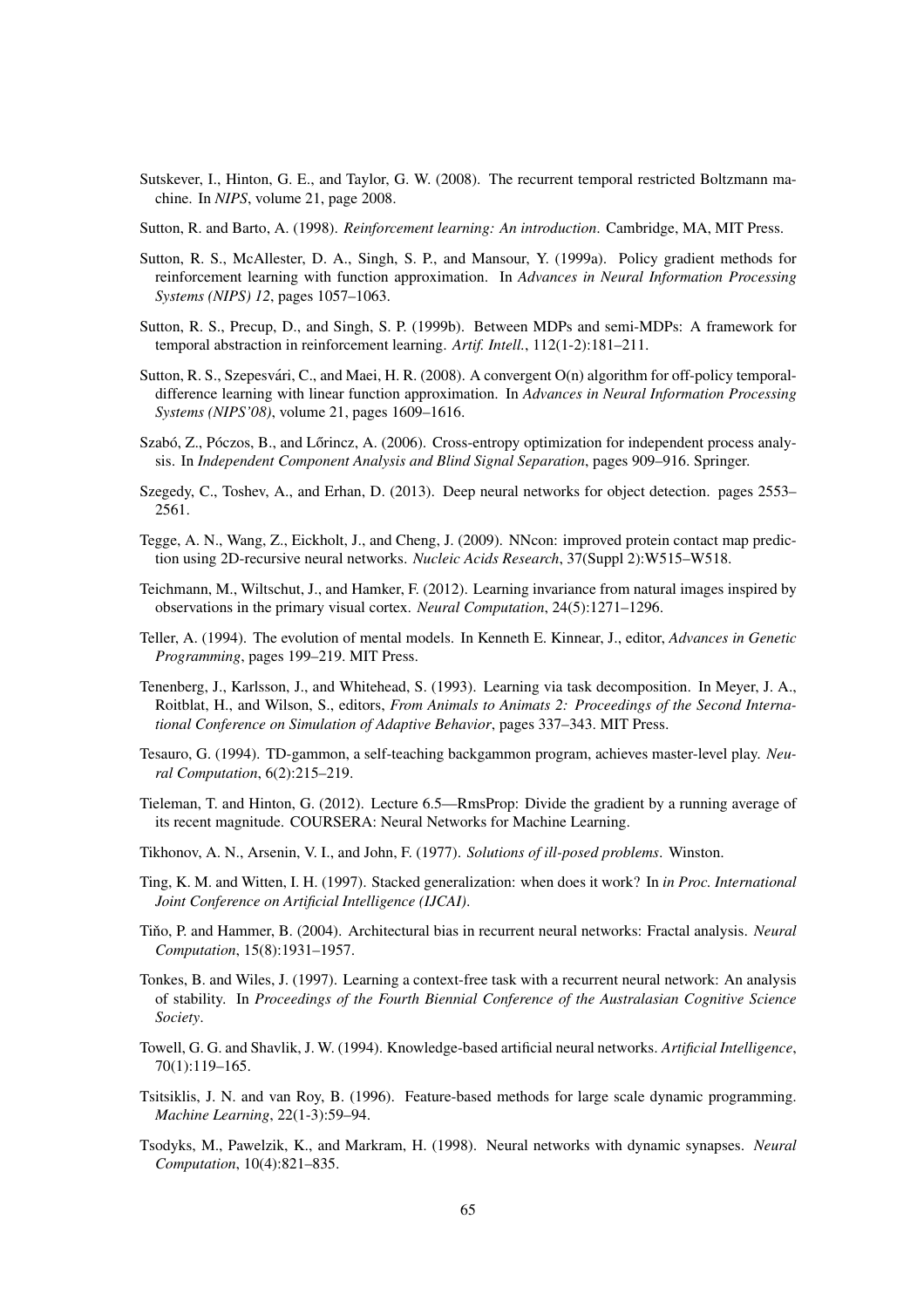- Tsodyks, M. V., Skaggs, W. E., Sejnowski, T. J., and McNaughton, B. L. (1996). Population dynamics and theta rhythm phase precession of hippocampal place cell firing: a spiking neuron model. *Hippocampus*, 6(3):271–280.
- Turaga, S. C., Murray, J. F., Jain, V., Roth, F., Helmstaedter, M., Briggman, K., Denk, W., and Seung, H. S. (2010). Convolutional networks can learn to generate affinity graphs for image segmentation. *Neural Computation*, 22(2):511–538.
- Turing, A. M. (1936). On computable numbers, with an application to the Entscheidungsproblem. *Proceedings of the London Mathematical Society, Series 2*, 41:230–267.
- Ueda, N. (2000). Optimal linear combination of neural networks for improving classification performance. *IEEE Transactions on Pattern Analysis and Machine Intelligence*, 22(2):207–215.
- Urlbe, A. P. (1999). *Structure-adaptable digital neural networks*. PhD thesis, Universidad del Valle.
- Utgoff, P. E. and Stracuzzi, D. J. (2002). Many-layered learning. *Neural Computation*, 14(10):2497–2529.
- Vahed, A. and Omlin, C. W. (2004). A machine learning method for extracting symbolic knowledge from recurrent neural networks. *Neural Computation*, 16(1):59–71.
- Vaillant, R., Monrocq, C., and LeCun, Y. (1994). Original approach for the localisation of objects in images. *IEE Proc on Vision, Image, and Signal Processing*, 141(4):245–250.
- van den Berg, T. and Whiteson, S. (2013). Critical factors in the performance of HyperNEAT. In *GECCO 2013: Proceedings of the Genetic and Evolutionary Computation Conference*, pages 759–766.
- Vapnik, V. (1992). Principles of risk minimization for learning theory. In Lippman, D. S., Moody, J. E., and Touretzky, D. S., editors, *Advances in Neural Information Processing Systems (NIPS) 4*, pages 831–838. Morgan Kaufmann.
- Vapnik, V. (1995). *The Nature of Statistical Learning Theory*. Springer, New York.
- Versino, C. and Gambardella, L. M. (1996). Learning fine motion by using the hierarchical extended Kohonen map. In *Proc. Intl. Conf. on Artificial Neural Networks (ICANN)*, pages 221–226. Springer.
- Veta, M., Viergever, M., Pluim, J., Stathonikos, N., and van Diest, P. J. (2013). MICCAI 2013 Grand Challenge on Mitosis Detection.
- Vincent, P., Hugo, L., Bengio, Y., and Manzagol, P.-A. (2008). Extracting and composing robust features with denoising autoencoders. In *Proceedings of the 25th international conference on Machine learning*, ICML '08, pages 1096–1103, New York, NY, USA. ACM.
- Vlassis, N., Littman, M. L., and Barber, D. (2012). On the computational complexity of stochastic controller optimization in POMDPs. *ACM Transactions on Computation Theory*, 4(4):12.
- Vogl, T., Mangis, J., Rigler, A., Zink, W., and Alkon, D. (1988). Accelerating the convergence of the back-propagation method. *Biological Cybernetics*, 59:257–263.
- von der Malsburg, C. (1973). Self-organization of orientation sensitive cells in the striate cortex. *Kybernetik*, 14(2):85–100.
- Waldinger, R. J. and Lee, R. C. T. (1969). PROW: a step toward automatic program writing. In Walker, D. E. and Norton, L. M., editors, *Proceedings of the 1st International Joint Conference on Artificial Intelligence (IJCAI)*, pages 241–252. Morgan Kaufmann.
- Wallace, C. S. and Boulton, D. M. (1968). An information theoretic measure for classification. *Computer Journal*, 11(2):185–194.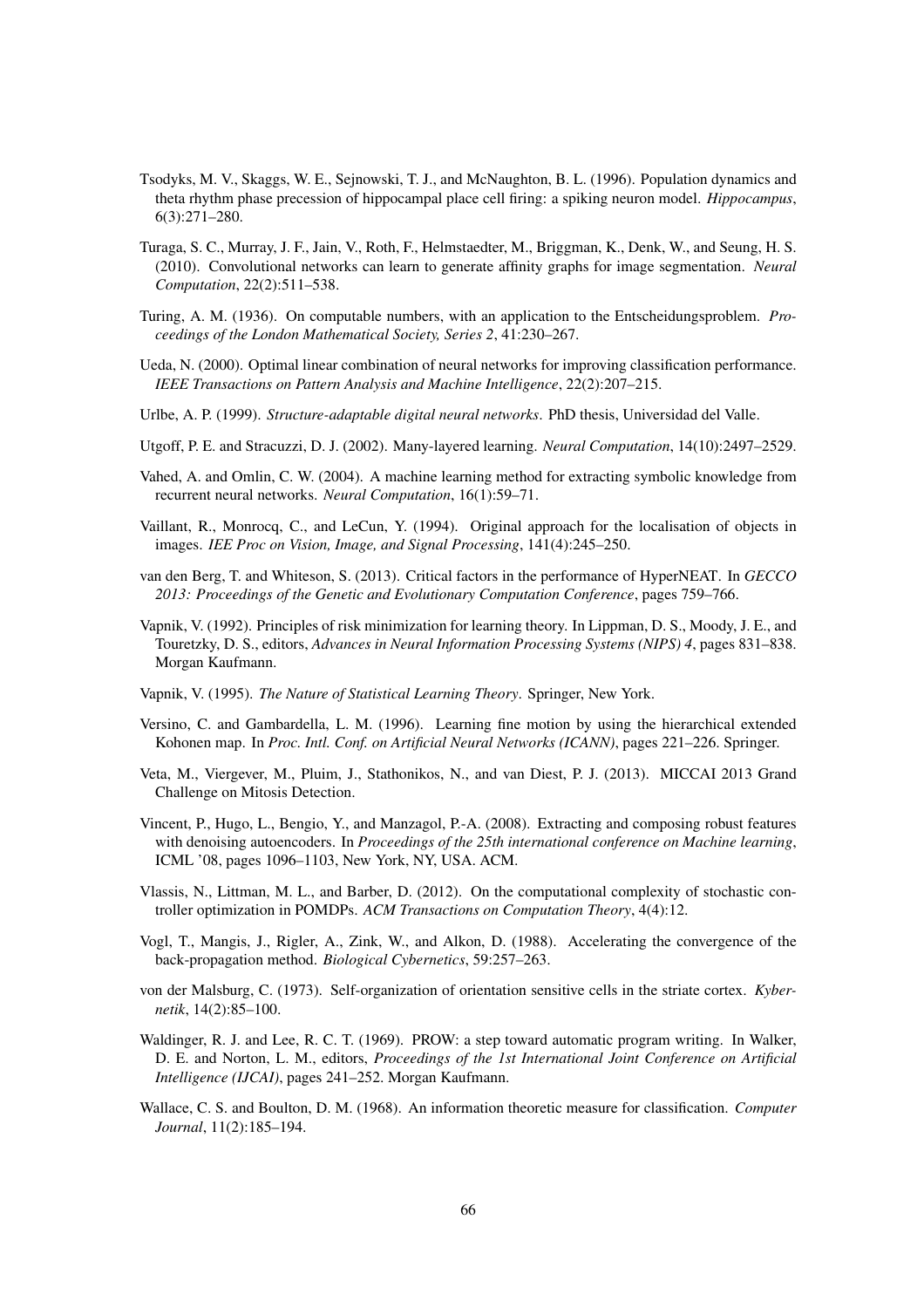- Wan, E. A. (1994). Time series prediction by using a connectionist network with internal delay lines. In Weigend, A. S. and Gershenfeld, N. A., editors, *Time series prediction: Forecasting the future and understanding the past*, pages 265–295. Addison-Wesley.
- Wang, C., Venkatesh, S. S., and Judd, J. S. (1994). Optimal stopping and effective machine complexity in learning. In *Advances in Neural Information Processing Systems (NIPS'6)*, pages 303–310. Morgan Kaufmann.
- Wang, S. and Manning, C. (2013). Fast dropout training. In *Proceedings of the 30th International Conference on Machine Learning (ICML-13)*, pages 118–126.
- Watanabe, O. (1992). *Kolmogorov complexity and computational complexity*. EATCS Monographs on Theoretical Computer Science, Springer.
- Watanabe, S. (1985). *Pattern Recognition: Human and Mechanical*. Willey, New York.
- Watkins, C. J. C. H. (1989). *Learning from Delayed Rewards*. PhD thesis, King's College, Oxford.
- Watkins, C. J. C. H. and Dayan, P. (1992). Q-learning. *Machine Learning*, 8:279–292.
- Watrous, R. L. and Kuhn, G. M. (1992). Induction of finite-state automata using second-order recurrent networks. In Moody, J. E., Hanson, S. J., and Lippman, R. P., editors, *Advances in Neural Information Processing Systems 4*, pages 309–316. Morgan Kaufmann.
- Waydo, S. and Koch, C. (2008). Unsupervised learning of individuals and categories from images. *Neural Computation*, 20(5):1165–1178.
- Weigend, A. S. and Gershenfeld, N. A. (1993). Results of the time series prediction competition at the santa fe institute. In *Neural Networks, 1993., IEEE International Conference on*, pages 1786–1793. IEEE.
- Weigend, A. S., Rumelhart, D. E., and Huberman, B. A. (1991). Generalization by weight-elimination with application to forecasting. In Lippmann, R. P., Moody, J. E., and Touretzky, D. S., editors, *Advances in Neural Information Processing Systems (NIPS) 3*, pages 875–882. San Mateo, CA: Morgan Kaufmann.
- Weiss, G. (1994). Hierarchical chunking in classifier systems. In *Proceedings of the 12th National Conference on Artificial Intelligence*, volume 2, pages 1335–1340. AAAI Press/The MIT Press.
- Weng, J., Ahuja, N., and Huang, T. S. (1992). Cresceptron: a self-organizing neural network which grows adaptively. In *International Joint Conference on Neural Networks (IJCNN)*, volume 1, pages 576–581. IEEE.
- Weng, J. J., Ahuja, N., and Huang, T. S. (1997). Learning recognition and segmentation using the cresceptron. *International Journal of Computer Vision*, 25(2):109–143.
- Werbos, P. J. (1974). *Beyond Regression: New Tools for Prediction and Analysis in the Behavioral Sciences*. PhD thesis, Harvard University.
- Werbos, P. J. (1981). Applications of advances in nonlinear sensitivity analysis. In *Proceedings of the 10th IFIP Conference, 31.8 - 4.9, NYC*, pages 762–770.
- Werbos, P. J. (1987). Building and understanding adaptive systems: A statistical/numerical approach to factory automation and brain research. *IEEE Transactions on Systems, Man, and Cybernetics*, 17.
- Werbos, P. J. (1988). Generalization of backpropagation with application to a recurrent gas market model. *Neural Networks*, 1.
- Werbos, P. J. (1989a). Backpropagation and neurocontrol: A review and prospectus. In *IEEE/INNS International Joint Conference on Neural Networks, Washington, D.C.*, volume 1, pages 209–216.
- Werbos, P. J. (1989b). Neural networks for control and system identification. In *Proceedings of IEEE/CDC Tampa, Florida*.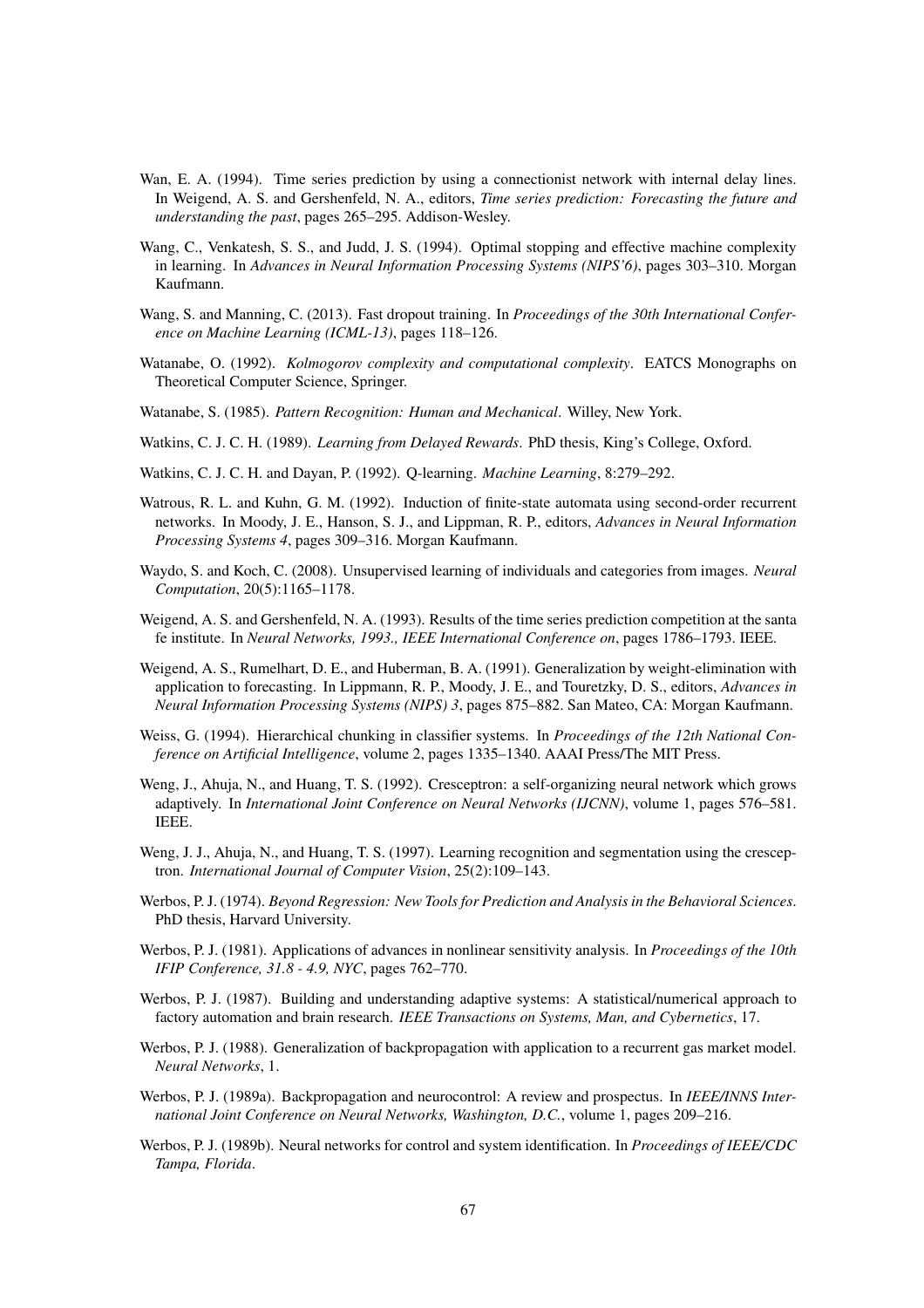- Werbos, P. J. (1992). Neural networks, system identification, and control in the chemical industries. In D. A. White, D. A. S., editor, *Handbook of Intelligent Control: Neural, Fuzzy, and Adaptive Approaches*, pages 283–356. Thomson Learning.
- Werbos, P. J. (2006). Backwards differentiation in AD and neural nets: Past links and new opportunities. In *Automatic Differentiation: Applications, Theory, and Implementations*, pages 15–34. Springer.
- West, A. H. L. and Saad, D. (1995). Adaptive back-propagation in on-line learning of multilayer networks. In Touretzky, D. S., Mozer, M., and Hasselmo, M. E., editors, *NIPS*, pages 323–329. MIT Press.
- White, H. (1989). Learning in artificial neural networks: A statistical perspective. *Neural Computation*, 1(4):425–464.
- Whitehead, S. (1992). *Reinforcement Learning for the adaptive control of perception and action*. PhD thesis, University of Rochester.
- Whiteson, S. (2012). Evolutionary computation for reinforcement learning. In Wiering, M. and van Otterlo, M., editors, *Reinforcement Learning: State of the Art*, pages 325–355. Springer, Berlin, Germany.
- Whiteson, S., Kohl, N., Miikkulainen, R., and Stone, P. (2005). Evolving keepaway soccer players through task decomposition. *Machine Learning*, 59(1):5–30.
- Whiteson, S. and Stone, P. (2006). Evolutionary function approximation for reinforcement learning. *Journal of Machine Learning Research*, 7:877–917.
- Widrow, B. and Hoff, M. (1962). Associative storage and retrieval of digital information in networks of adaptive neurons. *Biological Prototypes and Synthetic Systems*, 1:160.
- Widrow, B., Rumelhart, D. E., and Lehr, M. A. (1994). Neural networks: Applications in industry, business and science. *Commun. ACM*, 37(3):93–105.
- Wieland, A. P. (1991). Evolving neural network controllers for unstable systems. In *International Joint Conference on Neural Networks (IJCNN)*, volume 2, pages 667–673. IEEE.
- Wiering, M. and Schmidhuber, J. (1996). Solving POMDPs with Levin search and EIRA. In Saitta, L., editor, *Machine Learning: Proceedings of the Thirteenth International Conference*, pages 534–542. Morgan Kaufmann Publishers, San Francisco, CA.
- Wiering, M. and Schmidhuber, J. (1998a). HQ-learning. *Adaptive Behavior*, 6(2):219–246.
- Wiering, M. A. and Schmidhuber, J. (1998b). Fast online Q(λ). *Machine Learning*, 33(1):105–116.
- Wierstra, D., Foerster, A., Peters, J., and Schmidhuber, J. (2007). Solving deep memory POMDPs with recurrent policy gradients. In *ICANN (1)*, volume 4668 of *Lecture Notes in Computer Science*, pages 697–706. Springer.
- Wierstra, D., Foerster, A., Peters, J., and Schmidhuber, J. (2010). Recurrent policy gradients. *Logic Journal of IGPL*, 18(2):620–634.
- Wierstra, D., Schaul, T., Peters, J., and Schmidhuber, J. (2008). Natural evolution strategies. In *Congress of Evolutionary Computation (CEC 2008)*.
- Wiesel, D. H. and Hubel, T. N. (1959). Receptive fields of single neurones in the cat's striate cortex. *J. Physiol.*, 148:574–591.
- Wiles, J. and Elman, J. (1995). Learning to count without a counter: A case study of dynamics and activation landscapes in recurrent networks. In *In Proceedings of the Seventeenth Annual Conference of the Cognitive Science Society*, pages pages 482 – 487, Cambridge, MA. MIT Press.
- Wilkinson, J. H., editor (1965). *The Algebraic Eigenvalue Problem*. Oxford University Press, Inc., New York, NY, USA.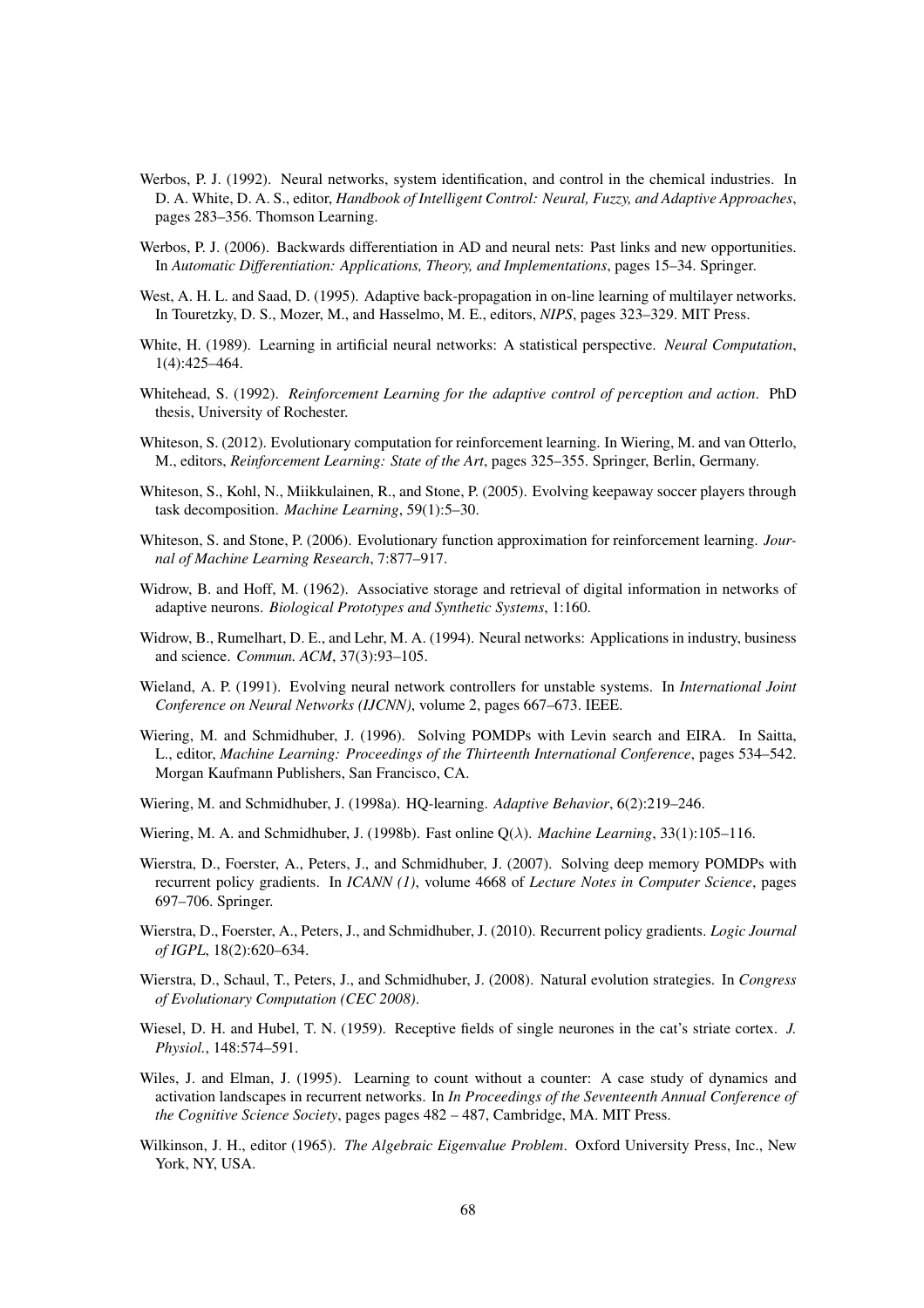- Williams, R. J. (1986). Reinforcement-learning in connectionist networks: A mathematical analysis. Technical Report 8605, Institute for Cognitive Science, University of California, San Diego.
- Williams, R. J. (1988). Toward a theory of reinforcement-learning connectionist systems. Technical Report NU-CCS-88-3, College of Comp. Sci., Northeastern University, Boston, MA.
- Williams, R. J. (1989). Complexity of exact gradient computation algorithms for recurrent neural networks. Technical Report Technical Report NU-CCS-89-27, Boston: Northeastern University, College of Computer Science.
- Williams, R. J. (1992a). Simple statistical gradient-following algorithms for connectionist reinforcement learning. *Machine Learning*, 8:229–256.
- Williams, R. J. (1992b). Training recurrent networks using the extended Kalman filter. In *International Joint Conference on Neural Networks (IJCNN)*, volume 4, pages 241–246. IEEE.
- Williams, R. J. and Peng, J. (1990). An efficient gradient-based algorithm for on-line training of recurrent network trajectories. *Neural Computation*, 4:491–501.
- Williams, R. J. and Zipser, D. (1988). A learning algorithm for continually running fully recurrent networks. Technical Report ICS Report 8805, Univ. of California, San Diego, La Jolla.
- Williams, R. J. and Zipser, D. (1989a). Experimental analysis of the real-time recurrent learning algorithm. *Connection Science*, 1(1):87–111.
- Williams, R. J. and Zipser, D. (1989b). A learning algorithm for continually running fully recurrent networks. *Neural Computation*, 1(2):270–280.
- Willshaw, D. J. and von der Malsburg, C. (1976). How patterned neural connections can be set up by self-organization. *Proc. R. Soc. London B*, 194:431–445.
- Windisch, D. (2005). Loading deep networks is hard: The pyramidal case. *Neural Computation*, 17(2):487– 502.
- Wiskott, L. and Sejnowski, T. (2002). Slow feature analysis: Unsupervised learning of invariances. *Neural Computation*, 14(4):715–770.
- Witczak, M., Korbicz, J., Mrugalski, M., and Patton, R. J. (2006). A GMDH neural network-based approach to robust fault diagnosis: Application to the DAMADICS benchmark problem. *Control Engineering Practice*, 14(6):671–683.
- Wolpert, D. H. (1992). Stacked generalization. *Neural Networks*, 5(2):241–259.
- Wolpert, D. H. (1994). Bayesian backpropagation over i-o functions rather than weights. In Cowan, J. D., Tesauro, G., and Alspector, J., editors, *Advances in Neural Information Processing Systems (NIPS) 6*, pages 200–207. Morgan Kaufmann.
- Wu, L. and Baldi, P. (2008). Learning to play Go using recursive neural networks. *Neural Networks*, 21(9):1392–1400.
- Wyatte, D., Curran, T., and O'Reilly, R. (2012). The limits of feedforward vision: Recurrent processing promotes robust object recognition when objects are degraded. *Journal of Cognitive Neuroscience*, 24(11):2248–2261.
- Yamauchi, B. M. and Beer, R. D. (1994). Sequential behavior and learning in evolved dynamical neural networks. *Adaptive Behavior*, 2(3):219–246.
- Yamins, D., Hong, H., Cadieu, C., and DiCarlo, J. J. (2013). Hierarchical Modular Optimization of Convolutional Networks Achieves Representations Similar to Macaque IT and Human Ventral Stream. *Advances in Neural Information Processing Systems (NIPS)*, pages 1–9.